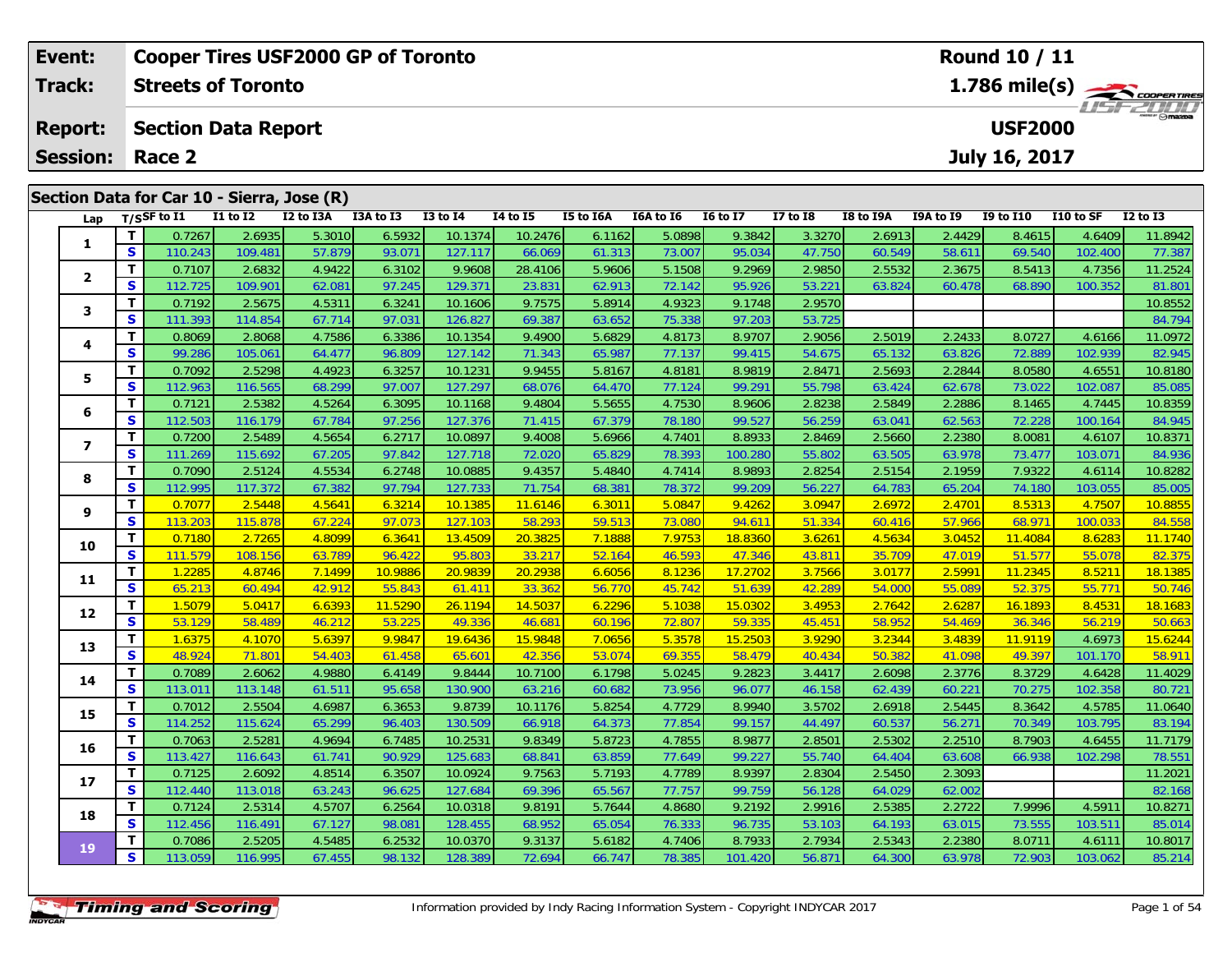| Event:                 | <b>Cooper Tires USF2000 GP of Toronto</b> | <b>Round 10 / 11</b>              |
|------------------------|-------------------------------------------|-----------------------------------|
| <b>Track:</b>          | <b>Streets of Toronto</b>                 | $1.786$ mile(s) $\leftarrow$      |
| <b>Report:</b>         | Section Data Report                       | <b>USF 2000</b><br><b>USF2000</b> |
| <b>Session: Race 2</b> |                                           | July 16, 2017                     |
|                        | Section Data for Car 10 - Sierra Jose (P) |                                   |

| Lap                      |                                        | $T/SI5$ to I6     | <b>I8 to 19</b>  | Lap               | PI to PO | PO to I8 | <b>SF to PI</b> |
|--------------------------|----------------------------------------|-------------------|------------------|-------------------|----------|----------|-----------------|
|                          | T.                                     | 11.2060           | 5.1342           | 77.8532           |          | 106.7544 |                 |
| $\mathbf 1$              | $\overline{\mathbf{s}}$                | 66.624            | 59.627           | 82.586            |          | 51.835   |                 |
| $\overline{2}$           | T                                      | 11.1114           | 4.9207           | 94.6086           |          |          |                 |
|                          | $\overline{\mathbf{s}}$                | 67.191            | 62.214           | 67.960            |          |          |                 |
| 3                        | T                                      | 10.8237           |                  | 87.0550           | 19.8228  | 63.2088  | 60.7362         |
|                          | $\overline{\mathbf{s}}$                | 68.977            |                  | 73.857            | 34.980   | 87.545   | 85.968          |
| 4                        | T                                      | 10.5002           | 4.7452           | 74.1473           |          |          |                 |
|                          | $\mathbf{s}$                           | 71.103            | 64.515           | 86.714            |          |          |                 |
| 5                        | T                                      | 10.6348           | 4.8537           | 74.1562           |          |          |                 |
|                          | $\overline{\mathbf{s}}$                | 70.203            | 63.073           | 86.703            |          |          |                 |
| 6                        | T                                      | 10.3185           | 4.8735           | 73.5508           |          |          |                 |
|                          | $\overline{\mathbf{s}}$                | 72.355            | 62.817           | 87.417            |          |          |                 |
| $\overline{\phantom{a}}$ | T.                                     | 10.4367           | 4.8040           | 73.1962           |          |          |                 |
|                          | $\overline{\mathbf{s}}$                | 71.535            | 63.725           | 87.841            |          |          |                 |
| 8                        | $\overline{\mathsf{r}}$                | 10.2254           | 4.7113           | 72.8688           |          |          |                 |
|                          | $\overline{\mathbf{s}}$                | 73.013            | 64.979           | 88.235            |          |          |                 |
| 9                        | T                                      | 11.3858           | 5.1673           | 78.2471           |          |          |                 |
|                          | $\mathbf{s}$                           | 65.572            | 59.245           | 82.170            |          |          |                 |
| 10                       | T                                      | 15.1641           | 7.6086           | 113.7234          |          |          |                 |
|                          | $\overline{\mathbf{s}}$                | 49.234            | 40.236           | 56.537            |          |          |                 |
| 11                       | T                                      | 14.7292           | 5.6168           | 126.6477          |          |          |                 |
|                          | $\overline{\mathbf{s}}$                | 50.688            | 54.504           | 50.768            |          |          |                 |
| 12                       | T                                      | 11.3334           | 5.3929           | 125.2352          |          |          |                 |
|                          | $\overline{\mathbf{s}}$                | 65.875            | 56.767           | 51.340            |          |          |                 |
| 13                       | T                                      | 12.4234           | 6.7183           | 111.9275          |          |          |                 |
|                          | $\mathbf{s}$                           | 60.096            | 45.568           | 57.444            |          |          |                 |
| 14                       | T                                      | 11.2043           | 4.9874           | 77.2038           |          |          |                 |
|                          | $\overline{\mathbf{s}}$                | 66.634            | 61.382           | 83.281            |          |          |                 |
| 15                       | T                                      | 10.5983           | 5.2363           | 75.6486           |          |          |                 |
|                          | $\mathbf{s}$                           | 70.444            | 58.464           | 84.993            |          |          |                 |
| 16                       | $\overline{\mathbf{T}}$                | 10.6578           | 4.7812           | 75.7529           |          |          |                 |
|                          | $\overline{\mathbf{s}}$                | 70.051            | 64.029           | 84.876            |          |          |                 |
| 17                       | $\mathbf T$<br>$\overline{\mathbf{s}}$ | 10.4982           | 4.8543           | 74.4370           |          |          |                 |
|                          |                                        | 71.116            | 63.065           | 86.376            |          |          |                 |
| 18                       | T.<br>$\overline{\mathbf{s}}$          | 10.6324           | 4.8107           | 74.1664           |          |          |                 |
|                          | т                                      | 70.218            | 63.637           | 86.692<br>72.7815 |          |          |                 |
| 19                       | S                                      | 10.3588<br>72.073 | 4.7723<br>64.149 | 88.341            |          |          |                 |
|                          |                                        |                   |                  |                   |          |          |                 |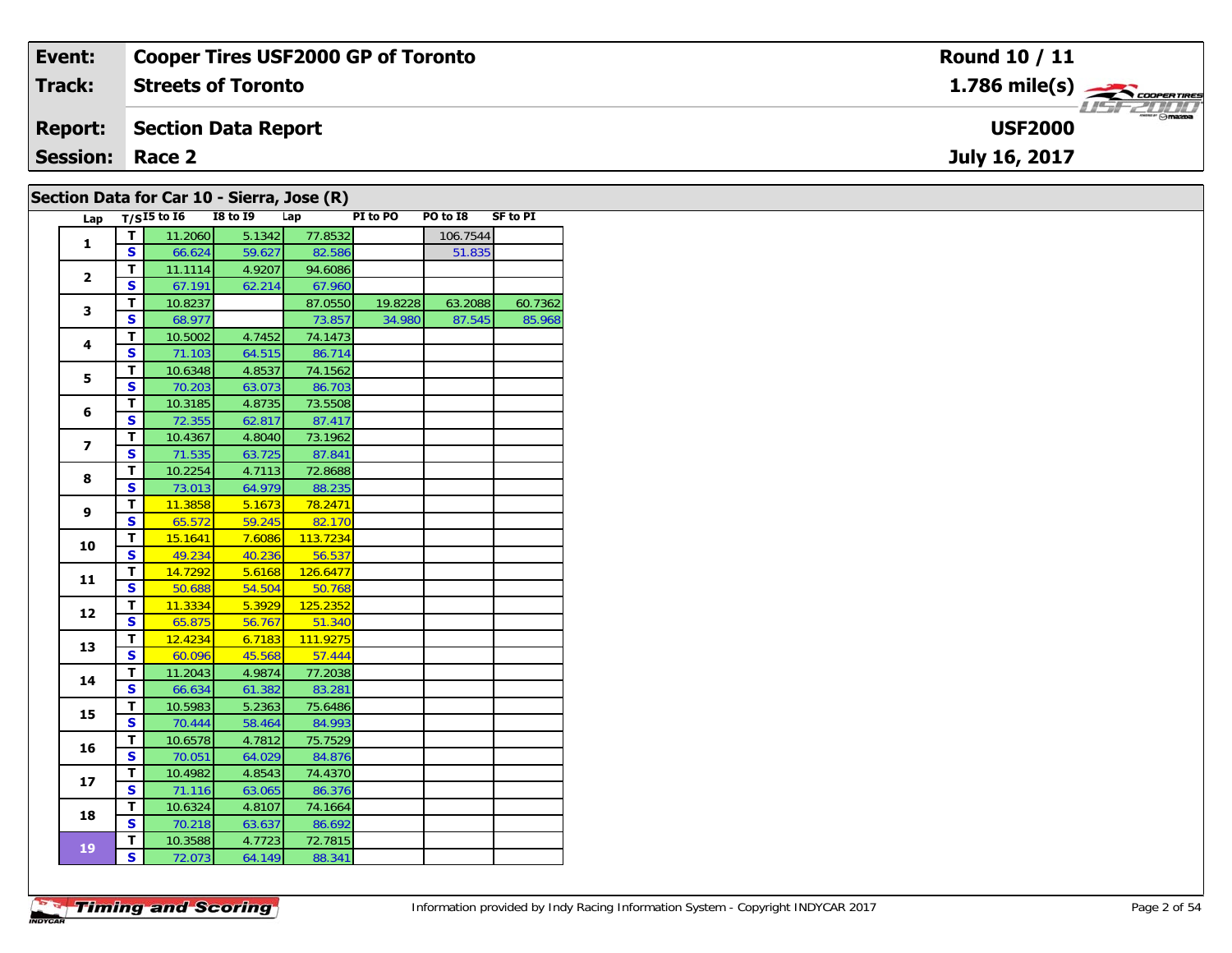| Event:          |    |                                | <b>Cooper Tires USF2000 GP of Toronto</b>  |           |           |              |                                                                      |                  |           |                 |              |                  |           | <b>Round 10 / 11</b> |           |              |
|-----------------|----|--------------------------------|--------------------------------------------|-----------|-----------|--------------|----------------------------------------------------------------------|------------------|-----------|-----------------|--------------|------------------|-----------|----------------------|-----------|--------------|
| Track:          |    |                                | <b>Streets of Toronto</b>                  |           |           |              | $1.786$ mile(s) $\rightarrow$ COOPERTIRES<br><i><b>LISF 2000</b></i> |                  |           |                 |              |                  |           |                      |           |              |
| <b>Report:</b>  |    |                                | <b>Section Data Report</b>                 |           |           |              |                                                                      |                  |           |                 |              |                  |           | <b>USF2000</b>       |           |              |
| <b>Session:</b> |    | Race 2                         |                                            |           |           |              |                                                                      |                  |           |                 |              |                  |           | July 16, 2017        |           |              |
|                 |    |                                | Section Data for Car 10 - Sierra, Jose (R) |           |           |              |                                                                      |                  |           |                 |              |                  |           |                      |           |              |
|                 |    | Lap $T/SSF$ to $\overline{11}$ | $I1$ to $I2$                               | I2 to I3A | I3A to I3 | $I3$ to $I4$ | 14 to 15                                                             | <b>I5 to I6A</b> | I6A to I6 | <b>16 to 17</b> | $I7$ to $I8$ | <b>I8 to I9A</b> | I9A to I9 | <b>I9 to I10</b>     | I10 to SF | $I2$ to $I3$ |
| 20              |    | 0.7097                         | 2.5036                                     | 4.5306    | 6.2516    | 10.0347      | 9.3909                                                               | 5.6217           | 4.7913    | 8.9071          | 2.7944       | 2.5612           | 2.2505    | 8.0531               | 4.6140    | 10.7822      |
|                 | S. | 112.884 <b>1</b>               | 117.785 <b>1</b>                           | 67.721    | 98.157    | 128.418      | 72.096                                                               | 66.706           | 77.5551   | 100.124         | 56.851       | 63.624           | 63.622    | 73.066               | 102.997   | 85.368       |

**<sup>T</sup>** 0.7113 2.5219 4.4768 6.2475 10.0268 9.3554 5.4657 4.7960 9.0065 2.7665 2.5988 2.2383 8.0685 4.6043 10.7243 **<sup>S</sup>** 112.630 116.930 68.535 98.221 128.519 72.369 68.610 77.479 99.019 57.424 62.704 63.969 72.927 103.214 85.829

2 T 0.7105 2.5731 4.5480 6.2612 10.0344 9.4019 5.5713 4.7992 8.9167 2.8427 2.5065 2.2175 8.0956 4.6317 10.8092<br>2 S 112.757 114.604 67.462 98.006 128.422 72.012 67.309 77.428 100.017 55.885 65.013 64.569 72.683 102.603 85.1

**21**

**22**

**23**

**<sup>T</sup>** 0.7115 2.5767 **<sup>S</sup>** 112.598 114.443

85.829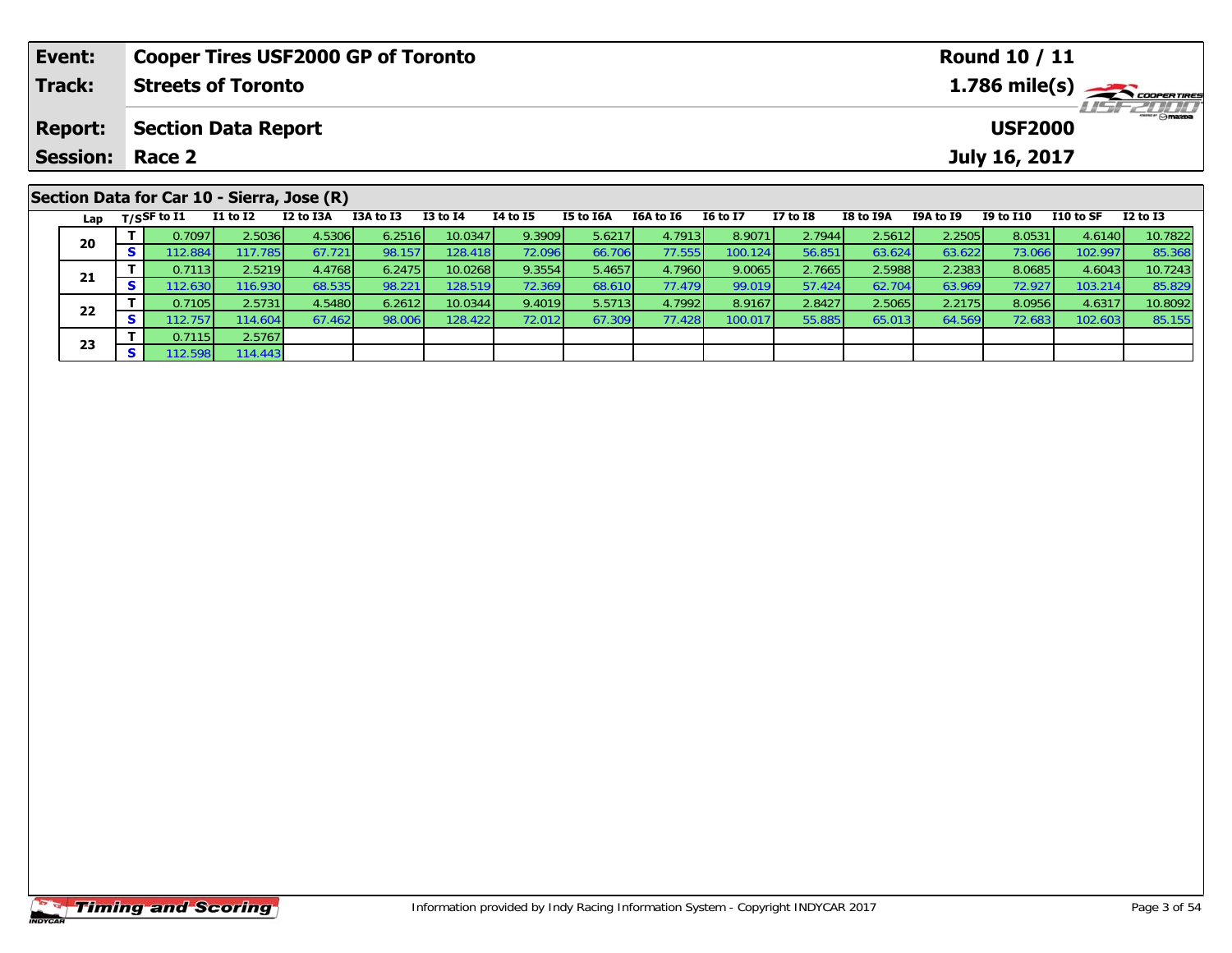| Event: |                |                                            | <b>Cooper Tires USF2000 GP of Toronto</b> |                   |          |          |                 | <b>Round 10 / 11</b>                                      |
|--------|----------------|--------------------------------------------|-------------------------------------------|-------------------|----------|----------|-----------------|-----------------------------------------------------------|
| Track: |                |                                            | <b>Streets of Toronto</b>                 |                   |          |          |                 | $1.786$ mile(s) $\overbrace{\hspace{2.5cm}}$ coorer TIRES |
|        | <b>Report:</b> |                                            | <b>Section Data Report</b>                |                   |          |          |                 | $m = r \odot$ mazpa<br><b>USF2000</b>                     |
|        |                | <b>Session: Race 2</b>                     |                                           |                   |          |          |                 | July 16, 2017                                             |
|        |                | Section Data for Car 10 - Sierra, Jose (R) |                                           |                   |          |          |                 |                                                           |
|        | Lap            | $T/SI5$ to $I6$                            | <b>I8 to I9</b>                           | Lap               | PI to PO | PO to I8 | <b>SF to PI</b> |                                                           |
|        | 20             | 10.4130<br>S I<br>71.698                   | 4.8117<br>63.623                          | 73.0144<br>88.059 |          |          |                 |                                                           |

**21**

**22**

**23**3 <u>F</u> 88.059<br>72.8843

88.217<br>73.1103

87.944

**<sup>T</sup>** 10.2617 4.8371 72.8843 **<sup>S</sup>** 72.755 63.289 88.217

**<sup>T</sup>** 10.3705 4.7240 73.1103 **<sup>S</sup>** 71.992 64.804 87.944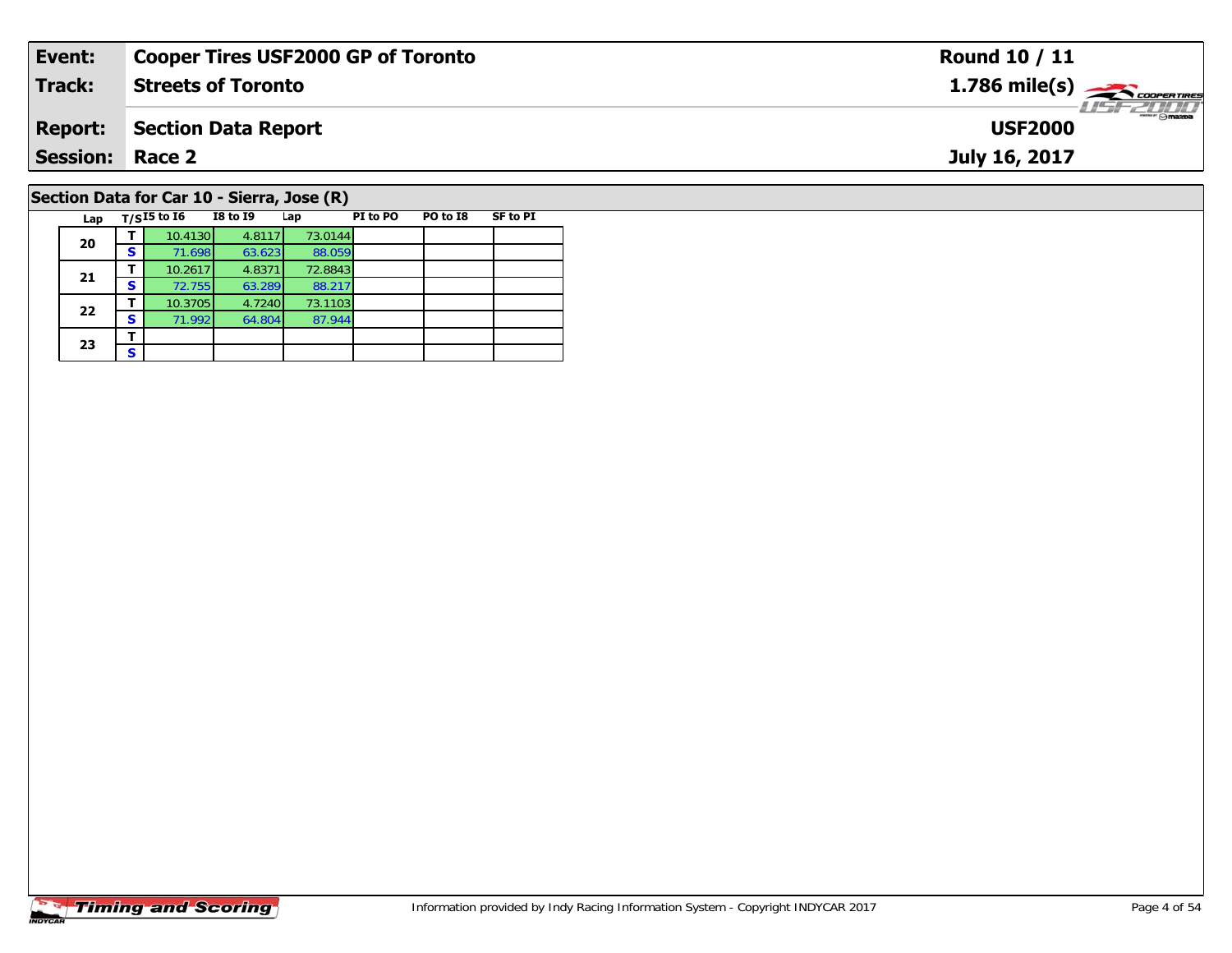| Event:<br>Track: |                         |                                              | <b>Cooper Tires USF2000 GP of Toronto</b><br><b>Round 10 / 11</b><br>1.786 mile(s)<br><b>Streets of Toronto</b> |          |                                            |           |                 |                 |           |           |                 |                 |           |           |                  |           |                 |
|------------------|-------------------------|----------------------------------------------|-----------------------------------------------------------------------------------------------------------------|----------|--------------------------------------------|-----------|-----------------|-----------------|-----------|-----------|-----------------|-----------------|-----------|-----------|------------------|-----------|-----------------|
|                  | <b>Report:</b>          | <b>Section Data Report</b><br><b>USF2000</b> |                                                                                                                 |          |                                            |           |                 |                 |           |           |                 |                 |           |           |                  |           | WSFZULL         |
|                  |                         | <b>Session: Race 2</b><br>July 16, 2017      |                                                                                                                 |          |                                            |           |                 |                 |           |           |                 |                 |           |           |                  |           |                 |
|                  |                         |                                              |                                                                                                                 |          | Section Data for Car 11 - Enders, Kory (R) |           |                 |                 |           |           |                 |                 |           |           |                  |           |                 |
|                  | Lap                     |                                              | $T/S$ SF to $I1$                                                                                                | I1 to I2 | I2 to I3A                                  | I3A to I3 | <b>I3 to I4</b> | <b>I4 to I5</b> | I5 to I6A | I6A to I6 | <b>16 to 17</b> | <b>I7 to I8</b> | I8 to I9A | I9A to I9 | <b>I9 to I10</b> | I10 to SF | <b>I2 to I3</b> |
|                  | 1                       |                                              | 0.7397                                                                                                          | 2.7112   | 4.8223                                     | 6.4962    | 10.1965         | 10.0288         | 5.8501    | 5.1055    | 9.2361          | 3.1225          | 2.6789    | 2.4384    | 8.4948           | 4.7079    | 11.3185         |
|                  |                         | S                                            | 108.306                                                                                                         | 108.766  | 63.625                                     | 94.461    | 126.380         | 67.510          | 64.101    | 72.782    | 96.558          | 50.877          | 60.829    | 58.720    | 69.267           | 100.943   | 81.323          |
|                  | $\overline{\mathbf{2}}$ | $\mathbf{T}$                                 | 0.7166                                                                                                          | 2.5806   | 4.7540                                     | 6.4345    | 10.1403         | 9.8554          | 5.8550    | 5.0171    | 9.0644          | 3.0371          | 2.6160    | 2.4307    | 8.3761           | 4.6669    | 11.1885         |
|                  |                         | <b>S</b>                                     | 111.797                                                                                                         | 114.270  | 64.539                                     | 95.367    | 127.081         | 68.698          | 64.048    | 74.065    | 98.387          | 52.308          | 62.291    | 58.906    | 70.249           | 101.829   | 82.268          |
|                  | 3                       | т                                            | 0.7104                                                                                                          | 2.6136   | 4.7663                                     | 6.3781    | 10.0861         | 9.7628          | 6.0373    | 4.9848    | 8.9698          | 2.9605          | 2.6334    | 2.4114    | 8.2609           | 4.6871    | 11.1444         |
|                  |                         | S                                            | 112.773                                                                                                         | 112.828  | 64.372                                     | 96.210    | 127.764         | 69.350          | 62.114    | 74.545    | 99.425          | 53.661          | 61.880    | 59.377    | 71.228           | 101.390   | 82.593          |
|                  | 4                       |                                              | 0.7138                                                                                                          | 2.5595   | 4.6510                                     | 6.2908    | 10.0503         | 9.5136          | 5.7104    | 4.8511    | 8.9290          | 2.9421          | 2.6299    | 2.4114    | 8.2804           | 4.6469    | 10.9418         |
|                  |                         | S                                            | 112.235                                                                                                         | 115.212  | 65.968                                     | 97.545    | 128.219         | 71.166          | 65.670    | 76.599    | 99.879          | 53.997          | 61.962    | 59.377    | 71.060           | 102.268   | 84.123          |
|                  | 5                       | $\mathbf T$                                  | 0.7087                                                                                                          | 2.5462   | 4.6267                                     | 6.3655    | 10.0588         | 9.6447          | 5.7167    | 4.8354    | 8.8231          | 2.9882          | 2.6042    | 2.3264    | 8.1546           | 4.5955    | 10.9922         |
|                  |                         | S                                            | 113.043                                                                                                         | 115.814  | 66.315                                     | 96.400    | 128.110         | 70.199          | 65.597    | 76.848    | 101.078         | 53.164          | 62.574    | 61.547    | 72.157           | 103.411   | 83.737          |
|                  | 6                       | $\mathbf{T}$                                 | 0.7067                                                                                                          | 2.5078   | 4.5387                                     | 6.3591    | 10.0497         | 9.5552          | 5.6897    | 4.8757    | 8.8739          | 2.9003          | 2.5607    | 2.3152    | 8.1380           | 4.6767    | 10.8978         |
|                  |                         | S                                            | 113.363                                                                                                         | 117.588  | 67.600                                     | 96.497    | 128.226         | 70.856          | 65.909    | 76.213    | 100.499         | 54.775          | 63.637    | 61.844    | 72.304           | 101.616   | 84.462          |

7 | T | 0.7110| 2.5579| 4.5733| 6.3321| 10.0429| 9.4472| 5.6852| 4.8578| 8.8545| 2.8899| 2.5829| 2.3708| 8.2622| 4.6635| 10.9054<br>7 | S | 112.677| 115.285| 67.089| 96.909| 128.313| 71.666| 65.961| 76.494| 100.719| 54.972| 6

8 T 0.7104 2.5086 4.5848 6.4731 10.0723 9.4138 5.6677 4.8546 8.8446 2.8999 2.5200 2.2592 8.1352 4.6069 11.0579<br>8 S 112.773 117.550 66.921 94.798 127.939 71.921 66.164 76.544 100.832 54.782 64.665 63.377 72.329 103.156 83.2

<mark>11</mark> 0.7050| 2.5601| 4.6928| 6.3334| 11.0922| 14.2791| 5.9920| 5.1745| 9.8791| 3.1126| 2.7622| 2.4437| 8.4051| 4.6345| 11.0262|<br>Siterational 115.185| 65.381| 96.889| 116.175| 47.415| 62.583| 71.812| 90.273| 51.039| 58.994

0 | **T** | 0.7084 | 2.6146 | 4.8277 | 6.4161 | 13.2424 | 20.5939 | 7.4612 | 8.1950 | 18.4879 | 3.7334 | 4.7384 | 2.9931 | 11.5940 | 8.3036 | 11.2438<br>| S | 113.091 | 112.785 | 63.554 | 95.640 | 97.311 | 32.876 | 50.260 | 45.

1 | T | 1.2203| 5.1639| 6.7546| 11.2987| 20.8665| 20.3808| 6.6120| 7.8241| 17.3422| 3.7941| 3.2204| 2.7059| 11.2703| 8.4026| 18.0533<br>1 | S | 65.651 | 57.105| 45.424 | 54.310| 61.756| 33.220| 56.715| 47.493| 51.425| 41.871|

2 T 1.4731 5.1059 6.5197 11.6008 26.0324 14.4800 6.1966 5.2172 14.8002 3.3491 3.1075 2.8455 15.7253 8.8475 18.1205<br>2 S 54.384 57.754 47.060 52.896 49.501 46.757 60.517 71.224 60.257 47.435 52.439 50.319 37.418 53.713 50.79

**<sup>T</sup>** 1.4612 4.0609 5.6557 9.9631 19.5978 16.1652 7.2200 5.3567 15.2406 3.8793 3.3380 3.4879 12.0166 4.7541 15.6188 **<sup>S</sup>** 54.827 72.616 54.249 61.591 65.754 41.883 51.939 69.369 58.516 40.952 48.818 41.051 48.966 99.962 58.932

4 T 0.7105 2.6373 4.9355 6.4096 9.8469 10.1990 5.8314 5.1451 9.4284 3.1666 2.6077 2.3820 8.3274 4.6218 11.3451<br>S 112.757 111.814 62.166 95.737 130.867 66.384 64.307 72.222 94.588 50.169 62.490 60.110 70.659 102.823 81.132

**<sup>T</sup>** 0.7004 2.4957 4.8065 6.5765 9.9921 9.4702 5.6581 4.8490 8.9278 2.9413 2.6170 2.3287 8.2268 4.6243 11.3830 **<sup>S</sup>** 114.383 118.158 63.834 93.307 128.966 71.492 66.277 76.632 99.892 54.011 62.268 61.486 71.523 102.767 80.862

6 T 0.7043 2.5222 4.6137 6.2561 9.8347 9.8297 5.7342 4.8602 8.9918 2.9499 2.5633 2.3156 8.1728 4.5950 10.8698<br>5 S 113.749 116.916 66.502 98.086 131.030 68.878 65.397 76.456 99.181 53.854 63.572 61.834 71.996 103.423 84.680

7 T 0.7051 2.5479 4.6787 6.3001 9.9007 9.4552 5.6331 4.9111 9.0824 2.9349 2.5910 2.3401 8.1346 4.5822 10.9788<br>7 S 113.620 115.737 65.578 97.401 130.156 71.606 66.571 75.663 98.192 54.129 62.893 61.186 72.334 103.712 83.839

8 T 0.7039 2.5491 4.6573 6.2850 9.9295 9.4354 5.6111 4.8684 8.9467 2.8593 2.6001 2.3034 8.0507 4.5814 10.9423<br>S 113.814 115.683 65.879 97.635 129.779 71.756 66.832 76.327 99.681 55.560 62.672 62.161 73.088 103.730 84.119

10.7231 10.7231 10.7231 10.7231 10.7231 10.866 10.8666 9.3551 5.5827 4.8545 8.9774 2.8957 2.5952 2.3592 8.1256<br>S 114.122 118.058 67.981 98.817 130.606 72.372 67.172 76.546 99.340 54.862 62.791 60.691 72.414 103.317 85.838

**7**

**8**

**9**

**10**

**11**

**12**

**13**

**14**

**15**

**16**

**17**

**18**

**19**

84.404

83.479

58.932

81.132

83.839

84.119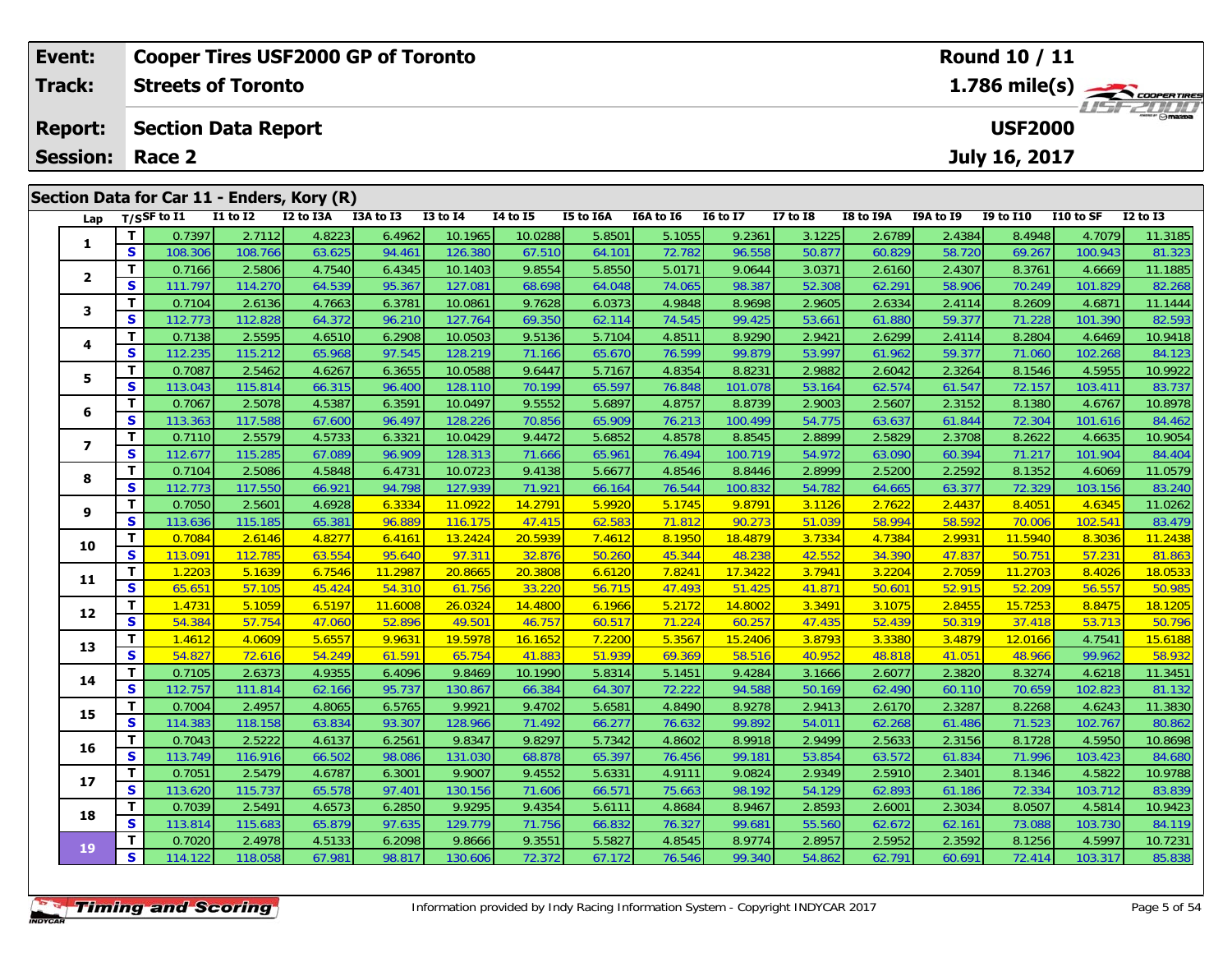| Event:                                       | <b>Cooper Tires USF2000 GP of Toronto</b> | Round 10 / 11                                             |  |  |  |  |  |  |  |  |
|----------------------------------------------|-------------------------------------------|-----------------------------------------------------------|--|--|--|--|--|--|--|--|
| <b>Track:</b>                                | <b>Streets of Toronto</b>                 | $1.786$ mile(s) $\overbrace{\hspace{2.5cm}}$ coorer TIRES |  |  |  |  |  |  |  |  |
| <b>Report:</b>                               | Section Data Report                       | $\overline{\phantom{a}}$ $\odot$ mazoa<br><b>USF2000</b>  |  |  |  |  |  |  |  |  |
| <b>Session: Race 2</b>                       |                                           | July 16, 2017                                             |  |  |  |  |  |  |  |  |
| Section Data for Car 11 - Enders, Kory $(R)$ |                                           |                                                           |  |  |  |  |  |  |  |  |

|                         |                           | $\frac{1}{2}$<br>T/SI5 to I6 | <b>I8 to I9</b> | Lap               | PO to I8 |
|-------------------------|---------------------------|------------------------------|-----------------|-------------------|----------|
| Lap                     |                           |                              |                 |                   |          |
| 1                       | T                         | 10.9556                      | 5.1173          | 76.6289           | 67.9104  |
|                         | S                         | 68.147                       | 59.824          | 83.906            | 81.484   |
| $\overline{2}$          | T                         | 10.8721                      | 5.0467          | 75.5447           |          |
|                         | S                         | 68.670                       | 60.661          | 85.110            |          |
| 3                       | T                         | 11.0221                      | 5.0448          | 75.2625           |          |
|                         | $\mathbf{s}$              | 67.736                       | 60.684          | 85.429            |          |
| 4                       | T                         | 10.5615                      | 5.0413          | 74.1802           |          |
|                         | S                         | 70.690                       | 60.726          | 86.675            |          |
| 5                       | T                         | 10.5521                      | 4.9306          | 73.9947           |          |
|                         | $\mathbf{s}$              | 70.753                       | 62.089          | 86.893            |          |
| 6                       | T                         | 10.5654                      | 4.8759          | 73.7474           |          |
|                         | $\mathbf{s}$              | 70.664                       | 62.786          | 87.184            |          |
| $\overline{\mathbf{z}}$ | T                         | 10.5430                      | 4.9537          | 73.8312           |          |
|                         | $\mathbf{s}$              | 70.814                       | 61.800          | 87.085            |          |
| 8                       | T                         | 10.5223                      | 4.7792          | 73.5511           |          |
|                         | $\mathbf{s}$              | 70.953                       | 64.056          | 87.417            |          |
| 9                       | T                         | 11.1665                      | 5.2059          | 82.0663           |          |
|                         | S                         | 66.860                       | 58.806          | 78.346            |          |
| 10                      | T                         | 15.6562                      | 7.7315          | 113.9097          |          |
|                         | $\mathbf{s}$              | 47.687                       | 39.596          | 56.445            |          |
| 11                      | T                         | 14.4361                      | 5.9263          | 126.8564          |          |
|                         | $\mathbf{s}$              | 51.717                       | 51.657          | 50.684            |          |
| 12                      | T                         | 11.4138                      | 5.9530          | 125.3008          |          |
|                         | $\mathbf{s}$              | 65.411                       | 51.426          | 51.313            |          |
| 13                      | T                         | 12.5767                      | 6.8259          | 112.1971          |          |
|                         | $\mathbf{s}$              | 59.363                       | 44.849          | 57.306            |          |
| 14                      | T                         | 10.9765                      | 4.9897          | 76.2492           |          |
|                         | S                         | 68.017                       | 61.354          | 84.324            |          |
| 15                      | T                         | 10.5071                      | 4.9457          | 74.2144           |          |
|                         | $\overline{\mathbf{s}}$   | 71.056                       | 61.900          | 86.635            |          |
| 16                      | T                         | 10.5944                      | 4.8789          | 73.9435           |          |
|                         | S                         | 70.470                       | 62.747          | 86.953            |          |
|                         | T                         | 10.5442                      | 4.9311          | 73.7971           |          |
|                         |                           | 70.806                       | 62.083          | 87.125            |          |
| 17                      | S                         |                              |                 |                   |          |
|                         | T                         | 10.4795                      | 4.9035          | 73.3813           |          |
| 18                      | S                         | 71.243                       | 62.432          | 87.619            |          |
| 19                      | $\mathbf{T}$<br>${\sf s}$ | 10.4372<br>71.532            | 4.9544          | 73.1346<br>87.915 |          |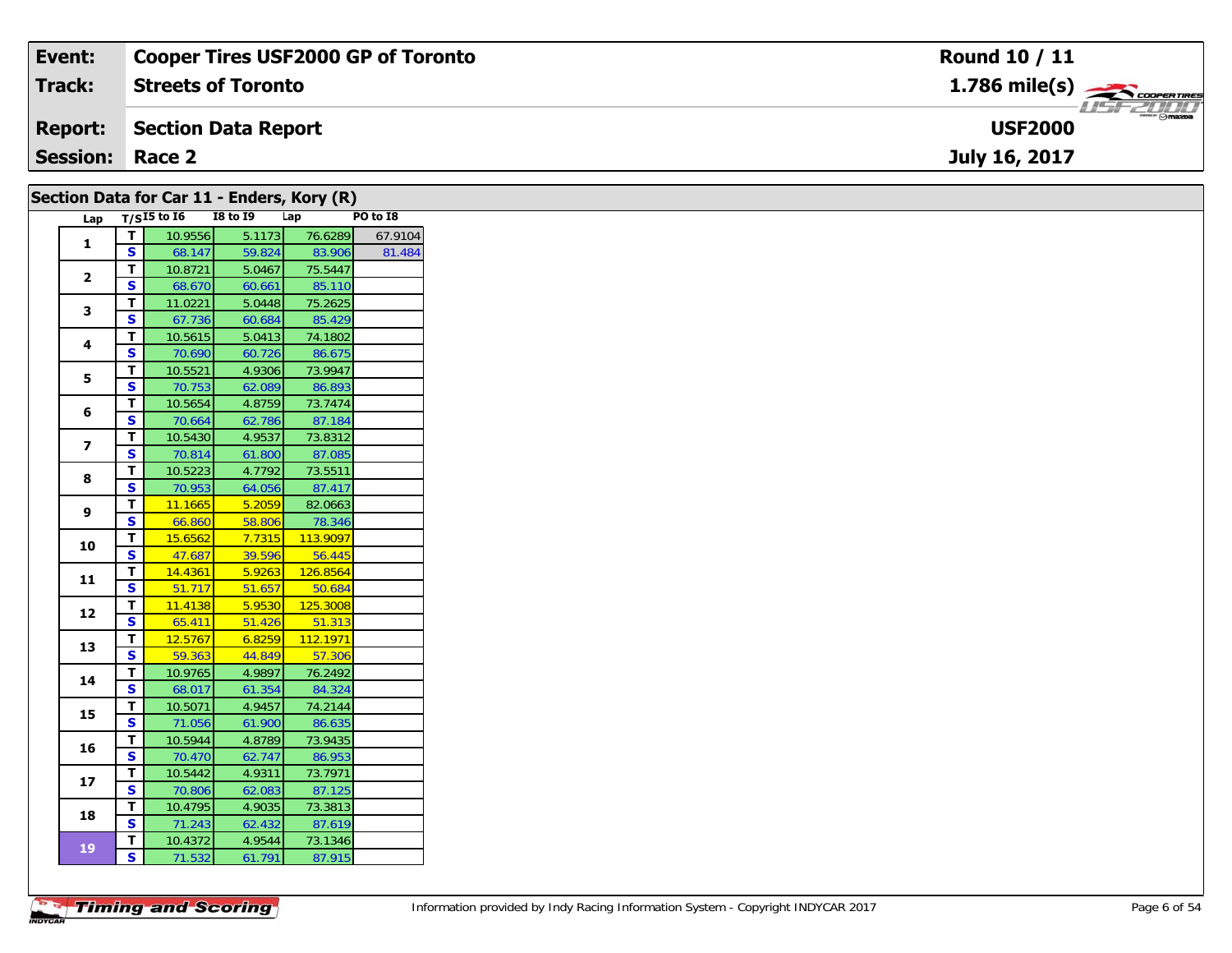| <b>Cooper Tires USF2000 GP of Toronto</b><br>Event: |                 |    |                                |                            |                                            |           |              |          |           |                  | <b>Round 10 / 11</b> |                                           |                  |           |                  |           |                         |  |
|-----------------------------------------------------|-----------------|----|--------------------------------|----------------------------|--------------------------------------------|-----------|--------------|----------|-----------|------------------|----------------------|-------------------------------------------|------------------|-----------|------------------|-----------|-------------------------|--|
|                                                     | Track:          |    |                                | <b>Streets of Toronto</b>  |                                            |           |              |          |           |                  |                      | $1.786$ mile(s) $\rightarrow$ COOPERTIRES |                  |           |                  |           |                         |  |
|                                                     | <b>Report:</b>  |    |                                | <b>Section Data Report</b> |                                            |           |              |          |           |                  |                      |                                           |                  |           | <b>USF2000</b>   |           | <i><b>LISF 2000</b></i> |  |
|                                                     | <b>Session:</b> |    | Race 2                         |                            |                                            |           |              |          |           |                  |                      |                                           |                  |           | July 16, 2017    |           |                         |  |
|                                                     |                 |    |                                |                            | Section Data for Car 11 - Enders, Kory (R) |           |              |          |           |                  |                      |                                           |                  |           |                  |           |                         |  |
|                                                     |                 |    | Lap $T/SSF$ to $\overline{11}$ | $I1$ to $I2$               | I2 to I3A                                  | I3A to I3 | $I3$ to $I4$ | 14 to 15 | I5 to I6A | <b>I6A to I6</b> | <b>16 to 17</b>      | $I7$ to $I8$                              | <b>I8 to I9A</b> | I9A to I9 | <b>I9 to I10</b> | I10 to SF | $I2$ to $I3$            |  |
|                                                     | 20              |    | 0.7033                         | 2.5232                     | 4.5316                                     | 6.2530    | 9.9193       | 9.5198   | 5.6480    | 4.8202           | 9.0195               | 2.8503                                    | 2.5588           | 2.3107    | 8.1514           | 4.5890    | 10.7846                 |  |
|                                                     |                 | S. | 113.9111                       | 116.870                    | 67.706                                     | 98.135    | 129.912      | 71.120   | 66.395    | 77.090           | 98.877               | 55.736                                    | 63.684           | 61.9651   | 72.185           | 103.558   | 85.349                  |  |

1 T 0.7031 2.5984 4.5956 6.1965 9.7840 9.7320 5.6862 4.9436 9.0115 2.8817 2.5481 2.2973 8.2484 4.5878 10.7921<br>S 113.943 113.488 66.763 99.030 131.709 69.569 65.949 75.166 98.964 55.128 63.951 62.326 71.336 103.585 85.290

2 T 0.7035 2.5535 4.5901 6.2579 9.8711 9.4646 5.5943 4.8761 8.9868 2.9495 2.5503 2.3056 8.6045 4.6872 10.8480<br>2 S 113.879 115.483 66.843 98.058 130.546 71.535 67.033 76.207 99.236 53.861 63.896 62.102 68.384 101.388 84.850

**T** 0.7079 2.9295 4.8771 6.6202 11.4973 **S** 113.171 100.661 62.910 92.692 80.058

|                       | <b>Timing and Scoring</b> |
|-----------------------|---------------------------|
| <i><b>INDYCAR</b></i> |                           |

**21**

**22**

**23**

85.290<br>10.8480

84.850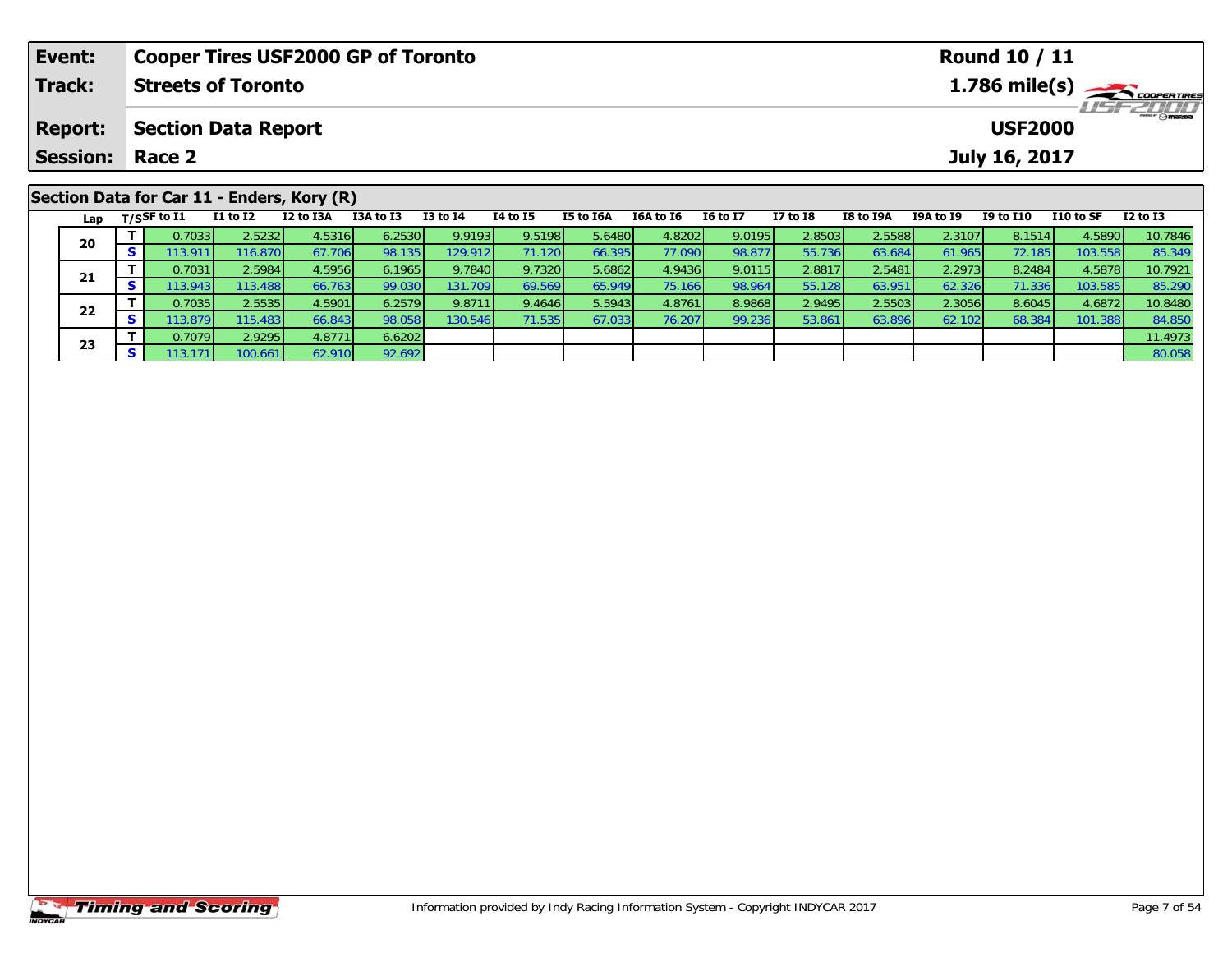| Event:                                     | <b>Cooper Tires USF2000 GP of Toronto</b> | <b>Round 10 / 11</b>                                     |  |  |  |  |  |  |  |  |
|--------------------------------------------|-------------------------------------------|----------------------------------------------------------|--|--|--|--|--|--|--|--|
| <b>Track:</b>                              | <b>Streets of Toronto</b>                 | $1.786$ mile(s) $\overbrace{\hspace{2.5cm}}$ coorenances |  |  |  |  |  |  |  |  |
| <b>Report:</b>                             | <b>Section Data Report</b>                | <b>LISF 2000</b><br><b>USF2000</b>                       |  |  |  |  |  |  |  |  |
| <b>Session: Race 2</b>                     |                                           | July 16, 2017                                            |  |  |  |  |  |  |  |  |
| Section Data for Car 11 - Enders, Kory (R) |                                           |                                                          |  |  |  |  |  |  |  |  |

| Lap |   | $T/SI5$ to $\overline{16}$ | <b>I8 to 19</b> | Lap     | PO to I8 |
|-----|---|----------------------------|-----------------|---------|----------|
| 20  |   | 10.4682                    | 4.8695          | 73.3981 |          |
|     | S | 71.320                     | 62.868          | 87.599  |          |
| 21  |   | 10.6298                    | 4.8454          | 73.8142 |          |
|     | s | 70.236                     | 63.181          | 87.105  |          |
| 22  |   | 10.4704                    | 4.8559          | 73.9950 |          |
|     | s | 71.305                     | 63.044          | 86.892  |          |
| 23  |   |                            |                 |         |          |
|     | S |                            |                 |         |          |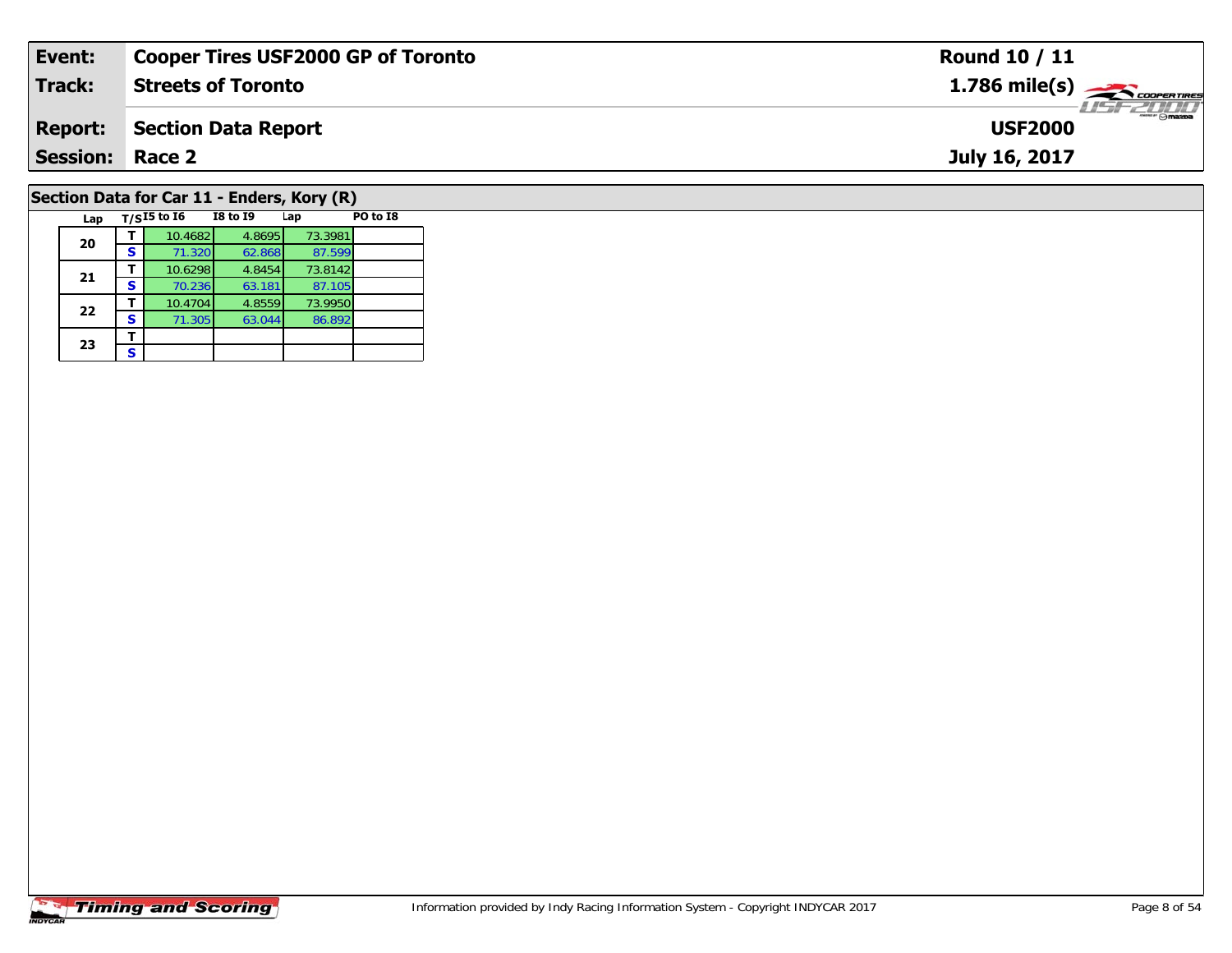| Event:                                      |    |                            |                 | <b>Cooper Tires USF2000 GP of Toronto</b> |           |              |                 |           |           | <b>Round 10 / 11</b>                                              |                 |           |                  |                  |           |              |  |
|---------------------------------------------|----|----------------------------|-----------------|-------------------------------------------|-----------|--------------|-----------------|-----------|-----------|-------------------------------------------------------------------|-----------------|-----------|------------------|------------------|-----------|--------------|--|
| Track:                                      |    | <b>Streets of Toronto</b>  |                 |                                           |           |              |                 |           |           | $1.786$ mile(s) $\overbrace{\hspace{2.5cm}}^{3.286}$ coorer Times |                 |           |                  |                  |           |              |  |
| <b>Report:</b>                              |    | <b>Section Data Report</b> |                 |                                           |           |              |                 |           |           |                                                                   | <b>USF2000</b>  |           | <b>LISF 2007</b> |                  |           |              |  |
| <b>Session:</b>                             |    | Race 2                     |                 |                                           |           |              |                 |           |           | July 16, 2017                                                     |                 |           |                  |                  |           |              |  |
| Section Data for Car 21 - VeeKay, Rinus (R) |    |                            |                 |                                           |           |              |                 |           |           |                                                                   |                 |           |                  |                  |           |              |  |
|                                             |    | Lap $T/S$ SF to I1         | <b>I1 to I2</b> | I2 to I3A                                 | I3A to I3 | $I3$ to $I4$ | <b>I4 to I5</b> | I5 to I6A | I6A to I6 | <b>16 to 17</b>                                                   | <b>I7 to I8</b> | I8 to I9A | I9A to I9        | <b>I9 to I10</b> | I10 to SF | $I2$ to $I3$ |  |
|                                             |    | 0.7386                     | 2.7935          | 5.1234                                    | 6.5438    | 10.0541      | 10.3593         | 5.9922    | 5.0449    | 9.2867                                                            | 3.2129          | 2.6560    | 2.3099           | 8.3132           | 4.6949    | 11.6672      |  |
|                                             | S. | 108.467                    | 105.562         | 59.886                                    | 93.774    | 128.170      | 65.356          | 62.581    | 73.657    | 96.032                                                            | 49.446          | 61.353    | 61.986           | 70.780           | 101.222   | 78.892       |  |
|                                             |    | 0.7114                     | 2.6661          | 4.7102                                    | 6.3629    | 10.0823      | 9.6040          | 5.6008    | 4.8485    | 9.0155                                                            | 2.9022          | 2.5366    | 2.2843           | 8.1702           | 4.6054    | 11.0731      |  |
|                                             | S. | 112614                     | 110.606         | 65 139                                    | 96.440    | 127.812      | 70 496          | 66 955    | 76.640    | 98 921                                                            | 54 739          | 64241     | 62681            | <b>720191</b>    | 103 189   | 83 125       |  |

| Lap                     |                                                    | 1/22L to 11       | <b>TT TO TT</b>   | TY IO TOW        | כז מז אכז        | 19 10 14           | 14 LO 13          | <b>19 TO TOW</b> | TOW TO TO        | <b>TO TO TV</b>  | <b>T\ fQ TO</b>  | TO TO TAM        | TAW TO TA        | <b>12 TO TTO</b> | LLU LU JF         | TY 10 T2          |
|-------------------------|----------------------------------------------------|-------------------|-------------------|------------------|------------------|--------------------|-------------------|------------------|------------------|------------------|------------------|------------------|------------------|------------------|-------------------|-------------------|
|                         | T                                                  | 0.7386            | 2.7935            | 5.1234           | 6.5438           | 10.0541            | 10.3593           | 5.9922           | 5.0449           | 9.2867           | 3.2129           | 2.6560           | 2.3099           | 8.3132           | 4.6949            | 11.6672           |
| 1                       | S                                                  | 108.467           | 105.562           | 59.886           | 93.774           | 128.170            | 65.356            | 62.581           | 73.657           | 96.032           | 49.446           | 61.353           | 61.986           | 70.780           | 101.222           | 78.892            |
| $\mathbf{2}$            | T                                                  | 0.7114            | 2.6661            | 4.7102           | 6.3629           | 10.0823            | 9.6040            | 5.6008           | 4.8485           | 9.0155           | 2.9022           | 2.5366           | 2.2843           | 8.1702           | 4.6054            | 11.0731           |
|                         | $\overline{\mathbf{s}}$                            | 112.614           | 110.606           | 65.139           | 96.440           | 127.812            | 70.496            | 66.955           | 76.640           | 98.921           | 54.739           | 64.241           | 62.681           | 72.019           | 103.189           | 83.125            |
| 3                       | T                                                  | 0.7078            | 2.5490            | 4.6296           | 6.3179           | 10.0489            | 9.5879            | 5.5560           | 4.7976           | 8.9400           | 2.8907           | 2.5295           | 2.2027           | 8.0393           | 4.5787            | 10.9475           |
|                         | S                                                  | 113.187           | 115.687           | 66.273           | 97.127           | 128.237            | 70.615            | 67.495           | 77.453           | 99.756           | 54.957           | 64.422           | 65.003           | 73.192           | 103.791           | 84.079            |
| 4                       | $\overline{\mathsf{r}}$                            | 0.7049            | 2.5722            | 4.5757           | 6.2882           | 10.0485            | 9.6396            | 5.5829           | 4.7493           | 8.8867           | 2.8428           | 2.5682           | 2.2337           | 8.0597           | 4.5880            | 10.8639           |
|                         | $\overline{\mathbf{s}}$                            | 113.652           | 114.644           | 67.054           | 97.585           | 128.242            | 70.236            | 67.169           | 78.241           | 100.354          | 55.883           | 63.451           | 64.101           | 73.006           | 103.580           | 84.726            |
| 5                       | T                                                  | 0.7045            | 2.5773            | 4.5248           | 6.2886           | 9.9823             | 9.7374            | 5.5786           | 4.7486           | 8.9081           | 2.8400           | 2.5323           | 2.1863           | 8.0821           | 4.5992            | 10.8134           |
|                         | $\mathbf{s}$                                       | 113.717           | 114.417           | 67.808           | 97.579           | 129.092            | 69.530            | 67.221           | 78.253           | 100.113          | 55.938           | 64.350           | 65.490           | 72.804           | 103.328           | 85.122            |
| 6                       | T                                                  | 0.7042            | 2.5269            | 4.5390           | 6.3281           | 10.0089            | 9.4740            | 5.6033           | 4.7526           | 8.8913           | 2.7899           | 2.5224           | 2.1821           | 7.9821           | 4.5784            | 10.8671           |
|                         | S                                                  | 113.765           | 116.699           | 67.596           | 96.970           | 128.749            | 71.464            | 66.925           | 78.187           | 100.302          | 56.942           | 64.603           | 65.617           | 73.716           | 103.798           | 84.701            |
| $\overline{\mathbf{z}}$ | T                                                  | 0.7021            | 2.5517            | 4.5902           | 6.2581           | 9.9622             | 9.3517            | 5.5014           | 4.7234           | 8.8810           | 2.8104           | 2.5067           | 2.1733           | 7.9744           | 4.5681            | 10.8483           |
|                         | S                                                  | 114.106           | 115.565           | 66.842           | 98.055           | 129.353            | 72.398            | 68.164           | 78.670           | 100.419          | 56.527           | 65.008           | 65.882           | 73.787           | 104.032           | 84.848            |
| 8                       | T                                                  | 0.7009            | 2.5286            | 4.4967           | 6.2497           | 9.9823             | 9.2977            | 5.5221           | 4.7696           | 8.9697           | 2.8888           | 2.5066           | 2.1752           | 7.9278           | 4.5698            | 10.7464           |
|                         | $\mathbf{s}$                                       | 114.301           | 116.620           | 68.232           | 98.187           | 129.092            | 72.819            | 67.909           | 77.908           | 99.426           | 54.993           | 65.010           | 65.825           | 74.221           | 103.993           | 85.652            |
| 9                       | T                                                  | 0.7021            | 2.5182            | 4.4922           | 6.2387           | 9.9819             | 9.6458            | 5.6975           | 4.9629           | 9.9421           | 3.1405           | 3.0709           | 2.5135           | 9.6814           | 9.9289            | 10.7309           |
|                         | S                                                  | 114.106           | 117.102           | 68.300           | 98.360           | 129.097            | 70.191            | 65.818           | 74.874           | 89.701           | 50.585           | 53.064           | 56.965           | 60.777           | 47.863            | 85.776            |
| 10                      | T                                                  | 2.0462            | 5.7982            | 8.5479           | 12.8324          | 24.5608            | 20.6590           | 9.6808           | 8.5919           | 17.4317          | 4.3878           | 3.5025           | 2.9457           | 12.7662          | 7.5330            | 21.3803           |
|                         | $\overline{\mathbf{s}}$                            | 39.152            | 50.858            | 35.894           | 47.819           | 52.467             | 32.772            | 38.736           | 43.249           | 51.161           | 36.206           | 46.525           | 48.607           | 46.091           | 63.086            | 43.052            |
| 11                      | $\overline{\mathbf{T}}$                            | 1.3447            | 5.2885            | 6.8996           | 11.0327          | 20.7671            | 18.7035           | 8.9472           | 7.4150           | 16.1348          | 4.0107           | 3.4143           | 2.9972           | 12.1243          | 7.3914            | 17.9323           |
|                         | $\overline{\mathbf{s}}$                            | 59.577            | 55.760            | 44.469           | 55.620           | 62.052             | 36.199            | 41.913           | 50.113           | 55.273           | 39.610           | 47.727           | 47.772           | 48.531           | 64.295            | 51.329            |
| 12                      | $\overline{\mathsf{r}}$<br>$\overline{\mathbf{s}}$ | 1.7544            | 4.9578            | 6.4106           | 11.7631          | 21.5827            | 13.2785           | 7.1862           | 7.4309           | 16.5521          | 4.3678           | 3.4733           | 2.9891           | 14.5036          | 7.6249            | 18.1737           |
|                         |                                                    | 45.664            | 59.479            | 47.861           | 52.166           | 59.707             | 50.988            | 52.183           | 50.006           | 53.879           | 36.372           | 46.916           | 47.901           | 40.570           | 62.326            | 50.648            |
| 13                      | $\overline{\mathbf{T}}$<br>$\overline{\mathbf{s}}$ | 1.3398            | 4.9519            | 6.5404           | 10.7785          | 19.8278            | 16.1430           | 6.6527           | 7.3382           | 15.1016          | 4.1001           | 3.9096           | 3.5838           | 12.6340          | 4.7253            | 17.3189           |
|                         | T                                                  | 59.795            | 59.550            | 46.911           | 56.932           | 64.991             | 41.940            | 56.368           | 50.638           | 59.055           | 38.746           | 41.681           | 39.953           | 46.573           | 100.571           | 53.147            |
| 14                      | $\mathbf{s}$                                       | 0.7133<br>112.314 | 2.6397<br>111.712 | 4.7782<br>64.212 | 6.3969<br>95.927 | 10.1253<br>127.269 | 10.4814<br>64.595 | 5.8736<br>63.845 | 4.8808<br>76.133 | 8.9190<br>99.991 | 2.9259<br>54.296 | 2.5331<br>64.330 | 2.2850<br>62.662 | 8.1606<br>72.104 | 4.6230<br>102.796 | 11.1751<br>82.367 |
|                         | T                                                  | 0.7110            | 2.5837            | 4.6695           | 6.3171           | 10.0769            | 9.4936            | 5.6317           | 4.7429           | 8.8544           | 2.8743           | 2.4824           | 2.1987           | 8.0144           | 4.5782            | 10.9866           |
| 15                      | $\overline{\mathbf{s}}$                            | 112.677           | 114.133           | 65.707           | 97.139           | 127.880            | 71.316            | 66.587           | 78.347           | 100.720          | 55.270           | 65.644           | 65.121           | 73.419           | 103.802           | 83.780            |
|                         | T.                                                 | 0.7063            | 2.5473            | 4.5471           | 6.2820           | 10.0498            | 9.4222            | 5.5934           | 4.7261           | 8.8810           | 2.8335           | 2.5116           | 2.2187           | 7.9831           | 4.5941            | 10.8291           |
| 16                      | S                                                  | 113.427           | 115.764           | 67.476           | 97.682           | 128.225            | 71.856            | 67.043           | 78.625           | 100.419          | 56.066           | 64.881           | 64.534           | 73.707           | 103.443           | 84.998            |
|                         | T                                                  | 0.7069            | 2.5366            | 4.5056           | 6.2872           | 10.0429            | 9.4021            | 5.5262           | 4.6956           | 8.7895           | 2.7653           | 2.4715           | 2.1868           | 8.0063           | 4.5986            | 10.7928           |
| 17                      | $\mathbf{s}$                                       | 113.331           | 116.253           | 68.097           | 97.601           | 128.313            | 72.010            | 67.859           | 79.136           | 101.464          | 57.449           | 65.933           | 65.475           | 73.493           | 103.342           | 85.284            |
|                         | T.                                                 | 0.7082            | 2.5246            | 4.5180           | 6.2673           | 10.0356            | 9.3585            | 5.4582           | 4.6664           | 8.8277           | 2.7819           | 2.4856           | 2.2026           | 7.9602           | 4.5982            | 10.7853           |
| 18                      | $\overline{\mathbf{s}}$                            | 113.123           | 116.805           | 67.910           | 97.911           | 128.407            | 72.346            | 68.704           | 79.631           | 101.025          | 57.106           | 65.559           | 65.006           | 73.919           | 103.351           | 85.343            |
|                         | T                                                  | 0.7056            | 2.5159            | 4.4510           | 6.2518           | 10.0102            | 9.2611            | 5.4959           | 4.6717           | 8.8577           | 2.7863           | 2.4908           | 2.2009           | 7.8837           | 4.5625            | 10.7028           |
| 19                      | S                                                  | 113.540           | 117.209           | 68.932           | 98.154           | 128.732            | 73.106            | 68.233           | 79.541           | 100.683          | 57.016           | 65.423           | 65.056           | 74.636           | 104.159           | 86.001            |
|                         |                                                    |                   |                   |                  |                  |                    |                   |                  |                  |                  |                  |                  |                  |                  |                   |                   |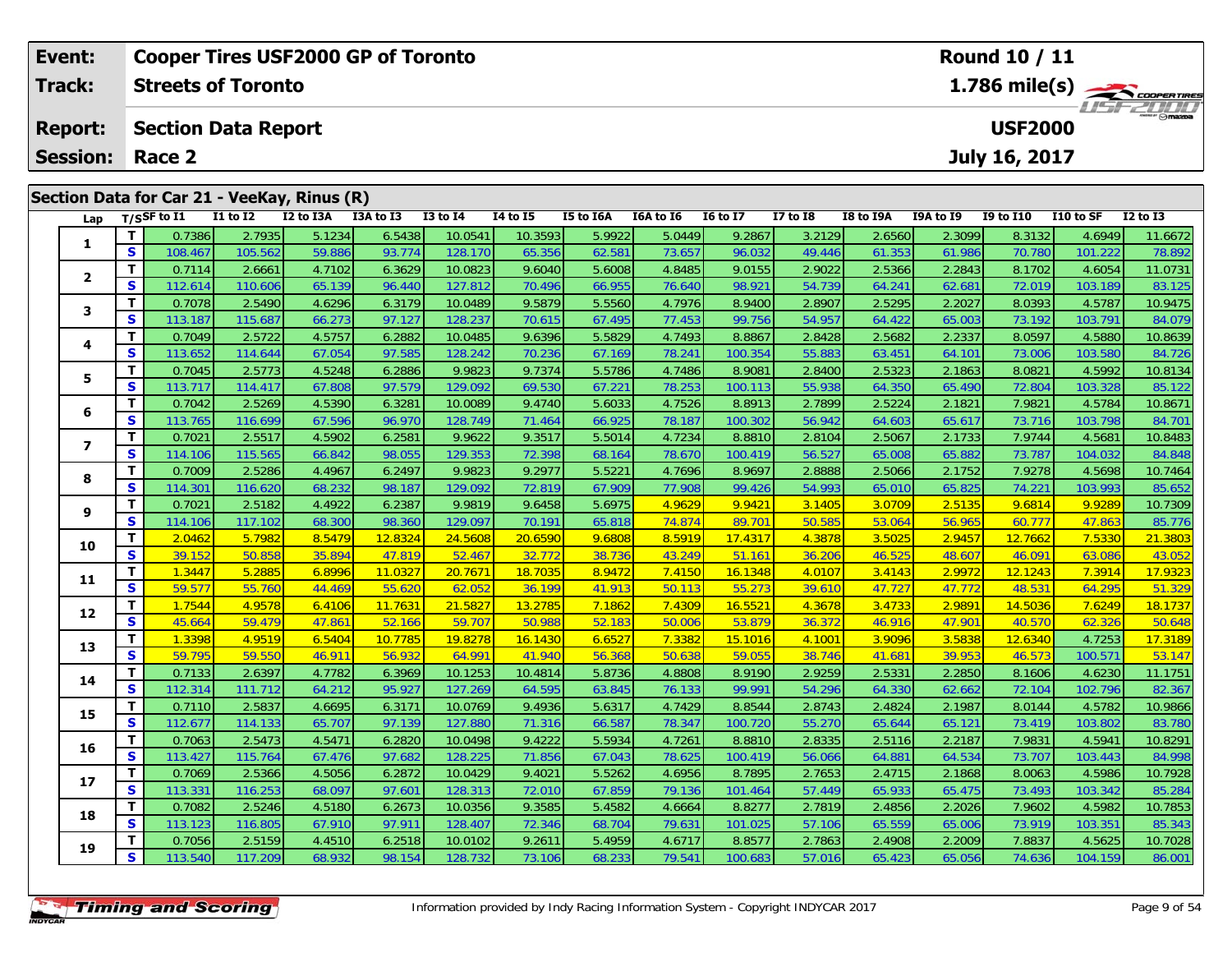| Event:                 | <b>Cooper Tires USF2000 GP of Toronto</b> | Round 10 / 11                   |
|------------------------|-------------------------------------------|---------------------------------|
| Track:                 | <b>Streets of Toronto</b>                 | $1.786$ mile(s) $\rightarrow$   |
| <b>Report:</b>         | Section Data Report                       | <b>Smazpa</b><br><b>USF2000</b> |
| <b>Session: Race 2</b> |                                           | July 16, 2017                   |
|                        |                                           |                                 |

|                         |                         |                     |                  | Section Data for Car 21 - VeeKay, Rinus (R) |          |
|-------------------------|-------------------------|---------------------|------------------|---------------------------------------------|----------|
|                         |                         | Lap $T/SI5$ to $I6$ | <b>I8 to 19</b>  | Lap                                         | PO to I8 |
| $\mathbf{1}$            | $\mathbf{T}$            | 11.0371             | 4.9659           | 77.1234                                     | 110.9156 |
|                         | $\mathbf{s}$            | 67.644              | 61.648           | 83.368                                      | 49.891   |
| $\overline{2}$          | T.                      | 10.4493             | 4.8209           | 74.1004                                     |          |
|                         | S                       | 71.449              | 63.502           | 86.769                                      |          |
| 3                       | T                       | 10.3536             | 4.7322           | 73.3756                                     |          |
|                         | S                       | 72.109              | 64.692           | 87.626                                      |          |
| 4                       | T.                      | 10.3322             | 4.8019           | 73.3404                                     |          |
|                         | S                       | 72.259              | 63.753           | 87.668                                      |          |
| 5                       | T.                      | 10.3272             | 4.7186           | 73.2901                                     |          |
|                         | S                       | 72.294              | 64.879           | 87.728                                      |          |
| 6                       | T                       | 10.3559             | 4.7045           | 72.8832                                     |          |
|                         | S                       | 72.093              | 65.073           | 88.218                                      |          |
| $\overline{\mathbf{z}}$ | T.                      | 10.2248             | 4.6800           | 72.5547                                     |          |
|                         | S                       | 73.018              | 65.414           | 88.617                                      |          |
| 8                       | T.                      | 10.2917             | 4.6818           | 72.5855                                     |          |
|                         | S                       | 72.543              | 65.389<br>5.5844 | 88.580<br>82.5166                           |          |
| 9                       | T.<br>S                 | 10.6604<br>70.034   | 54.820           | 77.919                                      |          |
|                         | T                       | 18.2727             | 6.4482           | 141.2841                                    |          |
| 10                      | $\overline{\mathbf{s}}$ | 40.858              | 47.476           | 45.508                                      |          |
|                         | T                       | 16.3622             | 6.4115           | 126.4710                                    |          |
| 11                      | S                       | 45.629              | 47.748           | 50.839                                      |          |
|                         | T.                      | 14.6171             | 6.4624           | 123.8750                                    |          |
| 12                      | $\overline{\mathbf{s}}$ | 51.077              | 47.372           | 51.904                                      |          |
|                         | T                       | 13.9909             | 7.4934           | 117.6267                                    |          |
| 13                      | $\mathbf{s}$            | 53.363              | 40.854           | 54.661                                      |          |
|                         | T.                      | 10.7544             | 4.8181           | 75.3358                                     |          |
| 14                      | S                       | 69.422              | 63.539           | 85.346                                      |          |
|                         | T.                      | 10.3746             | 4.6811           | 73.2288                                     |          |
| 15                      | S                       | 71.963              | 65.398           | 87.802                                      |          |
|                         | T.                      | 10.3195             | 4.7303           | 72.8962                                     |          |
| 16                      | S                       | 72.348              | 64.718           | 88.202                                      |          |
|                         | T                       | 10.2218             | 4.6583           | 72.5211                                     |          |
| 17                      | S                       | 73.039              | 65.718           | 88.658                                      |          |
|                         | T                       | 10.1246             | 4.6882           | 72.3930                                     |          |
| 18                      | $\mathbf{s}$            | 73.740              | 65.299           | 88.815                                      |          |
|                         | T.                      | 10.1676             | 4.6917           | 72.1451                                     |          |
| 19                      | $\mathbf{s}$            | 73.428              | 65.251           | 89.120                                      |          |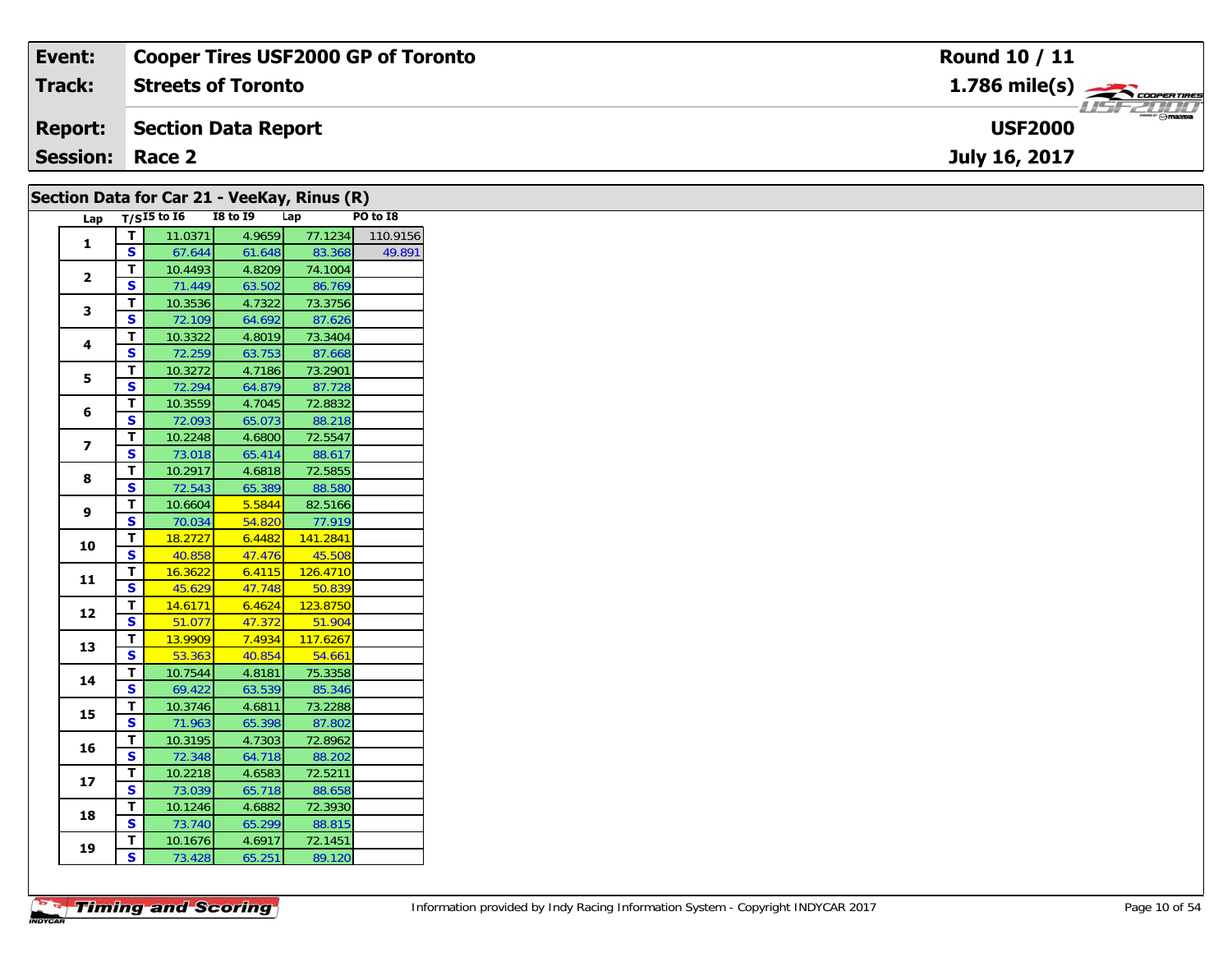| Event:                                      |                    | <b>Cooper Tires USF2000 GP of Toronto</b> |           |           |              |                 |           |           | <b>Round 10 / 11</b> |                 |           |           |               |           |                                           |  |
|---------------------------------------------|--------------------|-------------------------------------------|-----------|-----------|--------------|-----------------|-----------|-----------|----------------------|-----------------|-----------|-----------|---------------|-----------|-------------------------------------------|--|
| Track:                                      |                    | <b>Streets of Toronto</b>                 |           |           |              |                 |           |           |                      |                 |           |           |               |           | $1.786$ mile(s) $\rightarrow$ coorentines |  |
| <b>Report:</b>                              |                    | <b>Section Data Report</b>                |           |           |              |                 |           |           |                      |                 |           |           |               |           |                                           |  |
| <b>Session: Race 2</b>                      |                    |                                           |           |           |              |                 |           |           |                      |                 |           |           | July 16, 2017 |           |                                           |  |
| Section Data for Car 21 - VeeKay, Rinus (R) |                    |                                           |           |           |              |                 |           |           |                      |                 |           |           |               |           |                                           |  |
|                                             |                    |                                           |           |           |              |                 |           |           |                      |                 |           |           |               |           |                                           |  |
|                                             | Lap $T/S$ SF to I1 | I1 to I2                                  | I2 to I3A | I3A to I3 | $I3$ to $I4$ | <b>I4 to I5</b> | I5 to I6A | I6A to I6 | <b>I6 to I7</b>      | <b>I7 to I8</b> | I8 to I9A | I9A to I9 | I9 to I10     | I10 to SF | <b>I2 to I3</b>                           |  |

0 T 0.7034 2.5240 4.4485 6.2711 10.0182 9.2441 5.4458 4.7231 8.8908 2.7600 2.4734 2.1369 7.9303 4.5583 10.7196<br>S 113.895 116.833 68.971 97.851 128.630 73.241 68.860 78.675 100.308 57.559 65.883 67.004 74.198 104.255 85.867

**<sup>T</sup>** 0.7051 2.4977 4.4295 6.2331 10.0054 9.2501 5.5291 4.6993 8.7775 2.7757 2.4607 2.1298 7.9295 4.5559 10.6626 **<sup>S</sup>** 113.620 118.063 69.267 98.448 128.794 73.193 67.823 79.074 101.603 57.234 66.223 67.228 74.205 104.310 86.326

2 T 0.7027 2.5127 4.4630 6.2348 9.9932 9.2150 5.4700 4.6975 8.9030 2.7507 2.4615 2.1423 7.9469 4.5403 10.6978<br>2 S 114.008 117.358 68.747 98.421 128.951 73.472 68.556 79.104 100.171 57.754 66.201 66.836 74.043 104.669 86.04

**T** 0.7005 2.8191 5.6376 7.7608 12.0848 13.0848 13.3984 13.3984 13.3984 13.3984 13.3984 13.3984 13.3984 13.3984<br>**S** 114.366 104.603 54.424 79.069 106.633 13.39 13.39 13.39 13.39 13.39 13.39 13.39 13.39 13.39 13.39 13.39 13

**20**

**21**

**22**

**23**

86.326<br>10.6978

86.041<br>13.3984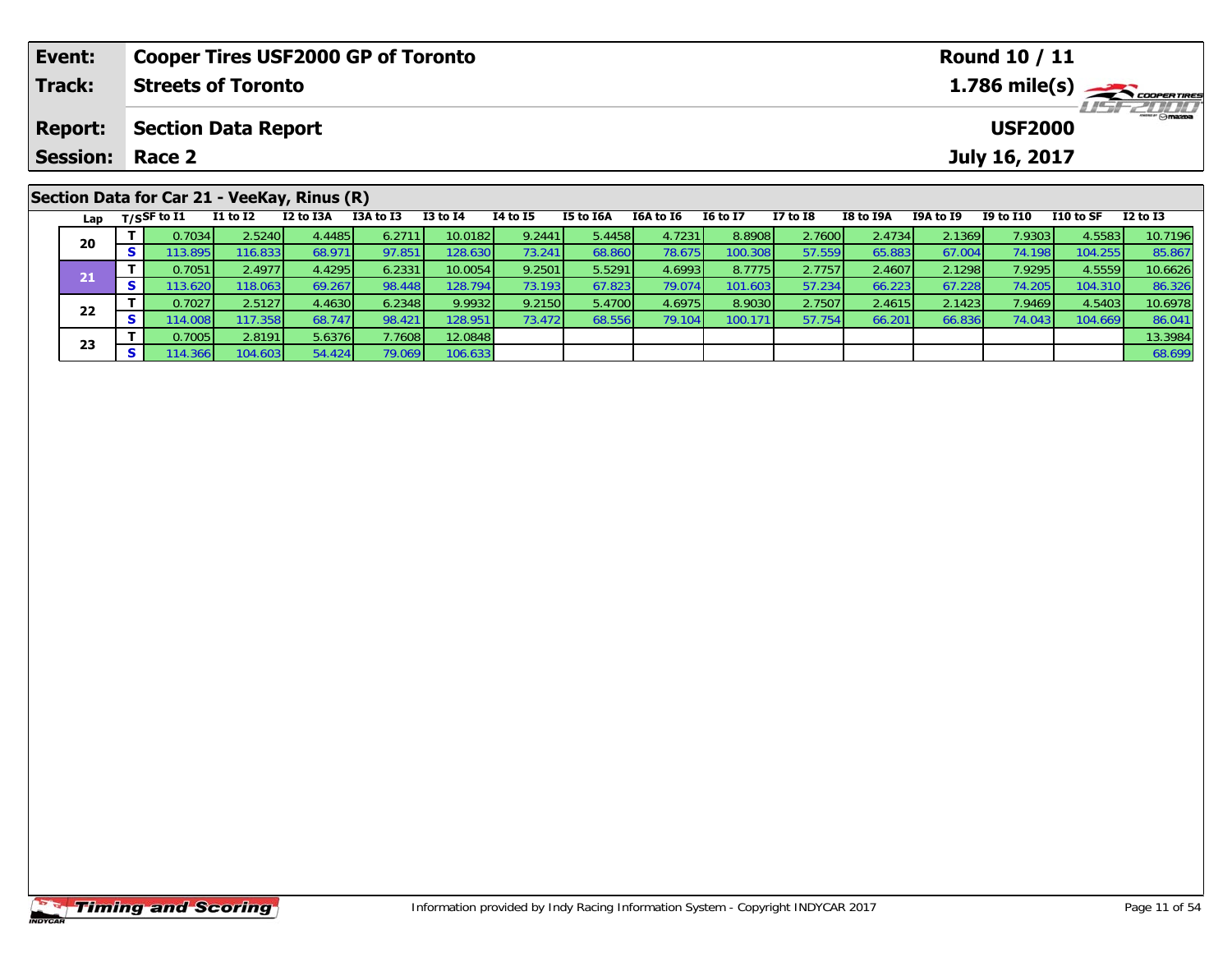| Event:                 | <b>Cooper Tires USF2000 GP of Toronto</b>             | <b>Round 10 / 11</b>                                     |
|------------------------|-------------------------------------------------------|----------------------------------------------------------|
| <b>Track:</b>          | <b>Streets of Toronto</b>                             | $1.786$ mile(s) $\overbrace{\hspace{2.5cm}}$ coorenances |
| <b>Report:</b>         | <b>Section Data Report</b>                            | $-100$<br><b>USF2000</b>                                 |
| <b>Session: Race 2</b> |                                                       | July 16, 2017                                            |
|                        | Section Data for Car 21 - VeeKay, Rinus (R)           |                                                          |
| Lap                    | $T/SI5$ to $I6$<br>PO to I8<br><b>I8 to I9</b><br>Lap |                                                          |

### **Timing and Scoring**

**20**

**21**

**22**

23  $\frac{1}{s}$  $\mathbf{s}$ 

**<sup>T</sup>** 10.1689 4.6103 72.1279 **<sup>S</sup>** 73.419 66.403 89.142

**<sup>T</sup>** 10.2284 4.5905 71.9784 **<sup>S</sup>** 72.992 66.689 89.327

**<sup>T</sup>** 10.1675 4.6038 72.0336 **<sup>S</sup>** 73.429 66.496 89.258

89.142<br>71.9784

89.327<br>72.0336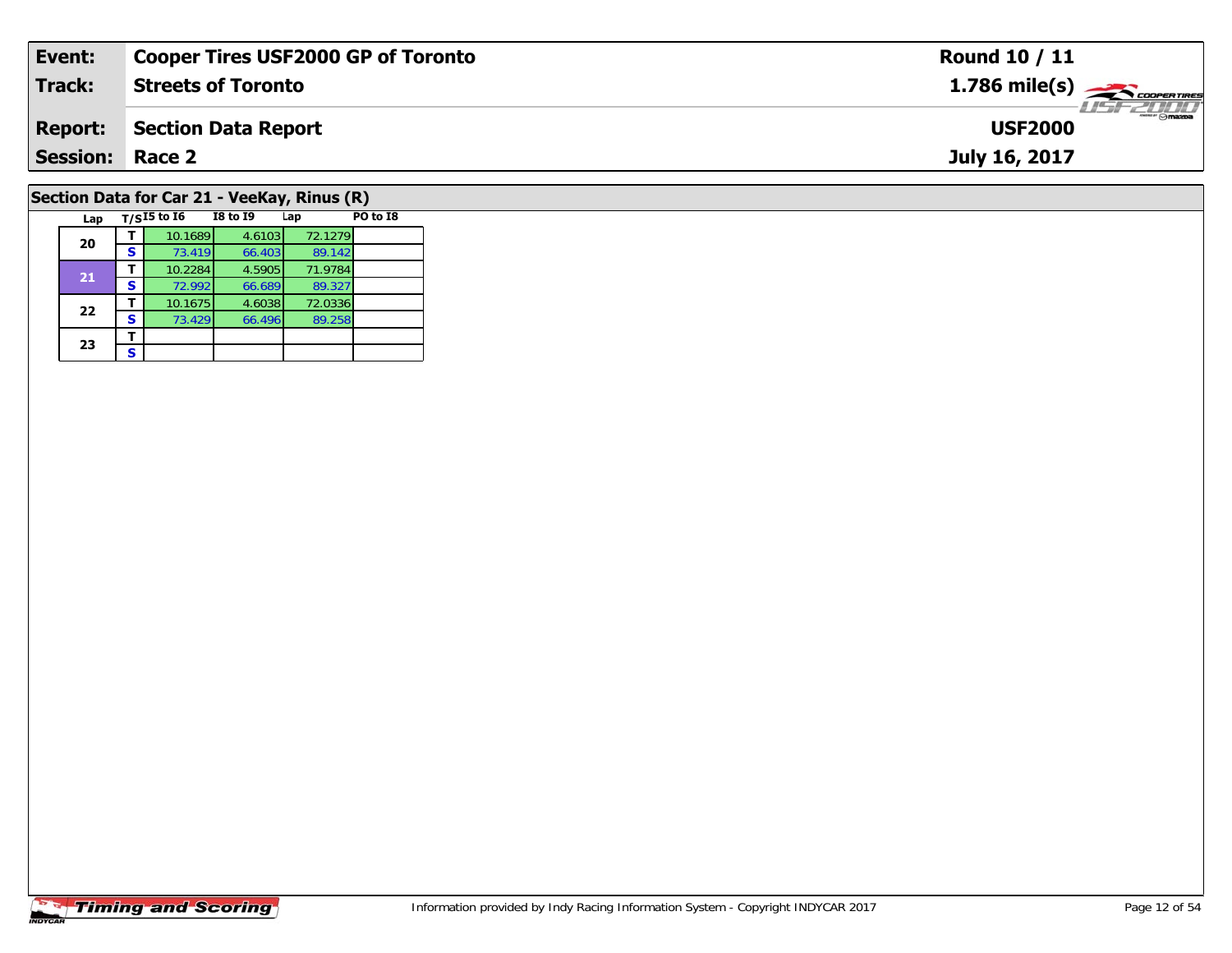| Event:<br><b>Track:</b> |          |                                        | <b>Cooper Tires USF2000 GP of Toronto</b><br><b>Streets of Toronto</b> |           |           |                   |                 |           |           |                 |                 |                                    |           | <b>Round 10 / 11</b> |           | $1.786$ mile(s) $\frac{1.786}{\sqrt{2.00096} \times 10^{10}}$ |  |  |
|-------------------------|----------|----------------------------------------|------------------------------------------------------------------------|-----------|-----------|-------------------|-----------------|-----------|-----------|-----------------|-----------------|------------------------------------|-----------|----------------------|-----------|---------------------------------------------------------------|--|--|
| <b>Report:</b>          |          |                                        | <b>Section Data Report</b>                                             |           |           |                   |                 |           |           |                 |                 | <b>THE PLATE</b><br><b>USF2000</b> |           |                      |           |                                                               |  |  |
| <b>Session:</b>         |          | Race 2                                 |                                                                        |           |           |                   |                 |           |           | July 16, 2017   |                 |                                    |           |                      |           |                                                               |  |  |
| Lap                     |          | $T/S$ SF to I1                         | Section Data for Car 22 - Ming, Calvin (R)<br>$I1$ to $I2$             | I2 to I3A | I3A to I3 | <b>I3 to I4</b>   | <b>I4 to I5</b> | I5 to I6A | I6A to I6 | <b>16 to 17</b> | <b>I7 to I8</b> | I8 to I9A                          | I9A to I9 | <b>I9 to I10</b>     | I10 to SF | $I2$ to $I3$                                                  |  |  |
|                         |          | 0.7328                                 | 2.7768                                                                 | 5.2907    | 6.5018    | 10.0076           | 10.4451         | 6.1537    | 5.1320    | 9.2644          | 3.3084          | 2.7272                             | 2.4366    | 8.6191               | 4.6933    | 11.7925                                                       |  |  |
|                         | S        | 109.325                                | 106.196                                                                | 57.992    | 94.379    | 128.766           | 64.819          | 60.939    | 72.407    | 96.263          | 48.018          | 59.752                             | 58.763    | 68.268               | 101.257   | 78.054                                                        |  |  |
| $\overline{\mathbf{2}}$ |          | 0.7114                                 | 2.6355                                                                 | 4.8411    | 6.3135    | 10.0298           | 15.7923         | 7.4870    | 5.8769    | 9.7378          | 3.9233          |                                    |           |                      |           | 11.1546                                                       |  |  |
|                         | S        | 112.614                                | 111.890                                                                | 63.378    | 97.194    | 128.481           | 42.872          | 50.087    | 63.229    | 91.583          | 40.492          |                                    |           |                      |           | 82.518                                                        |  |  |
| 3                       |          | 0.8025                                 | 2.9270                                                                 | 4.9746    | 6.3910    | 10.2327           | 9.9401          | 5.8060    | 4.9745    | 9.0646          | 2.9424          | 2.6050                             | 2.3603    | 8.4821               | 4.6941    | 11.3656                                                       |  |  |
|                         | S.       | 99.830                                 | 100.747                                                                | 61.677    | 96.016    | 125.933           | 68.113          | 64.588    | 74.699    | 98.385          | 53.991          | 62.555                             | 60.663    | 69.371               | 101.239   | 80.986                                                        |  |  |
| 4                       |          | 0.7157                                 | 2.6686                                                                 | 4.7250    | 6.3331    | 10.1736           | 9.8307          | 5.6817    | 4.9071    | 8.9802          | 2.8775          | 2.5912                             | 2.3004    | 8.2224               | 4.6349    | 11.0581                                                       |  |  |
|                         | <b>S</b> | 111.937                                | 110.502                                                                | 64.935    | 96.894    | 126.665           | 68.871          | 66.001    | 75.725    | 99.309          | 55.209          | 62.888                             | 62.242    | 71.562               | 102.532   | 83.238                                                        |  |  |
| 5                       |          | 0.7106                                 | 2.5684                                                                 | 4.6481    |           | 6.2943<br>10.1320 | 9.7790          | 5.6089    | 4.8790    | 8.8942          | 3.0496          | 2.6008                             | 2.3041    | 8.1033               | 4.6056    | 10.9424                                                       |  |  |
|                         | S        | 112.741<br>114.813<br>66.009<br>97.491 |                                                                        | 127.185   | 69.235    | 66.858            | 76.161          | 100.270   | 52.093    | 62.656          | 62.142          | 72.614                             | 103.185   | 84.118               |           |                                                               |  |  |

**<sup>T</sup>** 0.7083 2.5564 4.6601 6.2705 10.1291 9.6649 5.6448 4.8102 8.9126 3.0682 2.7639 2.8584 9.1235 4.7632 10.9306 **<sup>S</sup>** 113.107 115.352 65.839 97.861 127.221 70.052 66.433 77.251 100.063 51.777 58.958 50.092 64.494 99.771 84.209

7 | **T |** 0.7222 | 2.6712 | 4.8761 | 6.2924 | 10.5733 | 11.6062 | 5.8158 | 4.9441 | 9.0380 | 3.0074 | 2.5669 | 2.3438 | 8.6680 | 5.3792 | 11.1685<br>7 | S | 110.930 | 110.395 | 62.923 | 97.520 | 121.876 | 58.335 | 64.480 | 75

8 | **T** | 0.9268 | 3.1133 | 5.2855 | 6.3678 | 10.1684 | 10.4276 | 5.7223 | 5.0664 | 9.4878 | 3.3631 | 4.3935 | 3.0481 | 11.5426 | 8.5643 | 11.6533<br>| S | 86.441 | 94.718 | 58.049 | 96.366 | 126.730 | 64.928 | 65.533 | 73.34

<mark>16.1761 11.4261 12.6274 12.4261 12.48533 7.3149 10.8612 21.4522 20.0207 6.7421 7.7090 17.4000 3.7021 3.0585 2.6274 10.9103 8.9296 18.1761 19.9103 9 5 5 6.177 60.760 18.1761 12.6474 56.4<br>S 5 56.177 60.760 41.944 56.498 60</mark>

0 | **T** | 1.4384 | 5.0067 | 6.6075 | 11.5510 | 26.1513 | 14.1567 | 6.5002 | 5.2001 | 14.8592 | 3.5581 | 2.7481 | 2.5869 | 16.1450 | 8.5546 | 18.1585 |<br>| S | 55.696 | 58.898 | 46.435 | 53.124 | 49.276 | 47.825 | 57.691 | 71

1 | T | 1.6162 | 4.1472 | 5.7574 | 9.8854 | 19.7441 | 15.6977 | 7.0673 | 5.4016 | 14.9894 | 4.0225 | 3.1681 | 3.5526 | 11.6050 | 4.6530 | 15.6428<br>1 | S | 49.569 | 71.105 | 53.291 | 62.075 | 65.267 | 43.130 | 53.061 | 68.79

2 T 0.7057 2.6074 5.1566 6.3852 9.8773 10.1361 6.1778 5.0630 8.9463 3.2528 2.5995 2.3285 8.3616 4.6024 11.5418<br>2 S 113.524 113.096 59.500 96.103 130.464 66.795 60.701 73.393 99.686 48.839 62.687 61.491 70.370 103.256 79.75

3 T 0.6979 2.5661 5.0961 6.5804 10.0203 10.4334 5.9224 4.8841 9.0066 3.2737 2.7292 2.5549 8.4848 4.5735 11.6765<br>S 114.792 114.916 60.206 93.252 128.603 64.892 63.319 76.082 99.018 48.527 59.708 56.042 69.349 103.909 78.830

4 T 0.7041 2.5651 4.9101 6.6326 10.0822 9.9546 5.9105 4.9423 9.0063 2.9989 2.5540 2.2767 8.4186 4.5816 11.5427<br>S 113.782 114.961 62.487 92.518 127.813 68.013 63.446 75.186 99.022 52.974 63.804 62.890 69.894 103.725 79.743

5 T 0.6990 2.5945 4.9233 6.3102 9.9406 9.8573 5.8554 4.9007 8.9789 2.9285 2.5419 2.3054 8.2189 4.5489 11.2335<br>5 S 114.612 113.658 62.320 97.245 129.634 68.685 64.043 75.824 99.324 54.247 64.107 62.107 71.592 104.471 81.938

6 T 0.6974 2.5723 4.6358 6.2011 9.8656 9.7197 5.8967 4.8875 9.1740 3.0498 2.5818 2.3179 8.1629 4.5557 10.8369<br>5 S 114.875 114.639 66.185 98.956 130.619 69.657 63.595 76.029 97.211 52.090 63.117 61.772 72.083 104.315 84.937

7 T 0.6992 2.5245 4.5917 6.2204 9.8692 9.5746 5.7085 4.8547 8.8296 2.8044 2.5700 2.2488 8.0913 4.5617 10.8121<br>7 S 114.579 116.810 66.820 98.649 130.572 70.713 65.692 76.543 101.003 56.648 63.406 63.670 72.721 104.178 85.13

8 T 0.7006 2.5012 4.5720 6.2003 9.9178 9.5668 5.5852 4.7873 8.8413 2.8276 2.5393 2.2412 8.1699 4.5745 10.7723<br>8 S 114.350 117.898 67.108 98.969 129.932 70.770 67.142 77.620 100.870 56.183 64.173 63.886 72.022 103.886 85.44

**<sup>T</sup>** 0.7029 2.5530 4.7011 6.3720 10.0143 9.4722 5.6087 4.8074 8.8090 2.8400 2.5492 2.3498 8.3288 4.6358 11.0731 **<sup>S</sup>** 113.976 115.506 65.265 96.302 128.680 71.477 66.860 77.296 101.239 55.938 63.924 60.934 70.648 102.512 83.125

**6**

**7**

**8**

**9**

**10**

**11**

**12**

**13**

**14**

**15**

**16**

**17**

**18**

**19**

82.415

50.641

79.750

78.830

79.743

85.132

85.446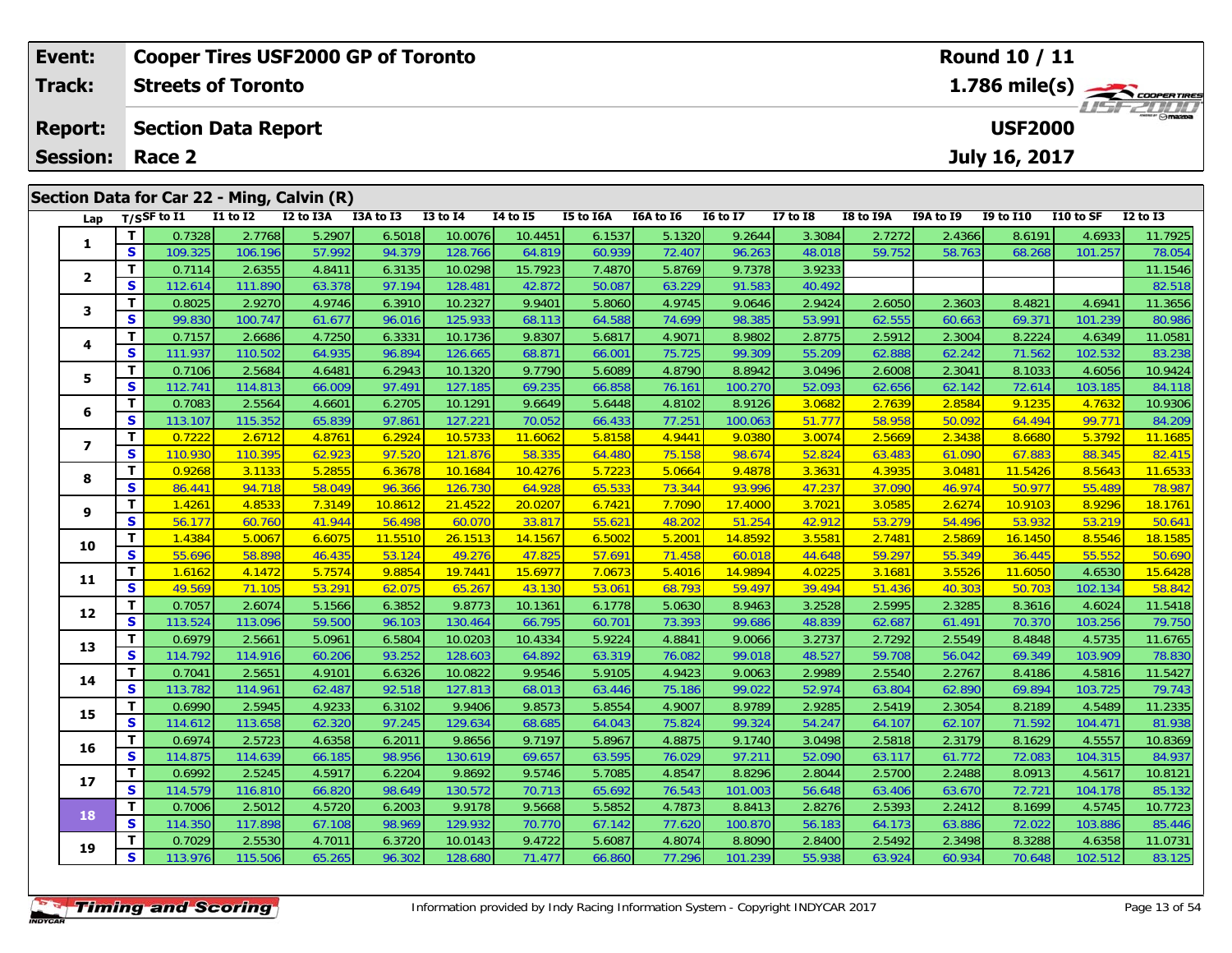| Event:          | <b>Cooper Tires USF2000 GP of Toronto</b>  | Round 10 / 11                              |
|-----------------|--------------------------------------------|--------------------------------------------|
| Track:          | <b>Streets of Toronto</b>                  | $1.786$ mile(s) $\frac{1}{2}$ coorer these |
| <b>Report:</b>  | <b>Section Data Report</b>                 | <b>USF2000</b>                             |
| <b>Session:</b> | Race 2                                     | July 16, 2017                              |
|                 | Section Data for Car 22 - Ming, Calvin (R) |                                            |

| Lap                     |                         | $T/SI5$ to $I6$ | <b>I8 to 19</b> | Lap      | PI to PO | PO to I8 | <b>SF to PI</b> |
|-------------------------|-------------------------|-----------------|-----------------|----------|----------|----------|-----------------|
| 1                       | T                       | 11.2857         | 5.1638          | 78.0895  |          | 109.3271 |                 |
|                         | $\mathbf{s}$            | 66.154          | 59.285          | 82.336   |          | 50.615   |                 |
|                         | т                       | 13.3639         |                 | 275.3068 | 197.2805 | 64.3710  | 71.7107         |
| $\mathbf{2}$            | $\overline{\mathbf{s}}$ | 55.866          |                 | 23.354   | 3.515    | 85.965   | 72.812          |
| 3                       | т                       | 10.7805         | 4.9653          | 76.1969  |          |          |                 |
|                         | $\overline{\mathbf{s}}$ | 69.254          | 61.655          | 84.381   |          |          |                 |
| 4                       | T                       | 10.5888         | 4.8916          | 74.6421  |          |          |                 |
|                         | $\overline{\mathbf{s}}$ | 70.508          | 62.584          | 86.139   |          |          |                 |
| 5                       | T                       | 10.4879         | 4.9049          | 74.1779  |          |          |                 |
|                         | S                       | 71.186          | 62.414          | 86.678   |          |          |                 |
| 6                       | T                       | 10.4550         | 5.6223          | 75.9341  |          |          |                 |
|                         | $\mathbf{s}$            | 71.410          | 54.450          | 84.673   |          |          |                 |
| $\overline{\mathbf{z}}$ | т                       | 10.7599         | 4.9107          | 78.5046  |          |          |                 |
|                         | $\overline{\mathbf{s}}$ | 69.386          | 62.341          | 81.901   |          |          |                 |
| 8                       | $\overline{\mathsf{r}}$ | 10.7887         | 7.4416          | 87.4775  |          |          |                 |
|                         | $\overline{\mathbf{s}}$ | 69.201          | 41.139          | 73.500   |          |          |                 |
| 9                       | T                       | 14.4511         | 5.6859          | 127.0074 |          |          |                 |
|                         | $\mathbf{s}$            | 51.663          | 53.841          | 50.624   |          |          |                 |
| 10                      | T                       | 11.7003         | 5.3350          | 125.0638 |          |          |                 |
|                         | $\overline{\mathbf{s}}$ | 63.810          | 57.383          | 51.411   |          |          |                 |
| 11                      | т                       | 12.4689         | 6.7207          | 111.3075 |          |          |                 |
|                         | S                       | 59.876          | 45.551          | 57.764   |          |          |                 |
| 12                      | т                       | 11.2408         | 4.9280          | 76.2002  |          |          |                 |
|                         | $\overline{\mathbf{s}}$ | 66.418          | 62.122          | 84.378   |          |          |                 |
| 13                      | $\overline{\mathsf{T}}$ | 10.8065         | 5.2841          | 76.8234  |          |          |                 |
|                         | $\overline{\mathbf{s}}$ | 69.087          | 57.935          | 83.693   |          |          |                 |
| 14                      | T                       | 10.8528         | 4.8307          | 75.5376  |          |          |                 |
|                         | $\overline{\mathbf{s}}$ | 68.792          | 63.373          | 85.118   |          |          |                 |
| 15                      | T                       | 10.7561         | 4.8473          | 74.6035  |          |          |                 |
|                         | $\overline{\mathbf{s}}$ | 69.411          | 63.156          | 86.184   |          |          |                 |
| 16                      | T                       | 10.7842         | 4.8997          | 74.3182  |          |          |                 |
|                         | S                       | 69.230          | 62.481          | 86.514   |          |          |                 |
| 17                      | T                       | 10.5632         | 4.8188          | 73.1486  |          |          |                 |
|                         | $\overline{\mathbf{s}}$ | 70.678          | 63.530          | 87.898   |          |          |                 |
| 18                      | т                       | 10.3725         | 4.7805          | 73.0250  |          |          |                 |
|                         | $\overline{\mathbf{s}}$ | 71.978          | 64.039          | 88.047   |          |          |                 |
| 19                      | т                       | 10.4161         | 4.8990          | 73.7442  |          |          |                 |
|                         | $\overline{\mathbf{s}}$ | 71.677          | 62.490          | 87.188   |          |          |                 |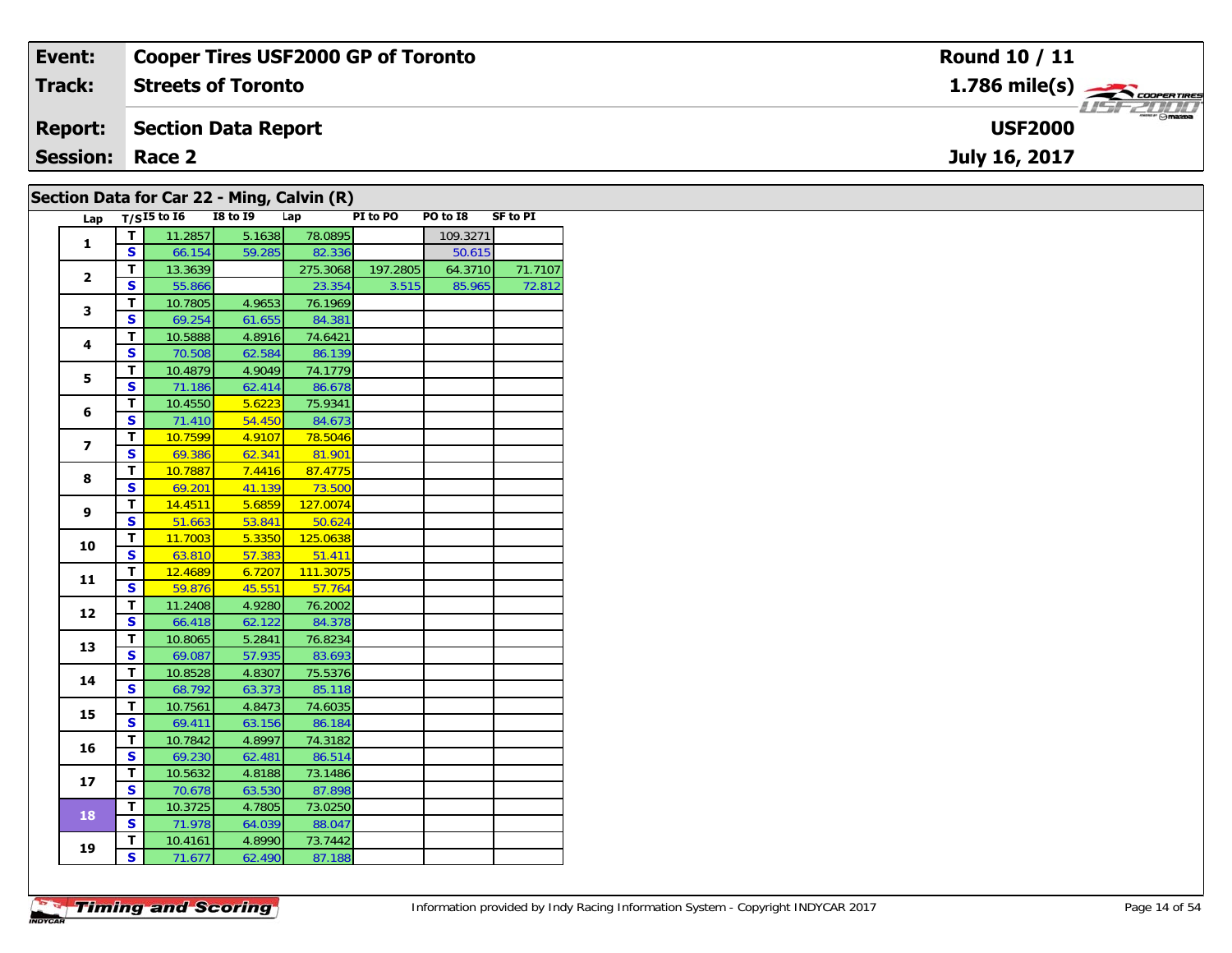| Event:          | <b>Cooper Tires USF2000 GP of Toronto</b>                                                                                                                                                           |                 |                 |           |           |                 |            |           |            | <b>Round 10 / 11</b>                                  |                  |                  |
|-----------------|-----------------------------------------------------------------------------------------------------------------------------------------------------------------------------------------------------|-----------------|-----------------|-----------|-----------|-----------------|------------|-----------|------------|-------------------------------------------------------|------------------|------------------|
| Track:          | <b>Streets of Toronto</b>                                                                                                                                                                           |                 |                 |           |           |                 |            |           |            | $1.786$ mile(s) $\overbrace{\hspace{2cm}}$ convenimes |                  |                  |
| <b>Report:</b>  | <b>Section Data Report</b>                                                                                                                                                                          |                 |                 |           |           |                 |            |           |            | <b>USF2000</b>                                        |                  | <b>LISF 2000</b> |
| Session: Race 2 |                                                                                                                                                                                                     |                 |                 |           |           |                 |            |           |            | July 16, 2017                                         |                  |                  |
|                 | Section Data for Car 22 - Ming, Calvin (R)<br>$T1 + 5T2$ $T2 + 5T2A$ $T3A + 5T2$<br>$\mathbf{r} = \mathbf{r}$ $\mathbf{r} = \mathbf{r} \cdot \mathbf{r}$ $\mathbf{r} = \mathbf{r} \cdot \mathbf{r}$ | <b>TO +0 TA</b> | <b>TA LA TE</b> | TE +6 TEA | TEA to TE | <b>IG to IT</b> | $T7 + 5T9$ | TO LA TOA | TOA + ~ TO | 10 to 110                                             | <b>110 to CE</b> | <b>TO LA TO</b>  |

| Lap | T/SSF to I1 | I1 to I2 | I2 to I3A | I3A to I3 | I3 to I4 | 14 to 15 | I5 to I6A       | I6A to I6 | <b>I6 to I7</b> | I7 to $I8$ | I8 to I9A | I9A to I9              | <b>I9 to I10</b> | I10 to SF | <b>I2 to I3</b> |
|-----|-------------|----------|-----------|-----------|----------|----------|-----------------|-----------|-----------------|------------|-----------|------------------------|------------------|-----------|-----------------|
| 20  | 0.7096      | 2.5372   | 4.5455    | 6.2514    | 9.9797   | 9.6410   | 5.6622          | 4.8581    | 8.8397          | 2.8939     | 2.5973    | 2.3123                 | 8.1933           | 4.5743    | 10.7969         |
|     | 12.90       | 16.225   | 67.499    | 98.160    | 129.126  | 70.226   | 66.229 <b>l</b> | 76.489    | 100.888         | 54.896     | 62.740    | $1.922$ $\blacksquare$ |                  | 103.891   | 85.252          |
| 21  | 0.7048      | .7404    | 5.0954    | 6.4240    |          |          |                 |           |                 |            |           |                        |                  |           | 11.5194         |
|     | 13.669      | 197.607  | 60.215    | 95.522    |          |          |                 |           |                 |            |           |                        |                  |           | 79.905          |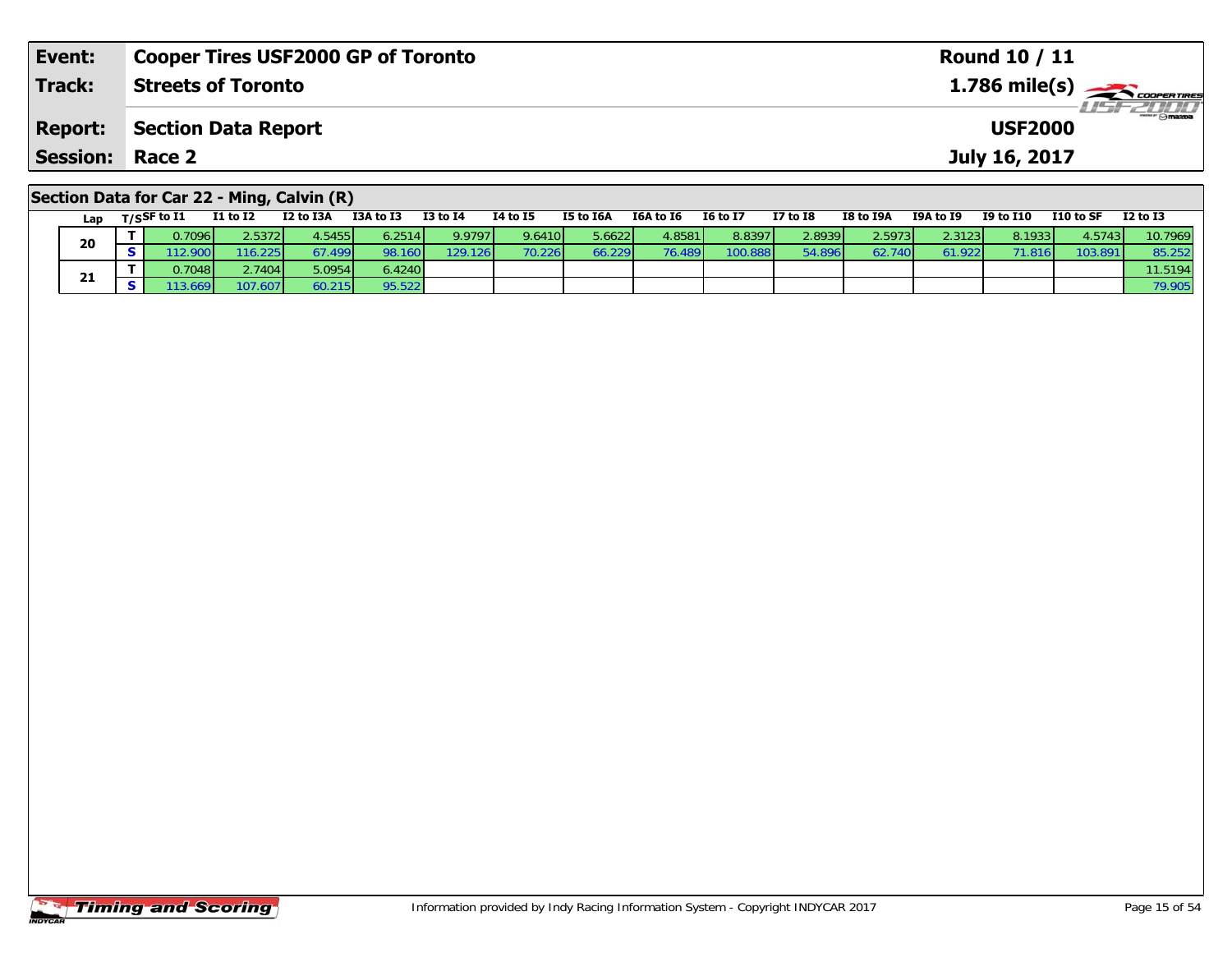| Event:                 | <b>Cooper Tires USF2000 GP of Toronto</b>  | <b>Round 10 / 11</b> |
|------------------------|--------------------------------------------|----------------------|
| Track:                 | <b>Streets of Toronto</b>                  |                      |
| <b>Report:</b>         | Section Data Report                        | <b>USF2000</b>       |
| <b>Session: Race 2</b> |                                            | July 16, 2017        |
|                        | Section Data for Car 22 - Ming, Calvin (R) |                      |

| Lap | $T/SI5$ to $I6$ | <b>I8 to I9</b> | Lap     | PI to PO | PO to I8 | <b>SF to PI</b> |  |
|-----|-----------------|-----------------|---------|----------|----------|-----------------|--|
| 20  | 10.5203         | 4.9096          | 73.5955 |          |          |                 |  |
|     | 70.967          | 62.355'         | 87.364  |          |          |                 |  |
|     |                 |                 |         |          |          |                 |  |
| 21  |                 |                 |         |          |          |                 |  |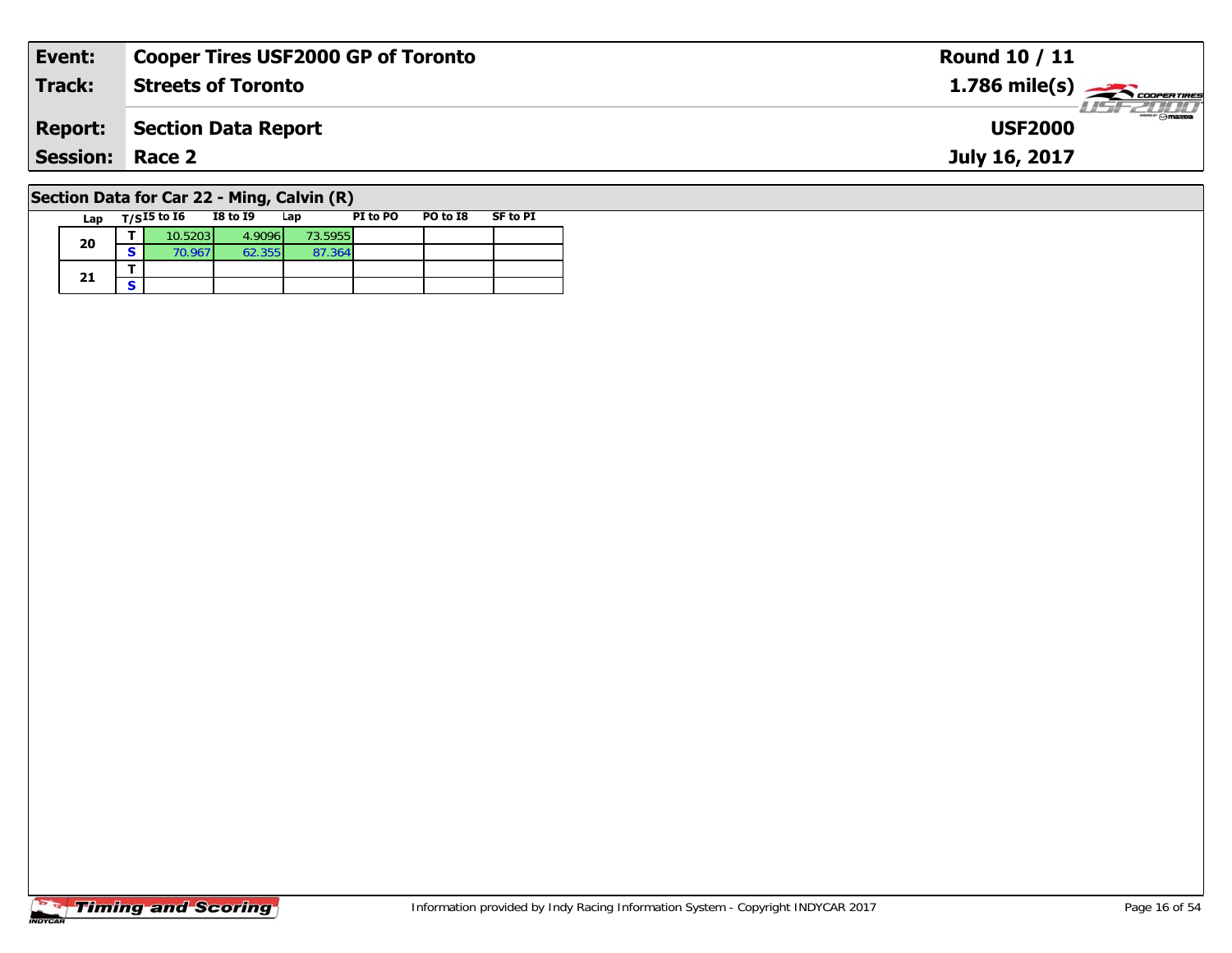| Event:                 | <b>Cooper Tires USF2000 GP of Toronto</b> | <b>Round 10 / 11</b>                                  |
|------------------------|-------------------------------------------|-------------------------------------------------------|
| Track:                 | <b>Streets of Toronto</b>                 | $1.786$ mile(s) $\overbrace{\hspace{2cm}}$ coorganges |
| <b>Report:</b>         | Section Data Report                       | <b>LIST 2000</b><br><b>USF2000</b>                    |
| <b>Session: Race 2</b> |                                           | July 16, 2017                                         |
|                        | Section Data for Car 23 - Kohl, Lucas     |                                                       |

| Lap | $T/S$ SF to I1 | I1 to I2 | I2 to I3A | <b>I3A to I3</b> | <b>I3 to 14</b> | 14 to 15 | I5 to I6A | I6A to I6 | <b>16 to 17</b> | $I7$ to $I8$ | I8 to I9A | <b>I9A to I9</b> | <b>I9 to I10</b> | I10 to SF | <b>I2 to I3</b> |
|-----|----------------|----------|-----------|------------------|-----------------|----------|-----------|-----------|-----------------|--------------|-----------|------------------|------------------|-----------|-----------------|
|     | .69211         | 6.8966   | 8.2820    | 10.7917          | 27.3330         | 13.2763  | 5.9297    | 5.1270    | 11.5920         | 3.2262       | 3.3377    | 2.8083           | 11.1161          | 11.4173   | 19.0737         |
|     | 3461           | 27581    | 37.046    | 56.862           | 47.146          | 50.997   | 63.241    | 72.477    | 76.934          | 49.242       | 48.822    | 50.985           | 52.933           |           | 48.258          |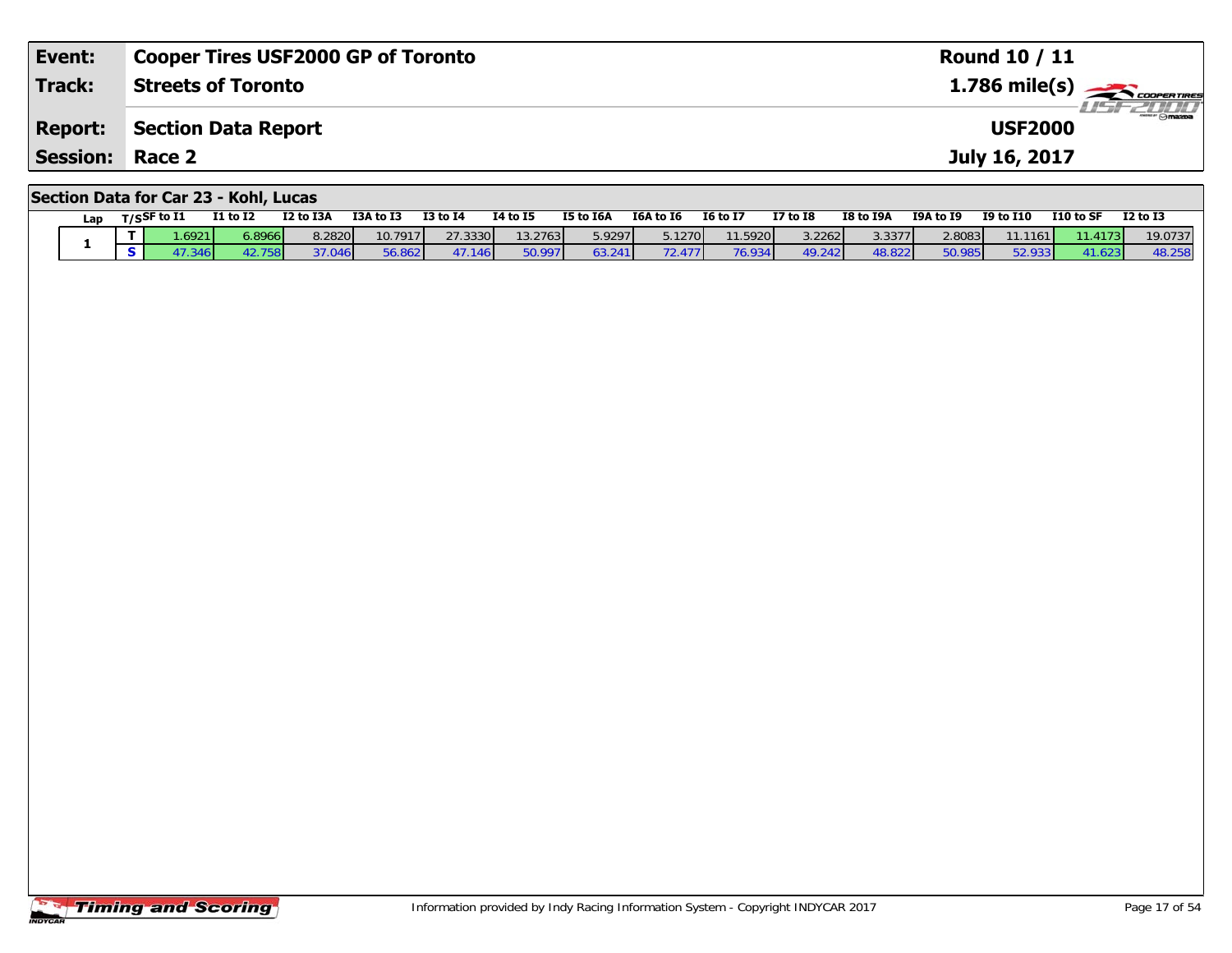| Event:                 | <b>Cooper Tires USF2000 GP of Toronto</b> | <b>Round 10 / 11</b>                                                                                                                                                                                                                                                                                                                                                                                                                                                                              |
|------------------------|-------------------------------------------|---------------------------------------------------------------------------------------------------------------------------------------------------------------------------------------------------------------------------------------------------------------------------------------------------------------------------------------------------------------------------------------------------------------------------------------------------------------------------------------------------|
| Track:                 | <b>Streets of Toronto</b>                 | $1.786$ mile(s) $\rightarrow$ COOPERTIRES                                                                                                                                                                                                                                                                                                                                                                                                                                                         |
| <b>Report:</b>         | Section Data Report                       | $\overline{\phantom{a}}$ $\overline{\phantom{a}}$ $\overline{\phantom{a}}$ $\overline{\phantom{a}}$ $\overline{\phantom{a}}$ $\overline{\phantom{a}}$ $\overline{\phantom{a}}$ $\overline{\phantom{a}}$ $\overline{\phantom{a}}$ $\overline{\phantom{a}}$ $\overline{\phantom{a}}$ $\overline{\phantom{a}}$ $\overline{\phantom{a}}$ $\overline{\phantom{a}}$ $\overline{\phantom{a}}$ $\overline{\phantom{a}}$ $\overline{\phantom{a}}$ $\overline{\phantom{a}}$ $\overline{\$<br><b>USF2000</b> |
| <b>Session: Race 2</b> |                                           | July 16, 2017                                                                                                                                                                                                                                                                                                                                                                                                                                                                                     |
|                        |                                           |                                                                                                                                                                                                                                                                                                                                                                                                                                                                                                   |

# **Section Data for Car 23 - Kohl, Lucas**

| Lap | $T/SI5$ to $I6$ | <b>I8 to I9</b> | Lap      | PO to I8 |
|-----|-----------------|-----------------|----------|----------|
|     | 11.0567         | 6.1460          | 123.7182 | 105.6650 |
|     |                 | 49 811          | 51 970   |          |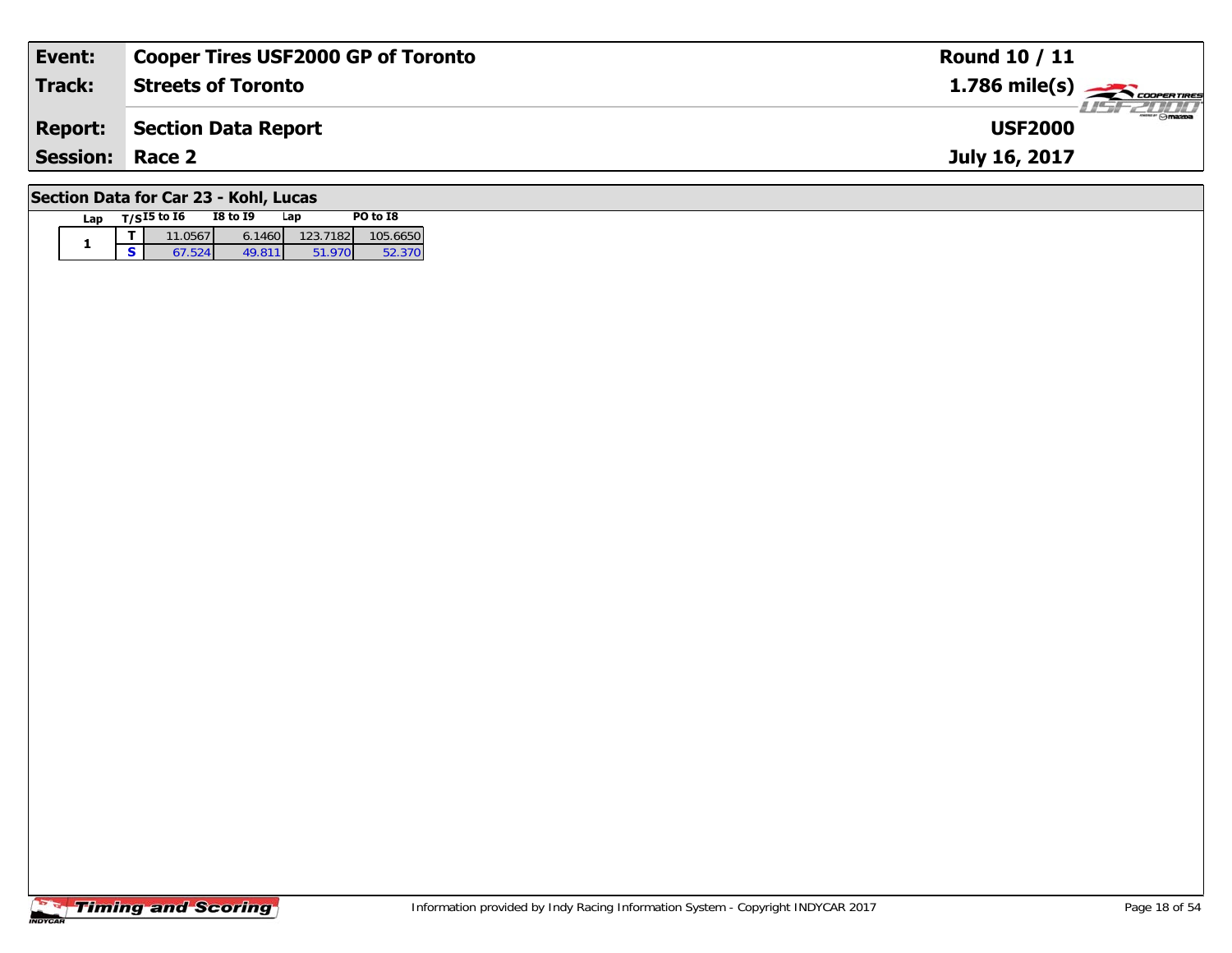| Event:          |    |                  | <b>Cooper Tires USF2000 GP of Toronto</b>  |           |           |              |                 |           |           |                 |                 |           |           | <b>Round 10 / 11</b> |           |                  |
|-----------------|----|------------------|--------------------------------------------|-----------|-----------|--------------|-----------------|-----------|-----------|-----------------|-----------------|-----------|-----------|----------------------|-----------|------------------|
| <b>Track:</b>   |    |                  | <b>Streets of Toronto</b>                  |           |           |              |                 |           |           |                 |                 |           |           |                      |           | 1.786 mile(s)    |
| <b>Report:</b>  |    |                  | <b>Section Data Report</b>                 |           |           |              |                 |           |           |                 |                 |           |           | <b>USF2000</b>       |           | <b>LIST 2000</b> |
| <b>Session:</b> |    | Race 2           |                                            |           |           |              |                 |           |           |                 |                 |           |           | July 16, 2017        |           |                  |
|                 |    |                  | Section Data for Car 3 - Askew, Oliver (R) |           |           |              |                 |           |           |                 |                 |           |           |                      |           |                  |
| Lap             |    | $T/S$ SF to $I1$ | $I1$ to $I2$                               | I2 to I3A | I3A to I3 | $I3$ to $I4$ | <b>I4 to I5</b> | I5 to I6A | I6A to I6 | <b>16 to 17</b> | <b>I7 to I8</b> | I8 to I9A | I9A to I9 | <b>I9 to I10</b>     | I10 to SF | $I2$ to $I3$     |
|                 |    | 0.7184           | 2.6730                                     | 4.8372    | 6.5434    | 10.2306      | 10.5797         | 5.9925    | 4.9705    | 9.1494          | 2.9509          | 2.6169    | 2.2570    | 8.2771               | 4.6538    | 11.3806          |
|                 | S  | 111.517          | 110.320                                    | 63.429    | 93.779    | 125.959      | 63.995          | 62.578    | 74.759    | 97.473          | 53.836          | 62.270    | 63.439    | 71.089               | 102.116   | 80.879           |
| $\mathbf{2}$    |    | 0.7102           | 2.6669                                     | 4.6745    | 6.3430    | 10.0779      | 9.3619          | 5.6288    | 4.7807    | 9.1550          | 2.8031          | 2.5772    | 2.2655    | 8.0862               | 4.5952    | 11.0175          |
|                 | S  | 112.804          | 110.573                                    | 65.637    | 96.742    | 127.868      | 72.319          | 66.622    | 77.727    | 97.413          | 56.674          | 63.229    | 63.201    | 72.767               | 103.418   | 83.545           |
|                 |    | 0.7066           | 2.5991                                     | 4.5141    | 6.3094    | 10.0114      | 9.5091          | 5.6314    | 4.7775    | 9.0431          | 2.7937          | 2.5898    | 2.2423    | 8.0769               | 4.5766    | 10.8235          |
|                 | S. | 113.379          | 113.457                                    | 67.969    | 97.257    | 128.717      | 71.200          | 66.591    | 77.779    | 98.619          | 56.865          | 62.922    | 63.855    | 72.851               | 103.838   | 85.042           |
| 4               |    | 0.7023           | 2.5733                                     | 4.5226    | 6.3089    | 9.9655       | 9.8453          | 5.9210    | 4.9163    | 9.2550          | 3.2689          | 2.6503    | 2.3282    | 8.1755               | 4.5903    | 10.8315          |
|                 | s  | 114.073          | 114.595                                    | 67.841    | 97.265    | 129.310      | 68.768          | 63.334    | 75.583    | 96.361          | 48.598          | 61.485    | 61.499    | 71.972               | 103.529   | 84.979           |
| 5               |    | 0.7017           | 2.5843                                     | 4.4650    | 6.3006    | 9.9715       | 9.5294          | 5.5277    | 4.7114    | 9.0938          | 2.7790          | 2.5647    | 2.2234    | 8.0056               | 4.5596    | 10.7656          |
|                 | S. | 114.171          | 114.107                                    | 68.716    | 97.393    | 129.232      | 71.048          | 67.840    | 78.871    | 98.069          | 57.166          | 63.537    | 64.398    | 73.500               | 104.226   | 85.500           |

6 T 0.7011 2.5709 4.4782 6.3469 10.0182 9.2765 5.5354 4.7038 8.9862 2.8115 2.6138 2.2393 7.9473 4.5601 10.8251<br>5 S 114.268 114.702 68.514 96.683 128.630 72.985 67.746 78.998 99.243 56.505 62.344 63.940 74.039 104.214 85.03

**<sup>T</sup>** 0.7010 2.5382 4.4059 6.2827 10.0235 9.1824 5.5260 4.6862 8.9734 2.7458 2.5250 2.2021 7.9362 4.5735 10.6886 **<sup>S</sup>** 114.285 116.179 69.638 97.671 128.562 73.733 67.861 79.295 99.385 57.857 64.536 65.021 74.142 103.909 86.116

8 T 0.7018 2.5513 4.4146 6.2974 9.9809 9.2115 5.5620 4.7045 9.0280 2.7659 2.5215 2.2170 7.9986 4.5554 10.7120<br>8 S 114.155 115.583 69.501 97.443 129.110 73.500 67.422 78.986 98.784 57.437 64.626 64.584 73.564 104.322 85.927

**<sup>T</sup>** 0.6991 2.5329 4.4784 6.2399 9.9483 39.9268 7.2067 6.1364 12.1535 3.8047 10.7183 **<sup>S</sup>** 114.595 116.422 68.511 98.341 129.533 16.957 52.035 60.555 73.380 41.755 85.877

0 | **T** | 0.8767 |3.5491 | 5.5481 | 6.9849 | 11.2259 | 19.6277 | 6.7304 | 5.7067 | 10.6239 | 3.1636 | 2.7015 | 2.5639 | 8.9989 | 4.8154 | 12.5330<br>| S | 91.381 | 83.088 | 55.301 | 87.852 | 114.791 | 34.494 | 55.717 | 65.115

**<sup>T</sup>** 0.7323 3.0406 5.0550 6.7154 11.0009 14.7033 6.2068 5.4005 11.2706 3.2809 11.7704 **<sup>S</sup>** 109.400 96.983 60.696 91.377 117.139 46.047 60.418 68.807 79.128 48.421 78.201

**6**

**8**

**9**

**10**

**11**

86.116

85.927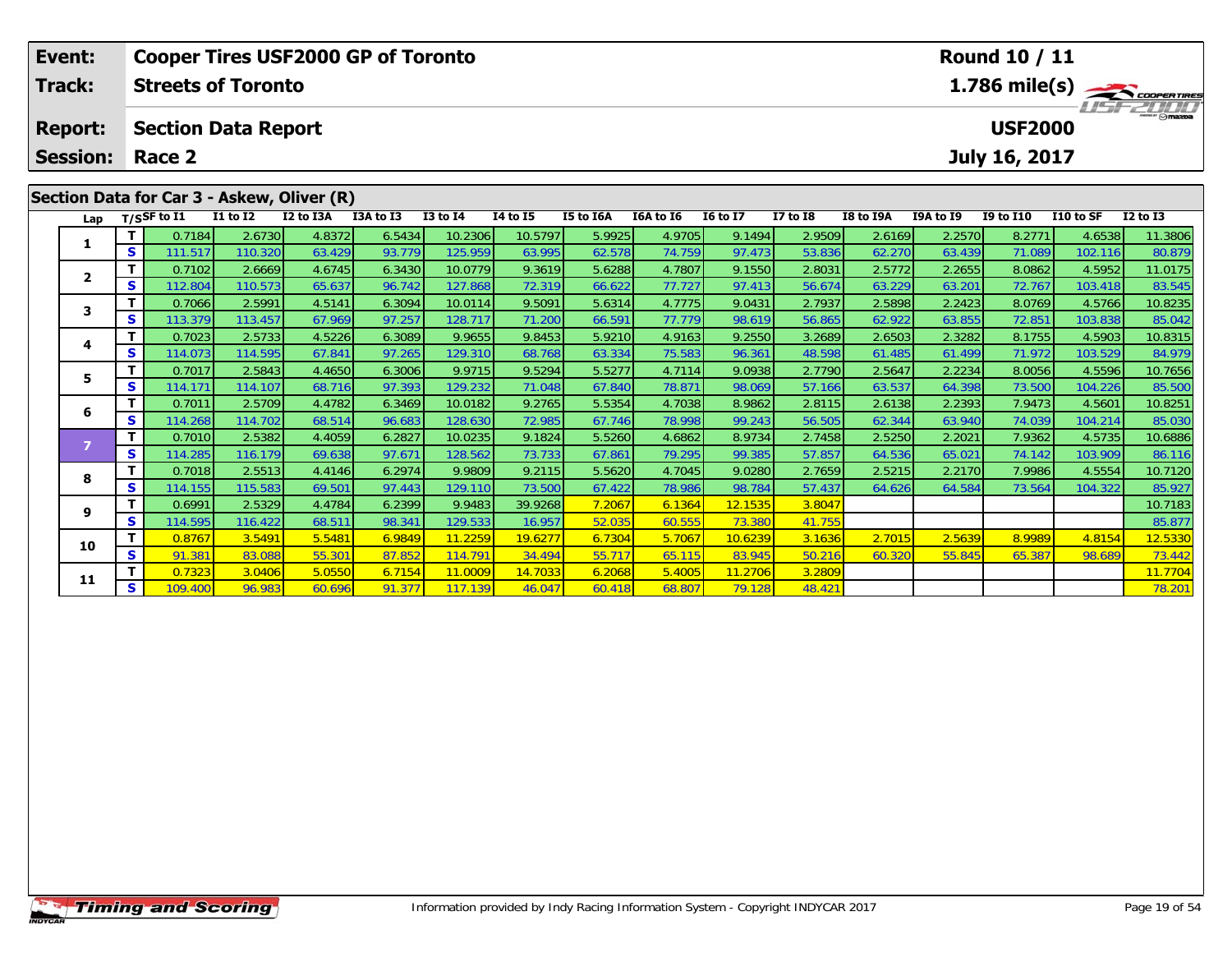| Event:                 | <b>Cooper Tires USF2000 GP of Toronto</b>  | <b>Round 10 / 11</b>                      |
|------------------------|--------------------------------------------|-------------------------------------------|
| <b>Track:</b>          | <b>Streets of Toronto</b>                  | $1.786$ mile(s) $\rightarrow$ Coorentines |
| <b>Report:</b>         | Section Data Report                        | $\Theta$ mazba<br><b>USF2000</b>          |
| <b>Session: Race 2</b> |                                            | July 16, 2017                             |
|                        | Section Data for Car 3 - Askew, Oliver (R) |                                           |

#### **Lap T/SI5 to I6 I8 to I9 Lap PI to PO PO to I8 SF to PI 1T** 10.9630 4.8739 76.4504 114.6667<br>**S** 68.101 62.811 84.102 48.258 48.258 **2 <sup>T</sup>** 10.4095 4.8427 73.7261 **<sup>S</sup>** 71.722 63.216 87.20987.209 **3 <sup>T</sup>** 10.4089 4.8321 73.3810 **<sup>S</sup>** 71.726 63.355 87.61987.619<br>75.0234 **4 <sup>T</sup>** 10.8373 4.9785 75.0234 **<sup>S</sup>** 68.891 61.492 85.70185.701 **5 <sup>T</sup>** 10.2391 4.7881 73.0177 **<sup>S</sup>** 72.916 63.937 88.055**6 <sup>T</sup>** 10.2392 4.8531 72.7892 **<sup>S</sup>** 72.915 63.081 88.33288.332<br>72.3019 **T** 10.2122 4.7271 72.3019<br>**S** 73.108 64.762 88.927 88.927<br>72.5104 **8 <sup>T</sup>** 10.2665 4.7385 72.5104 **<sup>S</sup>** 72.721 64.606 88.67188.671 **9 <sup>T</sup>** 13.3431 176.4454 72.3897 80.5416 97.5511 **<sup>S</sup>** 55.953 36.440 9.579 68.705 53.52453.524 **10d T** 12.4371 5.2654 93.1167<br>**S** 60.029 58.141 69.049 69.049 **11T** 11.6073 **S** 64.321 **P P** 71.3022 **P** 73.229 73.229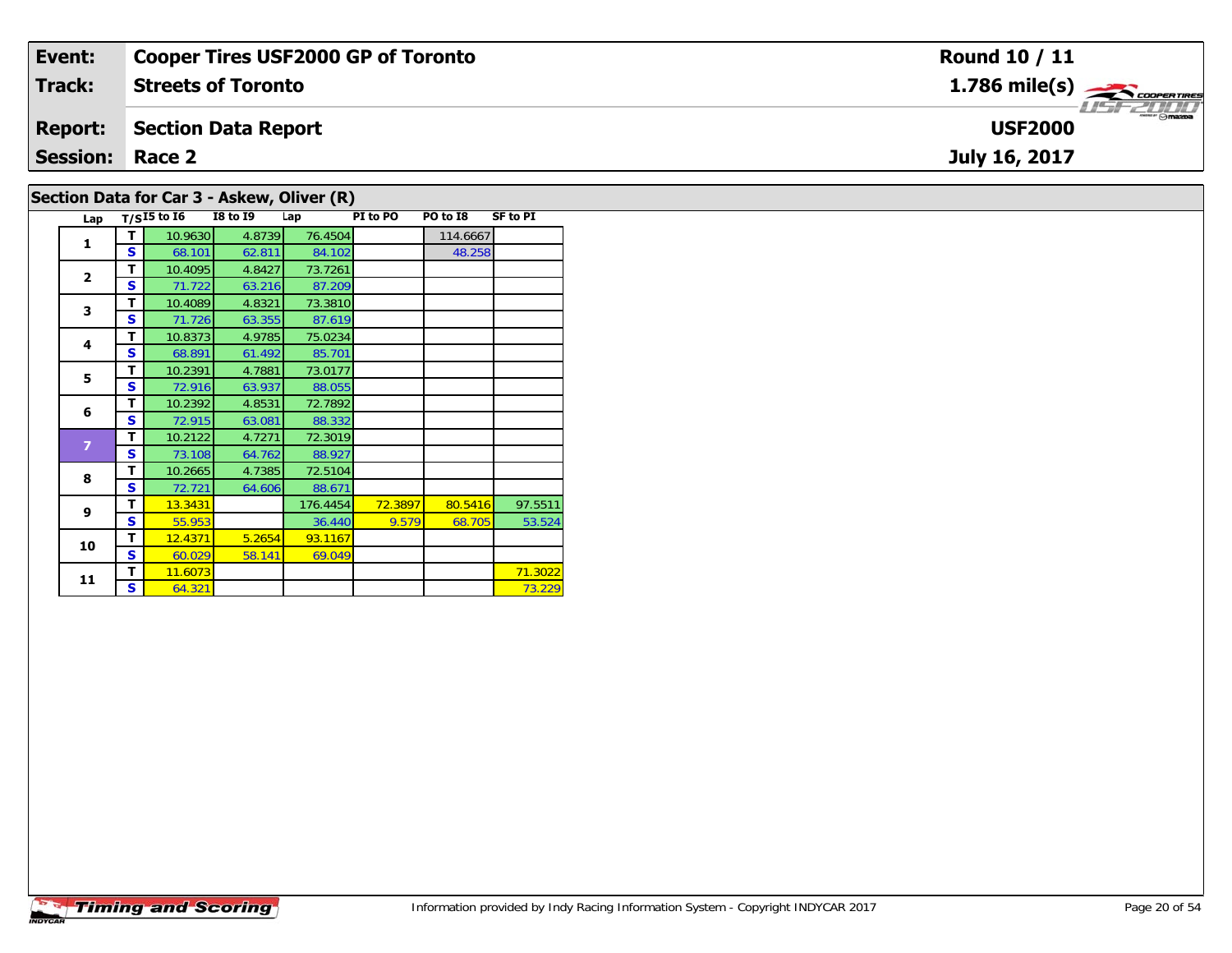| Event:                  |          |                   | <b>Cooper Tires USF2000 GP of Toronto</b>   |           |           |              |          |           |           |                 |              |           |           | <b>Round 10 / 11</b> |           |               |
|-------------------------|----------|-------------------|---------------------------------------------|-----------|-----------|--------------|----------|-----------|-----------|-----------------|--------------|-----------|-----------|----------------------|-----------|---------------|
| <b>Track:</b>           |          |                   | <b>Streets of Toronto</b>                   |           |           |              |          |           |           |                 |              |           |           |                      |           | 1.786 mile(s) |
| <b>Report:</b>          |          |                   | <b>Section Data Report</b>                  |           |           |              |          |           |           |                 |              |           |           | <b>USF2000</b>       |           |               |
| <b>Session:</b>         |          | Race 2            |                                             |           |           |              |          |           |           |                 |              |           |           | July 16, 2017        |           |               |
|                         |          |                   |                                             |           |           |              |          |           |           |                 |              |           |           |                      |           |               |
|                         |          |                   | Section Data for Car 36 - Keane, Darren (R) |           |           |              |          |           |           |                 |              |           |           |                      |           |               |
|                         |          | Lap $T/SSF$ to I1 | <b>I1 to I2</b>                             | I2 to I3A | I3A to I3 | $I3$ to $I4$ | 14 to 15 | I5 to I6A | I6A to I6 | <b>16 to 17</b> | $I7$ to $I8$ | I8 to I9A | I9A to I9 | <b>I9 to I10</b>     | I10 to SF | $I2$ to $I3$  |
| 1                       |          | 0.7774            | 2.7536                                      | 5.1030    | 6.4864    | 10.1932      | 10.2551  | 6.0330    | 4.9895    | 9.3820          | 3.1312       | 2.5932    | 2.5613    | 8.4360               | 4.7501    | 11.5894       |
|                         | <b>S</b> | 103.053           | 107.091                                     | 60.125    | 94.604    | 126.421      | 66.020   | 62.158    | 74.475    | 95.056          | 50.736       | 62.839    | 55.902    | 69.750               | 100.046   | 79.422        |
| $\overline{\mathbf{2}}$ |          | 0.7191            | 2.6897                                      | 4.8762    | 6.3227    | 10.0394      | 10.2585  | 5.7497    | 4.9129    | 9.1928          | 3.0122       | 2.5433    | 2.3273    | 8.3691               | 4.7276    | 11.1989       |
|                         | <b>S</b> | 111.408           | 109.635                                     | 62.922    | 97.053    | 128.358      | 65.998   | 65.221    | 75.636    | 97.013          | 52.740       | 64.072    | 61.523    | 70.307               | 100.522   | 82.192        |
|                         |          | 0.7213            | 2.5883                                      | 4.6589    | 6.3496    | 10.0468      | 9.5607   | 5.8141    | 4.8821    | 9.1005          | 3.0196       | 2.5750    | 2.3189    | 8.2691               | 4.6942    | 11.0085       |

| 1                       | л.                      | <u>0.7774</u>     | 2.1330            | OCUT.C           | 0.4004           | 10.1932           | 10.2551          | 0.U33U           | 4.9890           | 9.38ZU           | 3. I 3 I Z       | 2.0932           | 2.0013           | 0.430U           | 4.7301            | 11.0694           |
|-------------------------|-------------------------|-------------------|-------------------|------------------|------------------|-------------------|------------------|------------------|------------------|------------------|------------------|------------------|------------------|------------------|-------------------|-------------------|
|                         | $\mathbf{s}$            | 103.053           | 107.091           | 60.125           | 94.604           | 126.421           | 66.020           | 62.158           | 74.475           | 95.056           | 50.736           | 62.839           | 55.902           | 69.750           | 100.046           | 79.422            |
|                         | $\mathbf{T}$            | 0.7191            | 2.6897            | 4.8762           | 6.3227           | 10.0394           | 10.2585          | 5.7497           | 4.9129           | 9.1928           | 3.0122           | 2.5433           | 2.3273           | 8.3691           | 4.7276            | 11.1989           |
| $\mathbf{2}$            | $\mathbf{s}$            | 111.408           | 109.635           | 62.922           | 97.053           | 128.358           | 65.998           | 65.221           | 75.636           | 97.013           | 52.740           | 64.072           | 61.523           | 70.307           | 100.522           | 82.192            |
| 3                       | $\mathbf{T}$            | 0.7213            | 2.5883            | 4.6589           | 6.3496           | 10.0468           | 9.5607           | 5.8141           | 4.8821           | 9.1005           | 3.0196           | 2.5750           | 2.3189           | 8.2691           | 4.6942            | 11.0085           |
|                         | S                       | 111.068           | 113.931           | 65.856           | 96.642           | 128.263           | 70.815           | 64.498           | 76.113           | 97.997           | 52.611           | 63.283           | 61.746           | 71.158           | 101.237           | 83.613            |
| 4                       | $\mathbf{T}$            | 0.7143            | 2.6361            | 4.6815           | 6.3318           | 10.0148           | 9.7813           | 5.6980           | 4.8779           | 9.0591           | 2.9956           | 2.6376           | 2.3487           | 8.0915           | 4.6172            | 11.0133           |
|                         | S                       | 112.157           | 111.865           | 65.538           | 96.913           | 128.673           | 69.218           | 65.813           | 76.178           | 98.444           | 53.032           | 61.781           | 60.962           | 72.719           | 102.925           | 83.577            |
| 5                       | $\mathbf{T}$            | 0.7100            | 2.5619            | 4.7004           | 6.3070           | 9.9862            | 9.6156           | 5.7543           | 4.8187           | 9.1031           | 3.0062           | 2.6107           | 2.2918           | 8.0955           | 4.5968            | 11.0074           |
|                         | S                       | 112.836           | 115.105           | 65.275           | 97.294           | 129.042           | 70.411           | 65.169           | 77.114           | 97.969           | 52.845           | 62.418           | 62.476           | 72.683           | 103.382           | 83.621            |
| 6                       | T                       | 0.7100            | 2.6095            | 4.6222           | 6.2968           | 9.9589            | 9.5497           | 5.6828           | 4.8037           | 8.9904           | 3.1055           | 2.5957           | 2.2967           | 8.2273           | 4.6216            | 10.9190           |
|                         | S                       | 112.836           | 113.005           | 66.379           | 97.452           | 129.395           | 70.897           | 65.989           | 77.355           | 99.197           | 51.156           | 62.779           | 62.342           | 71.519           | 102.827           | 84.298            |
| $\overline{\mathbf{z}}$ | T.                      | 0.7089            | 2.5768            | 4.6370           | 6.3053           | 9.9215            | 9.5654           | 5.7276           | 4.8055           | 9.1566           | 2.8757           | 2.5383           | 2.3028           | 8.1262           | 4.6948            | 10.9423           |
|                         | S                       | 113.011           | 114.439           | 66.167           | 97.321           | 129.883           | 70.781           | 65.472           | 77.326           | 97.396           | 55.243           | 64.198           | 62.177           | 72.409           | 101.224           | 84.119            |
| 8                       | T.                      | 0.7132            | 2.5851            | 4.6140           | 6.2398           | 9.9409            | 9.5557           | 5.663'           | 4.8107           | 9.1249           | 2.8518           | 2.5013           | 2.2765           | 8.0559           | 4.6312            | 10.8538           |
|                         | $\overline{\mathbf{s}}$ | 112.330           | 114.072           | 66.497           | 98.342           | 129.630           | 70.853           | 66.218           | 77.243           | 97.735           | 55.706           | 65.148           | 62.896           | 73.041           | 102.614           | 84.805            |
| 9                       | T.                      | 0.7090            | 2.6278            | 4.5636           | 6.2686           | 9.9534            | 9.6231           | 5.9650           | 4.9730           | 10.9989          | 3.2044           | 2.6444           | 2.5067           | 9.0848           | 5.7491            | 10.8322           |
|                         | S                       | 112.995           | 112.218           | 67.232           | 97.890           | 129.467           | 70.356           | 62.867           | 74.722           | 81.082           | 49.577           | 61.623           | 57.120           | 64.769           | 82.661            | 84.974            |
| 10                      | T                       | 1.1282            | 4.8149            | 6.3185           | 13.7169          | 25.5990           | 19.7095          | 8.8391           | 8.2385           | 18.0928          | 3.9666           | 4.2627           | 3.1251           | 12.2462          | 7.1036            | 20.0354           |
|                         | $\overline{\mathbf{s}}$ | 71.010            | 61.245            | 48.559           | 44.736           | 50.339            | 34.351           | 42.425           | 45.104           | 49.291           | 40.050           | 38.228           | 45.817           | 48.048           | 66.899            | 45.941            |
| 11                      | $\overline{\mathbf{T}}$ | 1.1364            | 6.2930            | 6.5104           | 11.5556          | 21.0140           | 18.7399          | 7.4539           | 8.1090           | 17.4937          | 3.5040           | 3.3405           | 2.6574           | 11.6329          | 8.2990            | 18.0660           |
|                         | $\overline{\mathbf{s}}$ | 70.498            | 46.859            | 47.127           | 53.103           | 61.323            | 36.129           | 50.309           | 45.825           | 50.979           | 45.338           | 48.781           | 53.880           | 50.581           | 57.263            | 50.950            |
| 12                      | $\overline{\mathsf{T}}$ | 1.4985            | 5.0878            | 6.9234           | 11.5579          | 25.4922           | 13.6719          | 6.3910           | 5.0153           | 15.0029          | 3.3972           | 3.7316           | 2.9601           | 15.6211          | 9.2363            | 18.4813           |
|                         | $\mathbf{s}$            | 53.463            | 57.960            | 44.316           | 53.092           | 50.550            | 49.521           | 58.676           | 74.091           | 59.443           | 46.763           | 43.669           | 48.371           | 37.668           | 51.452            | 49.805            |
| 13                      | $\mathbf{T}$            | 1.3362            | 4.2219            | 5.6895           | 10.1262          | 19.7402           | 15.7425          | 6.9155           | 5.9661           | 15.4235          | 3.7575           | 3.5431           | 3.8035           | 11.8187          | 4.7437            | 15.8157           |
|                         | S                       | 59.956            | 69.847            | 53.927           | 60.599           | 65.280            | 43.007           | 54.226           | 62.284           | 57.822           | 42.279           | 45.992           | 37.645           | 49.786           | 100.181           | 58.199            |
| 14                      | $\overline{\mathsf{T}}$ | 0.7167            | 2.6432            | 4.7035           | 6.3088           | 10.0060           | 10.3587          | 6.1216           | 5.1738           | 9.0873           | 3.0041           | 2.5625           | 2.3440           | 8.1945           | 4.6460            | 11.0123           |
|                         | S                       | 111.781           | 111.564           | 65.232           | 97.267           | 128.786           | 65.360           | 61.258           | 71.822           | 98.139           | 52.882           | 63.592           | 61.084           | 71.805           | 102.287           | 83.584            |
| 15                      | T.                      | 0.7099            | 2.6003            | 4.5827           | 6.3048           | 9.9289            | 9.6176           | 5.6872           | 4.8045           | 8.9313           | 2.9504           | 2.6602           | 2.3509           | 8.2001           | 4.6215            | 10.8875           |
|                         | S<br>T.                 | 112.852           | 113.405           | 66.951           | 97.328           | 129.786           | 70.397           | 65.938           | 77.342           | 99.853           | 53.845           | 61.257           | 60.905           | 71.756           | 102.830           | 84.542            |
| 16                      | $\mathbf{s}$            | 0.7106<br>112.741 | 2.5729<br>114.612 | 4.6104<br>66.549 | 6.2980<br>97.434 | 9.9776<br>129.153 | 9.7331<br>69.561 | 5.6945<br>65.853 | 4.8532<br>76.566 | 9.0113<br>98.967 | 2.8594<br>55.558 | 2.5177<br>64.724 | 2.3486<br>60.965 | 8.1532<br>72.169 | 4.6378<br>102.468 | 10.9084<br>84.380 |
|                         | $\mathbf{T}$            | 0.7122            | 2.5779            | 4.5775           | 6.3222           | 10.0116           | 9.4859           | 5.6888           | 4.8235           | 8.9002           | 2.9519           | 2.5381           | 2.3642           | 8.2104           | 4.6305            | 10.8997           |
| 17                      | S                       | 112.488           | 114.390           | 67.027           | 97.061           | 128.714           | 71.374           | 65.919           | 77.038           | 100.202          | 53.817           | 64.203           | 60.562           | 71.666           | 102.630           | 84.448            |
|                         | $\mathbf{T}$            | 0.7101            | 2.5269            | 4.6267           | 6.3023           | 9.9999            | 9.3472           | 5.5812           | 4.7872           | 8.9317           | 2.8459           | 2.5113           | 2.3162           | 8.0637           | 4.6220            | 10.9290           |
| 18                      | $\mathbf{s}$            | 112.820           | 116.699           | 66.315           | 97.367           | 128.865           | 72.433           | 67.190           | 77.622           | 99.849           | 55.822           | 64.889           | 61.818           | 72.970           | 102.819           | 84.221            |
|                         | $\mathbf{T}$            | 0.7105            | 2.5668            | 4.6106           | 6.2721           | 9.9444            | 9.4436           | 5.6105           | 4.7734           | 9.0813           | 2.8328           | 2.4987           | 2.3279           | 8.1136           | 4.6050            | 10.8827           |
| 19                      | S.                      | 112.757           | 114.885           | 66.546           | 97.836           | 129.584           | 71.694           | 66.839           | 77.846           | 98.204           | 56.080           | 65.216           | 61.507           | 72.521           | 103.198           | 84.580            |
|                         |                         |                   |                   |                  |                  |                   |                  |                  |                  |                  |                  |                  |                  |                  |                   |                   |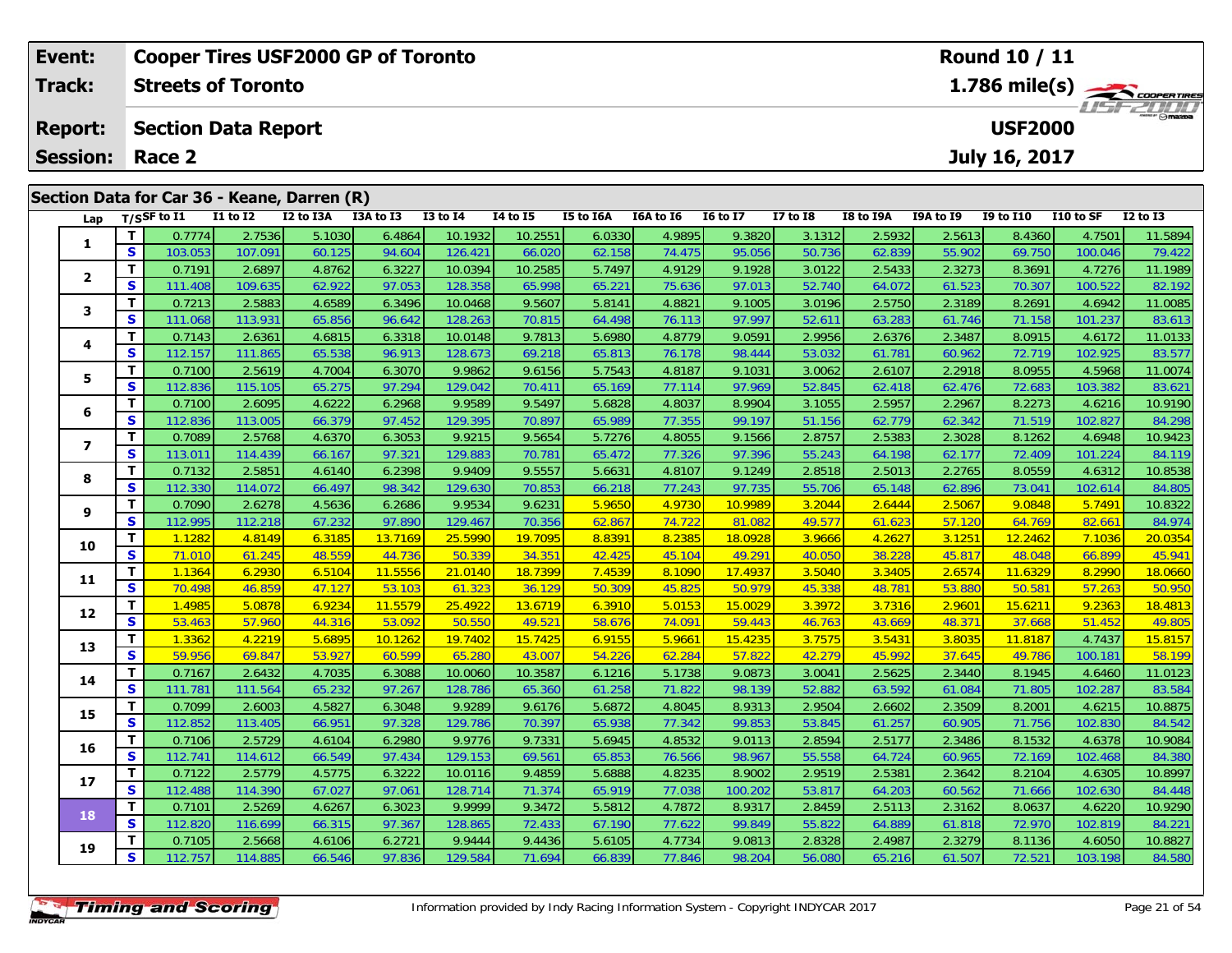| Event:                 | <b>Cooper Tires USF2000 GP of Toronto</b> | <b>Round 10 / 11</b>          |
|------------------------|-------------------------------------------|-------------------------------|
| <b>Track:</b>          | <b>Streets of Toronto</b>                 | $1.786$ mile(s) $\frac{1}{2}$ |
| <b>Report:</b>         | Section Data Report                       | <b>USF2000</b>                |
| <b>Session: Race 2</b> |                                           | July 16, 2017                 |
|                        |                                           |                               |

| $\mathbf{1}$<br>$\mathbf{2}$<br>3<br>4<br>5<br>6<br>$\overline{\mathbf{z}}$ | $\mathbf T$<br>$\mathbf{s}$<br>T.<br>S<br>T.<br>$\mathbf{s}$<br>T.<br><b>S</b><br>T.<br>S<br>T. | Lap $T/SI5$ to 16<br>11.0225<br>67.733<br>10.6626<br>70.020<br>10.6962<br>69.800<br>10.5759<br>70.594<br>10.5730<br>70.613 | <b>I8 to 19</b><br>5.1545<br>59.392<br>4.8706<br>62.854<br>4.8939<br>62.555<br>4.9863<br>61.395 | Lap<br>77.4450<br>83.021<br>75.7405<br>84.890<br>74.5991<br>86.189<br>74.4854<br>86.320 | PO to I8 |
|-----------------------------------------------------------------------------|-------------------------------------------------------------------------------------------------|----------------------------------------------------------------------------------------------------------------------------|-------------------------------------------------------------------------------------------------|-----------------------------------------------------------------------------------------|----------|
|                                                                             |                                                                                                 |                                                                                                                            |                                                                                                 |                                                                                         | 106.6047 |
|                                                                             |                                                                                                 |                                                                                                                            |                                                                                                 |                                                                                         | 51.908   |
|                                                                             |                                                                                                 |                                                                                                                            |                                                                                                 |                                                                                         |          |
|                                                                             |                                                                                                 |                                                                                                                            |                                                                                                 |                                                                                         |          |
|                                                                             |                                                                                                 |                                                                                                                            |                                                                                                 |                                                                                         |          |
|                                                                             |                                                                                                 |                                                                                                                            |                                                                                                 |                                                                                         |          |
|                                                                             |                                                                                                 |                                                                                                                            |                                                                                                 |                                                                                         |          |
|                                                                             |                                                                                                 |                                                                                                                            |                                                                                                 |                                                                                         |          |
|                                                                             |                                                                                                 |                                                                                                                            |                                                                                                 |                                                                                         |          |
|                                                                             |                                                                                                 |                                                                                                                            | 4.9025                                                                                          | 74.1582                                                                                 |          |
|                                                                             |                                                                                                 |                                                                                                                            | 62.445                                                                                          | 86.701                                                                                  |          |
|                                                                             |                                                                                                 | 10.4865                                                                                                                    | 4.8924                                                                                          | 74.0708                                                                                 |          |
|                                                                             | S                                                                                               | 71.195                                                                                                                     | 62.574                                                                                          | 86.803                                                                                  |          |
|                                                                             | T                                                                                               | 10.5331                                                                                                                    | 4.8411                                                                                          | 73.9424                                                                                 |          |
|                                                                             | S                                                                                               | 70.880                                                                                                                     | 63.237                                                                                          | 86.954                                                                                  |          |
| 8                                                                           | Т                                                                                               | 10.4738                                                                                                                    | 4.7778                                                                                          | 73.5641                                                                                 |          |
|                                                                             | S                                                                                               | 71.282                                                                                                                     | 64.075                                                                                          | 87.401                                                                                  |          |
| 9                                                                           | T                                                                                               | 10.9380                                                                                                                    | 5.1511                                                                                          | 78.8718                                                                                 |          |
|                                                                             | S                                                                                               | 68.257                                                                                                                     | 59.431                                                                                          | 81.520                                                                                  |          |
| 10                                                                          | T<br>$\overline{\mathbf{s}}$                                                                    | 17.0776<br>43.718                                                                                                          | 7.3878<br>41.438                                                                                | 137.1616<br>46.876                                                                      |          |
|                                                                             | T                                                                                               | 15.5629                                                                                                                    | 5.9979                                                                                          | 127.7397                                                                                |          |
| 11                                                                          | S                                                                                               | 47.972                                                                                                                     | 51.041                                                                                          | 50.334                                                                                  |          |
|                                                                             | T                                                                                               | 11.4063                                                                                                                    | 6.6917                                                                                          | 125.5872                                                                                |          |
| 12                                                                          | S                                                                                               | 65.454                                                                                                                     | 45.749                                                                                          | 51.196                                                                                  |          |
|                                                                             | T.                                                                                              | 12.8816                                                                                                                    | 7.3466                                                                                          | 112.8281                                                                                |          |
| 13                                                                          | S                                                                                               | 57.958                                                                                                                     | 41.670                                                                                          | 56.986                                                                                  |          |
|                                                                             | T.                                                                                              | 11.2954                                                                                                                    | 4.9065                                                                                          | 75.8707                                                                                 |          |
| 14                                                                          | S                                                                                               | 66.097                                                                                                                     | 62.394                                                                                          | 84.744                                                                                  |          |
|                                                                             | Т                                                                                               | 10.4917                                                                                                                    | 5.0111                                                                                          | 73.9503                                                                                 |          |
| 15                                                                          | $\overline{\mathbf{s}}$                                                                         | 71.160                                                                                                                     | 61.092                                                                                          | 86.945                                                                                  |          |
|                                                                             | T                                                                                               | 10.5477                                                                                                                    | 4.8663                                                                                          | 73.9783                                                                                 |          |
| 16                                                                          | S                                                                                               | 70.782                                                                                                                     | 62.909                                                                                          | 86.912                                                                                  |          |
|                                                                             | T.                                                                                              | 10.5123                                                                                                                    | 4.9023                                                                                          | 73.7949                                                                                 |          |
| 17                                                                          | S                                                                                               | 71.021                                                                                                                     | 62.447                                                                                          | 87.128                                                                                  |          |
|                                                                             | T.                                                                                              | 10.3684                                                                                                                    | 4.8275                                                                                          | 73.1723                                                                                 |          |
| <b>18</b>                                                                   | S                                                                                               | 72.006                                                                                                                     | 63.415                                                                                          | 87.869                                                                                  |          |
|                                                                             | T.                                                                                              | 10.3839                                                                                                                    | 4.8266                                                                                          | 73.3912                                                                                 |          |
| 19                                                                          |                                                                                                 |                                                                                                                            |                                                                                                 |                                                                                         |          |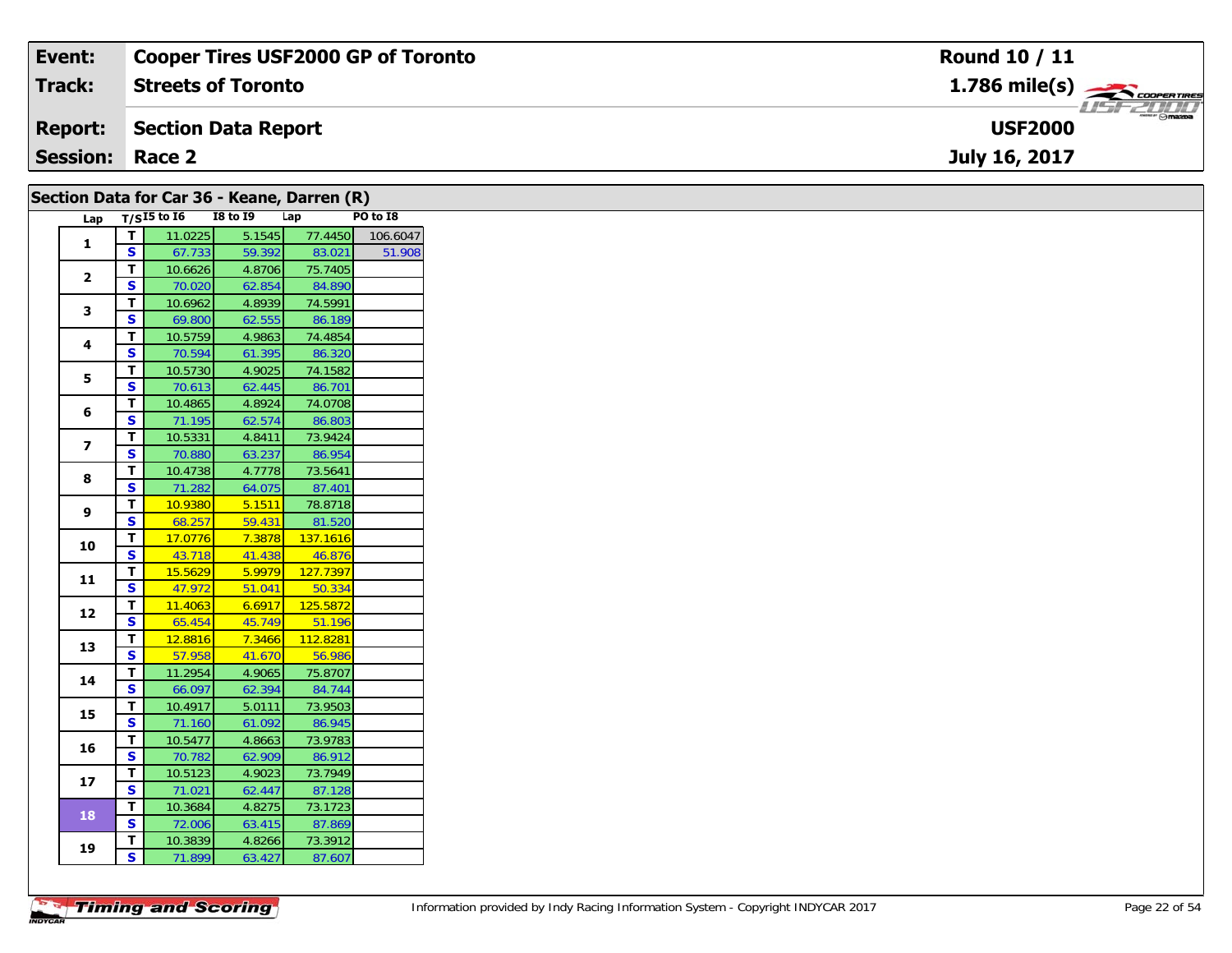| Event:                                      |                            | <b>Cooper Tires USF2000 GP of Toronto</b> |           |           |                                                               |          |           |                  |                 |                 |           |                | <b>Round 10 / 11</b> |           |                 |  |  |
|---------------------------------------------|----------------------------|-------------------------------------------|-----------|-----------|---------------------------------------------------------------|----------|-----------|------------------|-----------------|-----------------|-----------|----------------|----------------------|-----------|-----------------|--|--|
| Track:                                      |                            | <b>Streets of Toronto</b>                 |           |           | $1.786$ mile(s) $\rightarrow$ coorentment<br><b>LISFELINI</b> |          |           |                  |                 |                 |           |                |                      |           |                 |  |  |
| <b>Report:</b>                              | <b>Section Data Report</b> |                                           |           |           |                                                               |          |           |                  |                 |                 |           | <b>USF2000</b> |                      |           |                 |  |  |
| <b>Session: Race 2</b>                      |                            |                                           |           |           |                                                               |          |           |                  |                 |                 |           |                | July 16, 2017        |           |                 |  |  |
|                                             |                            |                                           |           |           |                                                               |          |           |                  |                 |                 |           |                |                      |           |                 |  |  |
| Section Data for Car 36 - Keane, Darren (R) |                            |                                           |           |           |                                                               |          |           |                  |                 |                 |           |                |                      |           |                 |  |  |
| Lap                                         | $_{\rm T/SS}$ F to I1      | I1 to I2                                  | I2 to I3A | I3A to I3 | $I3$ to $I4$                                                  | 14 to 15 | I5 to I6A | <b>I6A to I6</b> | <b>16 to 17</b> | <b>I7 to I8</b> | I8 to I9A | I9A to I9      | <b>I9 to I10</b>     | I10 to SF | <b>I2 to I3</b> |  |  |

0 | **T** | 0.7079| 2.5942| 4.6861| 6.2559| 10.0584| 9.6182| 5.7468| 4.7808| 9.0537| 2.8261| 2.4664| 2.3899| 8.0902| 4.6556| 10.9420<br>| S | 113.171| 113.671| 65.474| 98.089| 128.115| 70.392| 65.254| 77.726| 98.503| 56.213| 66

1 T 0.7162 2.5527 4.5447 6.3960 10.0901 9.3529 5.5709 4.7273 8.9447 3.0195 2.5087 2.3169 8.1181 4.6386 10.9407<br>S 111.859 115.519 67.511 95.941 127.713 72.389 67.314 78.605 99.704 52.613 64.956 61.799 72.481 102.451 84.131

2 T 0.7156 2.5556 4.5024 6.2867 10.0615 9.5308 5.7577 4.9631 8.8453 2.9299 2.5172 2.4577 8.2175 4.6478 10.7891<br>2 S 111.953 115.388 68.145 97.609 128.076 71.038 65.130 74.871 100.824 54.222 64.736 58.258 71.604 102.248 85.3

**<sup>T</sup>** 0.7149 2.6540 4.6480 7.1038 11.7518 **<sup>S</sup>** 112.063 111.110 66.011 86.381 78.325

**20**

**21**

**22**

**23**

84.131<br>10.7891

85.313<br>11.7518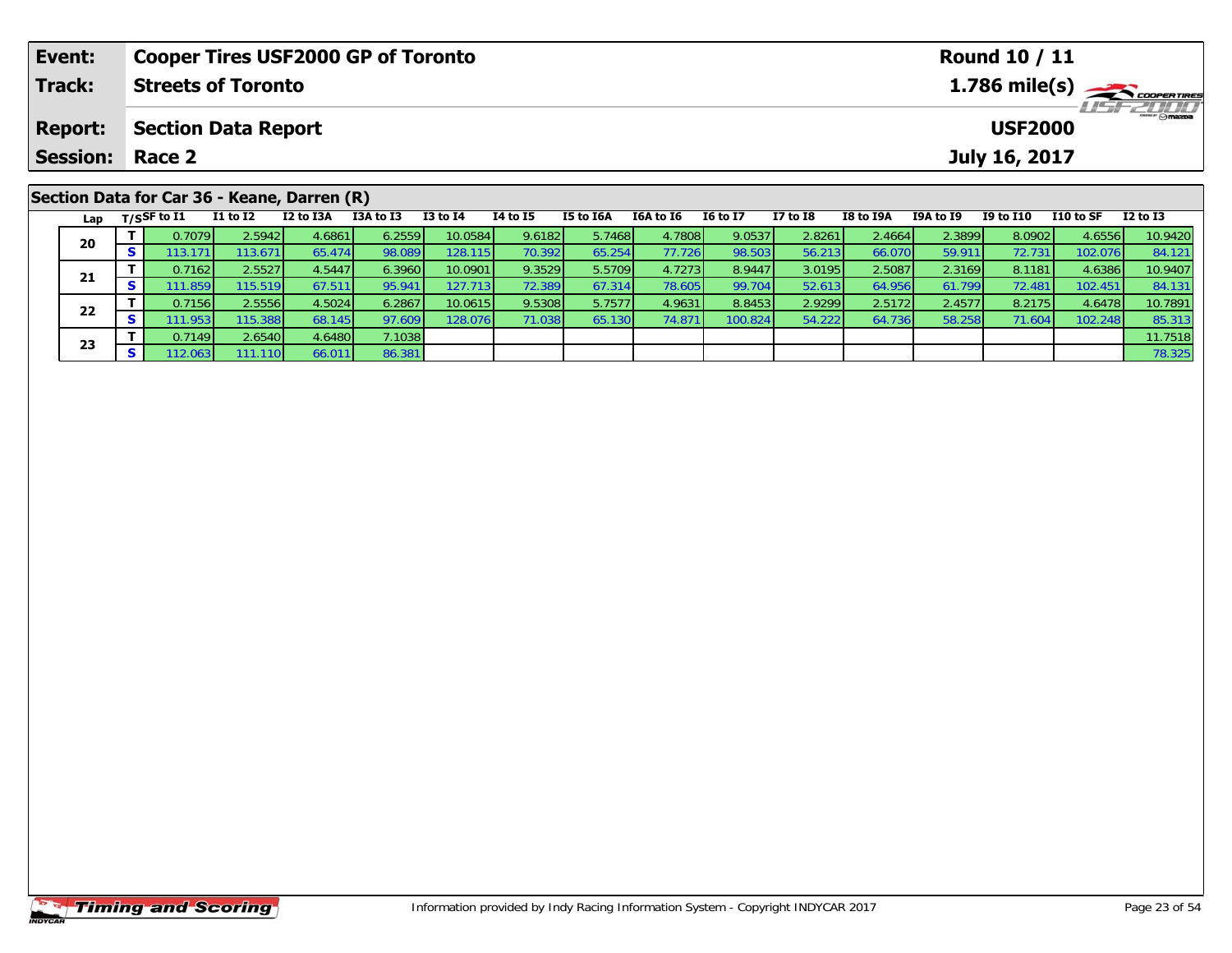| Event:                 | <b>Cooper Tires USF2000 GP of Toronto</b>         | <b>Round 10 / 11</b>                                      |  |  |  |  |  |  |
|------------------------|---------------------------------------------------|-----------------------------------------------------------|--|--|--|--|--|--|
| <b>Track:</b>          | <b>Streets of Toronto</b>                         | $1.786$ mile(s) $\overbrace{\hspace{2.5cm}}$ coorer TIRES |  |  |  |  |  |  |
| <b>Report:</b>         | <b>Section Data Report</b>                        | <b>USF2000</b>                                            |  |  |  |  |  |  |
| <b>Session: Race 2</b> |                                                   | July 16, 2017                                             |  |  |  |  |  |  |
|                        | Section Data for Car 36 - Keane, Darren (R)       |                                                           |  |  |  |  |  |  |
| Lap                    | T/SI5 to I6<br>PO to I8<br><b>I8 to I9</b><br>Lap |                                                           |  |  |  |  |  |  |

## **Timing and Scoring**

**20**

**21**

**22**

**23**3 <u>F</u>

**<sup>T</sup>** 10.5276 4.8563 73.9302 **<sup>S</sup>** 70.917 63.039 86.969

**T** 10.2982 4.8256 73.4973<br>**S** 72.497 63.440 87.481

**<sup>T</sup>** 10.7208 4.9749 73.9888 **<sup>S</sup>** 69.639 61.536 86.900

86.969<br>73.4973

87.481<br>73.9888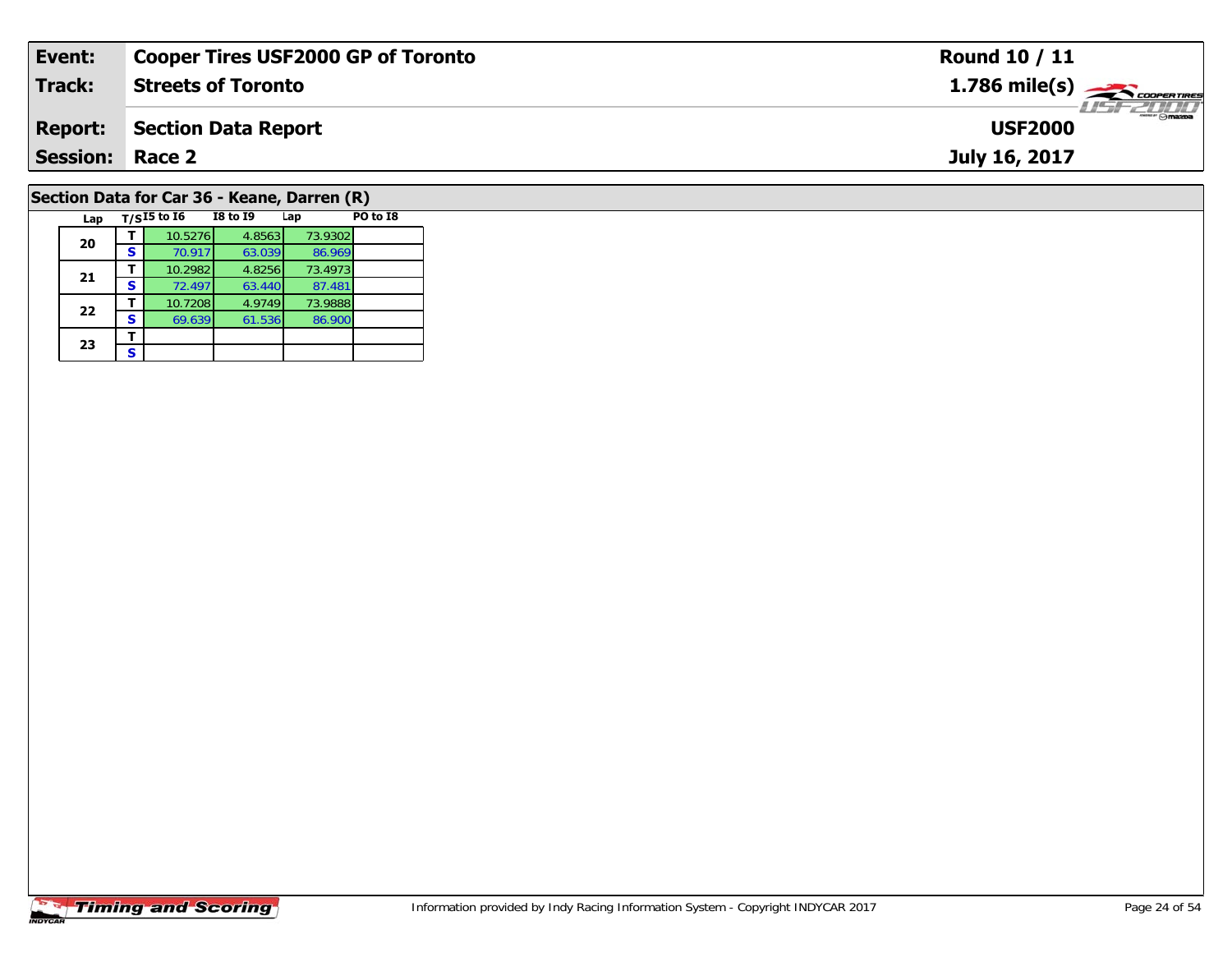|              | Event:<br><b>Cooper Tires USF2000 GP of Toronto</b> |          |                           |                                      |           |           |              |                 |           |                  |                 | <b>Round 10 / 11</b> |           |                                                             |                  |           |              |  |
|--------------|-----------------------------------------------------|----------|---------------------------|--------------------------------------|-----------|-----------|--------------|-----------------|-----------|------------------|-----------------|----------------------|-----------|-------------------------------------------------------------|------------------|-----------|--------------|--|
|              | <b>Track:</b>                                       |          | <b>Streets of Toronto</b> |                                      |           |           |              |                 |           |                  |                 |                      |           | $1.786$ mile(s) $\rightarrow$ COOPERTIRES<br><b>USFZUJU</b> |                  |           |              |  |
|              | <b>Report:</b>                                      |          |                           | <b>Section Data Report</b>           |           |           |              |                 |           |                  |                 |                      |           |                                                             | <b>USF2000</b>   |           |              |  |
|              | <b>Session:</b>                                     |          | Race 2                    |                                      |           |           |              |                 |           |                  |                 |                      |           |                                                             | July 16, 2017    |           |              |  |
|              |                                                     |          |                           | Section Data for Car 4 - Baron, Alex |           |           |              |                 |           |                  |                 |                      |           |                                                             |                  |           |              |  |
|              |                                                     |          | Lap $T/SSF$ to I1         | <b>I1 to I2</b>                      | I2 to I3A | I3A to I3 | $I3$ to $I4$ | <b>I4 to I5</b> | I5 to I6A | <b>I6A to I6</b> | <b>16 to 17</b> | <b>I7 to I8</b>      | I8 to I9A | <b>I9A to I9</b>                                            | <b>I9 to I10</b> | I10 to SF | $I2$ to $I3$ |  |
|              |                                                     |          | 0.7231                    | 2.6324                               | 4.6951    | 6.3366    | 10.1090      | 10.0353         | 5.6911    | 4.8653           | 8.9474          | 2.8687               | 2.6046    | 2.3070                                                      | 8.1529           | 4.6476    | 11.0317      |  |
|              |                                                     | <b>S</b> | 110.792                   | 112.022                              | 65.349    | 96.840    | 127.474      | 67.466          | 65.892    | 76.376           | 99.673          | 55.378               | 62.564    | 62.064                                                      | 72.172           | 102.252   | 83.437       |  |
|              |                                                     |          | 0.7141                    | 2.6928                               | 4.7209    | 6.3499    | 10.2306      | 9.4538          | 5.5980    | 4.7988           | 9.0252          | 2.8259               | 2.5927    | 2.3127                                                      | 8.1336           | 4.6944    | 11.0708      |  |
| $\mathbf{2}$ |                                                     | s        | 112.188                   | 109.509                              | 64.991    | 96.637    | 125.959      | 71.616          | 66.988    | 77.434           | 98.814          | 56.217               | 62.851    | 61.911                                                      | 72.343           | 101.233   | 83.143       |  |

3 T 0.7169 2.6188 4.6567 6.3915 10.2082 9.5252 5.5748 4.7751 8.9164 2.7691 2.5263 2.2485 8.1514 4.7197 11.0482<br>S S 111.750 112.604 65.887 96.008 126.235 71.079 67.267 77.818 100.020 57.370 64.503 63.679 72.185 100.690 83.3

4 T 0.7184 2.6109 4.4235 6.3512 10.1945 9.9758 5.6739 4.7363 8.8399 2.7814 2.5289 2.1976 8.0352 4.5851 10.7747<br>S 111.517 112.944 69.361 96.617 126.405 67.869 66.092 78.456 100.886 57.116 64.437 65.154 73.229 103.646 85.427

5 T 0.7053 2.5652 4.3995 6.3291 10.1605 9.2995 5.5755 4.7029 8.8929 2.8008 2.5448 2.2236 7.9531 4.6017 10.7286<br>5 S 113.588 114.956 69.739 96.955 126.828 72.805 67.259 79.013 100.284 56.721 64.034 64.392 73.985 103.272 85.7

6 T 0.7095 2.5783 4.4195 6.3688 10.1679 9.3711 5.4968 4.6979 8.9359 2.7397 2.5493 2.2213 7.9461 4.5986 10.7883<br>5 S 112.916 114.372 69.424 96.350 126.736 72.248 68.222 79.097 99.802 57.986 63.921 64.459 74.050 103.342 85.32

7 | **T** | 0.7075| 2.5814| 4.4960| 6.3382| 10.1537| 9.3481| 5.6417| 4.7724| 8.7785| 2.7856| 2.5189| 2.1825| 7.9204| 4.5821| 10.8342<br>- S | 113.235| 114.235| 68.242| 96.816| 126.913| 72.426| 66.469| 77.862| 101.591| 57.030| 6

8 T 0.7072 2.5479 4.4736 6.3122 10.1190 9.5113 5.6340 4.7478 8.7637 2.7675 2.5018 2.1846 7.9418 4.5729 10.7858<br>8 S 113.283 115.737 68.584 97.214 127.348 71.183 66.560 78.266 101.763 57.403 65.135 65.541 74.090 103.923 85.3

**<sup>T</sup>** 0.7057 2.5507 4.3348 6.2546 10.1098 343.2794 20.6488 16.0482 35.9308 25.5298 10.5894 **<sup>S</sup>** 113.524 115.610 70.780 98.110 127.464 1.972 18.161 23.155 24.820 6.223 86.922

**3**

**4**

**5**

**6**

**7**

**8**

**9**

85.42

84.958

85.339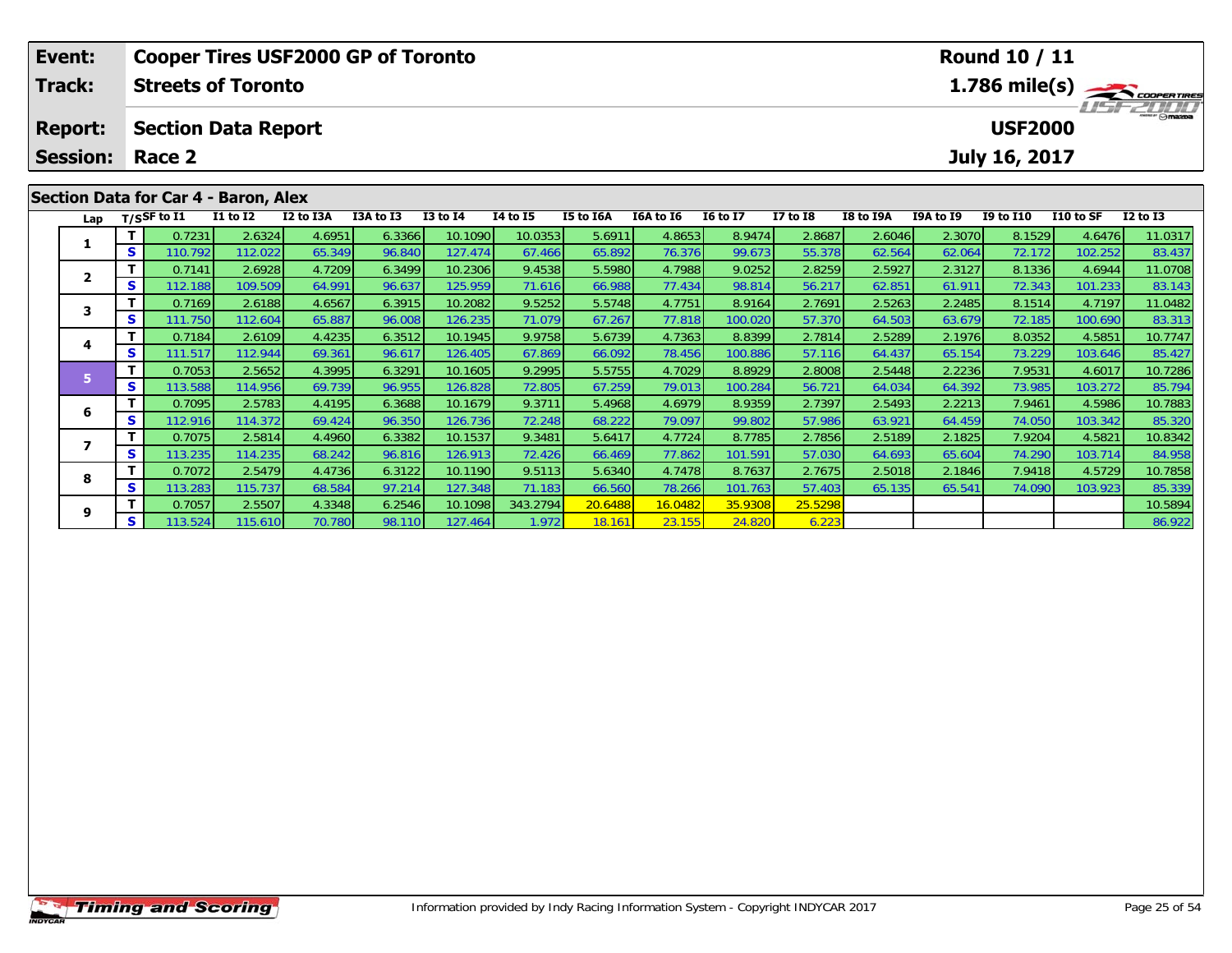| Event:                 | <b>Cooper Tires USF2000 GP of Toronto</b> | Round 10 / 11  |  |  |  |  |  |  |  |  |
|------------------------|-------------------------------------------|----------------|--|--|--|--|--|--|--|--|
| Track:                 | <b>Streets of Toronto</b>                 |                |  |  |  |  |  |  |  |  |
| <b>Report:</b>         | Section Data Report                       | <b>USF2000</b> |  |  |  |  |  |  |  |  |
| <b>Session: Race 2</b> |                                           | July 16, 2017  |  |  |  |  |  |  |  |  |
|                        | Section Data for Car 4 - Baron, Alex      |                |  |  |  |  |  |  |  |  |

| Lap          |   | $T/SI5$ to $I6$ | I8 to 19 | Lap     | PO to I8 | SF to PI |
|--------------|---|-----------------|----------|---------|----------|----------|
|              | т | 10.5564         | 4.9116   | 74.6161 | 112.6495 |          |
| 1            | s | 70.724          | 62.329   | 86.169  | 49.123   |          |
|              | т | 10.3968         | 4.9054   | 74.1434 |          |          |
| $\mathbf{2}$ | s | 71.810          | 62.408   | 86.718  |          |          |
| 3            | т | 10.3499         | 4.7748   | 73.7986 |          |          |
|              | s | 72.135          | 64.115   | 87.124  |          |          |
| 4            | т | 10.4102         | 4.7265   | 73.6526 |          |          |
|              | s | 71.717          | 64.770   | 87.296  |          |          |
| 5            | т | 10.2784         | 4.7684   | 72.7544 |          |          |
|              | S | 72.637          | 64.201   | 88.374  |          |          |
| 6            | т | 10.1947         | 4.7706   | 72.8007 |          |          |
|              | S | 73.233          | 64.171   | 88.318  |          |          |
| 7            | т | 10.4141         | 4.7014   | 72.8070 |          |          |
|              | S | 71.690          | 65.116   | 88.310  |          |          |
| 8            | т | 10.3818         | 4.6864   | 72.7853 |          |          |
|              | S | 71.913          | 65.324   | 88.337  |          |          |
| 9            | т | 36.6970         |          |         |          | 474.8951 |
|              | S | 20.345          |          |         |          | 10.995   |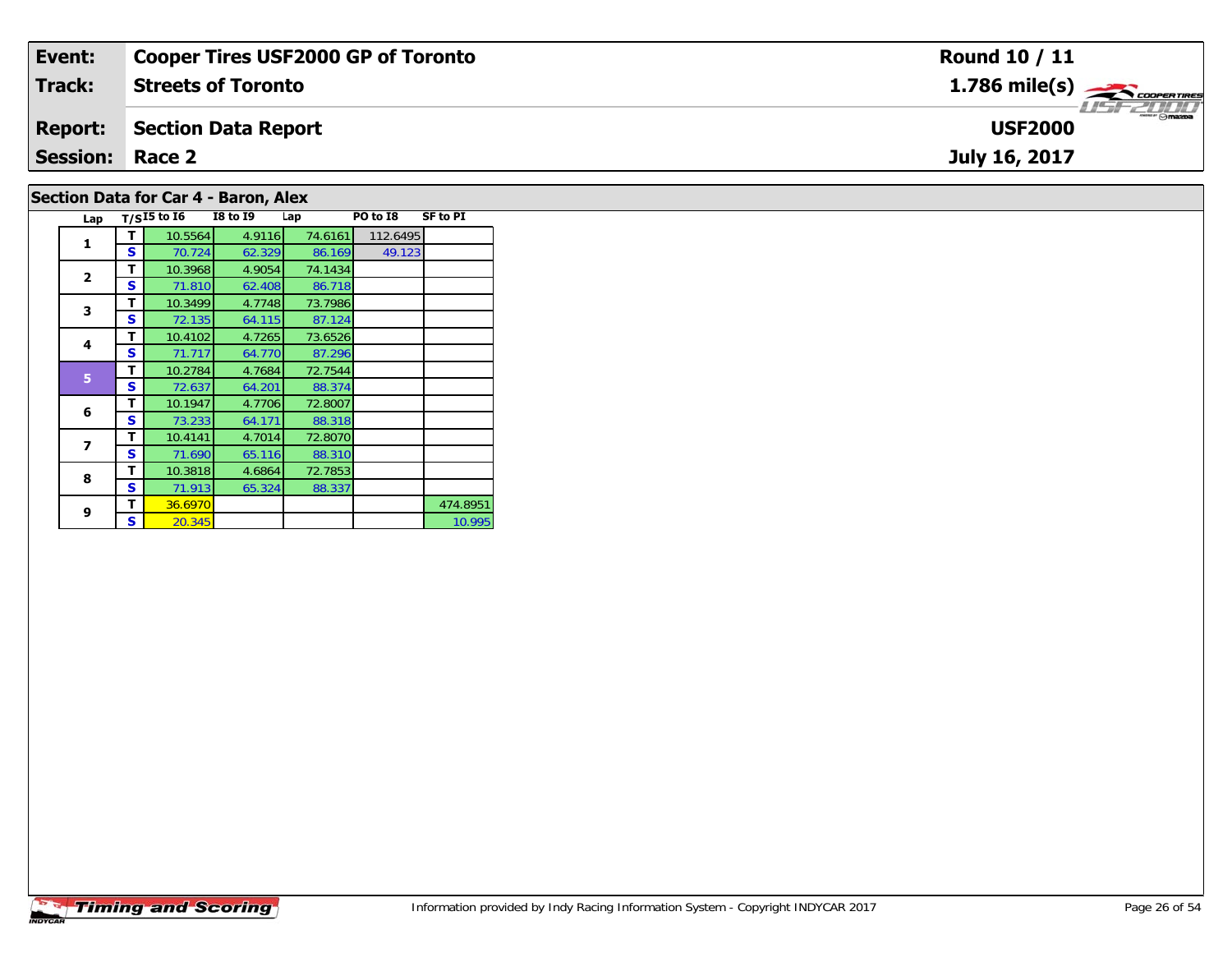| Event:                  |                            |                           |              | <b>Cooper Tires USF2000 GP of Toronto</b>  |           |                 |                 |           |           |                 |          |                         |                                          | Round 10 / 11    |           |              |  |  |
|-------------------------|----------------------------|---------------------------|--------------|--------------------------------------------|-----------|-----------------|-----------------|-----------|-----------|-----------------|----------|-------------------------|------------------------------------------|------------------|-----------|--------------|--|--|
| <b>Track:</b>           |                            | <b>Streets of Toronto</b> |              |                                            |           |                 |                 |           |           |                 |          | $1.786 \text{ mile(s)}$ |                                          |                  |           |              |  |  |
| <b>Report:</b>          | <b>Section Data Report</b> |                           |              |                                            |           |                 |                 |           |           |                 |          |                         | <i><b>ISFED IN</b></i><br><b>USF2000</b> |                  |           |              |  |  |
| <b>Session:</b>         |                            | Race 2                    |              |                                            |           |                 |                 |           |           |                 |          |                         |                                          | July 16, 2017    |           |              |  |  |
|                         |                            |                           |              | Section Data for Car 7 - Wojcik, Devin (R) |           |                 |                 |           |           |                 |          |                         |                                          |                  |           |              |  |  |
|                         |                            | Lap $T/SSF$ to I1         | $I1$ to $I2$ | I2 to I3A                                  | I3A to I3 | <b>I3 to I4</b> | <b>I4 to I5</b> | I5 to I6A | I6A to I6 | <b>16 to 17</b> | I7 to I8 | I8 to I9A               | I9A to I9                                | <b>I9 to I10</b> | I10 to SF | $I2$ to $I3$ |  |  |
|                         |                            | 0.7334                    | 2.7830       | 5.3543                                     | 6.6075    | 10.3230         | 10.3548         | 6.1797    | 4.9513    | 9.5573          | 3.2011   | 2.6701                  | 2.4977                                   | 8.5702           | 4.6769    | 11.9618      |  |  |
|                         | <b>S</b>                   | 109.236                   | 105.960      | 57.303                                     | 92.870    | 124.832         | 65.385          | 60.683    | 75.049    | 93.313          | 49.628   | 61.029                  | 57.325                                   | 68.658           | 101.612   | 76.950       |  |  |
| $\overline{\mathbf{2}}$ |                            | 0.7124                    | 2.7227       | 4.8096                                     | 6.3009    | 10.0763         | 9.9254          | 5.6731    | 4.8441    | 9.3153          | 2.9560   | 2.6075                  | 2.2796                                   | 8.2128           | 4.6542    | 11.1105      |  |  |
|                         | <b>S</b>                   | 112.456                   | 108.307      | 63.793                                     | 97.389    | 127.888         | 68.213          | 66.101    | 76.710    | 95.737          | 53.743   | 62.495                  | 62.810                                   | 71.645           | 102.107   | 82.845       |  |  |
| 3                       |                            | 0.7158                    | 2.6141       | 4.6907                                     | 6.3639    | 10.1674         | 9.9955          | 5.8077    | 4.8618    | 9.1748          | 3.0036   | 2.5647                  | 2.3134                                   | 8.2337           | 4.6607    | 11.0546      |  |  |
|                         | S.                         | 111.922                   | 112.806      | 65.410                                     | 96.425    | 126.742         | 67.735          | 64.569    | 76.431    | 97.203          | 52.891   | 63.537                  | 61.892                                   | 71.464           | 101.965   | 83.264       |  |  |
| 4                       |                            | 0.7167                    | 2.5786       | 4.5860                                     | 6.3806    | 10.1501         | 9.7591          | 5.6272    | 4.7656    | 9.2130          | 2.9463   | 2.5759                  | 2.2686                                   | 8.1619           | 4.6165    | 10.9666      |  |  |
|                         | <b>S</b>                   | 111.781                   | 114.359      | 66.903                                     | 96.172    | 126.958         | 69.376          | 66.641    | 77.974    | 96.800          | 53.920   | 63.261                  | 63.115                                   | 72.092           | 102.941   | 83.933       |  |  |

5 T 0.7162 2.5679 4.6222 6.3822 10.1357 9.7289 5.6623 4.8037 9.1813 2.9815 2.5715 2.2176 8.1183 4.6388 11.0044<br>5 S 111.859 114.836 66.379 96.148 127.138 69.591 66.228 77.355 97.134 53.283 63.369 64.566 72.479 102.446 83.64

6 T 0.7130 2.5172 4.4949 6.3632 10.1471 9.4880 5.6935 4.7996 9.1251 3.4926 2.6405 2.3639 8.1853 4.6117 10.8581<br>5 S 112.361 117.149 68.259 96.435 126.996 71.358 65.865 77.421 97.732 45.486 61.714 60.570 71.886 103.048 84.77

7 | T | 0.7078| 2.5801| 4.6123| 6.3143| 10.0407| 9.5308| 5.6133| 4.7943| 9.1548| 2.8018| 2.5871| 2.2633| 8.1011| 4.6552| 10.9266<br>7 | S | 113.187| 114.293| 66.522| 97.182| 128.341| 71.038| 66.806| 77.507| 97.415| 56.701| 62

8 T 0.7144 2.6041 4.5897 6.3191 10.0938 9.4589 5.6488 4.7743 9.0717 2.7741 2.5528 2.2908 8.0680 4.6441 10.9088<br>S S 112.141 113.239 66.849 97.108 127.666 71.578 66.386 77.831 98.308 57.267 63.834 62.503 72.931 102.329 84.37

<mark>11</mark> 0.7113| 2.5589| 4.5159| 6.3431| 10.1121| 9.6069| 5.6648| 4.7761| 10.5643| 2.9686| 2.7586| 2.3798| 9.5688| 6.2137| 10.8590<br>| S 112.630| 115.240| 67.942| 96.741| 127.435| 70.475| 66.198| 77.802| 84.418| 53.515| 59.071|

0 | **T** | 1.1959 | 4.7541 | 6.2377 | 13.6774 | 25.5750 | 19.8586 | 8.9044 | 8.3600 | 17.7535 | 4.0861 | 4.4219 | 3.1344 | 11.9404 | 6.9270 | 19.9151<br>| S | 66.990 | 62.028 | 49.188 | 44.865 | 50.387 | 34.093 | 42.114 | 44.4

1 | T | 1.2955 6.5025 6.3491 11.4541 21.3390 18.3537 7.6773 8.3417 17.2678 3.4364 3.3327 2.8069 11.5983 8.4819 17.8032<br>1 | S | 61.840 45.350 48.325 53.574 60.389 36.889 48.845 44.546 51.646 46.230 48.896 51.011 50.732 56.0

2 T 1.3962 4.9669 6.8162 11.8912 25.3557 13.8420 6.1703 5.0434 14.8566 3.6276 3.8437 2.9219 15.4705 8.9912 18.7074<br>2 S 57.380 59.370 45.013 51.604 50.822 48.912 60.775 73.679 60.028 43.793 42.395 49.003 38.034 52.855 49.20

**<sup>T</sup>** 1.2116 4.3308 6.0867 10.0752 19.7252 15.8469 6.7132 6.2223 15.4326 3.7614 3.6306 3.6530 11.8622 4.6876 16.1619 **<sup>S</sup>** 66.122 68.091 50.408 60.906 65.329 42.724 55.860 59.719 57.788 42.235 44.884 39.196 49.604 101.380 56.952

4 T 0.7152 2.6331 4.7656 6.3008 9.9358 10.3957 6.1041 4.8997 8.9341 2.8906 2.5980 2.3271 8.1803 4.6741 11.0664<br>S 112.016 111.992 64.382 97.390 129.696 65.127 61.434 75.840 99.822 54.959 62.723 61.528 71.930 101.672 83.176

5 T 0.7179 2.6353 4.6754 6.3451 10.0832 9.5461 5.6359 4.7725 9.1356 2.8758 2.5435 2.2503 8.1207 4.6270 11.0205<br>5 S 111.594 111.899 65.624 96.710 127.800 70.924 66.538 77.861 97.620 55.242 64.067 63.628 72.458 102.707 83.52

**<sup>T</sup>** 0.7136 2.5947 4.5496 6.3821 10.1263 9.6539 5.6331 4.8092 9.0276 2.7879 2.5199 2.3707 8.1910 4.6358 10.9317 **<sup>S</sup>** 112.267 113.650 67.438 96.150 127.256 70.132 66.571 77.267 98.788 56.983 64.667 60.396 71.836 102.512 84.200

7 T 0.7104 2.5896 4.5187 6.3583 10.0061 9.5321 5.8137 4.8205 9.1163 2.8302 2.5654 2.2629 8.1503 4.6275 10.8770<br>7 S 112.773 113.873 67.900 96.510 128.785 71.028 64.503 77.086 97.827 56.132 63.520 63.274 72.195 102.696 84.62

8 T 0.7140 2.6084 4.5823 6.2736 9.9955 9.5230 5.6011 4.7551 8.9914 2.8376 2.5854 2.2518 8.1240 4.6529 10.8559<br>8 S 112.204 113.053 66.957 97.812 128.922 71.096 66.951 78.146 99.186 55.985 63.029 63.585 72.428 102.136 84.788

**<sup>T</sup>** 0.7158 2.5925 4.5723 6.2942 10.0521 9.4093 5.6479 4.7377 9.0618 2.7770 2.5758 2.2526 8.1923 4.6681 10.8665 **<sup>S</sup>** 111.922 113.746 67.104 97.492 128.196 71.955 66.396 78.433 98.415 57.207 63.264 63.563 71.825 101.803 84.706

| <b>Timing and Scoring</b> |  |
|---------------------------|--|

**5**

**6**

**7**

**8**

**9**

**10**

**11**

**12**

**13**

**14**

**15**

**16**

**17**

**18**

**19**

84.240

84.764

56.952

83.176

84.624

84.78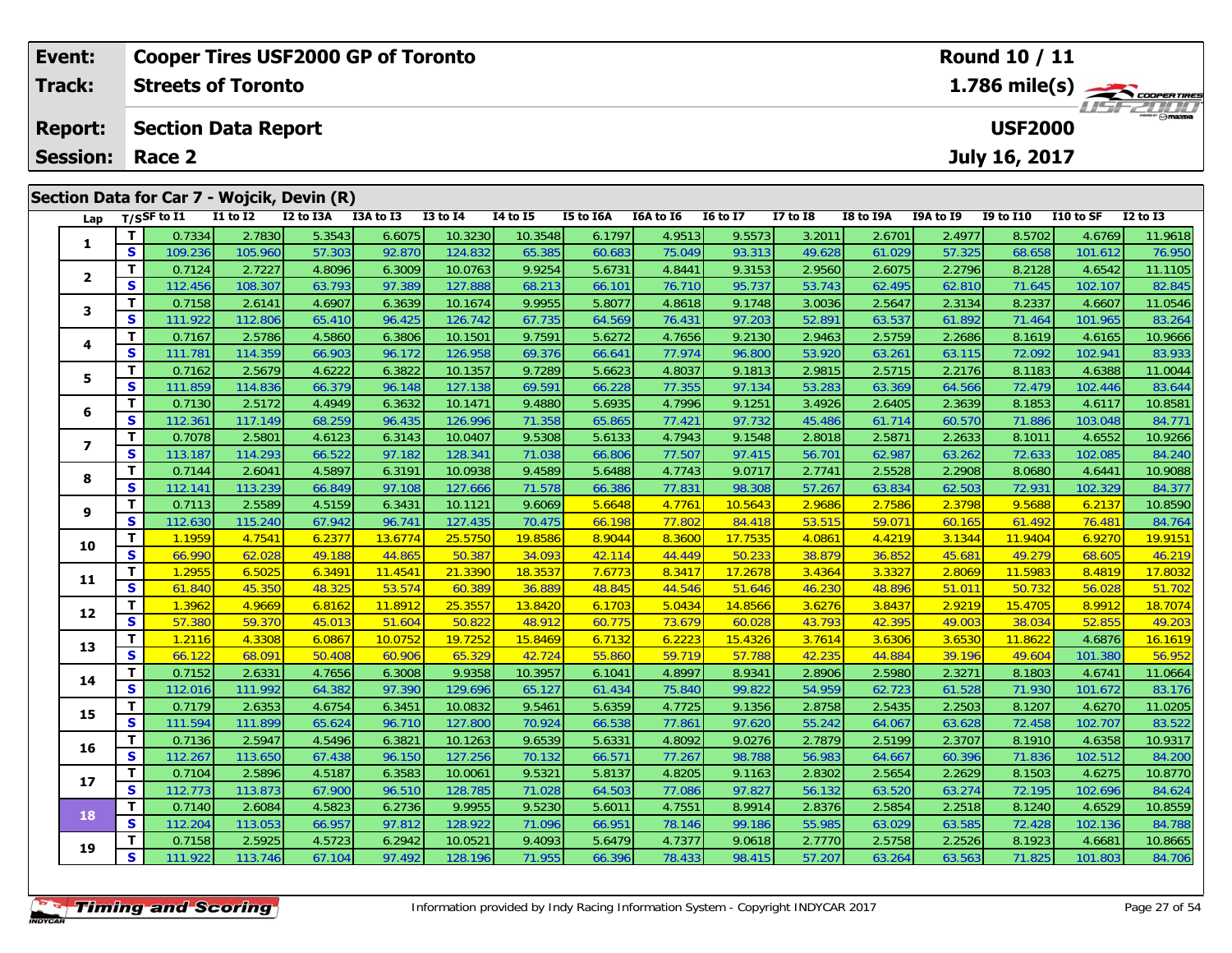| Event:                 | <b>Cooper Tires USF2000 GP of Toronto</b>      | Round 10 / 11                                             |
|------------------------|------------------------------------------------|-----------------------------------------------------------|
| <b>Track:</b>          | <b>Streets of Toronto</b>                      | $1.786$ mile(s) $\overbrace{\hspace{2.5cm}}$ coorer TIRES |
| <b>Report:</b>         | Section Data Report                            | $\overline{\phantom{a}}$ $\odot$ mazoa<br><b>USF2000</b>  |
| <b>Session: Race 2</b> |                                                | July 16, 2017                                             |
|                        | Section Data for Car $7$ - Woicik, Devin $(R)$ |                                                           |

|                         |                         | $\sim$                       |                  |                   |          |
|-------------------------|-------------------------|------------------------------|------------------|-------------------|----------|
|                         |                         | Lap $\overline{T/S15}$ to 16 | <b>I8 to 19</b>  | Lap               | PO to I8 |
|                         | T                       | 11.1310                      | 5.1678           | 78.4603           | 106.9785 |
| 1                       | S                       | 67.073                       | 59.239           | 81.947            | 51.727   |
|                         | $\mathbf T$             | 10.5172                      | 4.8871           | 75.0899           |          |
| $\mathbf{2}$            | $\mathbf{s}$            | 70.988                       | 62.642           | 85.625            |          |
|                         | T                       | 10.6695                      | 4.8781           | 75.1678           |          |
| 3                       | <b>S</b>                | 69.974                       | 62.757           | 85.537            |          |
|                         |                         |                              | 4.8445           |                   |          |
| 4                       | т                       | 10.3928                      |                  | 74.3461           |          |
|                         | S                       | 71.837                       | 63.193           | 86.482            |          |
| 5                       | т                       | 10.4660                      | 4.7891           | 74.3281           |          |
|                         | $\overline{\mathbf{s}}$ | 71.335                       | 63.924           | 86.503            |          |
| 6                       | T                       | 10.4931                      | 5.0044           | 74.6356           |          |
|                         | <b>S</b>                | 71.151                       | 61.173           | 86.147            |          |
|                         | T.                      | 10.4076                      | 4.8504           | 73.7569           |          |
| $\overline{\mathbf{z}}$ | S                       | 71.735                       | 63.116           | 87.173            |          |
|                         | Т                       | 10.4231                      | 4.8436           | 73.6046           |          |
| 8                       | S                       | 71.628                       | 63.204           | 87.353            |          |
|                         | T.                      | 10.4409                      | 5.1384           | 78.7429           |          |
| 9                       | S                       | 71.506                       | 59.578           | 81.653            |          |
|                         | $\mathbf T$             | 17.2644                      | 7.5563           | 136.8264          |          |
| 10                      | S                       | 43.245                       | 40.514           | 46.991            |          |
|                         |                         |                              |                  | 128.2369          |          |
| 11                      | T.                      | 16.0190                      | 6.1396           |                   |          |
|                         | S                       | 46.607                       | 49.863           | 50.138            |          |
| 12                      | Т                       | 11.2137                      | 6.7656           | 125.1934          |          |
|                         | S                       | 66.578                       | 45.249           | 51.357            |          |
| 13                      | T                       | 12.9355                      | 7.2836           | 113.2393          |          |
|                         | S                       | 57.716                       | 42.031           | 56.779            |          |
|                         | T                       | 11.0038                      | 4.9251           | 75.3542           |          |
| 14                      | S                       | 67.848                       | 62.158           | 85.325            |          |
|                         | T.                      | 10.4084                      | 4.7938           | 73.9643           |          |
| 15                      | S                       | 71.730                       | 63.861           | 86.928            |          |
|                         | т                       | 10.4423                      | 4.8906           | 73.9954           |          |
| 16                      | S                       | 71.497                       | 62.597           | 86.892            |          |
|                         |                         |                              |                  |                   |          |
|                         |                         |                              |                  |                   |          |
| 17                      | T                       | 10.6342                      | 4.8283           | 73.9020           |          |
|                         | S                       | 70.207                       | 63.405           | 87.002            |          |
| 18                      | $\mathbf T$             | 10.3562                      | 4.8372           | 73.4961           |          |
|                         | $\mathbf{s}$            | 72.091                       | 63.288           | 87.482            |          |
| 19                      | T.<br>S                 | 10.3856<br>71.887            | 4.8284<br>63.403 | 73.5494<br>87.419 |          |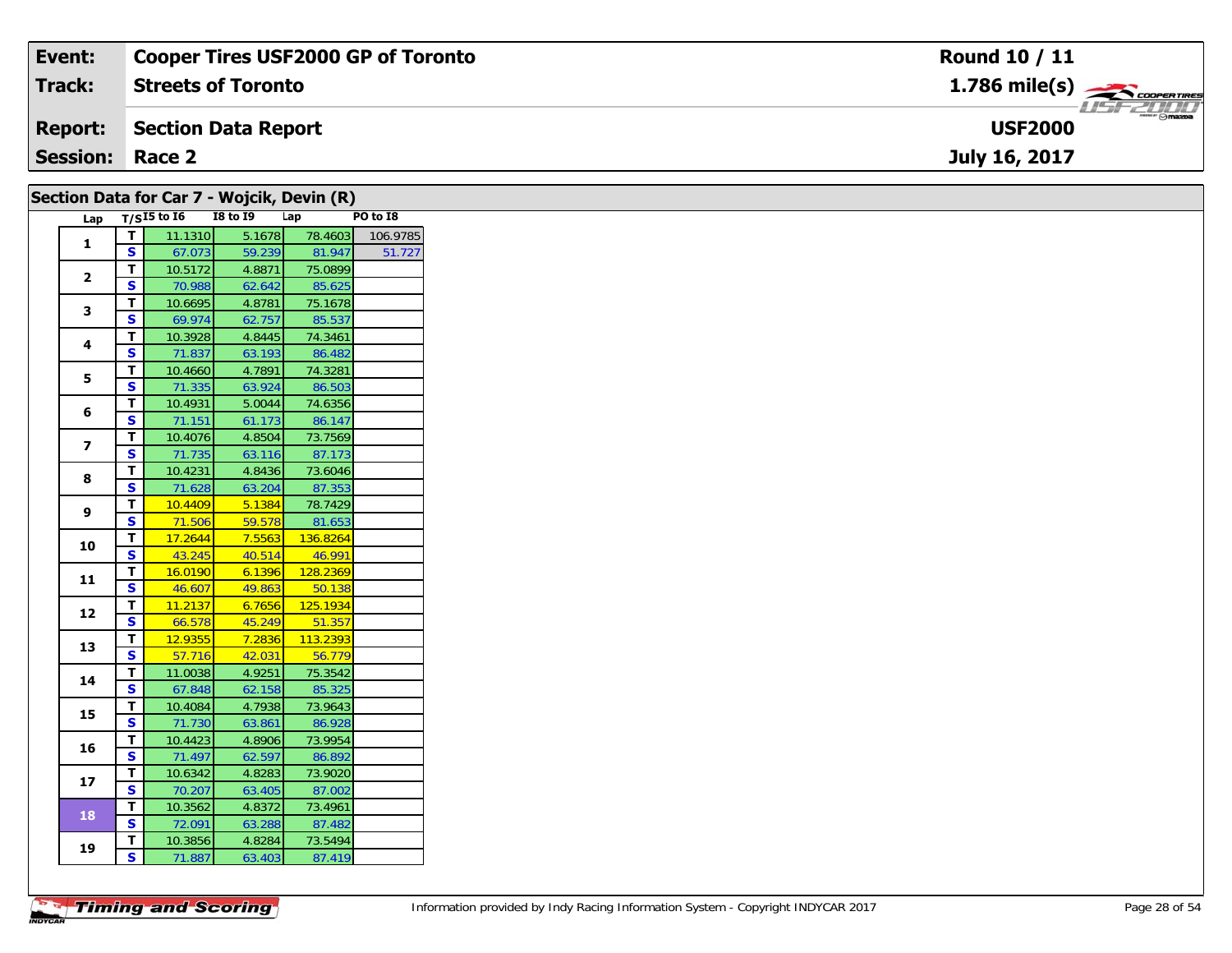| Event:          |    |                                | <b>Cooper Tires USF2000 GP of Toronto</b>  |           |           |              |          |           |                  |                 |              |                                            |           | <b>Round 10 / 11</b> |           |              |  |
|-----------------|----|--------------------------------|--------------------------------------------|-----------|-----------|--------------|----------|-----------|------------------|-----------------|--------------|--------------------------------------------|-----------|----------------------|-----------|--------------|--|
| Track:          |    |                                | <b>Streets of Toronto</b>                  |           |           |              |          |           |                  |                 |              | $1.786$ mile(s) $\rightarrow$ Coopen Times |           |                      |           |              |  |
| <b>Report:</b>  |    | <b>Section Data Report</b>     |                                            |           |           |              |          |           |                  |                 |              | <i><b>LISF 2000</b></i><br><b>USF2000</b>  |           |                      |           |              |  |
| <b>Session:</b> |    | Race 2                         |                                            |           |           |              |          |           |                  |                 |              |                                            |           | July 16, 2017        |           |              |  |
|                 |    |                                | Section Data for Car 7 - Wojcik, Devin (R) |           |           |              |          |           |                  |                 |              |                                            |           |                      |           |              |  |
|                 |    | Lap $T/SSF$ to $\overline{11}$ | $I1$ to $I2$                               | I2 to I3A | I3A to I3 | $I3$ to $I4$ | 14 to 15 | I5 to I6A | <b>I6A to I6</b> | <b>16 to 17</b> | $I7$ to $I8$ | <b>I8 to I9A</b>                           | I9A to I9 | <b>I9 to I10</b>     | I10 to SF | $I2$ to $I3$ |  |
| 20              |    | 0.7181                         | 2.6071                                     | 4.8249    | 6.3422    | 10.1603      | 9.8060   | 5.7499    | 4.8109           | 9.0513          | 2.8445       | 2.5027                                     | 2.2613    | 8.2750               | 4.6746    | 11.1671      |  |
|                 | S. | 111.563                        | 113.109                                    | 63.591    | 96.754    | 126.831      | 69.044   | 65.219    | 77.239           | 98.529          | 55.849       | 65.111                                     | 63.318    | 71.107               | 101.662   | 82.426       |  |

1 T 0.7123 2.6081 4.7356 6.2249 9.9996 9.9024 5.6985 4.7904 9.0083 2.8161 2.5621 2.2374 8.1022 4.6093 10.9605<br>S 112.472 113.066 64.790 98.578 128.869 68.372 65.807 77.570 99.000 56.413 63.602 63.995 72.623 103.102 83.979

2 T 0.7098 2.6083 4.4872 6.2763 10.0024 9.4757 5.5736 4.8898 9.0591 2.8590 2.6294 2.3253 8.7078 4.6386 10.7635<br>2 S 112.868 113.057 68.376 97.770 128.833 71.451 67.281 75.993 98.444 55.566 61.974 61.576 67.573 102.451 85.51

**<sup>T</sup>** 0.7485 3.0385 4.7758 6.6507 11.4265 **<sup>S</sup>** 107.032 97.050 64.244 92.266 80.554

**21**

**22**

**23**

83.979

85.516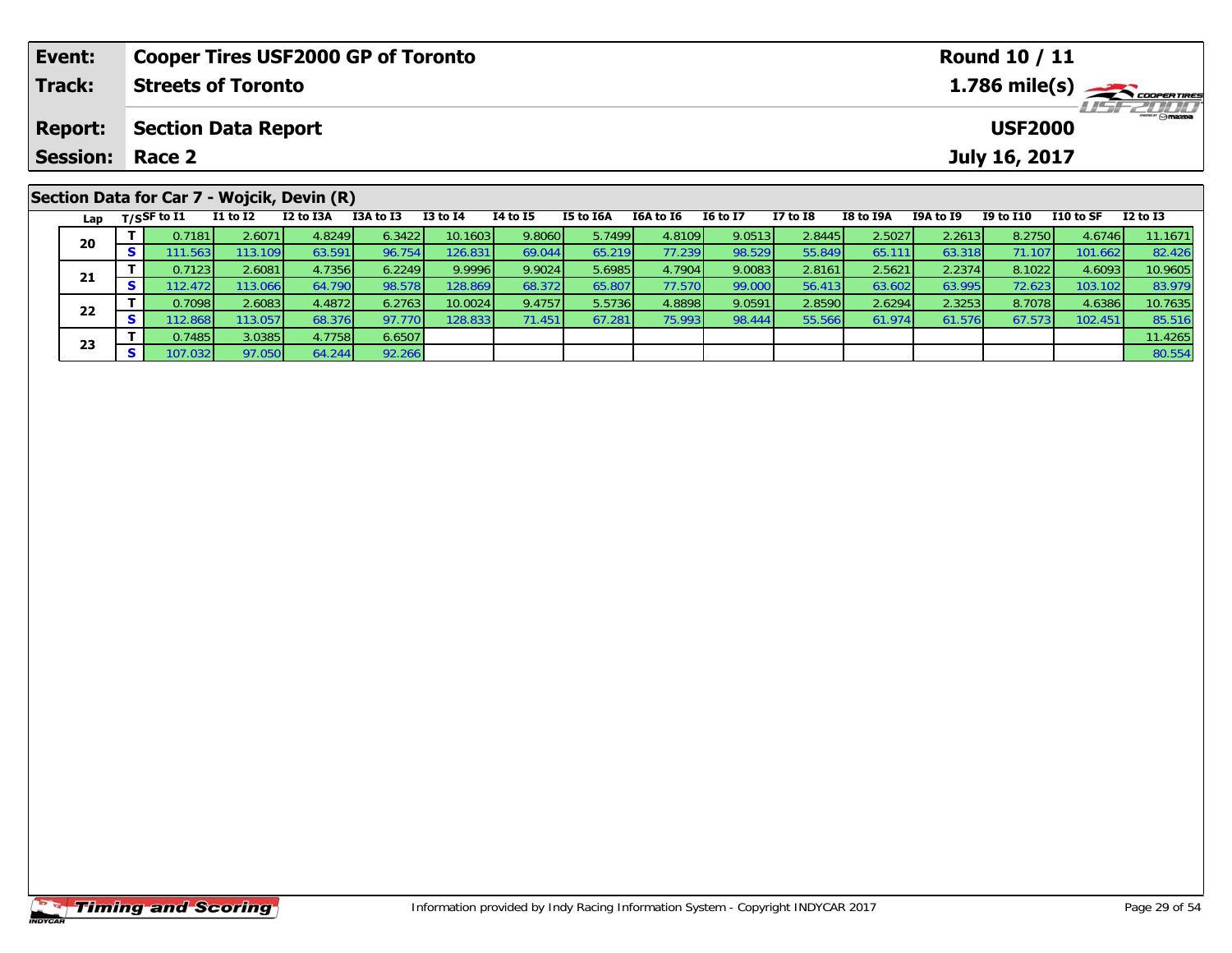| Event:                 | <b>Cooper Tires USF2000 GP of Toronto</b>  | <b>Round 10 / 11</b>                       |
|------------------------|--------------------------------------------|--------------------------------------------|
| Track:                 | <b>Streets of Toronto</b>                  | $1.786$ mile(s) $\frac{1}{2}$ code ratings |
| <b>Report:</b>         | Section Data Report                        | $\frac{1}{2}$ omazoa<br><b>USF2000</b>     |
| <b>Session: Race 2</b> |                                            | July 16, 2017                              |
|                        | Section Data for Car 7 - Wojcik, Devin (R) |                                            |

| Lap |   | $T/SI5$ to I6 | I8 to 19 | Lap     | PO to I8 |
|-----|---|---------------|----------|---------|----------|
| 20  |   | 10.5608       | 4.7640   | 74.6288 |          |
|     | s | 70.695        | 64.260   | 86.154  |          |
| 21  |   | 10.4889       | 4.7995   | 74.0072 |          |
|     | s | 71.179        | 63.785   | 86.878  |          |
| 22  |   | 10.4634       | 4.9547   | 74.2423 |          |
|     | s | 71.353        | 61.787   | 86.603  |          |
| 23  |   |               |          |         |          |
|     | s |               |          |         |          |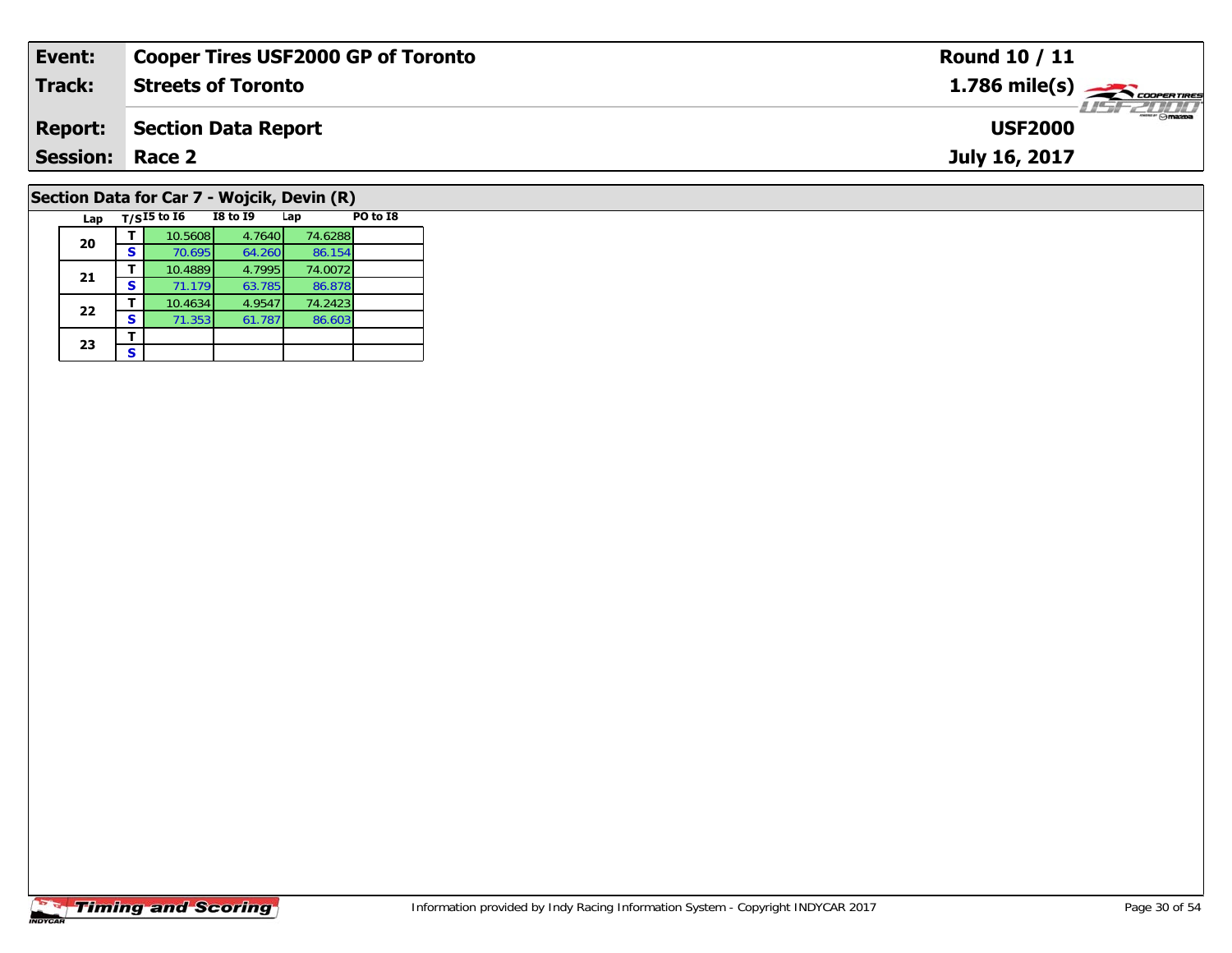| Event:                            |    |                                      |                  | <b>Cooper Tires USF2000 GP of Toronto</b>                 |           |              |                 |                  |           |                 |                 |           |           | Round 10 / 11                   |           |               |
|-----------------------------------|----|--------------------------------------|------------------|-----------------------------------------------------------|-----------|--------------|-----------------|------------------|-----------|-----------------|-----------------|-----------|-----------|---------------------------------|-----------|---------------|
| <b>Track:</b>                     |    | <b>Streets of Toronto</b>            |                  |                                                           |           |              |                 |                  |           |                 |                 |           |           |                                 |           | 1.786 mile(s) |
| <b>Report:</b><br><b>Session:</b> |    | <b>Section Data Report</b><br>Race 2 |                  |                                                           |           |              |                 |                  |           |                 |                 |           |           | <b>USF2000</b><br>July 16, 2017 |           | $T = 2T/T$    |
| Lap                               |    | T/SSF to I1                          | <b>I1 to I2</b>  | Section Data for Car 79 - Malukas, David (R)<br>I2 to I3A | I3A to I3 | $I3$ to $I4$ | <b>I4 to I5</b> | <b>I5 to I6A</b> | I6A to I6 | <b>16 to 17</b> | <b>I7 to I8</b> | I8 to I9A | I9A to I9 | <b>I9 to I10</b>                | I10 to SF | $I2$ to $I3$  |
|                                   |    | 0.7113                               | 2.5427           | 5.0473                                                    | 6.3900    | 10.0928      | 10.9234         | 6.2586           | 5.0125    | 9.0877          | 3.0114          | 2.6018    | 2.3446    | 8.1747                          | 4.5810    | 11.4373       |
|                                   | s  | 112.630                              | 115.974          | 60.789                                                    | 96.031    | 127.679      | 61.981          | 59.918           | 74.133    | 98.135          | 52.754          | 62.631    | 61.069    | 71.979                          | 103.739   | 80.478        |
|                                   |    | 0.7033                               | 2.5738           | 4.6715                                                    | 6.3160    | 9.9749       | 9.7109          | 5.6184           | 4.7483    | 9.0510          | 2.8938          | 2.5245    | 2.2783    | 8.0581                          | 4.5642    | 10.9875       |
|                                   | s  | 113.911                              | 114.572          | 65.679                                                    | 97.156    | 129.188      | 69.720          | 66.745           | 78.258    | 98.533          | 54.898          | 64.549    | 62.846    | 73.021                          | 104.121   | 83.773        |
|                                   |    | 0.7029                               | 2.5538           | 4.5506                                                    | 6.3002    | 9.9566       | 9.5663          | 5.6727           | 4.7874    | 8.9971          | 2.8529          | 2.5122    | 2.2595    | 8.0957                          | 4.5589    | 10.8508       |
|                                   | s  | 113.976                              | 115.470          | 67.424                                                    | 97.400    | 129.425      | 70.774          | 66.106           | 77.619    | 99.123          | 55.685          | 64.865    | 63.369    | 72.682                          | 104.242   | 84.828        |
|                                   |    | 0.6989                               | 2.5484           | 4.4642                                                    | 6.2468    | 9.8788       | 9.9848          | 5.9011           | 4.8237    | 9.0044          | 3.0521          | 2.6019    | 2.2630    | 8.0286                          | 4.5516    | 10.7110       |
|                                   | S. | 114.628                              | 115.714 <b>1</b> | 68.729                                                    | 98.232    | 130.4451     | 67.808          | 63.547           | 77.034    | 99.042          | 52.051          | 62.629    | 63.271    | 73.289                          | 104.409   | 85.935        |

**<sup>T</sup>** 0.7005 2.5141 4.4474 6.3161 10.0250 9.3779 5.5355 4.7045 8.8508 2.8481 2.5018 2.1861 7.8429 4.5301 10.7635 **<sup>S</sup>** 114.366 117.293 68.988 97.154 128.542 72.196 67.745 78.986 100.761 55.779 65.135 65.496 75.024 104.904 85.516

6 T 0.7015 2.5137 4.3973 6.2508 9.9507 9.2832 5.5786 4.6955 8.9416 2.8220 2.4643 2.2159 7.9606 4.5454 10.6481<br>5 S 114.203 117.312 69.774 98.169 129.502 72.932 67.221 79.138 99.738 56.295 66.126 64.616 73.915 104.551 86.443

7 | **T** | 0.6973 | 2.5168 | 4.4595 | 6.2197 | 9.9517 | 9.5944 | 5.6910 | 4.8026 | 8.8898 | 2.8531 | 2.5019 | 2.2037 | 7.9069 | 4.5298 | 10.6792<br>7 | S | 114.891 | 117.167 | 68.801 | 98.660 | 129.489 | 70.567 | 65.894 | 77.3

8 T 0.6980 2.5142 4.4378 6.2593 9.8713 9.8264 5.5477 4.7674 8.8171 2.8071 2.4685 2.2216 7.8698 4.5399 10.6971<br>8 S 114.776 117.288 69.137 98.036 130.544 68.901 67.596 77.944 101.146 56.594 66.014 64.450 74.768 104.678 86.04

**<sup>T</sup>** 0.6965 2.5287 4.4864 6.2594 9.8995 299.5044 19.3536 15.3343 32.7365 9.9724 7.7557 8.0726 10.7458 **<sup>S</sup>** 115.023 116.616 68.389 98.034 130.172 2.261 19.376 24.233 27.242 15.930 21.011 17.737 85.657

**5**

**7**

**8**

**9**

86.191

86.047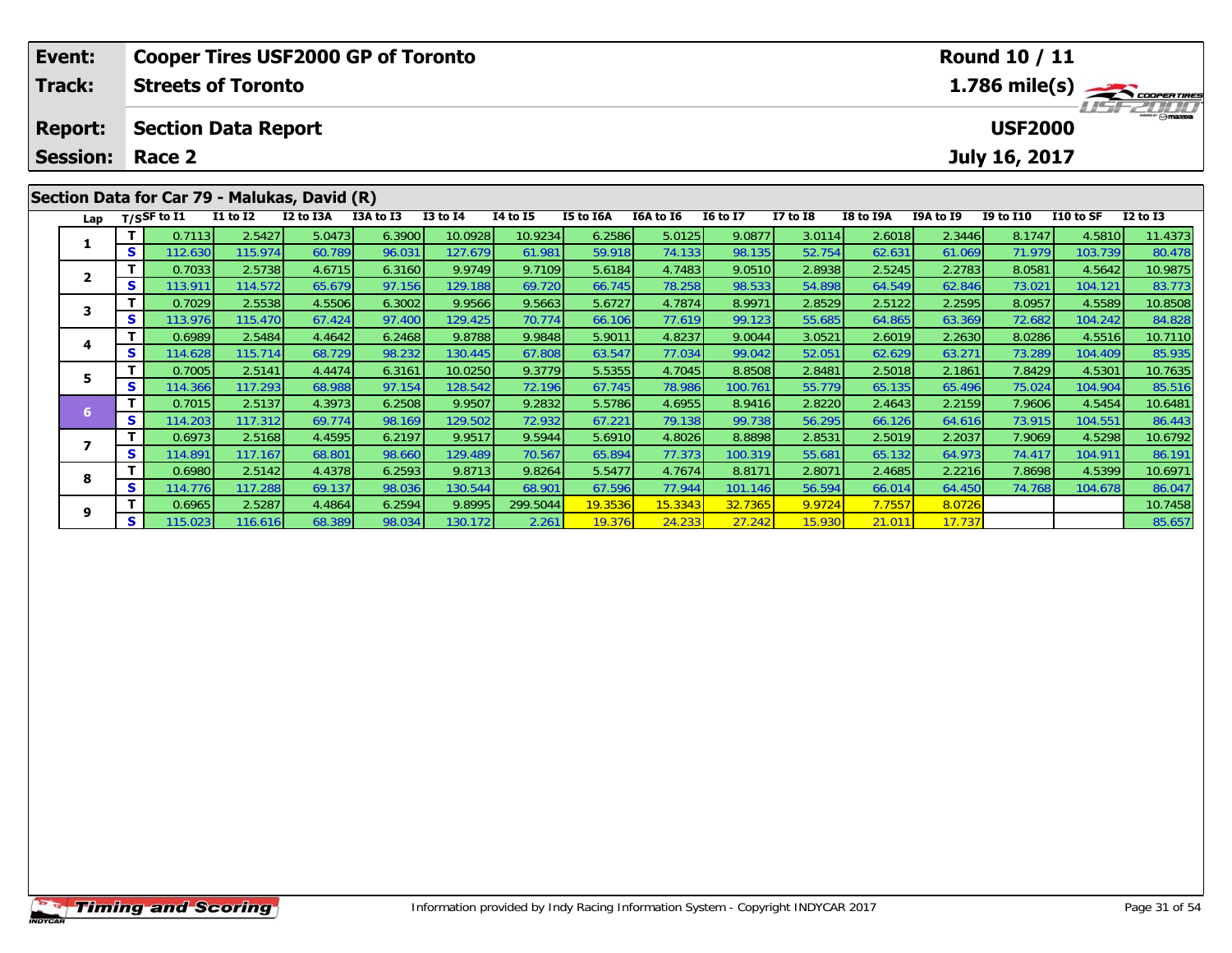| Event:                 | <b>Cooper Tires USF2000 GP of Toronto</b>    | <b>Round 10 / 11</b>                                      |
|------------------------|----------------------------------------------|-----------------------------------------------------------|
| Track:                 | <b>Streets of Toronto</b>                    | $1.786$ mile(s) $\overbrace{\hspace{2.5cm}}$ coorer TIRES |
| <b>Report:</b>         | Section Data Report                          | <b>USF2000</b>                                            |
| <b>Session: Race 2</b> |                                              | July 16, 2017                                             |
|                        | Section Data for Car 79 - Malukas, David (R) |                                                           |

| 3 | т | 10.4601 | 4.7717  | 73.3668 |  |
|---|---|---------|---------|---------|--|
|   | S | 71.375  | 64.157  | 87.636  |  |
|   | т | 10.7248 | 4.8649  | 74.0483 |  |
| 4 | S | 69.614  | 62.928  | 86.830  |  |
| 5 | т | 10.2400 | 4.6879  | 72.3808 |  |
|   | S | 72.909  | 65.304  | 88.830  |  |
|   | т | 10.2741 | 4.6802  | 72.3211 |  |
| 6 | S | 72.667  | 65.411  | 88.904  |  |
|   | т | 10.4936 | 4.7056  | 72.8182 |  |
|   | S | 71.147  | 65.058  | 88.297  |  |
| 8 | т | 10.3151 | 4.6901  | 72.6461 |  |
|   | S | 72.378  | 65.273  | 88.506  |  |
| 9 | т | 34.6879 | 15.8283 |         |  |
|   | S | 21.523  | 19.341  |         |  |
|   |   |         |         |         |  |

**T** 10.3667 4.8028 73.6870<br>**S** 72.018 63.741 87.256

**Lap T/SI5 to I6 I8 to I9 Lap PO to I8** 

**<sup>T</sup>** 11.2711 4.9464 76.7798 113.7114 **<sup>S</sup>** 66.239 61.891 83.741 48.664

87.256

48.664

**1**

**2**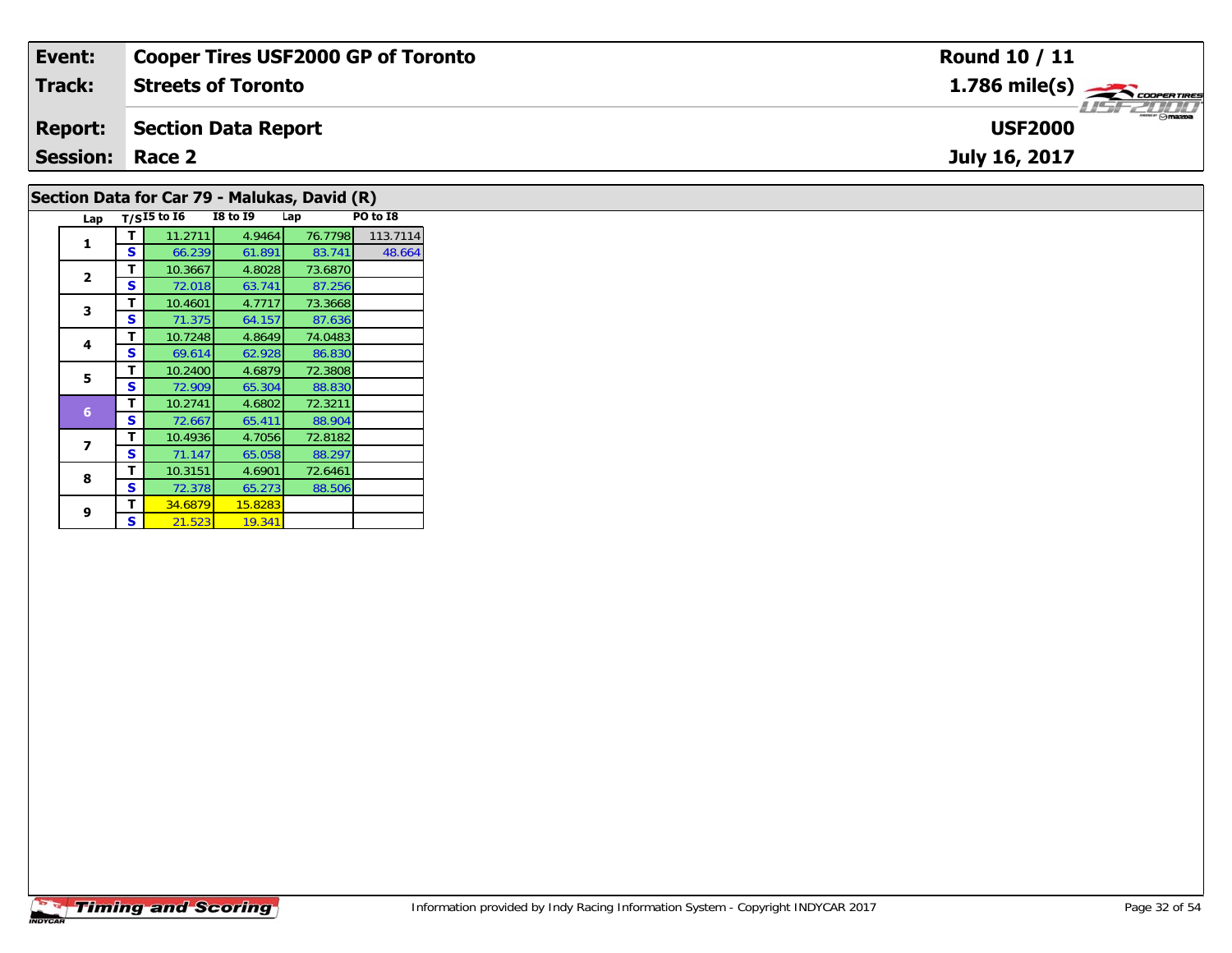| Event:          |    |                       | <b>Cooper Tires USF2000 GP of Toronto</b>  |           |           |              |          |           |           |                 |              |           |           | Round 10 / 11  |            |                                                          |
|-----------------|----|-----------------------|--------------------------------------------|-----------|-----------|--------------|----------|-----------|-----------|-----------------|--------------|-----------|-----------|----------------|------------|----------------------------------------------------------|
| <b>Track:</b>   |    |                       | <b>Streets of Toronto</b>                  |           |           |              |          |           |           |                 |              |           |           |                |            | $1.786$ mile(s) $\rightarrow$ COOPERTIRES<br>LISFE DI LI |
| <b>Report:</b>  |    |                       | <b>Section Data Report</b>                 |           |           |              |          |           |           |                 |              |           |           | <b>USF2000</b> |            |                                                          |
| <b>Session:</b> |    | Race 2                |                                            |           |           |              |          |           |           |                 |              |           |           | July 16, 2017  |            |                                                          |
|                 |    |                       | Section Data for Car 80 - Megennis, Robert |           |           |              |          |           |           |                 |              |           |           |                |            |                                                          |
| Lap             |    | $_{\rm T/SS}$ F to I1 | <b>I1 to I2</b>                            | I2 to I3A | I3A to I3 | $I3$ to $I4$ | 14 to 15 | I5 to I6A | I6A to I6 | <b>16 to 17</b> | $I7$ to $I8$ | I8 to I9A | I9A to I9 | I9 to I10      | I 10 to SF | I2 to I3                                                 |
|                 |    | 0.7407                | 2.8019                                     | 4.9121    | 6.5448    | 10.1774      | 9.8808   | 6.1207    | 5.2504    | 9.6942          | 3.4716       | 2.7814    | 2.4541    | 8.3244         | 4.6738     | 11.4569                                                  |
|                 | S. | 108.159               | 105.245                                    | 62.462    | 93.759    | 126.617      | 68.521   | 61.268    | 70.774    | 91.995          | 45.761       | 58.587    | 58.344    | 70.685         | 101.679    | 80.341                                                   |

| 1              | T.           | 0.7407  | 2.8019  | 4.9121 | 6.5448  | 10.1774 | 9.8808  | 6.1207 | 5.2504 | 9.6942  | 3.4716 | 2.7814          | 2.4541 | 8.3244  | 4.6738  | 11.4569 |
|----------------|--------------|---------|---------|--------|---------|---------|---------|--------|--------|---------|--------|-----------------|--------|---------|---------|---------|
|                | S            | 108.159 | 105.245 | 62.462 | 93.759  | 126.617 | 68.521  | 61.268 | 70.774 | 91.995  | 45.761 | 58.587          | 58.344 | 70.685  | 101.679 | 80.341  |
| $\overline{2}$ | $\mathbf T$  | 0.7162  | 2.6566  | 4.6800 | 6.3697  | 10.0950 | 9.7900  | 5.6548 | 4.8911 | 9.3981  | 2.8867 | 2.588'          | 2.2905 | 8.1851  | 4.6946  | 11.0497 |
|                | S            | 111.859 | 111.001 | 65.559 | 96.337  | 127.651 | 69.157  | 66.315 | 75.973 | 94.893  | 55.033 | 62.963          | 62.511 | 71.888  | 101.228 | 83.301  |
| з              | $\mathbf T$  | 0.7187  | 2.6026  | 4.6420 | 6.3402  | 10.1646 | 9.5190  | 5.6127 | 4.8062 | 9.1412  | 2.7939 | 2.5763          | 2.2440 | 8.0966  | 4.6484  | 10.9822 |
|                | S            | 111.470 | 113.305 | 66.096 | 96.785  | 126.777 | 71.126  | 66.813 | 77.315 | 97.560  | 56.861 | $63.25^{\circ}$ | 63.807 | 72.674  | 102.235 | 83.813  |
| 4              | Т            | 0.7136  | 2.5773  | 4.5472 | 6.3933  | 10.1844 | 9.2847  | 5.5469 | 4.7327 | 9.1753  | 2.8078 | 2.5632          | 2.2736 | 8.0863  | 4.6485  | 10.9405 |
|                | S            | 112.267 | 114.417 | 67.474 | 95.98   | 126.530 | 72.921  | 67.605 | 78.516 | 97.198  | 56.579 | 63.575          | 62.976 | 72.766  | 102.232 | 84.133  |
| 5              | $\mathbf T$  | 0.7151  | 2.5873  | 4.6118 | 6.420   | 10.1771 | 9.4061  | 5.5807 | 4.7477 | 9.0279  | 2.7764 | 2.5532          | 2.2548 | 7.9422  | 4.6156  | 11.0319 |
|                | S            | 112.031 | 113.975 | 66.529 | 95.580  | 126.621 | 71.979  | 67.196 | 78.268 | 98.785  | 57.219 | 63.824          | 63.501 | 74.086  | 102.961 | 83.436  |
| 6              | $\mathbf{T}$ | 0.7115  | 2.6016  | 4.5473 | 6.3819  | 10.1604 | 9.3151  | 5.6046 | 4.7708 | 8.9779  | 2.7214 | 2.5619          | 2.2576 | 7.9430  | 4.6145  | 10.9292 |
|                | S            | 112.598 | 113.348 | 67.473 | 96.153  | 126.829 | 72.683  | 66.909 | 77.889 | 99.335  | 58.376 | 63.607          | 63.422 | 74.079  | 102.986 | 84.220  |
| 7              | $\mathbf{T}$ | 0.7113  | 2.5694  | 4.4848 | 6.2967  | 10.1347 | 9.2948  | 5.5614 | 4.7706 | 8.9671  | 2.7535 | 2.5494          | 2.2435 | 7.9925  | 4.6174  | 10.7815 |
|                | S            | 112.630 | 114.769 | 68.413 | 97.454  | 127.151 | 72.841  | 67.429 | 77.892 | 99.454  | 57.695 | 63.919          | 63.821 | 73.620  | 102.921 | 85.374  |
| 8              | $\mathbf T$  | 0.7104  | 2.5545  | 4.5523 | 6.3179  | 10.1340 | 9.4368  | 5.5433 | 4.7438 | 9.0413  | 2.7506 | 2.5461          | 2.2168 | 8.0198  | 4.6423  | 10.8702 |
|                | S            | 112.773 | 115.438 | 67.398 | 97.127  | 127.160 | 71.745  | 67.649 | 78.332 | 98.638  | 57.756 | 64.002          | 64.589 | 73.370  | 102.369 | 84.677  |
| 9              | T            | 0.7119  | 2.5778  | 4.5298 | 6.3303  | 10.1394 | 9.5224  | 5.6593 | 4.8243 | 9.4279  | 2.9028 | 2.6282          | 2.3617 | 8.4225  | 10.1790 | 10.8601 |
|                | $\mathbf{s}$ | 112.535 | 114.395 | 67.733 | 96.936  | 127.092 | 71.100  | 66.263 | 77.025 | 94.594  | 54.728 | 62.002          | 60.627 | 69.862  | 46.687  | 84.756  |
| 10             | T            | 1.9972  | 5.9622  | 8.1118 | 13.2136 | 24.5436 | 20.6575 | 9.4418 | 8.4959 | 17.5540 | 4.2999 | 3.9670          | 2.7947 | 12.5536 | 7.5213  | 21.3254 |
|                | S            | 40.113  | 49.459  | 37.824 | 46.440  | 52.504  | 32.775  | 39.717 | 43.738 | 50.804  | 36.946 | 41.078          | 51.233 | 46.872  | 63.184  | 43.162  |
| 11             | T            | 1.2888  | 5.3139  | 6.6250 | 11.2836 | 20.8582 | 18.6098 | 8.8205 | 7.5813 | 16.3241 | 3.8243 | 3.3843          | 2.8411 | 12.2710 | 7.4845  | 17.9086 |
|                | S            | 62.161  | 55.493  | 46.312 | 54.383  | 61.781  | 36.381  | 42.515 | 49.014 | 54.632  | 41.541 | 48.150          | 50.397 | 47.951  | 63.495  | 51.397  |
| 12             | T            | 1.6214  | 4.9841  | 6.1359 | 11.9122 | 23.4135 | 11.5760 | 6.8581 | 7.4189 | 17.0650 | 4.1033 | 3.4499          | 2.9733 | 14.5701 | 7.7390  | 18.0481 |
|                | $\mathbf{s}$ | 49.410  | 59.165  | 50.004 | 51.513  | 55.038  | 58.487  | 54.680 | 50.087 | 52.260  | 38.716 | 47.235          | 48.156 | 40.385  | 61.407  | 51.000  |
| 13             | T            | 1.3448  | 4.9805  | 6.3368 | 10.7683 | 20.0127 | 16.1878 | 6.4943 | 6.9825 | 15.1679 | 3.9972 | 3.9130          | 3.5603 | 12.4285 | 4.7193  | 17.1051 |
|                | S            | 59.573  | 59.208  | 48.418 | 56.985  | 64.391  | 41.824  | 57.743 | 53.217 | 58.796  | 39.744 | 41.644          | 40.216 | 47.344  | 100.699 | 53.812  |
| 14             | T            | 0.7154  | 2.6051  | 4.8214 | 6.3335  | 10.0360 | 11.4347 | 6.2814 | 5.1967 | 9.2985  | 2.9139 | 2.652'          | 2.3850 | 8.2441  | 4.7217  | 11.1549 |
|                | S            | 111.984 | 113.196 | 63.637 | 96.887  | 128.401 | 59.210  | 59.700 | 71.505 | 95.910  | 54.519 | 61.444          | 60.034 | 71.373  | 100.647 | 82.516  |
| 15             | T            | 0.7160  | 2.5448  | 4.7445 | 6.4127  | 10.1071 | 9.5741  | 5.6999 | 4.8793 | 9.1382  | 2.7578 | 2.5420          | 2.2697 | 8.2336  | 4.7332  | 11.1572 |
|                | $\mathbf{s}$ | 111.891 | 115.878 | 64.668 | 95.69   | 127.498 | 70.716  | 65.791 | 76.157 | 97.592  | 57.605 | 64.105          | 63.084 | 71.464  | 100.403 | 82.499  |
| 16             | T            | 0.7194  | 2.5707  | 4.6368 | 6.3012  | 10.0396 | 9.7218  | 5.6149 | 4.7566 | 9.0951  | 2.7466 | 2.5272          | 2.3025 | 8.1045  | 4.6366  | 10.9380 |
|                | $\mathbf{s}$ | 111.362 | 114.711 | 66.170 | 97.384  | 128.355 | 69.642  | 66.787 | 78.121 | 98.055  | 57.840 | 64.480          | 62.185 | 72.603  | 102.495 | 84.152  |
| 17             | $\mathbf T$  | 0.7120  | 2.5639  | 4.5365 | 6.2565  | 10.0291 | 9.4681  | 5.5818 | 4.7750 | 8.9720  | 2.7259 | 2.5774          | 2.2831 | 8.1626  | 4.6552  | 10.7930 |
|                | $\mathbf{s}$ | 112.519 | 115.015 | 67.633 | 98.080  | 128.490 | 71.508  | 67.183 | 77.820 | 99.400  | 58.279 | 63.224          | 62.714 | 72.086  | 102.085 | 85.283  |
| 18             | T            | 0.7106  | 2.6091  | 4.5445 | 6.2247  | 9.9424  | 9.5816  | 5.6019 | 4.8321 | 9.0614  | 2.7521 | 2.5611          | 2.2773 | 8.1019  | 4.6269  | 10.7692 |
|                | S            | 112.741 | 113.022 | 67.514 | 98.581  | 129.610 | 70.661  | 66.942 | 76.901 | 98.419  | 57.725 | 63.627          | 62.873 | 72.626  | 102.710 | 85.471  |
| 19             | Т            | 0.7093  | 2.5603  | 4.5281 | 6.2384  | 9.9534  | 9.3893  | 5.5927 | 4.7015 | 9.0790  | 2.7259 | 2.5464          | 2.3150 | 8.1146  | 4.6033  | 10.7665 |
|                | S            | 112.947 | 115.176 | 67.759 | 98.364  | 129.467 | 72.108  | 67.052 | 79.037 | 98.229  | 58.279 | 63.994          | 61.850 | 72.512  | 103.236 | 85.492  |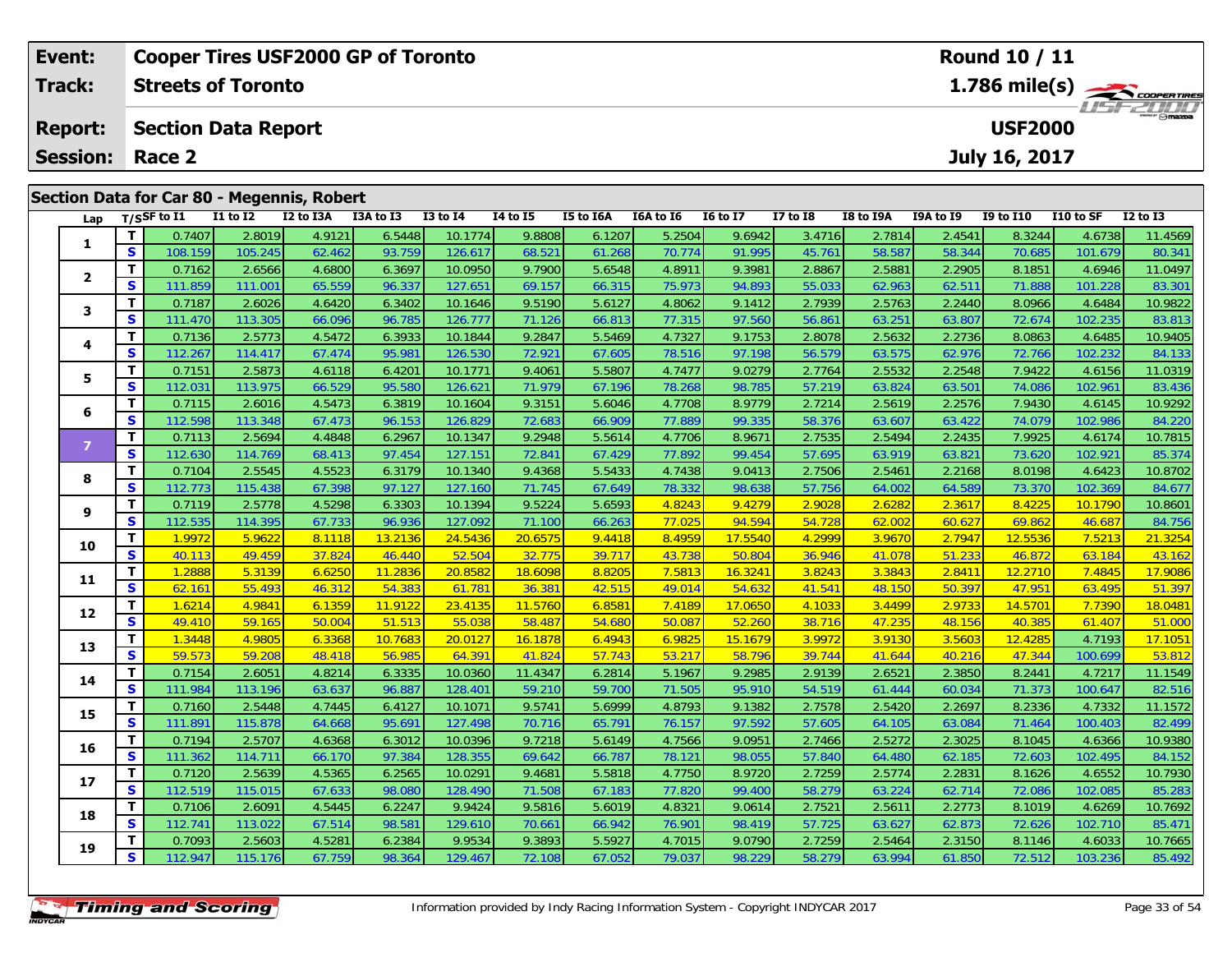| Event:                 | <b>Cooper Tires USF2000 GP of Toronto</b> | <b>Round 10 / 11</b>                      |
|------------------------|-------------------------------------------|-------------------------------------------|
| Track:                 | <b>Streets of Toronto</b>                 | $1.786$ mile(s) $\rightarrow$ COOPERTIRES |
| <b>Report:</b>         | Section Data Report                       | <b>USF2000</b>                            |
| <b>Session: Race 2</b> |                                           | July 16, 2017                             |
|                        |                                           |                                           |

|                | Section Data for Car 80 - Megennis, Robert |                     |                 |          |          |  |
|----------------|--------------------------------------------|---------------------|-----------------|----------|----------|--|
|                |                                            | Lap $T/SI5$ to $I6$ | <b>I8 to I9</b> | Lap      | PO to I8 |  |
| 1              | T                                          | 11.3711             | 5.2355          | 77.8283  | 109.7195 |  |
|                | $\overline{\mathbf{s}}$                    | 65.657              | 58.473          | 82.613   | 50.434   |  |
| $\mathbf{2}$   | T                                          | 10.5459             | 4.8786          | 74.8965  |          |  |
|                | $\mathbf{s}$                               | 70.794              | 62.751          | 85.846   |          |  |
| 3              | T.                                         | 10.4189             | 4.8203          | 73.9064  |          |  |
|                | S                                          | 71.657              | 63.510          | 86.997   |          |  |
| 4              | T.                                         | 10.2796             | 4.8368          | 73.5348  |          |  |
|                | $\overline{\mathbf{s}}$                    | 72.628              | 63.293          | 87.436   |          |  |
| 5              | T                                          | 10.3284             | 4.8080          | 73.4160  |          |  |
|                | S                                          | 72.285              | 63.672          | 87.578   |          |  |
| 6              | T                                          | 10.3754             | 4.8195          | 73.1695  |          |  |
|                | S                                          | 71.958              | 63.520          | 87.873   |          |  |
| $\overline{7}$ | T.                                         | 10.3320             | 4.7929          | 72.9471  |          |  |
|                | S                                          | 72.260              | 63.873          | 88.141   |          |  |
| 8              | T                                          | 10.2871             | 4.7629          | 73.2099  |          |  |
|                | S                                          | 72.575              | 64.275          | 87.824   |          |  |
| 9              | T                                          | 10.4836             | 4.9899          | 80.2173  |          |  |
|                | S.                                         | 71.215              | 61.351          | 80.152   |          |  |
| 10             | T                                          | 17.9377             | 6.7617          | 141.1141 |          |  |
|                | $\mathbf{s}$                               | 41.621              | 45.275          | 45.563   |          |  |
| 11             | T.                                         | 16.4018             | 6.2254          | 126.5104 |          |  |
|                | $\overline{\mathbf{s}}$                    | 45.519              | 49.175          | 50.823   |          |  |
| 12             | T.                                         | 14.2770             | 6.4232          | 123.8207 |          |  |
|                | $\overline{\mathbf{s}}$                    | 52.293              | 47.661          | 51.927   |          |  |
| 13             | T                                          | 13.4768             | 7.4733          | 116.8939 |          |  |
|                | $\mathbf{s}$                               | 55.398              | 40.964          | 55.004   |          |  |
| 14             | T                                          | 11.4781             | 5.0371          | 77.6395  |          |  |
|                | $\overline{\mathbf{s}}$                    | 65.045              | 60.776          | 82.814   |          |  |
| 15             | T.                                         | 10.5792             | 4.8117          | 74.3529  |          |  |
|                | S                                          | 70.572              | 63.623          | 86.474   |          |  |
| 16             | T                                          | 10.3715             | 4.8297          | 73.7735  |          |  |
|                | S                                          | 71.985              | 63.386          | 87.153   |          |  |
| 17             | T.                                         | 10.3568             | 4.8605          | 73.2991  |          |  |
|                | $\mathbf{s}$                               | 72.087              | 62.985          | 87.717   |          |  |
| 18             | T.                                         | 10.4340             | 4.8384          | 73.4276  |          |  |
|                | $\mathbf{s}$                               | 71.554              | 63.272          | 87.564   |          |  |
| 19             | T.                                         | 10.2942             | 4.8614          | 73.0572  |          |  |
|                | S.                                         | 72.525              | 62.973          | 88.008   |          |  |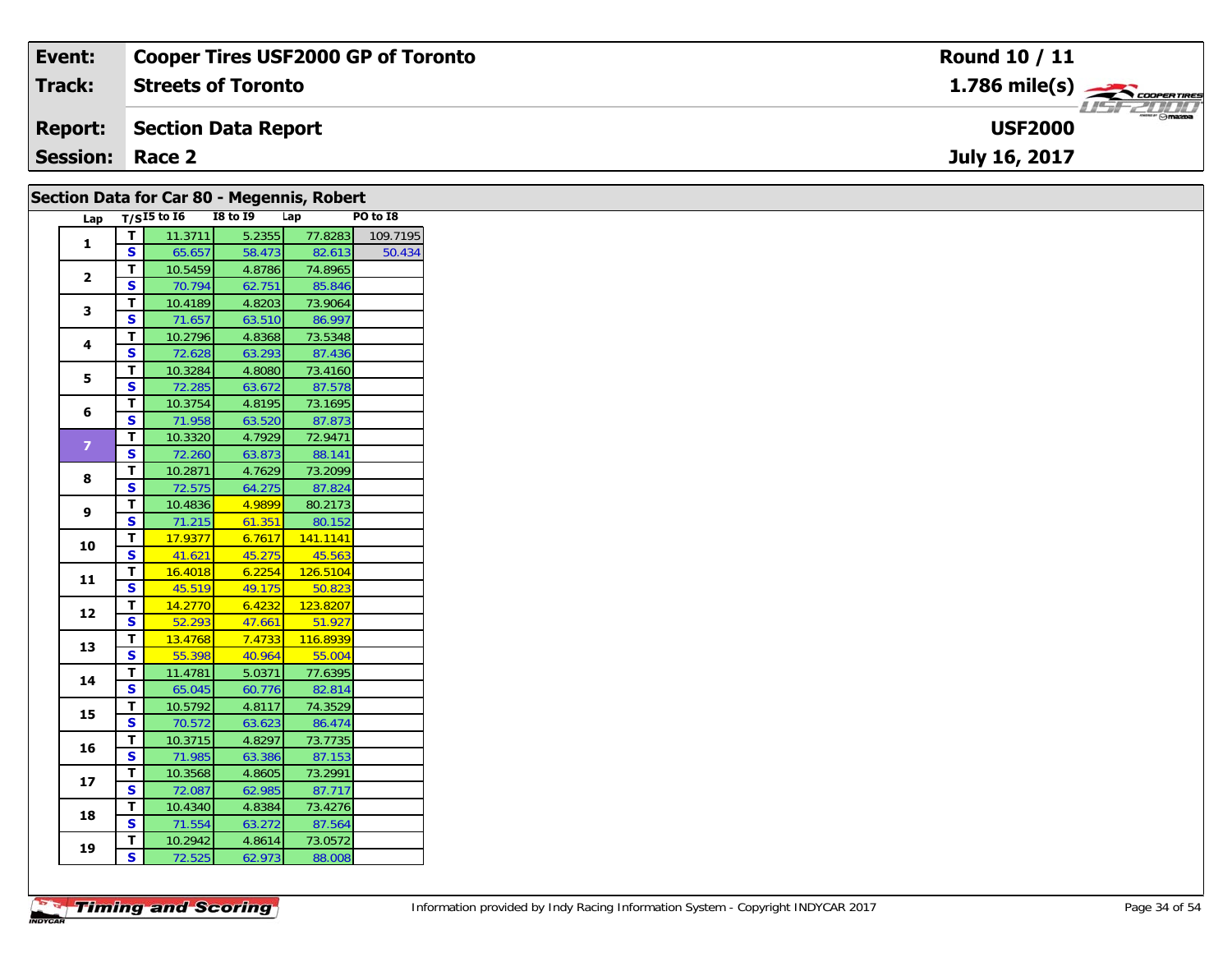| Event:         |          |                        |                            | <b>Cooper Tires USF2000 GP of Toronto</b>  |           |              |                 |           |           |                 |              |           |           | <b>Round 10 / 11</b> |           |                                           |
|----------------|----------|------------------------|----------------------------|--------------------------------------------|-----------|--------------|-----------------|-----------|-----------|-----------------|--------------|-----------|-----------|----------------------|-----------|-------------------------------------------|
| Track:         |          |                        | <b>Streets of Toronto</b>  |                                            |           |              |                 |           |           |                 |              |           |           |                      |           | $1.786$ mile(s) $\rightarrow$ COOPERTIRES |
| <b>Report:</b> |          |                        | <b>Section Data Report</b> |                                            |           |              |                 |           |           |                 |              |           |           | <b>USF2000</b>       |           | <b>LISF 2000</b>                          |
|                |          | <b>Session: Race 2</b> |                            |                                            |           |              |                 |           |           |                 |              |           |           | July 16, 2017        |           |                                           |
|                |          |                        |                            | Section Data for Car 80 - Megennis, Robert |           |              |                 |           |           |                 |              |           |           |                      |           |                                           |
|                |          | Lap $T/S$ SF to I1     | $I1$ to $I2$               | I2 to I3A                                  | I3A to I3 | $I3$ to $I4$ | <b>I4 to I5</b> | I5 to I6A | I6A to I6 | <b>16 to 17</b> | $I7$ to $I8$ | I8 to I9A | I9A to I9 | <b>I9 to I10</b>     | I10 to SF | $I2$ to $I3$                              |
| 20             |          | 0.7055                 | 2.6144                     | 4.5910                                     | 6.2319    | 9.9002       | 9.9527          | 5.8562    | 4.7943    | 9.11921         | 2.7263       | 2.5360    | 2.3047    | 8.1097               | 4.5749    | 10.8229                                   |
|                | <b>S</b> | 113.556                | 112.7931                   | 66.830                                     | 98.467    | 130.163      | 68.026          | 64.035    | 77.507    | 97.796          | 58.271       | 64.257    | 62.126    | 72.556               | 103.877   | 85.047                                    |

1 T 0.6965 2.5269 4.5505 6.3183 10.1005 9.6906 5.6029 4.7454 8.9532 2.7208 2.5403 2.2442 8.0132 4.5997 10.8688<br>S 115.023 116.699 67.425 97.120 127.581 69.866 66.930 78.305 99.609 58.389 64.148 63.801 73.430 103.317 84.688

2 T 0.7046 2.5852 4.5861 6.2088 9.9007 9.5471 5.7492 5.0346 8.9718 2.8037 2.6024 2.6353 8.6015 4.6944 10.7949<br>2 S 113.701 114.067 66.902 98.833 130.156 70.916 65.226 73.807 99.402 56.662 62.617 54.332 68.408 101.233 85.268

**T** 0.7153 2.6433 4.6727 6.7981 11.4708 12.000 111.560 65.662 90.266 80.243 **S** 112.000 111.560 65.662 90.266 80.243

**21**

**22**

**23**

84.688<br>10.7949

85.268<br>11.4708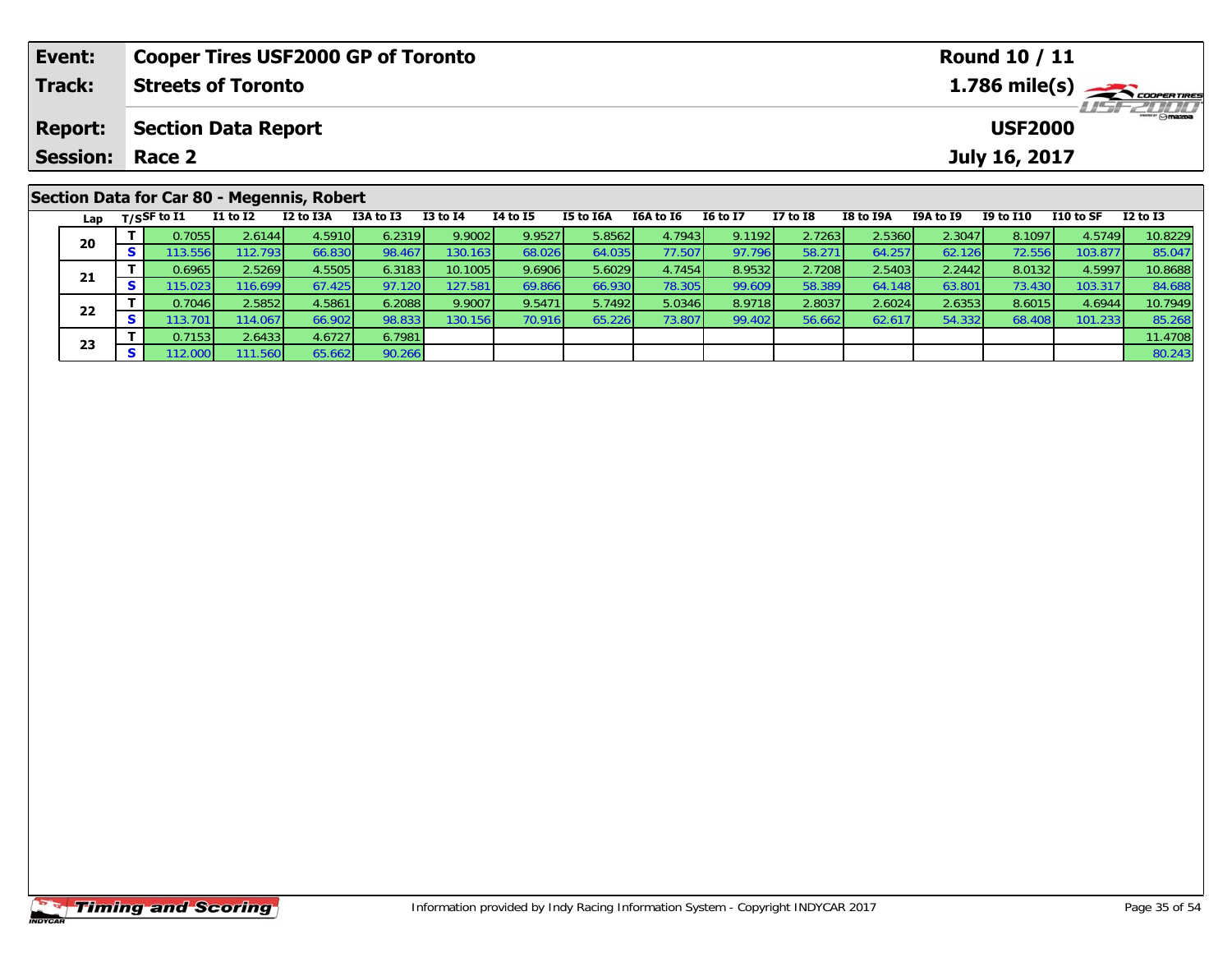| Event:                 | <b>Cooper Tires USF2000 GP of Toronto</b>             | Round 10 / 11                      |
|------------------------|-------------------------------------------------------|------------------------------------|
| Track:                 | <b>Streets of Toronto</b>                             |                                    |
| <b>Report:</b>         | <b>Section Data Report</b>                            | <b>LISF 2000</b><br><b>USF2000</b> |
| <b>Session: Race 2</b> |                                                       | July 16, 2017                      |
|                        | Section Data for Car 80 - Megennis, Robert            |                                    |
| Lap                    | PO to I8<br>$T/SI5$ to $I6$<br><b>I8 to I9</b><br>Lap |                                    |

### **Timing and Scoring**

**20**

**21**

**22**

**23**3 <u>F</u>

**<sup>T</sup>** 10.6505 4.8407 74.0170 **<sup>S</sup>** 70.099 63.242 86.867

**<sup>T</sup>** 10.3483 4.7845 73.3030 **<sup>S</sup>** 72.146 63.985 87.713

**<sup>T</sup>** 10.7838 5.2377 74.6254 **<sup>S</sup>** 69.233 58.449 86.158

86.867<br>73.3030

 $\frac{87.713}{74.6254}$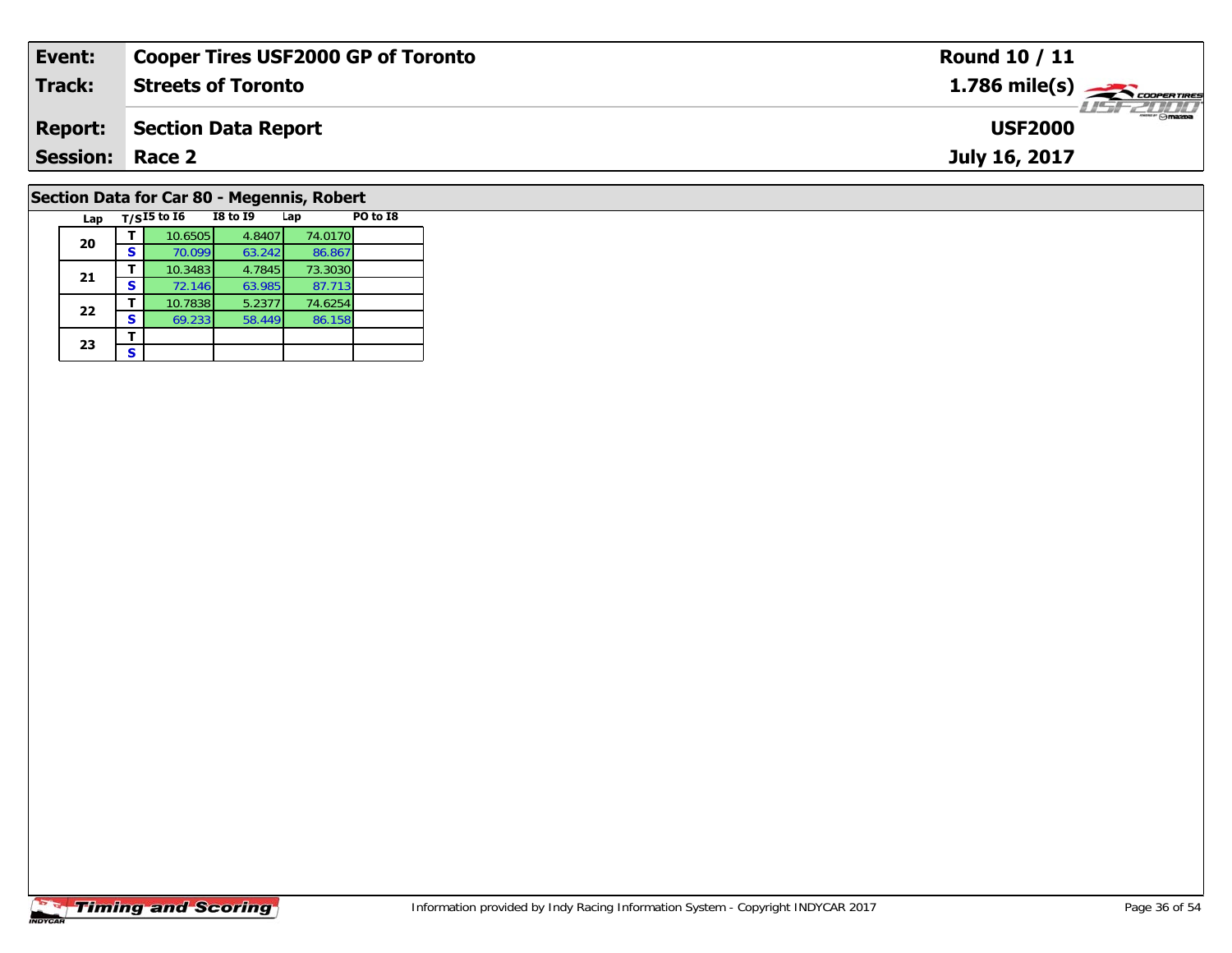| Event:          |                   |                   |                            | <b>Cooper Tires USF2000 GP of Toronto</b>       |                  |                    |                  |                  |                  |                  |                  |                  |                  | Round 10 / 11    |                   |                                                                                                                                                                                                                                                                                                                                                                                                                    |
|-----------------|-------------------|-------------------|----------------------------|-------------------------------------------------|------------------|--------------------|------------------|------------------|------------------|------------------|------------------|------------------|------------------|------------------|-------------------|--------------------------------------------------------------------------------------------------------------------------------------------------------------------------------------------------------------------------------------------------------------------------------------------------------------------------------------------------------------------------------------------------------------------|
| <b>Track:</b>   |                   |                   | <b>Streets of Toronto</b>  |                                                 |                  |                    |                  |                  |                  |                  |                  |                  |                  |                  |                   | 1.786 mile(s) $\frac{1}{\sqrt{1-\frac{1}{2}}}\frac{1}{\sqrt{1-\frac{1}{2}}}\frac{1}{\sqrt{1-\frac{1}{2}}}\frac{1}{\sqrt{1-\frac{1}{2}}}\frac{1}{\sqrt{1-\frac{1}{2}}}\frac{1}{\sqrt{1-\frac{1}{2}}}\frac{1}{\sqrt{1-\frac{1}{2}}}\frac{1}{\sqrt{1-\frac{1}{2}}}\frac{1}{\sqrt{1-\frac{1}{2}}}\frac{1}{\sqrt{1-\frac{1}{2}}}\frac{1}{\sqrt{1-\frac{1}{2}}}\frac{1}{\sqrt{1-\frac{1}{2}}}\frac{1}{\sqrt{1-\frac{1}{$ |
| <b>Report:</b>  |                   |                   | <b>Section Data Report</b> |                                                 |                  |                    |                  |                  |                  |                  |                  |                  |                  | <b>USF2000</b>   |                   |                                                                                                                                                                                                                                                                                                                                                                                                                    |
| <b>Session:</b> |                   | Race 2            |                            |                                                 |                  |                    |                  |                  |                  |                  |                  |                  |                  | July 16, 2017    |                   |                                                                                                                                                                                                                                                                                                                                                                                                                    |
|                 |                   |                   |                            | Section Data for Car 81 - Frederick, Kaylen (R) |                  |                    |                  |                  |                  |                  |                  |                  |                  |                  |                   |                                                                                                                                                                                                                                                                                                                                                                                                                    |
| Lap             |                   | $T/S$ SF to $I1$  | <b>I1 to I2</b>            | I2 to I3A                                       | I3A to I3        | <b>I3 to I4</b>    | 14 to 15         | I5 to I6A        | I6A to I6        | <b>I6 to I7</b>  | <b>I7 to I8</b>  | <b>I8 to I9A</b> | <b>I9A to I9</b> | <b>I9 to I10</b> | I10 to SF         | $I2$ to $I3$                                                                                                                                                                                                                                                                                                                                                                                                       |
| 1               | T.                | 0.7260            | 2.6377                     | 4.8101                                          | 6.5338           | 10.2068            | 10.1930          | 5.7731           | 4.9483           | 9.3975           | 3.0825           | 2.6966           | 2.6177           | 8.4350           | 4.6739            | 11.3439                                                                                                                                                                                                                                                                                                                                                                                                            |
|                 | $\mathbf{s}$      | 110.349           | 111.797                    | 63.786                                          | 93.917           | 126.253            | 66.423           | 64.956           | 75.095           | 94.900           | 51.537           | 60.430           | 54.698           | 69.758           | 101.677           | 81.14                                                                                                                                                                                                                                                                                                                                                                                                              |
| $\overline{2}$  | $\mathbf{T}$<br>S | 0.7187            | 2.7906                     | 4.9113                                          | 6.3476           | 10.0395            | 9.8810           | 5.7340           | 4.9049           | 9.2602           | 2.9433           | 2.6014           | 2.3302           | 8.2999           | 4.6989            | 11.2589                                                                                                                                                                                                                                                                                                                                                                                                            |
|                 | $\mathbf{T}$      | 111.470<br>0.7151 | 105.671<br>2.6258          | 62.472<br>4.6541                                | 96.672<br>6.3526 | 128.357<br>10.0414 | 68.520<br>9.7788 | 65.399<br>5.8337 | 75.759<br>4.9042 | 96.307<br>9.1537 | 53.975<br>2.9692 | 62.641<br>2.5943 | 61.446<br>2.3313 | 70.894<br>8.2322 | 101.136<br>4.6541 | 81.754<br>11.0067                                                                                                                                                                                                                                                                                                                                                                                                  |
| 3               | S                 | 112.031           | 112.303                    | 65.924                                          | 96.596           | 128.332            | 69.236           | 64.282           | 75.770           | 97.427           | 53.504           | 62.813           | 61.417           | 71.477           | 102.109           | 83.627                                                                                                                                                                                                                                                                                                                                                                                                             |
|                 | $\mathbf{T}$      | 0.7095            | 2.6122                     | 4.6183                                          | 6.3764           | 9.9831             | 10.0011          | 5.6165           | 4.7516           | 9.0469           | 3.1040           | 2.6274           | 2.2881           | 8.0804           | 4.5944            | 10.9947                                                                                                                                                                                                                                                                                                                                                                                                            |
| 4               | S                 | 112.916           | 112.888                    | 66.435                                          | 96.236           | 129.082            | 67.697           | 66.768           | 78.203           | 98.577           | 51.180           | 62.021           | 62.577           | 72.819           | 103.436           | 83.718                                                                                                                                                                                                                                                                                                                                                                                                             |
|                 | $\mathbf{T}$      | 0.7047            | 2.6271                     | 4.7466                                          | 6.3324           | 9.9962             | 9.6780           | 5.6820           | 4.7832           | 9.0666           | 3.2254           | 2.6093           | 2.2934           | 8.0831           | 4.6196            | 11.0790                                                                                                                                                                                                                                                                                                                                                                                                            |
| 5               | $\mathbf{s}$      | 113.685           | 112.248                    | 64.640                                          | 96.904           | 128.913            | 69.957           | 65.998           | 77.687           | 98.363           | 49.254           | 62.451           | 62.432           | 72.795           | 102.872           | 83.081                                                                                                                                                                                                                                                                                                                                                                                                             |
|                 | $\mathbf T$       | 0.7109            | 2.5893                     | 4.4952                                          | 6.3660           | 10.0055            | 9.5245           | 5.5715           | 4.7528           | 8.8472           | 3.2014           | 2.6553           | 2.3248           | 7.9977           | 4.5844            | 10.8612                                                                                                                                                                                                                                                                                                                                                                                                            |
| 6               | S                 | 112.693           | 113.887                    | 68.255                                          | 96.393           | 128.793            | 71.085           | 67.307           | 78.184           | 100.802          | 49.623           | 61.370           | 61.589           | 73.572           | 103.662           | 84.747                                                                                                                                                                                                                                                                                                                                                                                                             |
|                 | т                 | 0.7062            | 2.5729                     | 4.5006                                          | 6.3378           | 10.0910            | 9.4346           | 5.4708           | 4.6979           | 8.9574           | 2.7354           | 2.6055           | 2.2974           | 7.9431           | 4.5881            | 10.8384                                                                                                                                                                                                                                                                                                                                                                                                            |
| 7               | S                 | 113.443           | 114.612                    | 68.173                                          | 96.822           | 127.702            | 71.762           | 68.546           | 79.097           | 99.562           | 58.077           | 62.543           | 62.323           | 74.078           | 103.578           | 84.925                                                                                                                                                                                                                                                                                                                                                                                                             |
| 8               | T                 | 0.7074            | 2.6007                     | 4.5453                                          | 6.2694           | 10.0798            | 9.4126           | 5.4673           | 4.6650           | 8.8413           | 2.7768           | 2.5390           | 2.2880           | 8.1007           | 4.6646            | 10.8147                                                                                                                                                                                                                                                                                                                                                                                                            |
|                 | $\mathbf{s}$      | 113.251           | 113.387                    | 67.502                                          | 97.878           | 127.843            | 71.930           | 68.590           | 79.655           | 100.870          | 57.211           | 64.181           | 62.579           | 72.637           | 101.880           | 85.111                                                                                                                                                                                                                                                                                                                                                                                                             |
| 9               | $\mathbf{T}$      | 0.7136            | 2.5706                     | 4.4978                                          | 6.3323           | 10.0806            | 9.6893           | 5.5403           | 4.9608           | 10.2747          | 3.1247           | 2.9818           | 2.6394           | 9.7238           | 5.5273            | 10.8301                                                                                                                                                                                                                                                                                                                                                                                                            |
|                 | S                 | 112.267           | 114.715                    | 68.215                                          | 96.906           | 127.833            | 69.876           | 67.686           | 74.905           | 86.797           | 50.841           | 54.650           | 54.248           | 60.512           | 85.978            | 84.990                                                                                                                                                                                                                                                                                                                                                                                                             |
| 10              | т                 | 1.0501            | 4.5918                     | 7.6645                                          | 13.3429          | 25.7103            | 19.8827          | 9.0479           | 8.3039           | 17.9008          | 4.2425           | 4.2276           | 3.2516           | 11.8373          | 7.2541            | 21.0074                                                                                                                                                                                                                                                                                                                                                                                                            |
|                 | s                 | 76.291            | 64.220                     | 40.031                                          | 45.990           | 50.121             | 34.052           | 41.446           | 44.749           | 49.820           | 37.446           | 38.545           | 44.034           | 49.708           | 65.512            | 43.816                                                                                                                                                                                                                                                                                                                                                                                                             |

**11**

**12**

**13**

**14**

**15**

**16**

**17**

**18**

**19**

1 | T | 1.3777 |6.0751 |6.3832 | 10.9384 | 21.1401 | 18.5066 | 8.6525 | 7.4303 | 16.9496 | 3.3462 | 3.7295 | 3.1205 | 11.4742 | 7.8242 | 17.3216<br>1 | S | 58.150 | 48.540 | 48.067 | 56.099 | 60.957 | 36.584 | 43.340 | 50.010

2 T 1.4682 4.9972 6.3303 11.7445 24.5803 12.0998 5.8749 6.5661 17.1403 4.1676 3.7252 2.8304 14.5709 8.0394 18.0748<br>2 S 54.566 59.010 48.468 52.249 52.426 55.955 63.831 56.592 52.030 38.119 43.744 50.587 40.382 59.112 50.92

3 T 1.2029 4.8286 6.7911 10.3179 20.3778 15.6856 6.7367 6.3957 15.1812 4.0379 3.7621 3.4898 12.3908 4.6814 17.1090<br>S 66.600 61.071 45.179 59.473 63.237 43.164 55.665 58.100 58.745 39.343 43.315 41.029 47.488 101.514 53.799

4 T 0.7118 2.6726 4.7644 6.3675 10.0449 10.2734 6.4479 5.1496 9.0266 2.9648 2.5726 2.3221 8.2002 4.6692 11.1319<br>S 112.551 110.337 64.398 96.370 128.288 65.903 58.158 72.159 98.799 53.583 63.342 61.660 71.755 101.779 82.686

5 T 0.7143 2.5848 4.5658 6.3391 9.9526 9.6723 5.6330 4.7951 8.9990 2.8196 2.6089 2.3260 8.1559 4.5909 10.9049<br>5 S 112.157 114.085 67.199 96.802 129.477 69.998 66.572 77.494 99.102 56.343 62.461 61.557 72.145 103.515 84.407

6 T 0.7038 2.5508 4.5310 6.2622 9.8992 9.3706 5.6962 4.7637 8.8614 2.8404 2.5569 2.2815 8.2820 4.6612 10.7932<br>5 S 113.830 115.605 67.715 97.991 130.176 72.252 65.833 78.005 100.641 55.930 63.731 62.758 71.047 101.954 85.28

7 T 0.7132 2.5598 4.5289 6.3518 10.0613 9.5258 5.5917 4.7491 9.2313 2.9133 2.5792 2.3053 8.0266 4.5988 10.8807<br>7 S 112.330 115.199 67.747 96.608 128.079 71.075 67.064 78.244 96.608 54.530 63.180 62.110 73.307 103.337 84.59

8 T 0.7089 2.5635 4.5267 6.3411 10.0638 9.4911 5.5358 4.7071 8.9312 2.7770 2.5050 2.2883 8.0770 4.6265 10.8678<br>S 113.011 115.033 67.780 96.771 128.047 71.335 67.741 78.943 99.854 57.207 65.052 62.571 72.850 102.719 84.696

**<sup>T</sup>** 0.7101 2.5643 4.4785 6.2678 10.0370 9.4251 5.5051 4.6694 8.8982 2.7313 2.5555 2.2513 7.9655 4.5621 10.7463 **<sup>S</sup>** 112.820 114.997 68.509 97.903 128.389 71.834 68.119 79.580 100.225 58.164 63.766 63.600 73.870 104.169 85.653

53.139

53.799

82.686

84.595

84.696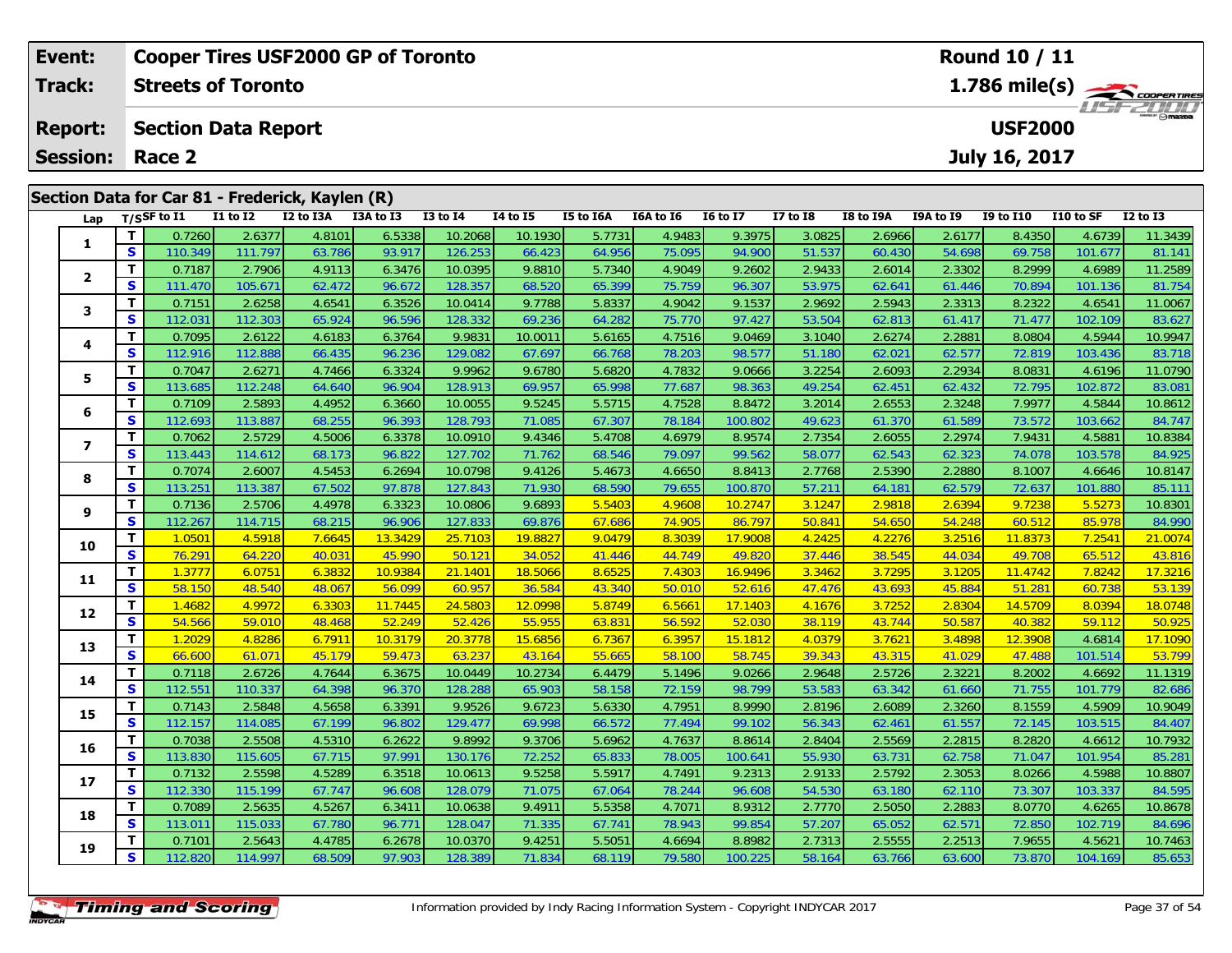| Event:                 | <b>Cooper Tires USF2000 GP of Toronto</b> | <b>Round 10 / 11</b>                                     |
|------------------------|-------------------------------------------|----------------------------------------------------------|
| <b>Track:</b>          | <b>Streets of Toronto</b>                 | $1.786$ mile(s) $\rightarrow$                            |
| <b>Report:</b>         | Section Data Report                       | $\overline{\phantom{a}}$ $\odot$ mazpa<br><b>USF2000</b> |
| <b>Session: Race 2</b> |                                           | July 16, 2017                                            |
|                        |                                           |                                                          |

| 1<br>$\mathbf{2}$       | $\mathbf{I}$<br>$\overline{\mathbf{s}}$ | Lap $T/SI5$ to 16<br>10.7214 | <b>I8 to I9</b><br>5.3143 | Lap<br>76.7320    | PO to I8<br>90.7386 |
|-------------------------|-----------------------------------------|------------------------------|---------------------------|-------------------|---------------------|
|                         |                                         |                              |                           |                   |                     |
|                         |                                         |                              |                           |                   |                     |
|                         |                                         | 69.636                       | 57.606                    | 83.793            | 60.984              |
|                         | T                                       | 10.6389                      | 4.9316                    | 75.4615           |                     |
|                         | <b>S</b>                                | 70.176                       | 62.076                    | 85.204            |                     |
| 3                       | T                                       | 10.7379                      | 4.9256                    | 74.8405           |                     |
|                         | $\mathbf{s}$                            | 69.529                       | 62.152                    | 85.911            |                     |
| 4                       | $\mathbf{T}$                            | 10.3681                      | 4.9155                    | 74.4099           |                     |
|                         | $\mathbf{s}$                            | 72.008                       | 62.280                    | 86.408            |                     |
| 5                       | $\overline{\mathsf{r}}$                 | 10.4652                      | 4.9027                    | 74.4476           |                     |
|                         | $\mathbf{s}$                            | 71.340                       | 62.442                    | 86.364            |                     |
| 6                       | $\mathbf T$                             | 10.3243                      | 4.9801                    | 73.6265           |                     |
|                         | $\overline{\mathbf{s}}$                 | 72.314                       | 61.472                    | 87.327            |                     |
| $\overline{\mathbf{z}}$ | $\overline{\mathsf{r}}$                 | 10.1687                      | 4.9029                    | 72.9387           |                     |
|                         | S                                       | 73.420                       | 62.440                    | 88.151            |                     |
| 8                       | $\mathbf T$                             | 10.1323                      | 4.8270                    | 72.9579           |                     |
|                         | $\overline{\mathbf{s}}$                 | 73.684                       | 63.422                    | 88.128            |                     |
| 9                       | $\mathbf{T}$                            | 10.5011                      | 5.6212                    | 78.6570           |                     |
|                         | $\overline{\mathbf{s}}$                 | 71.096                       | 54.461                    | 81.742            |                     |
| 10                      | T                                       | 17.3518                      | 7.4792                    | 138.3080          |                     |
|                         | $\overline{\mathbf{s}}$                 | 43.027                       | 40.932                    | 46.488            |                     |
| 11                      | $\overline{\mathbf{T}}$                 | 16.0828                      | 6.8500                    | 126.9481          |                     |
|                         | $\overline{\mathbf{s}}$                 | 46.422                       | 44.691                    | 50.647            |                     |
| 12                      | $\overline{\mathsf{r}}$                 | 12.4410                      | 6.5556                    | 124.1351          |                     |
|                         | $\overline{\mathbf{s}}$                 | 60.011                       | 46.698                    | 51.795            |                     |
| 13                      | $\overline{\mathsf{T}}$                 | 13.1324                      | 7.2519                    | 115.8795          |                     |
|                         | $\overline{\mathbf{s}}$                 | 56.851                       | 42.215                    | 55.485            |                     |
| 14                      | $\overline{t}$                          | 11.5975                      | 4.8947                    | 76.1876           |                     |
|                         | $\overline{\mathbf{s}}$                 | 64.375                       | 62.544                    | 84.392            |                     |
| 15                      | $\mathbf{T}$                            | 10.4281                      | 4.9349                    | 73.7573           |                     |
|                         | $\overline{\mathbf{s}}$                 | 71.594                       | 62.035                    | 87.172            |                     |
| 16                      | T                                       | 10.4599                      | 4.8384                    | 73.2609           |                     |
|                         | <b>S</b>                                | 71.376                       | 63.272                    | 87.763            |                     |
| 17                      | $\mathbf{T}$                            | 10.3408                      | 4.8845                    | 73.7361           |                     |
|                         | $\overline{\mathbf{s}}$                 | 72.199                       | 62.675                    | 87.197            |                     |
| 18                      | T                                       | 10.2429                      | 4.7933                    | 73.1430           |                     |
|                         | <b>S</b>                                | 72.889                       | 63.868                    | 87.905            |                     |
|                         |                                         |                              |                           |                   |                     |
| 19                      | $\mathbf T$<br>$\mathbf{s}$             | 10.1745<br>73.379            | 4.8068<br>63.688          | 72.6212<br>88.536 |                     |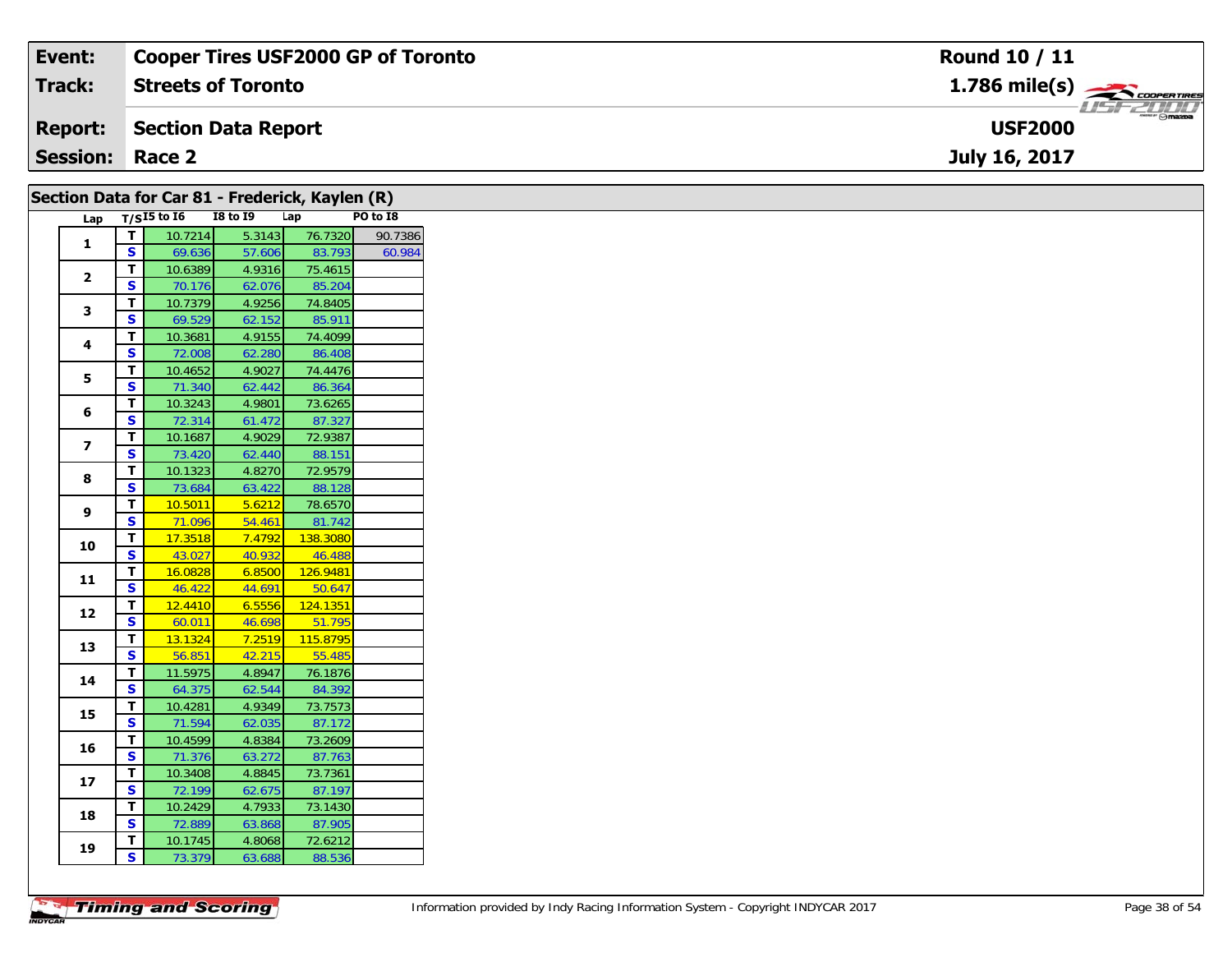| Event:         |          |                        |                            | <b>Cooper Tires USF2000 GP of Toronto</b>       |           |              |                 |           |           |                 |              |           |           | <b>Round 10 / 11</b> |           |                                           |
|----------------|----------|------------------------|----------------------------|-------------------------------------------------|-----------|--------------|-----------------|-----------|-----------|-----------------|--------------|-----------|-----------|----------------------|-----------|-------------------------------------------|
| Track:         |          |                        | <b>Streets of Toronto</b>  |                                                 |           |              |                 |           |           |                 |              |           |           |                      |           | $1.786$ mile(s) $\rightarrow$ COOPERTIRES |
| <b>Report:</b> |          |                        | <b>Section Data Report</b> |                                                 |           |              |                 |           |           |                 |              |           |           | <b>USF2000</b>       |           | <b>LISFZULU</b>                           |
|                |          | <b>Session: Race 2</b> |                            |                                                 |           |              |                 |           |           |                 |              |           |           | July 16, 2017        |           |                                           |
|                |          |                        |                            | Section Data for Car 81 - Frederick, Kaylen (R) |           |              |                 |           |           |                 |              |           |           |                      |           |                                           |
|                |          | Lap $T/S$ SF to I1     | $I1$ to $I2$               | I2 to I3A                                       | I3A to I3 | $I3$ to $I4$ | <b>I4 to I5</b> | I5 to I6A | I6A to I6 | <b>16 to 17</b> | $I7$ to $I8$ | I8 to I9A | I9A to I9 | <b>I9 to I10</b>     | I10 to SF | $I2$ to $I3$                              |
|                |          | 0.7046                 | 2.52971                    | 4.4832                                          | 6.2381    | 10.0331      | 9.3267          | 5.5451    | 4.6703    | 8.8722          | 2.6996       | 2.5126    | 2.2654    | 7.9292               | 4.5764    | 10.7213                                   |
| 20             | <b>S</b> | 113.701                | 116.570                    | 68.437                                          | 98.369    | 128.439      | 72.592          | 67.627    | 79.565    | 100.518         | 58.847       | 64.855    | 63.204    | 74.208               | 103.843   | 85.853                                    |

1 T 0.7083 2.5447 4.4438 6.2397 10.0408 9.2719 5.4480 4.6786 8.8943 2.6867 2.5540 2.3026 7.9508 4.6039 10.6835<br>T S 113.107 115.883 69.044 98.344 128.340 73.021 68.833 79.424 100.269 59.130 63.804 62.183 74.006 103.223 86.1

2 T 0.7095 2.5386 4.4635 6.2675 10.0490 9.2814 5.4576 4.6891 8.8430 2.7192 2.5424 2.2499 8.0460 4.5973 10.7310<br>2 S 112.916 116.161 68.739 97.908 128.235 72.946 68.712 79.246 100.850 58.423 64.095 63.639 73.131 103.371 85.7

**<sup>T</sup>** 0.7091 3.0412 5.2302 6.4771 10.1097 11.7073 **<sup>S</sup>** 112.979 96.964 58.663 94.739 127.465 78.622

**21**

**22**

**23**

86.157<br>10.7310

85.775<br>11.7073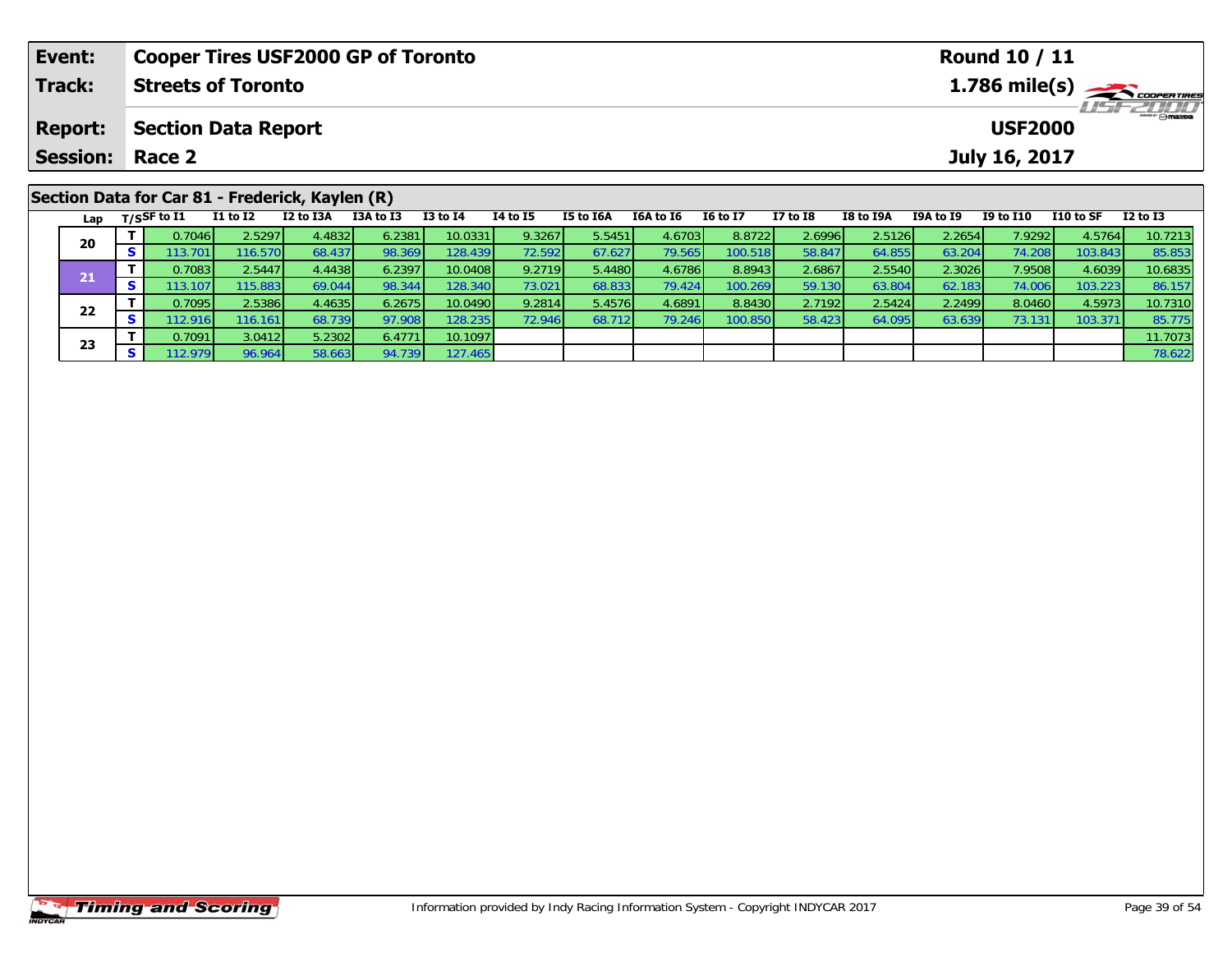| Event:          | <b>Cooper Tires USF2000 GP of Toronto</b>       | <b>Round 10 / 11</b>                                   |
|-----------------|-------------------------------------------------|--------------------------------------------------------|
| <b>Track:</b>   | <b>Streets of Toronto</b>                       | $1.786$ mile(s) $\overbrace{\hspace{2cm}}$ coderatines |
| <b>Report:</b>  | <b>Section Data Report</b>                      | $\frac{2}{\sqrt{2}}$ omazoa<br><b>USF2000</b>          |
| <b>Session:</b> | Race 2                                          | July 16, 2017                                          |
|                 |                                                 |                                                        |
|                 | Section Data for Car 81 - Frederick, Kaylen (R) |                                                        |
| Lap             | $T/SI5$ to $I6$<br>I8 to I9<br>PO to I8<br>Lap  |                                                        |

### **Timing and Scoring**

**20**

**21**

**22**

23  $\frac{1}{s}$  $\mathbf{s}$ 

**d T** 10.2154 4.7780 72.3862<br>**S** 73.085 64.072 88.824

**<sup>T</sup>** 10.1266 4.8566 72.3681 **<sup>S</sup>** 73.726 63.035 88.846

**T** 10.1467 4.7923 72.4540<br>**S** 73.580 63.881 88.740

88.824

88.846<br>72.4540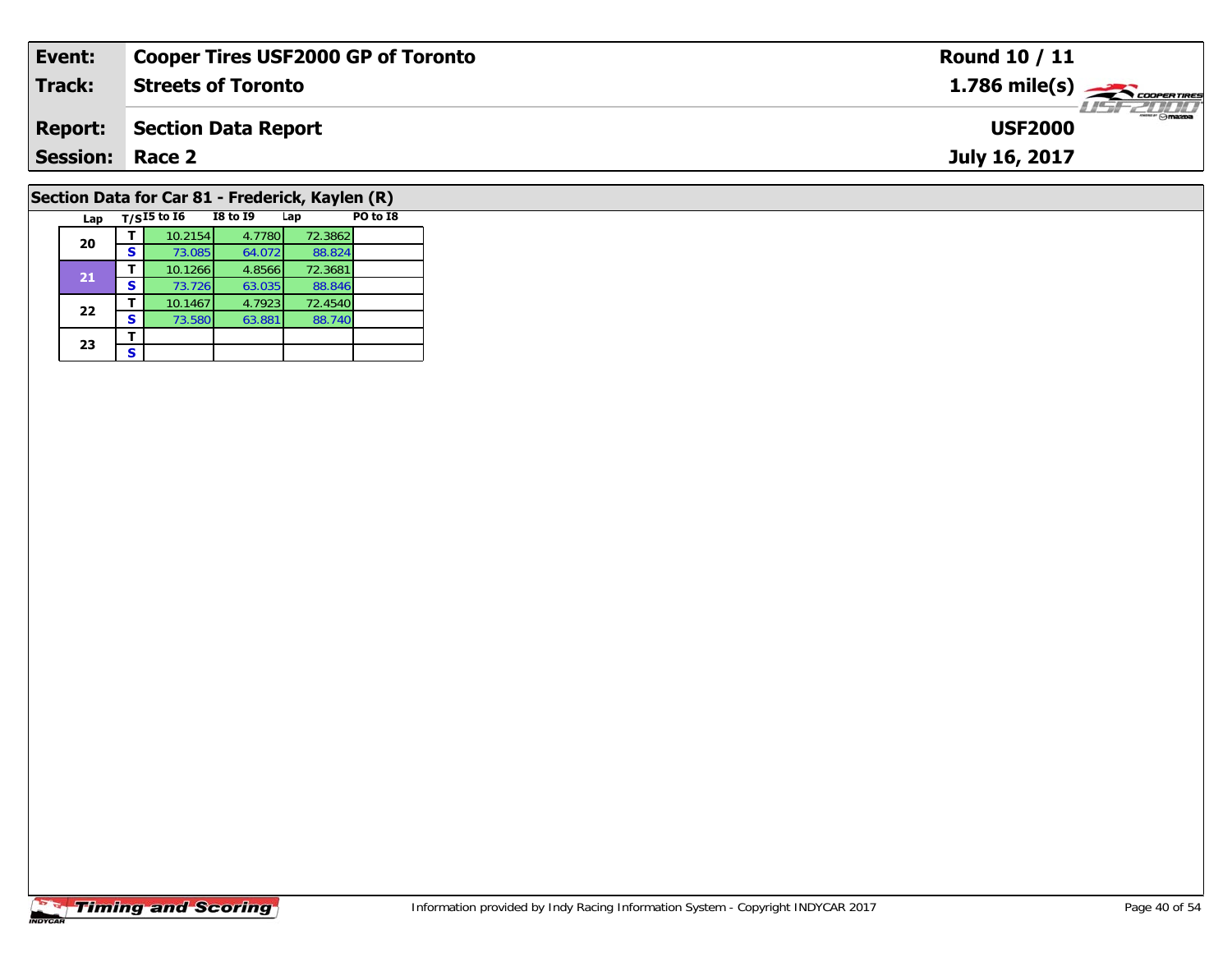| Event:          |                   |         |                            | <b>Cooper Tires USF2000 GP of Toronto</b>  |           |              |                 |           |                  |                 |              |           |                  | Round 10 / 11    |           |                                          |
|-----------------|-------------------|---------|----------------------------|--------------------------------------------|-----------|--------------|-----------------|-----------|------------------|-----------------|--------------|-----------|------------------|------------------|-----------|------------------------------------------|
| <b>Track:</b>   |                   |         | <b>Streets of Toronto</b>  |                                            |           |              |                 |           |                  |                 |              |           |                  |                  |           | $1.786$ mile(s) $\rightarrow$ coorganges |
| <b>Report:</b>  |                   |         | <b>Section Data Report</b> |                                            |           |              |                 |           |                  |                 |              |           |                  | <b>USF2000</b>   |           | <b>LISFZUDD</b>                          |
| <b>Session:</b> |                   | Race 2  |                            |                                            |           |              |                 |           |                  |                 |              |           |                  | July 16, 2017    |           |                                          |
|                 |                   |         |                            | Section Data for Car 90 - Thompson, Parker |           |              |                 |           |                  |                 |              |           |                  |                  |           |                                          |
|                 | Lap $T/SSF$ to I1 |         | <b>I1 to I2</b>            | I2 to I3A                                  | I3A to I3 | $I3$ to $I4$ | <b>I4 to I5</b> | I5 to I6A | <b>I6A to I6</b> | <b>I6 to I7</b> | $I7$ to $I8$ | I8 to I9A | <b>I9A to I9</b> | <b>I9 to I10</b> | I10 to SF | $I2$ to $I3$                             |
|                 |                   | 0.7294  | 2.7907                     | 4.8750                                     | 6.4116    | 10.0568      | 9.9632          | 6.6778    | 5.1487           | 9.3699          | 3.0565       | 2.5732    | 2.3633           | 8.3638           | 4.6677    | 11.2866                                  |
|                 | S.                | 109.835 | 105.668                    | 62.937                                     | 95.707    | 128.136      | 67.955          | 56.156    | 72.172           | 95.179          | 51.976       | 63.328    | 60.586           | 70.352           | 101.812   | 81.553                                   |

2 T 0.7103 2.5581 4.5992 6.3178 10.0757 9.4596 5.7140 4.8516 9.0750 2.8881 2.5410 2.2877 8.1451 4.6473 10.9170<br>2 S 112.788 115.276 66.711 97.128 127.895 71.572 65.628 76.591 98.272 55.006 64.130 62.588 72.241 102.259 84.31

3 T 0.7100 2.5410 4.5778 6.3249 10.0440 9.4687 5.5786 4.8181 9.0315 2.7955 2.4851 2.2333 8.0408 4.5954 10.9027<br>S S 112.836 116.051 67.023 97.019 128.299 71.504 67.221 77.124 98.745 56.828 65.573 64.112 73.178 103.414 84.42

4 T 0.7043 2.5351 4.5185 6.2777 10.0080 9.5013 5.6679 4.8480 9.1534 2.9363 2.5843 2.2490 8.2465 4.5832 10.7962<br>S 113.749 116.321 67.903 97.749 128.761 71.258 66.162 76.648 97.430 54.103 63.056 63.665 71.353 103.689 85.257

5 T 0.7007 2.5537 4.5494 6.2417 9.8373 9.6577 5.6396 4.8154 8.9947 2.8713 2.5321 2.2001 8.1179 4.6229 10.7911<br>5 S 114.334 115.474 67.441 98.312 130.995 70.104 66.494 77.167 99.149 55.328 64.355 65.080 72.483 102.799 85.298

6 T 0.7048| 2.5182| 4.4021| 6.2148| 9.8455| 9.5598| 5.6119| 4.7706| 8.9056| 2.7888| 2.5422| 2.2157| 8.0663| 4.5960| 10.6169<br>| S 113.669 117.102| 69.698| 98.738| 130.886| 70.822| 66.822| 77.892| 100.141| 56.965| 64.100| 64.

7 T 0.7017| 2.5134| 4.4964| 6.2524| 9.9223| 9.2582| 5.5704| 4.7726| 8.9246| 2.8120| 2.4910| 2.1863| 8.0502| 4.5908| 10.7488<br>7 S 114.171 117.326 68.236 98.144 129.873 73.129 67.320 77.859 99.928 56.495 65.417 65.490 73.092

| 8  | т. | 0.7016  | 2.5199  | 4.3809 | 6.2026  | 9.8995  | 9.2875  | 5.6207 | 4.7712 | 8.9265  | 2.7705 | 2.5001 | 2.2339 | 7.96321 | 4.5563  | 10.5835 |
|----|----|---------|---------|--------|---------|---------|---------|--------|--------|---------|--------|--------|--------|---------|---------|---------|
|    | S. | 114.187 | 117.023 | 70.035 | 98.932  | 130.172 | 72.899  | 66.718 | 77.882 | 99.907  | 57.341 | 65.179 | 64.095 | 73.891  | 104.301 | 86.971  |
| 9  | Τ. | 0.6995  | 2.4934  | 4.4187 | 6.2595  | 9.8978  | 10.0864 | 5.6763 | 4.8723 | 9.7366  | 3.2393 | 3.1334 | 2.5386 | 9.2481  | 10.3001 | 10.6782 |
|    | S. | 114.530 | 118.267 | 69.436 | 98.033  | 130.194 | 67.125  | 66.064 | 76.266 | 91.594  | 49.043 | 52.006 | 56.402 | 63.625  | 46.138  | 86.199  |
| 10 | т  | 1.8147  | 6.0434  | 8.5802 | 12.8818 | 24.3216 | 20.5124 | 9.9454 | 8.7151 | 17.1754 | 4.5300 | 3.3256 | 3.1995 | 12.4243 | 7.8055  | 21.4620 |
|    | S  | 44.147  | 48.795  | 35.759 | 47.636  | 52.983  | 33.007  | 37.706 | 42.638 | 51.924  | 35.069 | 49.000 | 44.751 | 47.360  | 60.884  | 42.888  |
| 11 | т  | 1.4444  | 4.9626  | 7.0657 | 11.1068 | 20.9765 | 18.5395 | 8.8715 | 7.4870 | 15.8182 | 4.2894 | 3.3272 | 3.2624 | 12.1672 | 7.4817  | 18.1725 |
|    | S  | 55.465  | 59.422  | 43.424 | 55.249  | 61.432  | 36.519  | 42.270 | 49.631 | 56.379  | 37.036 | 48.976 | 43.888 | 48.360  | 63.519  | 50.651  |
| 12 | T. | 1.6258  | 4.5085  | 6.8335 | 11.4919 | 20.6521 | 13.8855 | 7.5940 | 7.6509 | 16.0916 | 4.5475 | 3.6808 | 3.1470 | 13.9942 | 7.9334  | 18.3254 |
|    | S. | 49.276  | 65.407  | 44.899 | 53.397  | 62.397  | 48.759  | 49.381 | 48.568 | 55.421  | 34.934 | 44.272 | 45.498 | 42.047  | 59.902  | 50.228  |
| 13 | T. | 1.4610  | 4.5915  | 6.7048 | 10.7989 | 19.9188 | 14.9123 | 7.5874 | 7.6723 | 15.1691 | 4.1212 | 4.0113 | 3.6457 | 12.7023 | 4.7424  | 17.5037 |
|    | S. | 54.835  | 64.224  | 45.761 | 56.824  | 64.694  | 45.402  | 49.424 | 48.433 | 58.792  | 38.548 | 40.624 | 39.274 | 46.323  | 100.208 | 52.586  |
| 14 | T. | 0.7205  | 2.5629  | 4.5180 | 6.3884  | 10.1189 | 9.4891  | 5.6864 | 4.8100 | 8.9356  | 2.8215 | 2.5153 | 2.2788 | 8.1507  | 4.6482  | 10.9064 |
|    | S. | 111.192 | 115.060 | 67.910 | 96.055  | 127.349 | 71.350  | 65.947 | 77.254 | 99.805  | 56.305 | 64.785 | 62.832 | 72.191  | 102.239 | 84.396  |
| 15 | т  | 0.7113  | 2.5425  | 4.5654 | 6.3445  | 10.0924 | 9.5092  | 5.6254 | 4.8073 | 8.9583  | 2.8244 | 2.5278 | 2.2387 | 7.9207  | 4.5828  | 10.9099 |
|    | S. | 112.630 | 115.983 | 67.205 | 96.719  | 127.684 | 71.199  | 66.662 | 77.297 | 99.552  | 56.247 | 64.465 | 63.958 | 74.288  | 103.698 | 84.369  |
| 16 | Τ. | 0.7062  | 2.5218  | 4.4123 | 6.2720  | 10.0468 | 9.3844  | 5.6141 | 4.8358 | 8.9522  | 2.7993 | 2.5417 | 2.2032 | 8.0495  | 4.6256  | 10.6843 |
|    | S. | 113.443 | 116.935 | 69.537 | 97.837  | 128.263 | 72.146  | 66.796 | 76.842 | 99.620  | 56.751 | 64.112 | 64.988 | 73.099  | 102.739 | 86.150  |
| 17 | Τ. | 0.7091  | 2.5261  | 4.4362 | 6.3073  | 10.0557 | 9.5525  | 5.5731 | 4.7331 | 8.9215  | 2.7813 | 2.5110 | 2.2172 | 7.9370  | 4.6004  | 10.7435 |
|    | S. | 112.979 | 116.736 | 69.162 | 97.290  | 128.150 | 70.876  | 67.288 | 78.509 | 99.963  | 57.118 | 64.896 | 64.578 | 74.135  | 103.301 | 85.675  |
| 18 | Τ. | 0.7075  | 2.5153  | 4.3990 | 6.2889  | 10.0360 | 9.3163  | 5.5713 | 4.8009 | 8.9070  | 2.7629 | 2.5012 | 2.2133 | 7.9023  | 4.5979  | 10.6879 |
|    | S. | 113.235 | 117.237 | 69.747 | 97.575  | 128.401 | 72.673  | 67.309 | 77.400 | 100.126 | 57.499 | 65.151 | 64.692 | 74.460  | 103.357 | 86.121  |
| 19 |    | 0.7077  | 2.5137  | 4.3384 | 6.2664  | 10.0266 | 9.2363  | 5.5248 | 4.7220 | 8.8689  | 2.7640 | 2.5160 | 2.1766 | 7.8993  | 4.5994  | 10.6048 |
|    | S. | 113.203 | 117.312 | 70.722 | 97.925  | 128.522 | 73.303  | 67.876 | 78.694 | 100.556 | 57.476 | 64.767 | 65.782 | 74.489  | 103.324 | 86.796  |
|    |    |         |         |        |         |         |         |        |        |         |        |        |        |         |         |         |
|    |    |         |         |        |         |         |         |        |        |         |        |        |        |         |         |         |
|    |    | $-$     |         |        |         |         |         |        |        |         |        |        |        |         |         |         |

**2**

**3**

**4**

**5**

**6**

**7**

85.25

85.298

85.633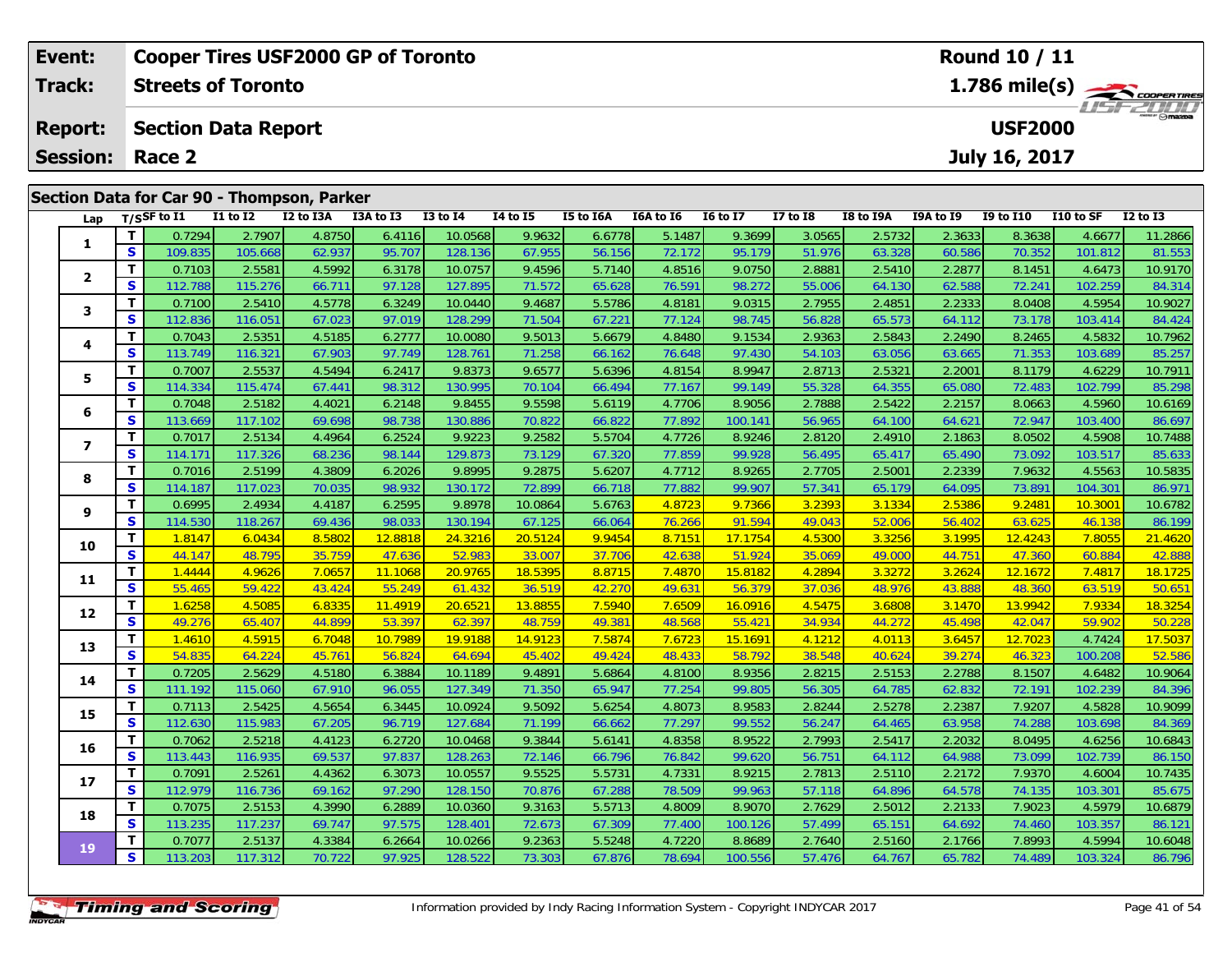|                        |                     | $1.786$ mile(s) $\rightarrow$ COOPERTIRES<br>$ \odot$ mazoa |
|------------------------|---------------------|-------------------------------------------------------------|
| <b>Report:</b>         | Section Data Report | <b>USF2000</b>                                              |
| <b>Session: Race 2</b> |                     | July 16, 2017                                               |

|                |                         |                   |                 | Section Data for Car 90 - Thompson, Parker |                  |
|----------------|-------------------------|-------------------|-----------------|--------------------------------------------|------------------|
|                |                         | Lap $T/SI5$ to 16 | <b>I8 to 19</b> | Lap                                        | PO to I8         |
| 1              | $\mathbf T$             | 11.8265           | 4.9365          |                                            | 77.0476 112.2736 |
|                | S                       | 63.129            | 62.015          | 83.450                                     | 49.287           |
| $\mathbf{2}$   | T                       | 10.5656           | 4.8287          | 73.8705                                    |                  |
|                | S                       | 70.662            | 63.399          | 87.039                                     |                  |
| 3              | T.                      | 10.3967           | 4.7184          | 73.2447                                    |                  |
|                | <b>S</b>                | 71.810            | 64.881          | 87.782                                     |                  |
| 4              | T.                      | 10.5159           | 4.8333          | 73.8135                                    |                  |
|                | S                       | 70.996            | 63.339          | 87.106                                     |                  |
| 5              | T.                      | 10.4550           | 4.7322          | 73.3345                                    |                  |
|                | <b>S</b>                | 71.410            | 64.692          | 87.675                                     |                  |
| 6              | T.                      | 10.3825           | 4.7579          | 72.7423                                    |                  |
|                | S                       | 71.909            | 64.343          | 88.389                                     |                  |
| $\overline{ }$ | $\mathbf T$             | 10.3430           | 4.6773          | 72.5423                                    |                  |
|                | S.                      | 72.183            | 65.452          | 88.632                                     |                  |
| 8              | T.                      | 10.3919           | 4.7340          | 72.3344                                    |                  |
|                | S                       | 71.844            | 64.668          | 88.887                                     |                  |
| 9              | T                       | 10.5486           | 5.6720          | 82.6000                                    |                  |
|                | S                       | 70.776            | 53.973          | 77.840                                     |                  |
| 10             | T                       | 18.6605           | 6.5251          | 141.2749                                   |                  |
|                | $\overline{\mathbf{s}}$ | 40.009            | 46.917          | 45.511                                     |                  |
| 11             | T.                      | 16.3585           | 6.5896          | 126.8001                                   |                  |
|                | S                       | 45.639            | 46.458          | 50.707                                     |                  |
| 12             | T                       | 15.2449           | 6.8278          | 123.6367                                   |                  |
|                | $\overline{\mathbf{s}}$ | 48.973            | 44.837          | 52.004                                     |                  |
| 13             | $\mathbf T$             | 15.2597           | 7.6570          | 118.0390                                   |                  |
|                | S                       | 48.926            | 39.981          | 54.470                                     |                  |
| 14             | T                       | 10.4964           | 4.7941          | 73.6443                                    |                  |
|                | S                       | 71.128            | 63.857          | 87.306                                     |                  |
| 15             | T.                      | 10.4327           | 4.7665          | 73.2507                                    |                  |
|                | S.                      | 71.563            | 64.227          | 87.775                                     |                  |
| 16             | т                       | 10.4499           | 4.7449          | 72.9649                                    |                  |
|                | S                       | 71.445            | 64.519          | 88.119                                     |                  |
| 17             | T                       | 10.3062           | 4.7282          | 72.8615                                    |                  |
|                | <b>S</b>                | 72.441            | 64.747          | 88.244                                     |                  |
| 18             | T                       | 10.3722           | 4.7145          | 72.5198                                    |                  |
|                | <b>S</b>                | 71.980            | 64.935          | 88.660                                     |                  |
| 19             | T.                      | 10.2468           | 4.6926          | 72.1601                                    |                  |
|                | $\mathbf{s}$            | 72.861            | 65.238          | 89.102                                     |                  |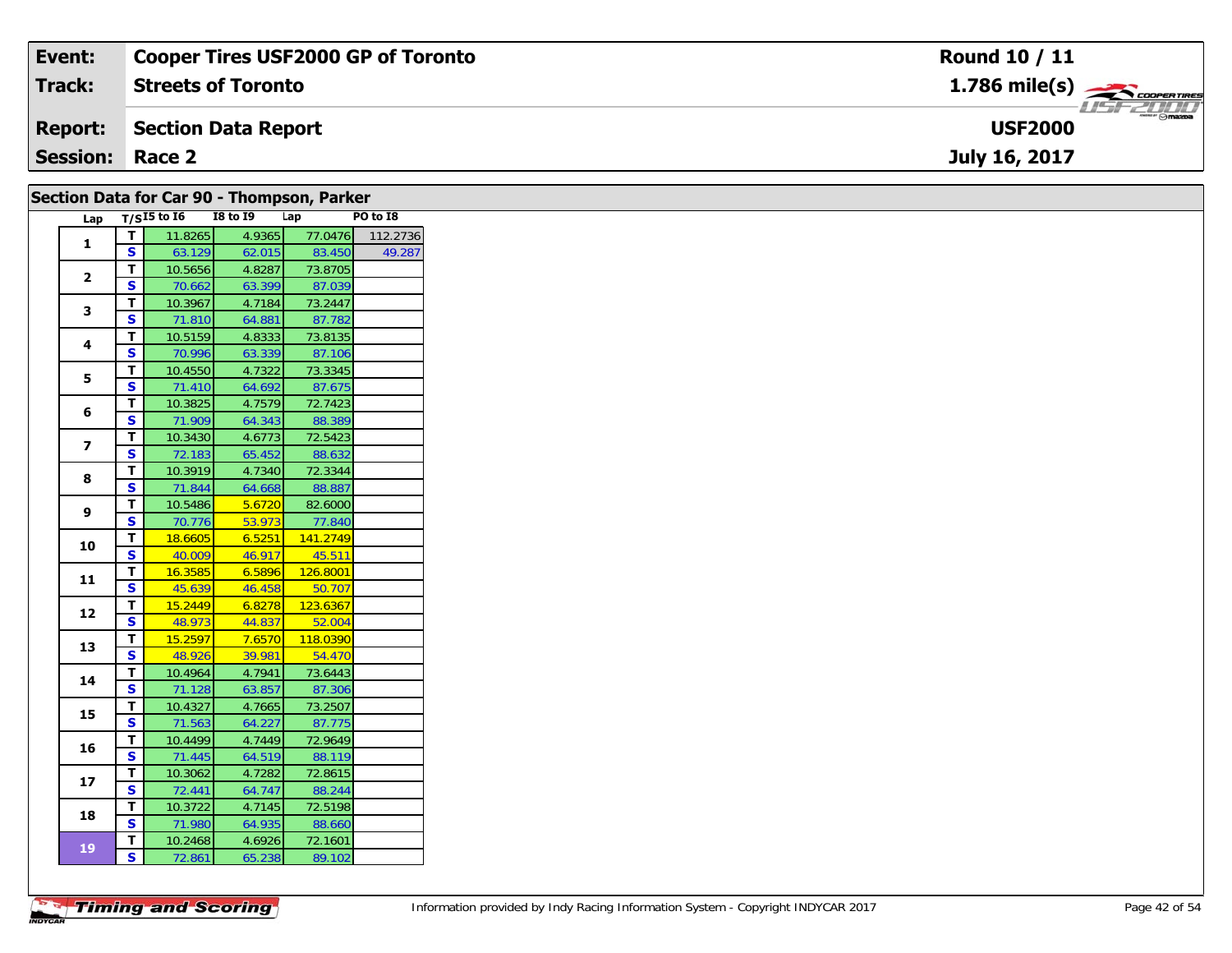| Event:         |          |                        |                            | <b>Cooper Tires USF2000 GP of Toronto</b>  |           |              |                 |                  |           |                 |                 |           |                  | Round 10 / 11   |           |               |
|----------------|----------|------------------------|----------------------------|--------------------------------------------|-----------|--------------|-----------------|------------------|-----------|-----------------|-----------------|-----------|------------------|-----------------|-----------|---------------|
| Track:         |          |                        | <b>Streets of Toronto</b>  |                                            |           |              |                 |                  |           |                 |                 |           |                  |                 |           | 1.786 mile(s) |
| <b>Report:</b> |          |                        | <b>Section Data Report</b> |                                            |           |              |                 |                  |           |                 |                 |           |                  | <b>USF2000</b>  |           |               |
|                |          | <b>Session: Race 2</b> |                            |                                            |           |              |                 |                  |           |                 |                 |           |                  | July 16, 2017   |           |               |
|                |          |                        |                            | Section Data for Car 90 - Thompson, Parker |           |              |                 |                  |           |                 |                 |           |                  |                 |           |               |
|                |          | Lap $T/SSF$ to I1      | $I1$ to $I2$               | I2 to I3A                                  | I3A to I3 | $I3$ to $I4$ | <b>I4 to I5</b> | <b>I5 to I6A</b> | I6A to I6 | <b>16 to 17</b> | <b>I7 to I8</b> | I8 to I9A | <b>I9A to I9</b> | I9 to I10       | I10 to SF | $I2$ to $I3$  |
| 20             |          | 0.7075                 | 2.5172                     | 4.4171                                     | 6.3220    | 10.0405      | 9.2947          | 5.5537           | 4.7709    | 8.8241          | 2.7352          | 2.4884    | 2.1860           | 7.9044          | 4.5834    | 10.7391       |
|                | <b>S</b> | 113.2351               | 117.149                    | 69.461                                     | 97.064    | 128.344      | 72.842          | 67.523           | 77.887    | 101.066         | 58.081          | 65.486    | 65.499           | 74.441 <b>1</b> | 103.684   | 85.711        |

1 T 0.7067 2.5323 4.3811 6.2762 10.0332 9.3020 5.5237 4.7553 8.8815 2.7453 2.4819 2.1489 7.8572 4.5777 10.6573<br>S 113.363 116.450 70.032 97.772 128.437 72.785 67.889 78.142 100.413 57.867 65.657 66.630 74.888 103.814 86.368

2 T 0.7073 2.5165 4.3552 6.2439 10.0235 9.2864 5.5347 4.7350 8.8729 2.7571 2.5167 2.2125 7.9825 4.5975 10.5991<br>2 S 113.267 117.181 70.449 98.278 128.562 72.907 67.754 78.477 100.510 57.620 64.749 64.715 73.712 103.366 86.8

**T** 0.7082 2.7723 24.0885 2.7123 24.0885 3 3 3 3 3 4 3 4.0885 3 3 4.211 38.211

|                       | <b>Timing and Scoring</b> |
|-----------------------|---------------------------|
| <i><b>INDYCAR</b></i> |                           |

**21**

**22**

**23**

86.368<br>10.5991

86.843<br>24.0885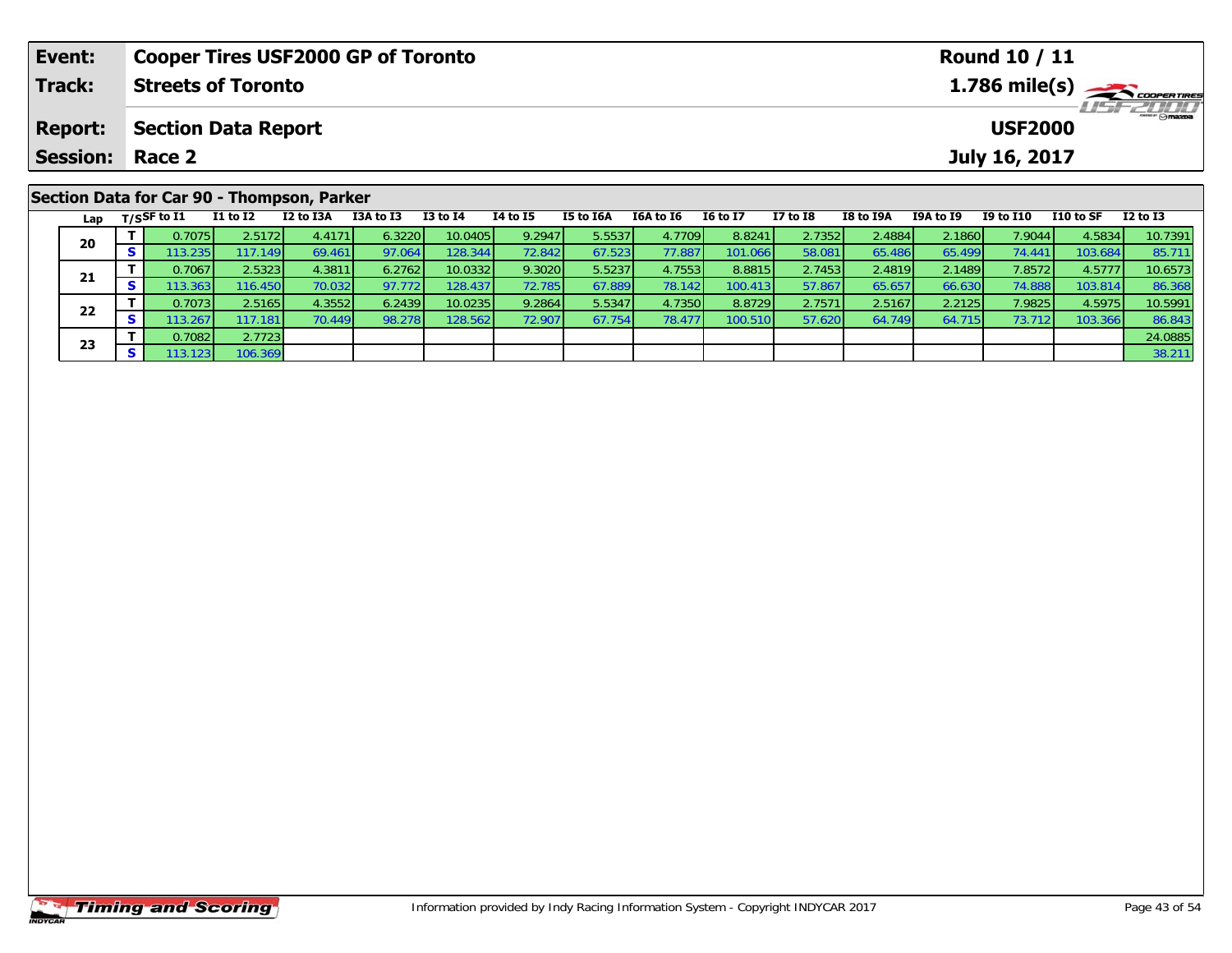| Event:                 | <b>Cooper Tires USF2000 GP of Toronto</b>             | <b>Round 10 / 11</b>                      |
|------------------------|-------------------------------------------------------|-------------------------------------------|
| <b>Track:</b>          | <b>Streets of Toronto</b>                             | $1.786$ mile(s) $\rightarrow$ COOPERTIRES |
| <b>Report:</b>         | <b>Section Data Report</b>                            | <b>USF2000</b>                            |
| <b>Session: Race 2</b> |                                                       | July 16, 2017                             |
|                        | Section Data for Car 90 - Thompson, Parker            |                                           |
| Lap                    | $T/SI5$ to $I6$<br><b>I8 to I9</b><br>PO to I8<br>Lap |                                           |

### **Timing and Scoring**

**20**

**21**

**22**

**23**3 <u>F</u>

**<sup>T</sup>** 10.3246 4.6744 72.3451 **<sup>S</sup>** 72.312 65.492 88.874

**T** 10.2790 4.6308 72.2030<br>**S** 72.633 66.109 89.049

**<sup>T</sup>** 10.2697 4.7292 72.3417 **<sup>S</sup>** 72.698 64.733 88.878

88.874<br>72.2030

89.049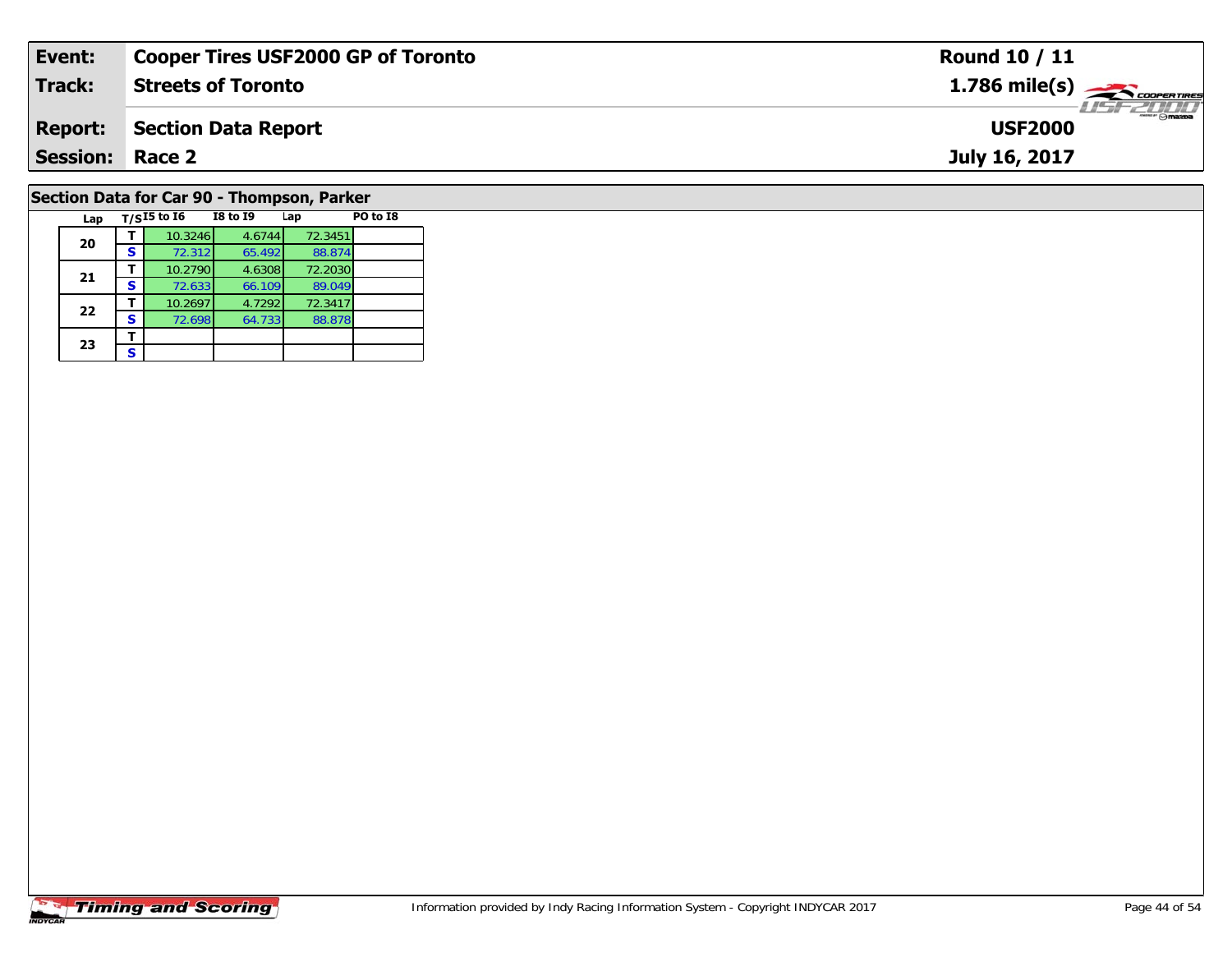| <b>Event:</b>   |                               | <b>Cooper Tires USF2000 GP of Toronto</b> |                   |                  |                  |                    |                   |                  |                  |                   |                  |                  |                  | Round 10 / 11     |                  |                   |
|-----------------|-------------------------------|-------------------------------------------|-------------------|------------------|------------------|--------------------|-------------------|------------------|------------------|-------------------|------------------|------------------|------------------|-------------------|------------------|-------------------|
| <b>Track:</b>   |                               | <b>Streets of Toronto</b>                 |                   |                  |                  |                    |                   |                  |                  |                   |                  |                  |                  |                   |                  | 1.786 mile(s)     |
|                 |                               |                                           |                   |                  |                  |                    |                   |                  |                  |                   |                  |                  |                  |                   |                  |                   |
| <b>Report:</b>  |                               | <b>Section Data Report</b>                |                   |                  |                  |                    |                   |                  |                  |                   |                  |                  |                  | <b>USF2000</b>    |                  |                   |
| <b>Session:</b> |                               | Race 2                                    |                   |                  |                  |                    |                   |                  |                  |                   |                  |                  |                  | July 16, 2017     |                  |                   |
|                 |                               |                                           |                   |                  |                  |                    |                   |                  |                  |                   |                  |                  |                  |                   |                  |                   |
|                 |                               | Section Data for Car 92 - Gore, Dev (R)   |                   |                  |                  |                    |                   |                  |                  |                   |                  |                  |                  |                   |                  |                   |
| Lap             |                               | $T/S$ SF to $I1$                          | $I1$ to $I2$      | I2 to I3A        | I3A to I3        | <b>I3 to I4</b>    | <b>I4 to I5</b>   | I5 to I6A        | I6A to I6        | <b>16 to 17</b>   | <b>I7 to I8</b>  | <b>I8 to I9A</b> | I9A to I9        | <b>I9 to I10</b>  | I10 to SF        | <b>I2 to I3</b>   |
| 1               | T                             | 0.7257                                    | 2.7543            | 5.1608           | 6.7277           | 10.2614            | 9.9360            | 5.8712           | 5.0169           | 9.3433            | 3.0443           | 2.6330           | 2.4658           | 8.4569            | 4.7921           | 11.8885           |
|                 | $\overline{\mathbf{s}}$       | 110.395                                   | 107.064           | 59.452           | 91.210           | 125.581            | 68.141            | 63.87            | 74.068           | 95.450            | 52.184           | 61.889           | 58.067           | 69.577            | 99.169           | 77.424            |
| $\mathbf{2}$    | T.                            | 0.7264                                    | 2.7449            | 4.8582           | 6.4469           | 10.1949            | 9.9008            | 5.7606           | 4.9747           | 9.1769            | 2.9521           | 2.5852           | 2.4490           | 8.3914            | 4.7894           | 11.3051           |
|                 | $\mathbf{s}$<br>T.            | 110.289<br>0.7255                         | 107.431<br>2.6456 | 63.155<br>4.7570 | 95.183<br>6.3937 | 126.400<br>10.1495 | 68.383<br>9.8874  | 65.097<br>5.7528 | 74.696<br>4.9552 | 97.18'<br>9.0766  | 53.814<br>3.1056 | 63.034<br>2.5923 | 58.465<br>2.4085 | 70.120<br>8.2244  | 99.225<br>4.7576 | 81.419<br>11.1507 |
| 3               | S                             | 110.425                                   | 111.463           | 64.498           | 95.975           | 126.966            | 68.476            | 65.186           | 74.990           | 98.255            | 51.154           | 62.861           | 59.449           | 71.544            | 99.888           | 82.547            |
|                 | T                             | 0.7224                                    | 2.6511            | 4.8101           | 6.3855           | 10.1168            | 9.6825            | 5.7703           | 4.9160           | 9.0599            | 2.9388           | 2.5476           | 2.3931           | 8.2952            | 4.7433           | 11.1956           |
| 4               | $\mathbf{s}$                  | 110.899                                   | 111.232           | 63.786           | 96.098           | 127.376            | 69.925            | 64.988           | 75.588           | 98.436            | 54.057           | 63.964           | 59.831           | 70.934            | 100.189          | 82.216            |
|                 | T                             | 0.7231                                    | 2.7047            | 4.6966           | 6.3713           | 10.1072            | 9.7616            | 5.8576           | 4.9699           | 9.1395            | 2.9558           | 2.5903           | 2.4217           | 8.3086            | 4.7403           | 11.0679           |
| 5               | $\mathbf{s}$                  | 110.792                                   | 109.027           | 65.328           | 96.313           | 127.497            | 69.358            | 64.019           | 74.768           | 97.578            | 53.746           | 62.910           | 59.125           | 70.819            | 100.253          | 83.164            |
|                 | T                             | 0.7187                                    | 2.6574            | 4.7590           | 6.3884           | 10.1114            | 9.7214            | 5.6979           | 4.8845           | 9.1376            | 2.9469           | 2.5465           | 2.4059           | 8.3668            | 4.7563           | 11.1474           |
| 6               | S                             | 111.470                                   | 110.968           | 64.471           | 96.055           | 127.444            | 69.645            | 65.814           | 76.076           | 97.599            | 53.909           | 63.992           | 59.513           | 70.327            | 99.915           | 82.571            |
| $\overline{ }$  | T                             | 0.7212                                    | 2.6499            | 4.8137           | 6.2985           | 10.0945            | 9.7719            | 5.7665           | 4.9632           | 9.1563            | 2.9085           | 2.5836           | 2.4381           | 8.2773            | 4.7161           | 11.1122           |
|                 | $\mathbf{s}$                  | 111.084                                   | 111.282           | 63.739           | 97.426           | 127.657            | 69.285            | 65.031           | 74.869           | 97.399            | 54.620           | 63.073           | 58.727           | 71.087            | 100.767          | 82.833            |
| 8               | T                             | 0.7175                                    | 2.6484            | 4.7053           | 6.3241           | 10.1071            | 9.7315            | 5.7871           | 5.0572           | 9.1981            | 2.8659           | 2.5265           | 2.3573           | 8.4063            | 4.7472           | 11.0294           |
|                 | $\mathbf{s}$                  | 111.657                                   | 111.345           | 65.207           | 97.031           | 127.498            | 69.573            | 64.799           | 73.478           | 96.957            | 55.432           | 64.498           | 60.740           | 69.996            | 100.107          | 83.455            |
| 9               | T                             | 0.7214                                    | 2.6731            | 4.7647           | 6.3688           | 10.5756            | 12.9075           | 6.8197           | 5.6044           | 10.9099           | 3.3409           | 2.8183           | 2.5533           | 9.2238            | 4.9549           | 11.1335           |
|                 | $\overline{\mathbf{s}}$<br>T. | 111.053<br>0.7599                         | 110.316<br>3.0759 | 64.394<br>5.1420 | 96.350<br>7.4648 | 121.850<br>22.1957 | 52.454<br>20.4639 | 54.988<br>8.3462 | 66.303<br>8.1389 | 81.744<br>18.1037 | 47.55<br>3.9329  | 57.820           | 56.077<br>3.1603 | 63.792<br>12.0249 | 95.911<br>7.6320 | 82.674<br>12.6068 |
| 10              | $\mathbf{s}$                  | 105.427                                   | 95.870            | 59.669           | 82.204           | 58.058             | 33.085            | 44.931           | 45.656           | 49.262            | 40.394           | 4.3779<br>37.222 | 45.306           | 48.933            | 62.268           | 73.013            |
|                 | T.                            | 1.1526                                    | 5.8244            | 6.6004           | 11.4883          | 21.0235            | 19.1725           | 7.2512           | 8.1494           | 17.1379           | 3.5826           | 3.1951           | 2.7344           | 11.4941           | 8.4174           | 18.0887           |
| 11              | S                             | 69.507                                    | 50.629            | 46.485           | 53.414           | 61.295             | 35.313            | 51.716           | 45.597           | 52.038            | 44.343           | $51.00^{\circ}$  | 52.363           | 51.192            | 56.458           | 50.886            |
|                 | T                             | 1.4108                                    | 5.1063            | 6.9872           | 11.5288          | 25.5825            | 14.2202           | 6.3099           | 5.3082           | 14.5269           | 3.4008           | 3.4156           | 2.9371           | 15.6872           | 8.9384           | 18.5160           |
| 12              | $\mathbf{s}$                  | 56.786                                    | 57.750            | 43.91'           | 53.226           | 50.372             | 47.612            | 59.430           | 70.003           | 61.39'            | 46.714           | 47.709           | 48.749           | 37.509            | 53.167           | 49.711            |
| 13              | T                             | 1.3348                                    | 4.2879            | 5.8638           | 10.0845          | 19.6098            | 15.6738           | 7.1848           | 5.8555           | 15.1925           | 3.7444           | 3.6069           | 3.6487           | 11.6890           | 4.7324           | 15.9483           |
|                 | S                             | 60.019                                    | 68.772            | 52.324           | 60.849           | 65.714             | 43.196            | 52.194           | 63.460           | $58.70^{\circ}$   | 42.427           | 45.179           | 39.242           | 50.339            | 100.420          | 57.715            |
| 14              | T.                            | 0.7183                                    | 2.7582            | 4.8888           | 6.4782           | 10.0563            | 10.0041           | 6.1783           | 5.3101           | 9.3823            | 3.0435           | 2.5804           | 2.4742           | 8.3787            | 4.7293           | 11.3670           |
|                 | S                             | 111.532                                   | 106.913           | 62.759           | 94.723           | 128.142            | 67.677            | 60.696           | 69.978           | 95.053            | 52.198           | 63.151           | 57.870           | 70.227            | 100.486          | 80.976            |
| 15              | Т                             | 0.7190                                    | 2.5785            | 5.2715           | 6.6565           | 10.1858            | 9.8932            | 5.6678           | 4.9929           | 9.0739            | 3.4991           | 2.6958           | 2.5235           | 8.3538            | 4.6923           | 11.9280           |
|                 | S                             | 111.424                                   | 114.364           | 58.203           | 92.186           | 126.513            | 68.435            | 66.163           | 74.424           | 98.284            | 45.401           | 60.448           | 56.739           | 70.436            | 101.278          | 77.168            |

**16**

**17**

**18**

**19**

6 T 0.7192 2.6228 4.8870 7.2626 10.4277 10.2408 5.9074 4.9827 9.1887 2.9594 2.5293 2.3923 8.4362 4.7274 12.1496<br>5.9 S 111.393 112.432 62.783 84.493 123.578 66.113 63.480 74.576 97.056 53.681 64.427 59.851 69.748 100.526 75

7 T 0.7176 2.6262 4.7090 6.2905 9.9491 9.6999 5.7560 4.9313 9.1055 2.9541 2.5731 2.3864 8.4018 4.7157 10.9995<br>7 S 111.641 112.286 65.156 97.550 129.523 69.799 65.149 75.354 97.943 53.777 63.330 59.999 70.034 100.776 83.681

8 T 0.7173 2.6625 4.6498 6.2921 9.9345 9.9697 5.7252 5.0216 9.2172 2.9237 2.5060 2.3674 8.4362 4.6972 10.9419<br>S 111.688 110.755 65.985 97.525 129.713 67.910 65.500 73.999 96.756 54.337 65.026 60.481 69.748 101.172 84.122

**<sup>T</sup>** 0.7176 2.6604 4.7154 6.3255 10.0247 9.6957 5.6967 4.9497 9.1006 2.9669 2.5325 2.4007 8.1902 4.7226 11.0409 **<sup>S</sup>** 111.641 110.843 65.067 97.010 128.546 69.829 65.828 75.073 97.996 53.545 64.345 59.642 71.843 100.628 83.368

75.760

83.681<br>10.9419

84.122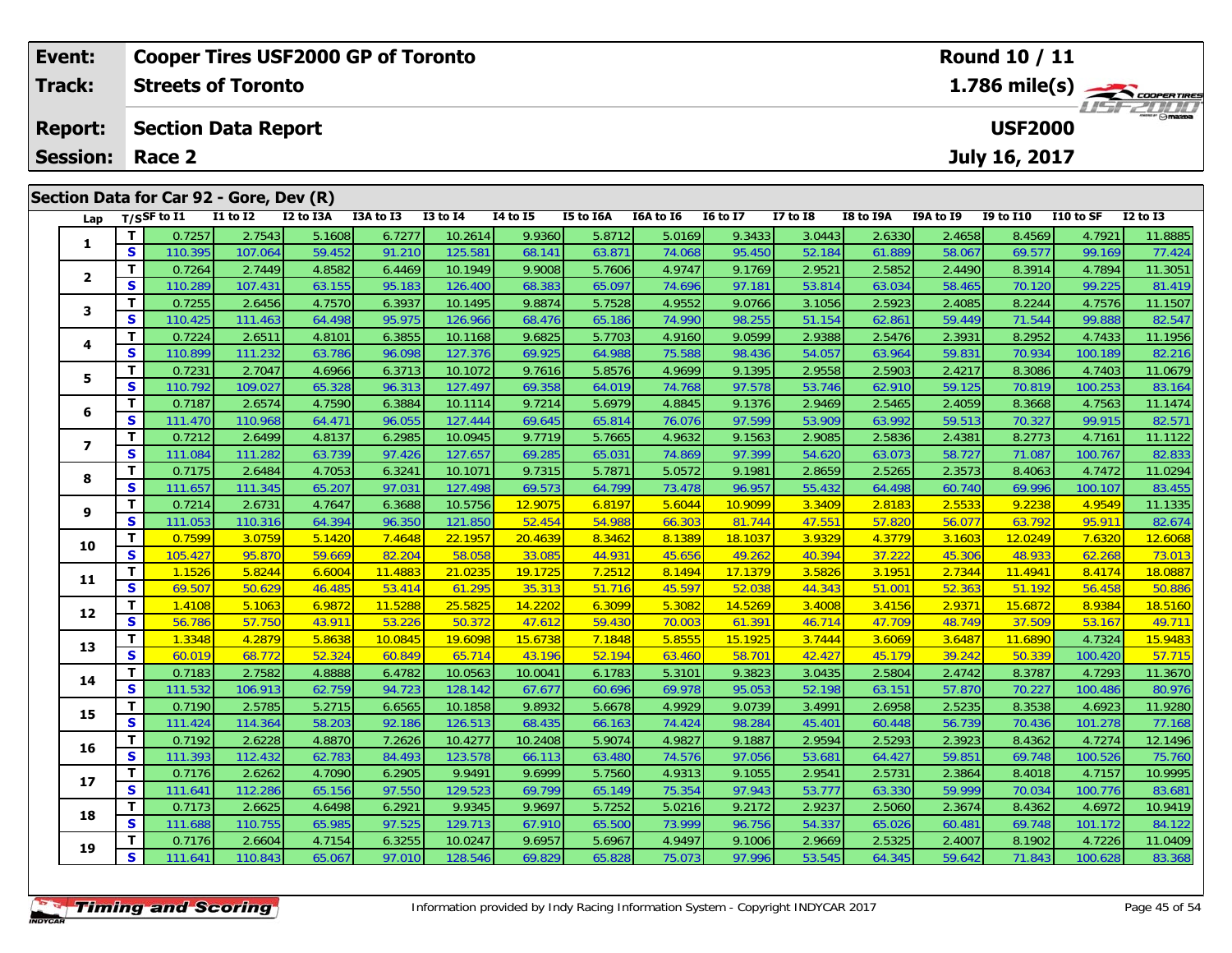| Event:                 | <b>Cooper Tires USF2000 GP of Toronto</b> | Round 10 / 11                                             |
|------------------------|-------------------------------------------|-----------------------------------------------------------|
| Track:                 | <b>Streets of Toronto</b>                 | $1.786$ mile(s) $\overbrace{\hspace{2.5cm}}$ coorer TIRES |
|                        | <b>Report: Section Data Report</b>        | $\frac{1}{\Theta}$ mazpa<br><b>USF2000</b>                |
| <b>Session: Race 2</b> |                                           | July 16, 2017                                             |
|                        | Section Data for Car 92 - Gore, Dev $(R)$ |                                                           |

| Lap            |                         | Section bata for car $32 - 001$ eyes (K)<br>T/S $I5$ to $I6$ | <b>I8 to I9</b> |        | Lap      | PO to I8 |
|----------------|-------------------------|--------------------------------------------------------------|-----------------|--------|----------|----------|
|                | $\mathbf{T}$            | 10.8881                                                      |                 | 5.0988 | 77.1894  | 90.8028  |
| 1              | $\overline{\mathbf{s}}$ | 68.569                                                       |                 | 60.041 | 83.296   | 60.941   |
|                | $\mathbf{T}$            | 10.7353                                                      |                 | 5.0342 | 75.9514  |          |
| $\overline{2}$ | S                       | 69.545                                                       |                 | 60.811 | 84.654   |          |
|                | $\overline{\mathsf{T}}$ | 10.7080                                                      |                 | 5.0008 | 75.4317  |          |
| 3              | $\overline{\mathbf{s}}$ | 69.723                                                       |                 | 61.217 | 85.237   |          |
| 4              | $\mathbf{T}$            | 10.6863                                                      |                 | 4.9407 | 75.0326  |          |
|                | S                       | 69.864                                                       |                 | 61.962 | 85.691   |          |
| 5              | $\overline{\mathbf{r}}$ | 10.8275                                                      |                 | 5.0120 | 75.3482  |          |
|                | $\overline{\mathbf{s}}$ | 68.953                                                       |                 | 61.081 | 85.332   |          |
| 6              | $\mathbf T$             | 10.5824                                                      |                 | 4.9524 | 75.0987  |          |
|                | S                       | 70.550                                                       |                 | 61.816 | 85.615   |          |
| 7              | $\overline{\mathsf{r}}$ | 10.7297                                                      |                 | 5.0217 | 75.1593  |          |
|                | $\overline{\mathbf{s}}$ | 69.582                                                       |                 | 60.963 | 85.546   |          |
| 8              | $\mathbf{T}$            | 10.8443                                                      |                 | 4.8838 | 75.1795  |          |
|                | S                       | 68.846                                                       |                 | 62.684 | 85.523   |          |
| 9              | $\overline{\mathsf{T}}$ | 12.4241                                                      |                 | 5.3716 | 84.2363  |          |
|                | S                       | 60.092                                                       |                 | 56.992 | 76.328   |          |
| 10             | $\mathbf{T}$            | 16.4851                                                      |                 | 7.5382 | 124.8190 |          |
|                | $\overline{\mathbf{s}}$ | 45.289                                                       |                 | 40.611 | 51.511   |          |
| 11             | $\overline{\mathsf{r}}$ | 15.4006                                                      |                 | 5.9295 | 127.2238 |          |
|                | $\overline{\mathbf{s}}$ | 48.478                                                       |                 | 51.629 | 50.538   |          |
| 12             | $\overline{\mathbf{I}}$ | 11.6181                                                      |                 | 6.3527 | 125.3599 |          |
|                | $\overline{\mathbf{s}}$ | 64.261                                                       |                 | 48.190 | 51.289   |          |
| 13             | $\overline{\mathbf{T}}$ | 13.0403                                                      |                 | 7.2556 | 112.5088 |          |
|                | $\overline{\mathbf{s}}$ | 57.253                                                       |                 | 42.193 | 57.148   |          |
| 14             | $\mathbf{T}$            | 11.4884                                                      |                 | 5.0546 | 76.9807  |          |
|                | $\mathbf{s}$            | 64.987                                                       |                 | 60.566 | 83.522   |          |
| 15             | $\overline{\mathbf{r}}$ | 10.6607                                                      |                 | 5.2193 | 76.8036  |          |
|                | $\overline{\mathbf{s}}$ | 70.032                                                       |                 | 58.655 | 83.715   |          |
| 16             | $\mathbf{T}$            | 10.8901                                                      |                 | 4.9216 | 77.2835  |          |
|                | S                       | 68.557                                                       |                 | 62.203 | 83.195   |          |
| 17             | $\overline{\mathbf{I}}$ | 10.6873                                                      |                 | 4.9595 | 74.8162  |          |
|                | $\overline{\mathbf{s}}$ | 69.858                                                       |                 | 61.727 | 85.939   |          |
| 18             | $\mathbf{T}$            | 10.7468                                                      |                 | 4.8734 | 75.1204  |          |
|                | $\mathbf{s}$            | 69.471                                                       |                 | 62.818 | 85.591   |          |
| 19             | $\overline{\mathbf{r}}$ | 10.6464                                                      |                 | 4.9332 | 74.6992  |          |
|                | $\mathsf{s}$            | 70.126                                                       |                 | 62.056 | 86.073   |          |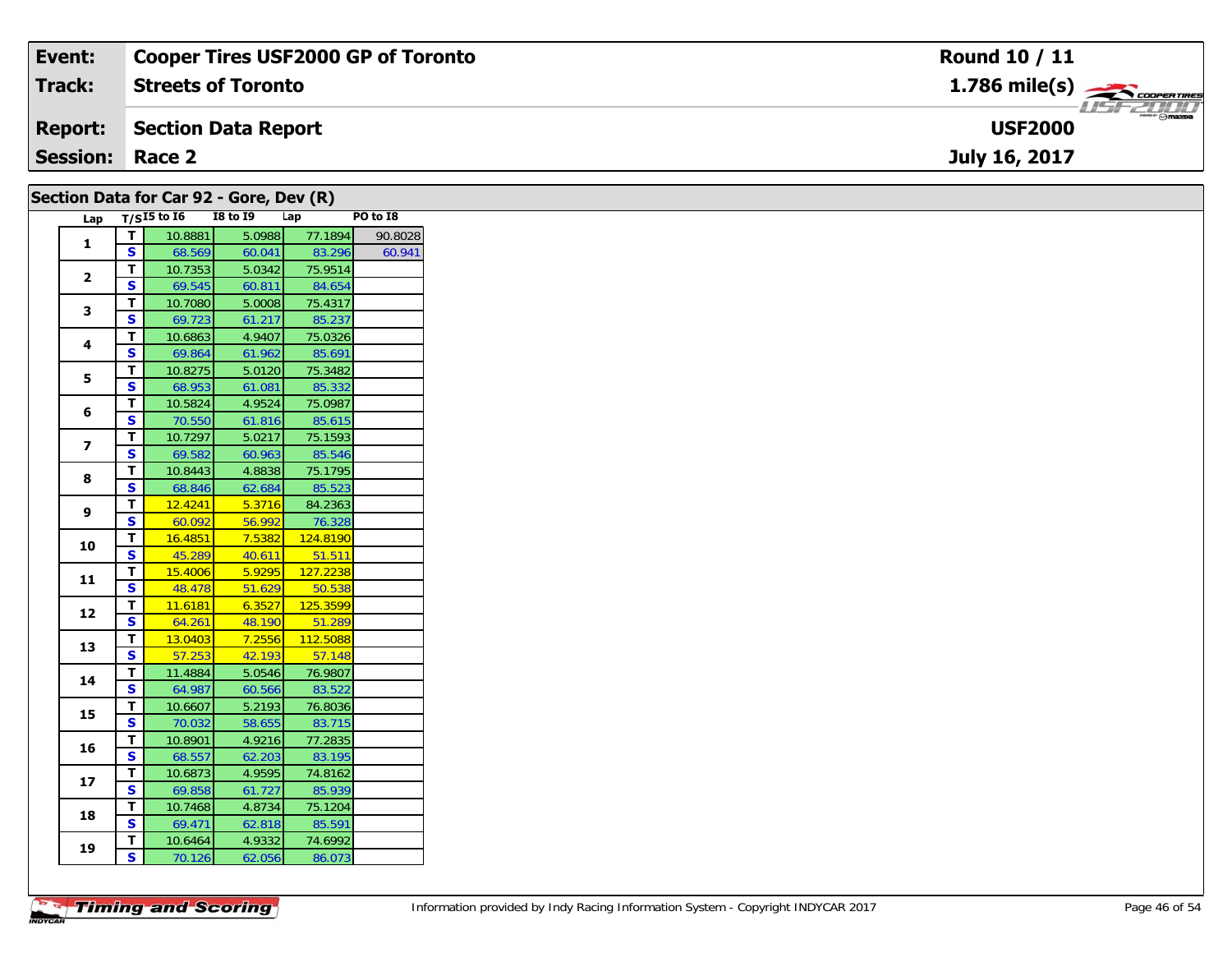|                | Event:<br><b>Cooper Tires USF2000 GP of Toronto</b> |          |                                         |          |           |           |                 |                 |           |           | <b>Round 10 / 11</b> |              |                         |           |                  |           |              |  |
|----------------|-----------------------------------------------------|----------|-----------------------------------------|----------|-----------|-----------|-----------------|-----------------|-----------|-----------|----------------------|--------------|-------------------------|-----------|------------------|-----------|--------------|--|
|                | Track:                                              |          | <b>Streets of Toronto</b>               |          |           |           |                 |                 |           |           |                      |              | $1.786 \text{ mile(s)}$ |           |                  |           |              |  |
| <b>Report:</b> |                                                     |          | <b>Section Data Report</b>              |          |           |           |                 |                 |           |           |                      |              |                         |           | <b>USF2000</b>   |           |              |  |
|                | <b>Session:</b>                                     |          | Race 2                                  |          |           |           |                 |                 |           |           |                      |              |                         |           | July 16, 2017    |           |              |  |
|                |                                                     |          | Section Data for Car 92 - Gore, Dev (R) |          |           |           |                 |                 |           |           |                      |              |                         |           |                  |           |              |  |
|                |                                                     |          | Lap $T/SSF$ to $\overline{11}$          | I1 to I2 | I2 to I3A | I3A to I3 | <b>I3 to I4</b> | <b>I4 to I5</b> | I5 to I6A | I6A to I6 | <b>16 to 17</b>      | $I7$ to $I8$ | <b>I8 to I9A</b>        | I9A to I9 | <b>I9 to I10</b> | I10 to SF | $I2$ to $I3$ |  |
|                | 20                                                  |          | 0.7197                                  | 2.6671   | 4.6659    | 6.2856    | 9.9985          | 9.6235          | 5.6940    | 4.9087    | 8.9910               | 2.8728       | 2.5466                  | 2.4106    | 8.2323           | 4.6984    | 10.9515      |  |
|                |                                                     | <b>S</b> | 111.315                                 | 110.564  | 65.758    | 97.626    | 128.883         | 70.353          | 65.859    | 75.700    | 99.190               | 55.299       | 63.989                  | 59.397    | 71.476           | 101.147   | 84.048       |  |
|                | $\sim$                                              |          | 0.7159                                  | 2.6278   | 4.6472    | 6.3319    | 10.0258         | 9.6554          | 5.6479    | 4.8775    | 9.0683               | 2.9143       | 2.5115                  | 2.4464    | 8.2290           | 4.6937    | 10.9791      |  |

**<sup>T</sup>** 0.7159 2.6278 4.6472 6.3319 10.0258 9.6554 5.6479 4.8775 9.0683 2.9143 2.5115 2.4464 8.2290 4.6937 10.9791 **<sup>S</sup>** 111.906 112.218 66.022 96.912 128.532 70.121 66.396 76.185 98.345 54.512 64.883 58.528 71.504 101.248 83.837

2 T 0.7164 2.5994 4.5730 6.2587 10.0083 9.5700 5.6187 4.8888 9.0961 2.9523 2.5564 2.3619 8.6411 4.7911 10.8317<br>2 S 111.828 113.444 67.093 98.045 128.757 70.747 66.741 76.009 98.044 53.810 63.744 60.621 68.094 99.190 84.978

**21**

**22**

**23**

**<sup>T</sup>** 0.7221 2.8775 4.9783 **<sup>S</sup>** 110.945 102.480 61.631

61.631

83.837<br>10.8317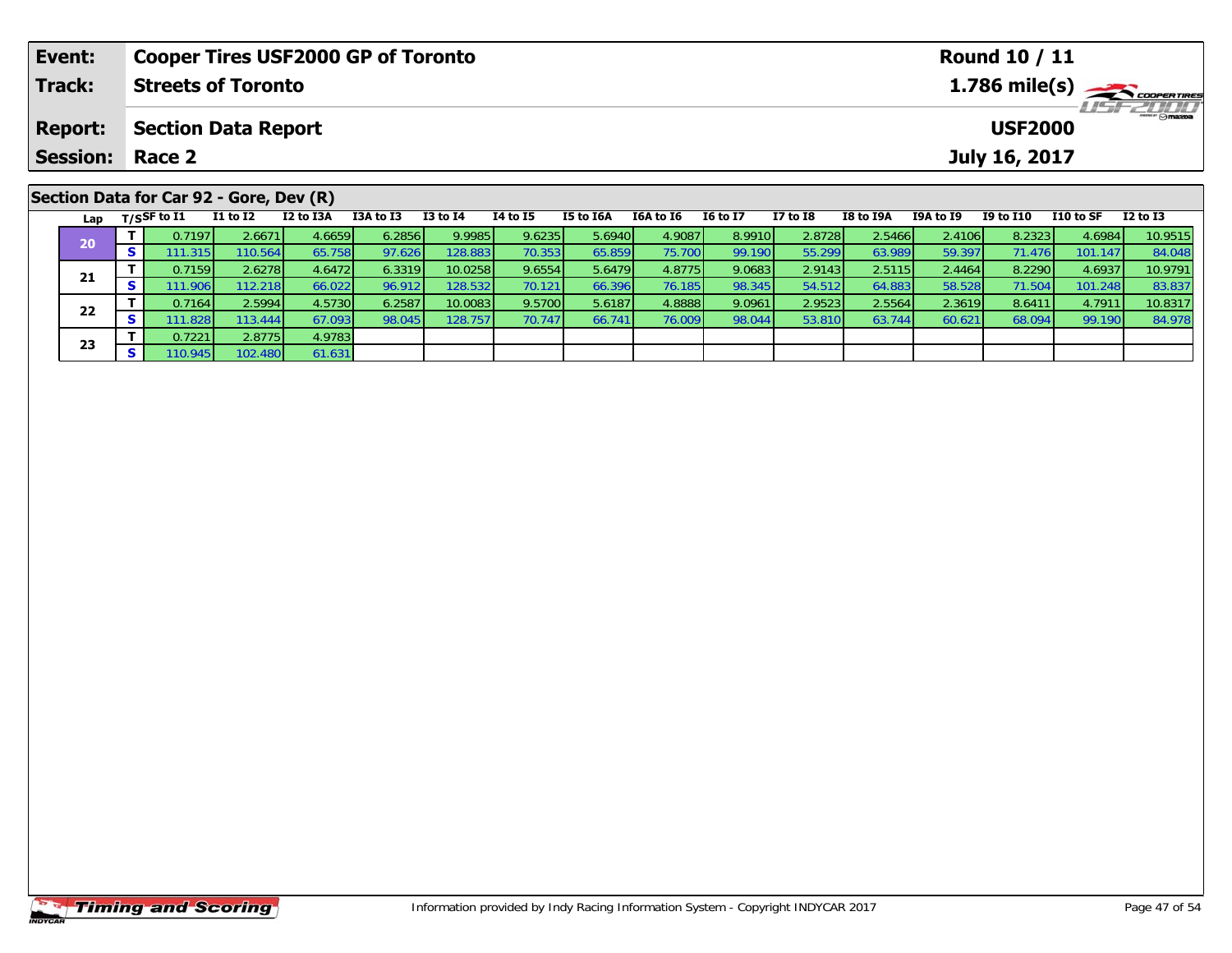| Event:                                  | <b>Cooper Tires USF2000 GP of Toronto</b> | Round 10 / 11                              |  |  |  |  |  |
|-----------------------------------------|-------------------------------------------|--------------------------------------------|--|--|--|--|--|
| Track:                                  | <b>Streets of Toronto</b>                 | $1.786$ mile(s) $\rightarrow$ Cooper Tires |  |  |  |  |  |
| <b>Report:</b>                          | Section Data Report                       | <b>USF2000</b>                             |  |  |  |  |  |
| <b>Session: Race 2</b>                  |                                           | July 16, 2017                              |  |  |  |  |  |
| Section Data for Car 92 - Gore, Dev (R) |                                           |                                            |  |  |  |  |  |

| Lap |   | $T/SI5$ to $I6$ | <b>I8 to 19</b> | Lap     | PO to I8 |
|-----|---|-----------------|-----------------|---------|----------|
| 20  |   | 10.6027         | 4.9572          | 74.3147 |          |
|     | s | 70.415          | 61.756          | 86.519  |          |
| 21  |   | 10.5254         | 4.9579          | 74.3926 |          |
|     | S | 70.932          | 61.747          | 86.428  |          |
| 22  |   | 10.5075         | 4.9183          | 74.6322 |          |
|     | S | 71.053          | 62.244          | 86.150  |          |
|     |   |                 |                 |         |          |
| 23  | S |                 |                 |         |          |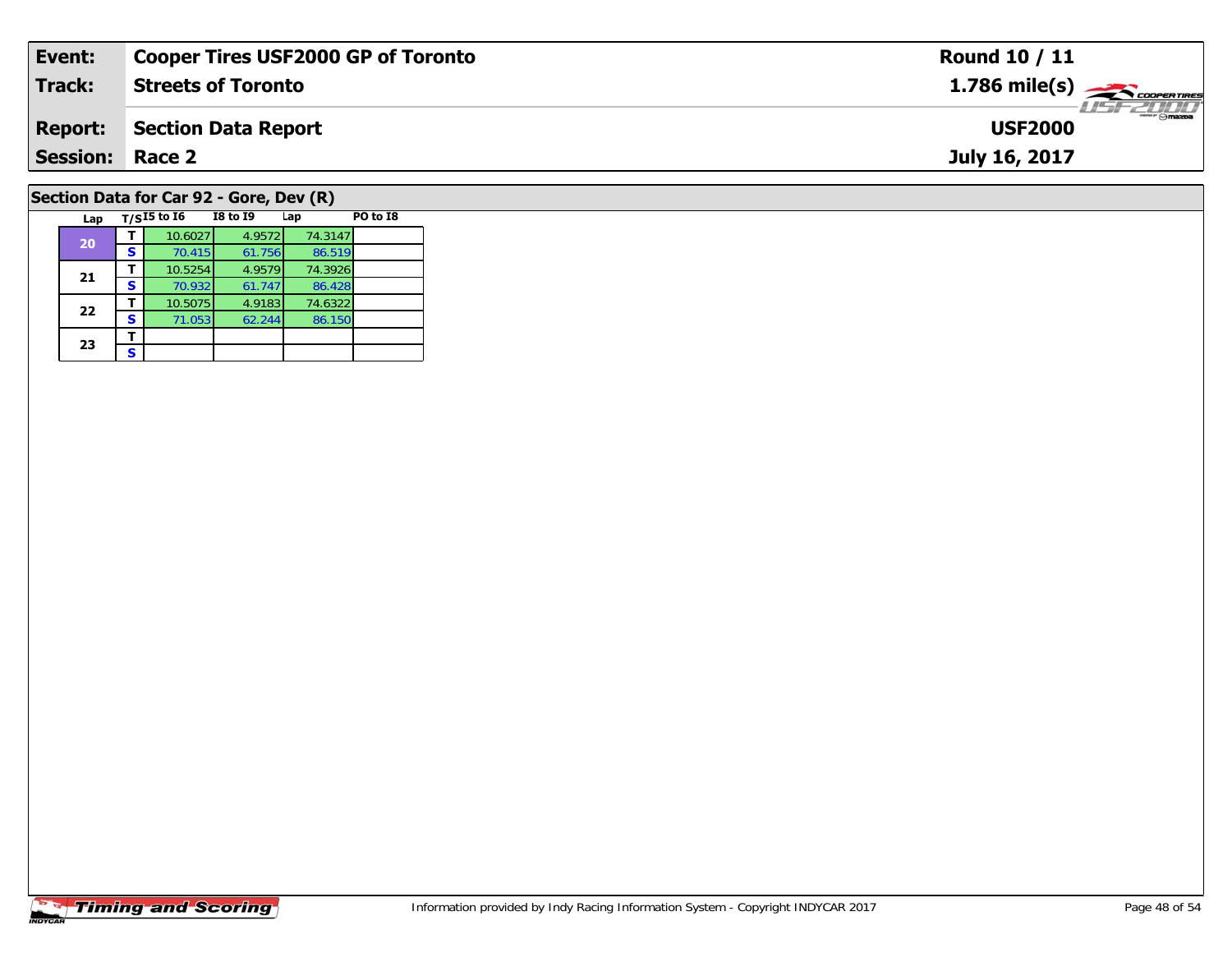|                           | <b>Cooper Tires USF2000 GP of Toronto</b><br>Event: |          |                            |              |                                              |           |              |                 |                                                              | Round 10 / 11 |                 |              |           |           |                  |           |              |
|---------------------------|-----------------------------------------------------|----------|----------------------------|--------------|----------------------------------------------|-----------|--------------|-----------------|--------------------------------------------------------------|---------------|-----------------|--------------|-----------|-----------|------------------|-----------|--------------|
|                           | <b>Track:</b>                                       |          | <b>Streets of Toronto</b>  |              |                                              |           |              |                 | $1.786$ mile(s) $\rightarrow$ Coorenances<br><b>LISFZORD</b> |               |                 |              |           |           |                  |           |              |
| <b>Report:</b>            |                                                     |          | <b>Section Data Report</b> |              |                                              |           |              |                 |                                                              |               |                 |              |           |           | <b>USF2000</b>   |           |              |
| <b>Session:</b><br>Race 2 |                                                     |          |                            |              |                                              |           |              |                 |                                                              |               |                 |              |           |           | July 16, 2017    |           |              |
|                           |                                                     |          |                            |              | Section Data for Car 93 - Clunie, Jayson (R) |           |              |                 |                                                              |               |                 |              |           |           |                  |           |              |
|                           |                                                     |          | Lap $T/S$ SF to I1         | $I1$ to $I2$ | I2 to I3A                                    | I3A to I3 | $I3$ to $I4$ | <b>I4 to I5</b> | I5 to I6A                                                    | I6A to I6     | <b>16 to 17</b> | $I7$ to $I8$ | I8 to I9A | I9A to I9 | <b>I9 to I10</b> | I10 to SF | $I2$ to $I3$ |
|                           |                                                     |          | 0.7327                     | 2.8153       | 4.9198                                       | 6.4072    | 10.1328      | 10.0988         | 6.0067                                                       | 5.0583        | 9.4135          | 3.1294       | 2.7196    | 2.4674    | 8.4556           | 4.8272    | 11.3270      |
|                           | 1                                                   | <b>S</b> | 109.340                    | 104.744      | 62.364                                       | 95.773    | 127.175      | 67.042          | 62.430                                                       | 73.462        | 94.738          | 50.765       | 59.919    | 58.029    | 69.588           | 98.448    | 81.262       |
|                           |                                                     |          | 0.7291                     | 2.7209       | 4.9052                                       | 6.4428    | 10.2054      | 10.3776         | 5.8860                                                       | 4.9917        | 9.4585          | 3.0539       | 2.6631    | 2.4417    | 8.3523           | 4.8498    | 11.3480      |
|                           |                                                     | S.       | 109.880                    | 108.378      | 62.550                                       | 95.244    | 126.270      | 65.241          | 63.710                                                       | 74.442        | 94.287          | 52.020       | 61.190    | 58.640    | 70.449           | 97.989    | 81.112       |

3 T 0.7342 2.6753 4.7628 6.3935 10.1746 9.7738 5.7494 4.9605 9.2798 2.9869 2.7246 2.4352 8.2846 4.8059 11.1563<br>S S 109.117 110.226 64.420 95.978 126.652 69.271 65.224 74.910 96.103 53.187 59.809 58.797 71.024 98.884 82.505

**<sup>T</sup>** 0.7294 2.6787 4.7041 6.3319 10.1221 9.7794 5.8247 4.9204 9.1966 2.9415 2.6772 2.3915 8.2899 4.7647 11.0360 **<sup>S</sup>** 109.835 110.086 65.224 96.912 127.309 69.232 64.381 75.520 96.973 54.008 60.868 59.871 70.979 99.739 83.405

5 1 0.7225 2.6429 4.6690 6.2911 10.1221 9.8173 5.7351 4.8975 9.1927 2.8737 2.7007 2.4355 8.2121 4.7201 10.9601<br>5 5 110.884 111.577 65.714 97.540 127.309 68.965 65.387 75.874 97.014 55.282 60.338 58.789 71.651 100.682 83.98

**<sup>T</sup>** 0.7204 2.6290 4.7976 6.2783 10.1098 9.7352 5.6330 4.8787 9.1060 2.8753 2.6838 2.4570 8.1367 4.6740 11.0759 **<sup>S</sup>** 111.207 112.167 63.952 97.739 127.464 69.546 66.572 76.166 97.937 55.251 60.718 58.275 72.315 101.675 83.104

7 | T | 0.7168| 2.6447| 4.7966| 6.3648| 10.1135| 9.7668| 5.6785| 4.9294| 9.1478| 2.9686| 2.6448| 2.3862| 8.1876| 4.7191| 11.1614<br>7 | S | 111.766 111.501| 63.966| 96.411| 127.417| 69.321| 66.039| 75.383| 97.490| 53.515| 61.

8 T 0.7205 2.6746 4.8313 6.3058 10.1162 9.7178 5.6599 4.8876 9.2103 2.8827 2.6575 2.4244 8.0458 4.6658 11.1371<br>8 S 111.192 110.254 63.506 97.313 127.383 69.671 66.256 76.027 96.828 55.109 61.319 59.059 73.132 101.853 82.64

<mark>11</mark> 0.7141 2.6489 4.6938 6.2954 10.3481 12.3083 6.8173 5.4449 10.9493 3.2885 2.8543 2.6050 9.0588 4.9345 10.9892<br>S 112.188 111.324 65.367 97.474 124.529 55.007 55.007 68.246 81.450 48.309 57.091 54.964 64.954 96.307 83.7

0 | **T** | 0.7332 | 3.1725 | 5.0446 | 7.2884 | 22.7432 | 20.4376 | 7.8603 | 8.2462 | 18.3486 | 3.8026 | 4.5518 | 3.0641 | 11.9476 | 7.9979 | 12.3330<br>| S | 109.266 | 92.951 | 60.821 | 84.194 | 56.660 | 33.127 | 47.708 | 45.0

1 | T | 1.1377 | 5.4339 | 6.6184 | 11.4335 | 20.9650 | 19.6473 | 6.8574 | 8.1746 | 17.2150 | 3.6231 | 3.1737 | 2.6815 | 11.3190 | 8.7853 | 18.0519<br>1 | S | 70.417 | 54.268 | 46.358 | 53.670 | 61.466 | 34.460 | 54.685 | 45.4

2 T 1.4405 4.9677 6.8558 11.5265 25.7998 14.1932 6.4822 5.1799 14.4698 3.4373 3.3885 2.8327 15.6921 8.9304 18.3823<br>2 S 55.615 59.361 44.753 53.237 49.948 47.702 57.851 71.737 61.633 46.218 48.090 50.546 37.497 53.215 50.07

3 T 1.4546 4.1779 5.7415 10.0597 19.4714 15.8927 7.2274 5.7305 15.1963 3.7665 3.5366 3.6238 11.7508 4.7900 15.8012<br>3 S 55.076 70.582 53.439 60.999 66.181 42.601 51.886 64.844 58.687 42.178 46.077 39.512 50.074 99.212 58.25

4 T 0.7220 2.7202 4.7552 6.4262 9.9829 10.8137 5.9736 5.0936 9.4225 3.4439 2.6648 2.4243 8.4387 4.7164 11.1814<br>S 110.961 108.406 64.523 95.490 129.084 62.610 62.776 72.953 94.648 46.129 61.151 59.061 69.727 100.761 82.320

5 T 0.7182 2.6712 5.0493 6.3859 10.1033 10.0380 5.9840 4.9596 9.1698 3.1328 2.7402 2.4875 8.5590 4.6386 11.4352<br>5 S 111.548 110.395 60.764 96.092 127.546 67.448 62.667 74.924 97.256 50.710 59.468 57.561 68.747 102.451 80.4

6 T 0.7098 2.6496 4.8048 6.3568 10.1097 10.1496 5.9337 4.9656 9.1245 2.8581 2.6487 2.3673 8.4168 4.6929 11.1616<br>5 S 112.868 111.295 63.857 96.532 127.465 66.707 63.198 74.833 97.739 55.584 61.522 60.483 69.909 101.265 82.4

7 T 0.7189 2.6446 4.6326 6.2871 9.9516 9.8304 5.8171 4.9150 9.1507 2.9213 2.6389 2.3213 8.2899 4.6609 10.9197<br>7 S 111.439 111.505 66.230 97.602 129.490 68.873 64.465 75.603 97.459 54.381 61.751 61.682 70.979 101.960 84.293

**<sup>T</sup>** 0.7155 2.5811 4.6137 6.2541 10.0002 9.6562 5.6589 4.9375 9.2198 2.8864 2.6170 2.3482 8.2155 4.6597 10.8678 **<sup>S</sup>** 111.969 114.248 66.502 98.117 128.861 70.115 66.267 75.259 96.729 55.039 62.268 60.975 71.622 101.987 84.696

10.9078 10.9078 10.9078 10.0034 10.0034 10.0034 10.0034 10.0034 10.0034 10.9078 10.9078 10.9078 10.9078 10.90<br>S 112.047 114.483 66.535 97.458 128.820 70.377 66.408 75.490 97.443 55.427 60.071 61.407 70.370 99.491 84.385

## **Timing and Scoring**

**3**

**4**

**5**

**6**

**7**

**8**

**9**

**10**

**11**

**12**

**13**

**14**

**15**

**16**

**17**

**18**

**19**

83.40

82.468

83.760

82.320

84.293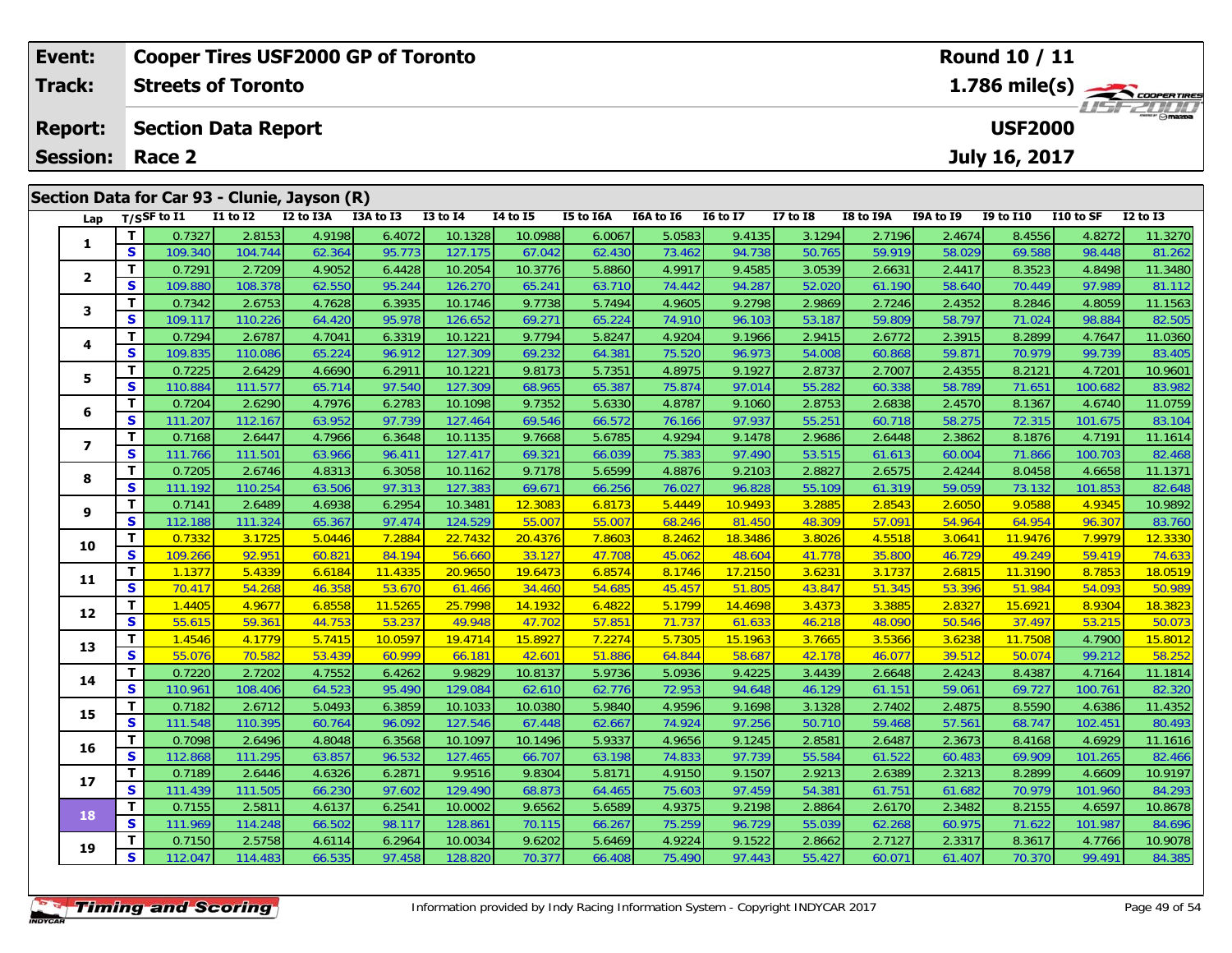| Event:                 | <b>Cooper Tires USF2000 GP of Toronto</b> | Round 10 / 11                             |
|------------------------|-------------------------------------------|-------------------------------------------|
| Track:                 | <b>Streets of Toronto</b>                 | $1.786$ mile(s) $\rightarrow$ COOPERTIRES |
| <b>Report:</b>         | Section Data Report                       | <b>USF2000</b>                            |
| <b>Session: Race 2</b> |                                           | July 16, 2017                             |
|                        |                                           |                                           |

|                         |                         |                     |                  | Section Data for Car 93 - Clunie, Jayson (R) |          |
|-------------------------|-------------------------|---------------------|------------------|----------------------------------------------|----------|
|                         |                         | Lap $T/SI5$ to $I6$ | $18$ to $19$     | Lap                                          | PO to I8 |
| $\mathbf{1}$            | $\mathsf T$             | 11.0650             | 5.1870           | 77.1843                                      | 90.2659  |
|                         | $\mathbf{s}$            | 67.473              | 59.020           | 83.302                                       | 61.304   |
| $\mathbf{2}$            | T.                      | 10.8777             | 5.1048           | 77.0780                                      |          |
|                         | <b>S</b>                | 68.635              | 59.970           | 83.417                                       |          |
| 3                       | $\mathbf T$             | 10.7099             | 5.1598           | 75.7411                                      |          |
|                         | $\mathbf{s}$            | 69.710              | 59.331           | 84.889                                       |          |
| 4                       | T.                      | 10.7451             | 5.0687           | 75.3521                                      |          |
|                         | S                       | 69.482              | 60.397           | 85.327                                       |          |
| 5                       | T.                      | 10.6326             | 5.1362           | 75.0323                                      |          |
|                         | $\overline{\mathbf{s}}$ | 70.217              | 59.604           | 85.691                                       |          |
| 6                       | T                       | 10.5117             | 5.1408           | 74.7148                                      |          |
|                         | S                       | 71.025              | 59.550           | 86.055                                       |          |
| $\overline{\mathbf{z}}$ | $\mathbf{T}$            | 10.6079             | 5.0310           | 75.0652                                      |          |
|                         | S                       | 70.381              | 60.850           | 85.654                                       |          |
| 8                       | $\mathbf{T}$            | 10.5475             | 5.0819           | 74.8002                                      |          |
|                         | S                       | 70.784              | 60.241           | 85.957                                       |          |
| 9                       | T.                      | 12.2622             | 5.4593           | 82.9612                                      |          |
|                         | S<br>$\mathbf T$        | 60.886              | 56.076           | 77.501<br>125.2386                           |          |
| 10                      | $\mathbf{s}$            | 16.1065<br>46.353   | 7.6159<br>40.197 | 51.339                                       |          |
|                         | T                       | 15.0320             | 5.8552           | 127.0654                                     |          |
| 11                      | S                       | 49.667              | 52.285           | 50.601                                       |          |
|                         | T                       | 11.6621             | 6.2212           | 125.1964                                     |          |
| 12                      | S                       | 64.019              | 49.209           | 51.356                                       |          |
|                         | $\mathbf T$             | 12.9579             | 7.1604           | 112.4197                                     |          |
| 13                      | $\mathbf{s}$            | 57.617              | 42.754           | 57.193                                       |          |
|                         | $\mathbf T$             | 11.0672             | 5.0891           | 77.5980                                      |          |
| 14                      | $\mathbf{s}$            | 67.460              | 60.155           | 82.858                                       |          |
|                         | T.                      | 10.9436             | 5.2277           | 76.6374                                      |          |
| 15                      | S                       | 68.222              | 58.560           | 83.896                                       |          |
|                         | T.                      | 10.8993             | 5.0160           | 75.7879                                      |          |
| 16                      | S                       | 68.499              | 61.032           | 84.837                                       |          |
|                         | $\mathbf T$             | 10.7321             | 4.9602           | 74.7803                                      |          |
| 17                      | S                       | 69.566              | 61.719           | 85.980                                       |          |
|                         | T                       | 10.5964             | 4.9652           | 74.3638                                      |          |
| 18                      | <b>S</b>                | 70.457              | 61.656           | 86.461                                       |          |
|                         | T.                      | 10.5693             | 5.0444           | 74.5926                                      |          |
| 19                      | $\mathbf{s}$            | 70.638              | 60.688           | 86.196                                       |          |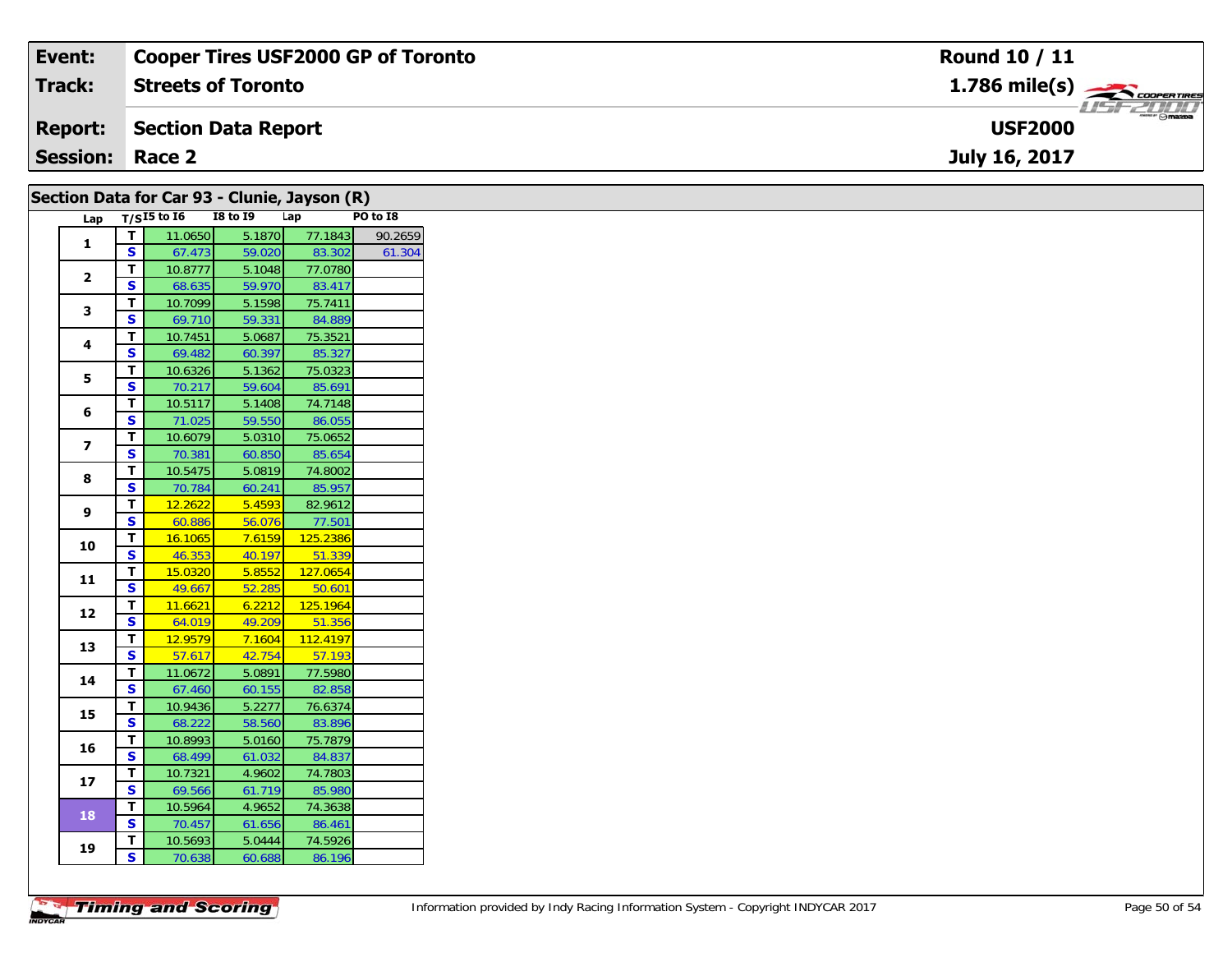| Event:                                       | <b>Cooper Tires USF2000 GP of Toronto</b>    |                           |           |           |              |          |                |           |                 |          |           |                                          | <b>Round 10 / 11</b> |           |                 |  |  |  |
|----------------------------------------------|----------------------------------------------|---------------------------|-----------|-----------|--------------|----------|----------------|-----------|-----------------|----------|-----------|------------------------------------------|----------------------|-----------|-----------------|--|--|--|
| Track:                                       |                                              | <b>Streets of Toronto</b> |           |           |              |          |                |           |                 |          |           | $1.786$ mile(s) $\rightarrow$ coorganges |                      |           |                 |  |  |  |
| <b>Report:</b><br><b>Section Data Report</b> |                                              |                           |           |           |              |          | <b>USF2000</b> |           |                 |          |           |                                          |                      |           |                 |  |  |  |
| <b>Session: Race 2</b>                       |                                              |                           |           |           |              |          |                |           |                 |          |           |                                          | July 16, 2017        |           |                 |  |  |  |
|                                              |                                              |                           |           |           |              |          |                |           |                 |          |           |                                          |                      |           |                 |  |  |  |
|                                              | Section Data for Car 93 - Clunie, Jayson (R) |                           |           |           |              |          |                |           |                 |          |           |                                          |                      |           |                 |  |  |  |
|                                              | Lap $T/S$ SF to I1                           | I1 to I2                  | I2 to I3A | I3A to I3 | $I3$ to $I4$ | 14 to 15 | I5 to I6A      | I6A to I6 | <b>I6 to I7</b> | I7 to I8 | I8 to I9A | I9A to I9                                | I9 to I10            | I10 to SF | <b>I2 to I3</b> |  |  |  |

0 T 0.7216 2.6621 4.5763 6.2389 10.0214 9.6772 5.7879 4.9132 9.1270 2.8071 2.6618 2.3176 8.1804 4.7112 10.8152<br>S 111.022 110.772 67.045 98.356 128.588 69.963 64.790 75.631 97.712 56.594 61.220 61.780 71.929 100.872 85.107

1 T 0.7174 2.6426 4.6260 6.2532 10.0907 9.7315 5.5989 4.8903 9.2280 2.8626 2.7039 2.3329 8.2363 4.6920 10.8792<br>S 111.672 111.589 66.325 98.132 127.705 69.573 66.977 75.985 96.643 55.496 60.266 61.375 71.441 101.285 84.607

2 T 0.7165 2.5931 4.6050 6.2828 10.1002 9.5691 5.8887 4.9746 9.2545 2.9837 2.6933 2.3704 8.5292 4.7214 10.8878<br>2 S 111.812 113.720 66.627 97.669 127.585 70.753 63.681 74.698 96.366 53.244 60.504 60.404 68.988 100.654 84.54

**20**

**21**

**22**

**23**

**T** 0.7198 2.7085 4.7862<br>**S** 111.300 108.874 64.105

64.105

84.607<br>10.8878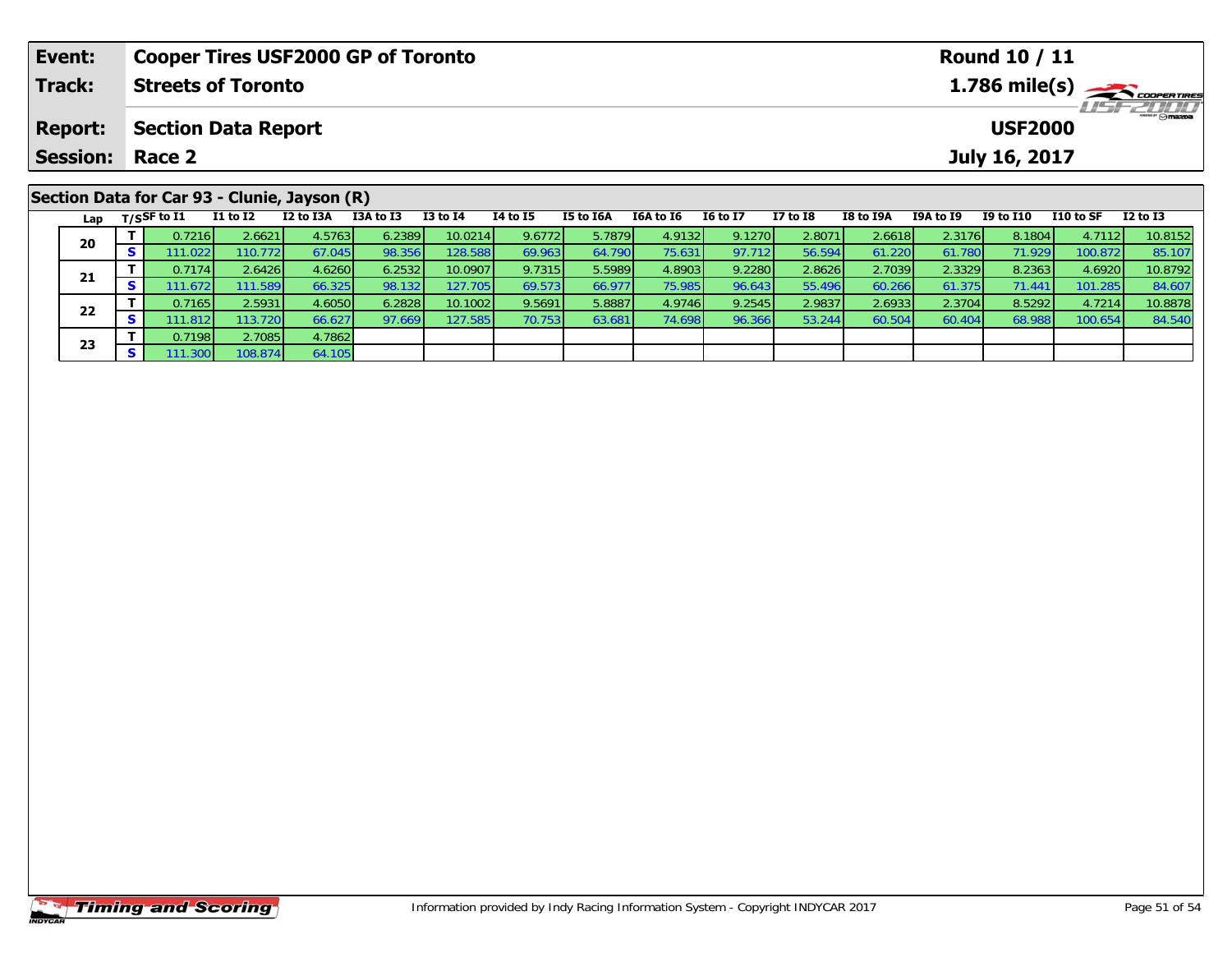| Event:                                       | <b>Cooper Tires USF2000 GP of Toronto</b> | <b>Round 10 / 11</b>                                     |  |  |  |  |  |
|----------------------------------------------|-------------------------------------------|----------------------------------------------------------|--|--|--|--|--|
| <b>Track:</b>                                | <b>Streets of Toronto</b>                 | $1.786$ mile(s) $\overbrace{\hspace{2.5cm}}$ coder Tires |  |  |  |  |  |
| <b>Report:</b>                               | Section Data Report                       | <b>LISF 2000</b><br><b>USF2000</b>                       |  |  |  |  |  |
| <b>Session: Race 2</b>                       |                                           | July 16, 2017                                            |  |  |  |  |  |
| Section Data for Car 93 - Clunie, Jayson (R) |                                           |                                                          |  |  |  |  |  |

### **Timing and Scoring**

**Lap T/SI5 to I6 I8 to I9 Lap PO to I8** 

**<sup>T</sup>** 10.7011 4.9794 74.4037 **<sup>S</sup>** 69.768 61.481 86.415

**T** 10.4892 5.0368 74.6063<br>**S** 71.177 60.780 86.180

**T** 10.8633 5.0637 75.2825<br>**S** 68.726 60.457 85.406

86.415<br>74.6063

86.180<br>75.2825

85.406

**20**

**21**

**22**

**23**3 <u>F</u>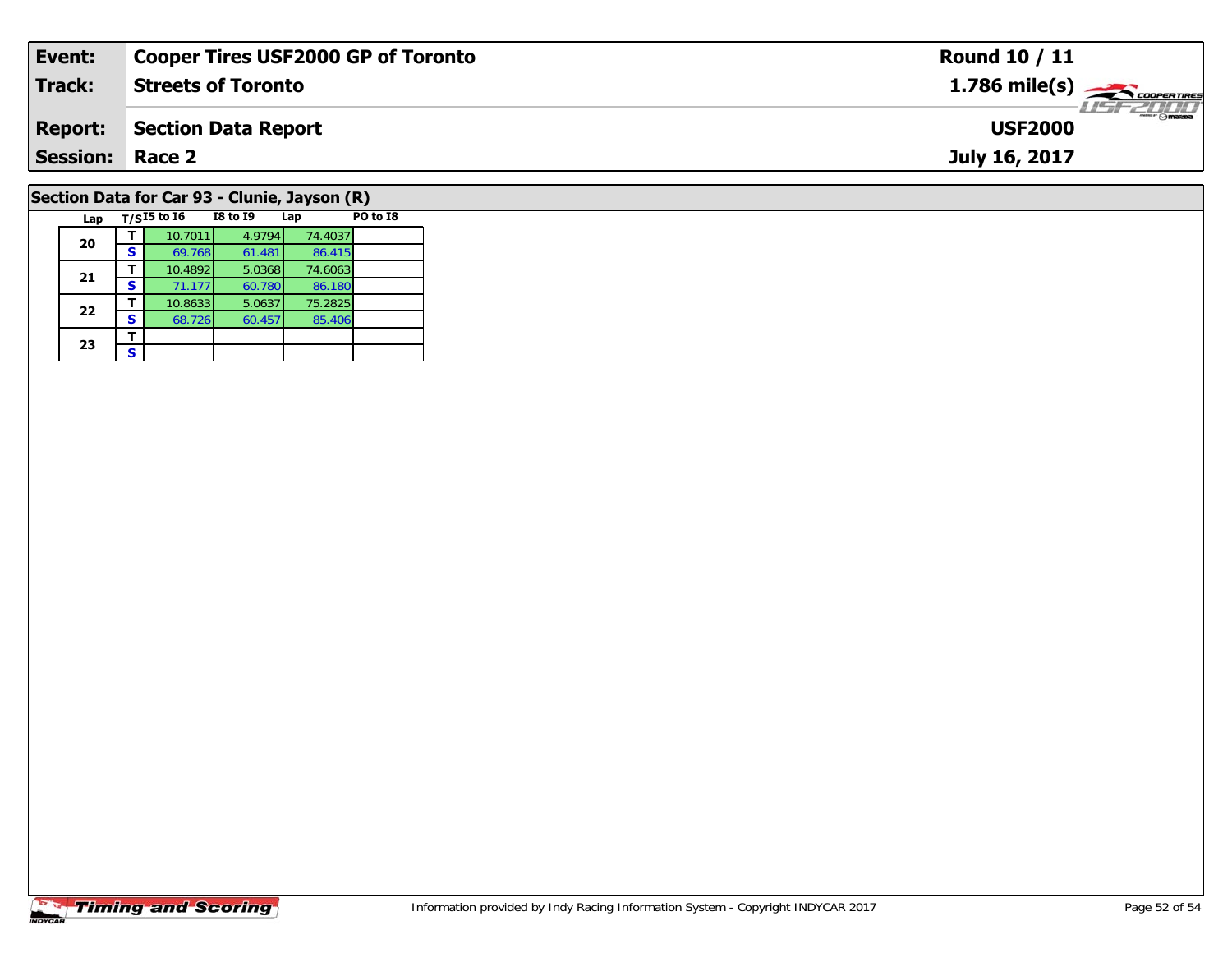| Event:                      |                                  | <b>Cooper Tires USF2000 GP of Toronto</b> | Round 10 / 11                                                        |
|-----------------------------|----------------------------------|-------------------------------------------|----------------------------------------------------------------------|
| Track:                      | <b>Streets of Toronto</b>        |                                           | 1.786 mile(s)                                                        |
| <b>Report:</b>              | <b>Section Data Report</b>       |                                           | <b>USF2000</b>                                                       |
| <b>Session:</b>             | Race 2                           |                                           | July 16, 2017                                                        |
| <b>Section Data for Car</b> |                                  |                                           |                                                                      |
|                             |                                  |                                           | <b>Report Support Information</b>                                    |
|                             |                                  |                                           |                                                                      |
| <b>Section Legend</b>       |                                  | <b>Color Legend</b>                       | <b>Track Map</b>                                                     |
| <b>Name</b>                 | Length                           | Fastest Lap                               |                                                                      |
| SF to 11                    | 0.022254 miles                   |                                           |                                                                      |
| 11 to 12<br>I2 to I3A       | 0.081913 miles<br>0.085227 miles | <b>Section Under Caution</b>              |                                                                      |
| I3A to I3                   | 0.170455 miles                   | Section Under Green                       |                                                                      |
| 13 to 14                    | 0.357955 miles                   |                                           |                                                                      |
| 14 to 15                    | 0.188068 miles                   | $\mathbf{T}$<br>Section Time Data         | $\mathsf{T}$                                                         |
| 15 to 16A                   | 0.104167 miles                   |                                           |                                                                      |
| 16A to 16                   | 0.103220 miles                   | $\mathbf{s}$<br><b>Section Speed Data</b> | Т5<br><b>T10</b>                                                     |
| 16 to 17                    | 0.247727 miles                   |                                           | T <sub>6</sub>                                                       |
| 17 to 18                    | 0.044129 miles                   |                                           |                                                                      |
| 18 to 19A                   | 0.045265 miles                   |                                           | <b>T11</b>                                                           |
| 19A to 19                   | 0.039773 miles                   |                                           |                                                                      |
| 19 to 110                   | 0.163447 miles                   |                                           |                                                                      |
| I10 to SF                   | 0.132008 miles                   |                                           | $\begin{array}{c c} \hline \textbf{73} & \\\hline \end{array}$<br>T2 |
| 12 to 13                    | 0.255682 miles                   |                                           |                                                                      |
| 15 to 16                    | 0.207386 miles                   |                                           |                                                                      |
| 18 to 19                    | 0.085038 miles                   |                                           |                                                                      |
| Lap                         | 1.786000 miles                   |                                           |                                                                      |
| PI to PO                    | 0.192614 miles                   |                                           |                                                                      |
| PO to 18                    | 1.537121 miles                   |                                           |                                                                      |
| SF to PI                    | 1.450379 miles                   |                                           |                                                                      |
| PO to SF                    | 0.132008 miles                   |                                           |                                                                      |
| 17 to PI                    | 0.089394 miles                   |                                           |                                                                      |

INDYCAR